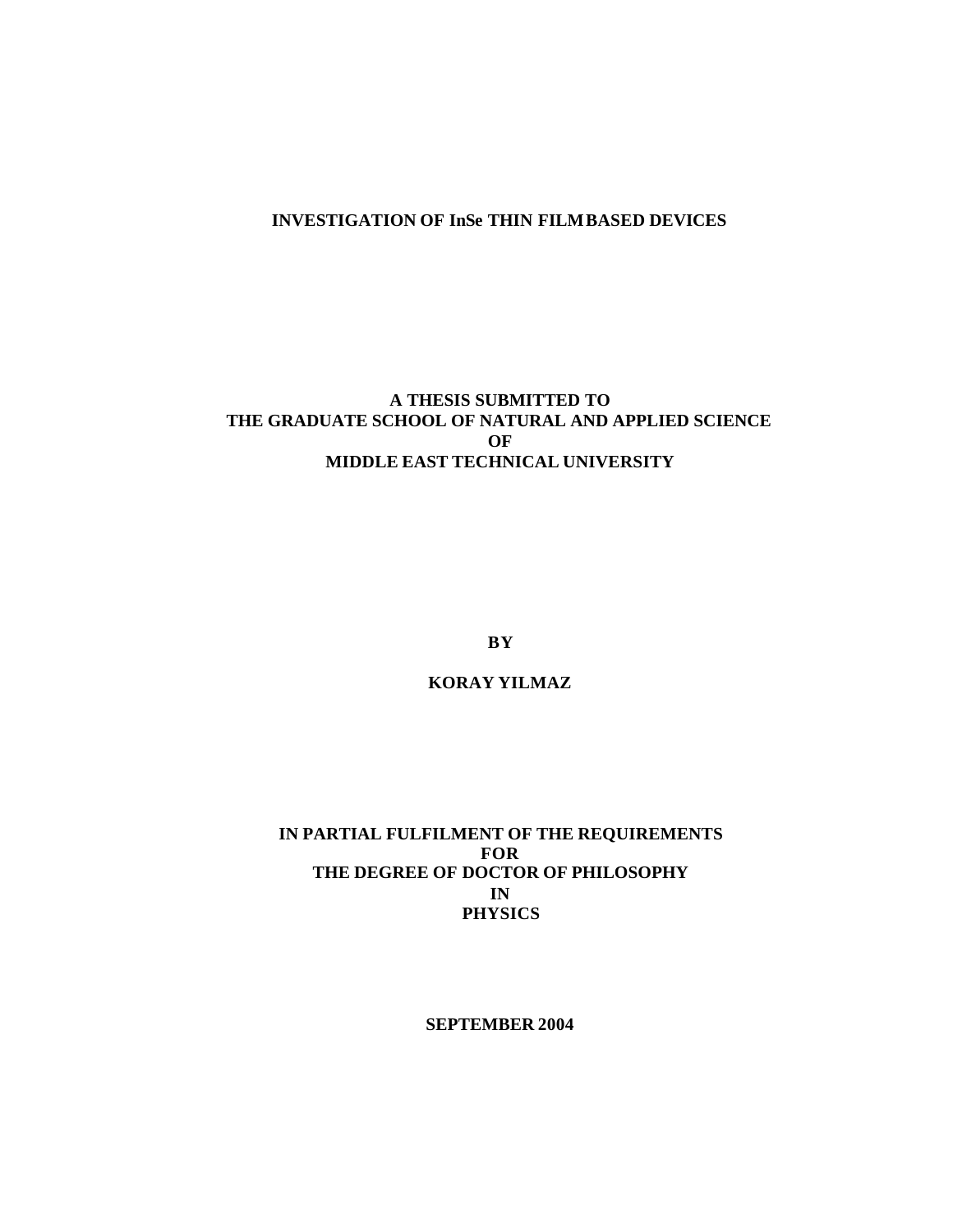Approval of the Graduate School of Natural and Applied Sciences

Prof. Dr. Canan Özgen Director

I certify that this thesis satisfies all the requirements as a thesis for the degree of Doctor of Philosophy

> Prof. Dr. Sinan Bilikmen Head of Department

This is to certify that we have read this thesis and that in our opinion it is fully adequate, in scope and quality, as a thesis for the degree of Doctor of Philosophy

Prof. Dr. Çigdem Erçelebi Co-Supervisor

Assoc.Prof. Dr. Mehmet Parlak **Supervisor** 

Examing Committee Members

Prof. Dr. Bülent G. Akinoglu (METU, PHYS)

Assoc.Prof.Dr.MehmetParlak (METU,PHYS)

Prof. Dr. Çigdem Erçelebi (METU,PHYS)

Prof. Dr. Bahtiya r Salamov (GU,PHYS) 

Assoc.Prof. Dr. Kadri Aydinol (METU,METE)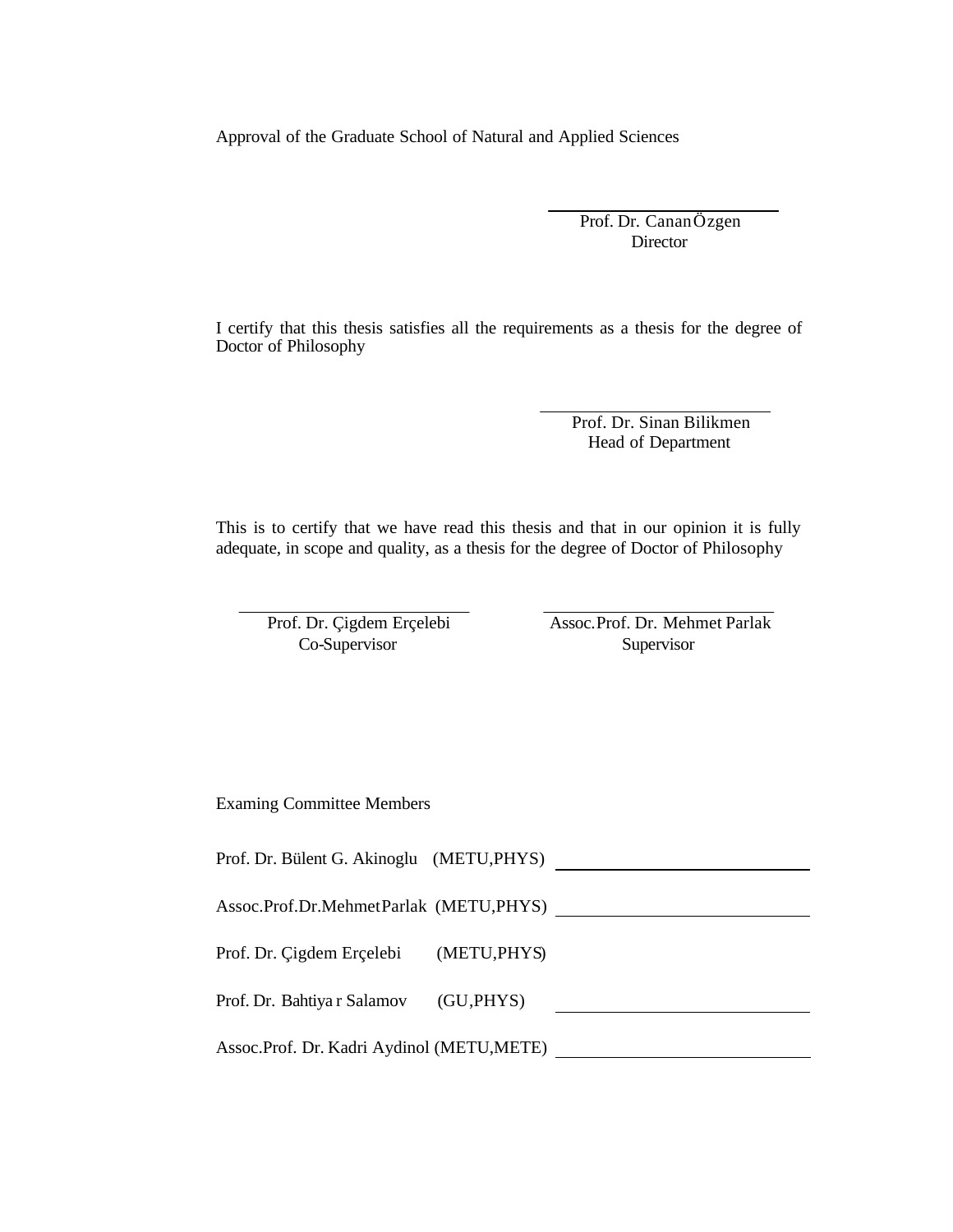**"I hereby declare that all information in this document has been obtained and presented in accordance with academic rules and ethical conduct. I also declare that, as required by these rules and conduct, I have fully cited and referenced all material and results that are not original to this work."**

**Name - surname: Koray Yilmaz**

**Signature :**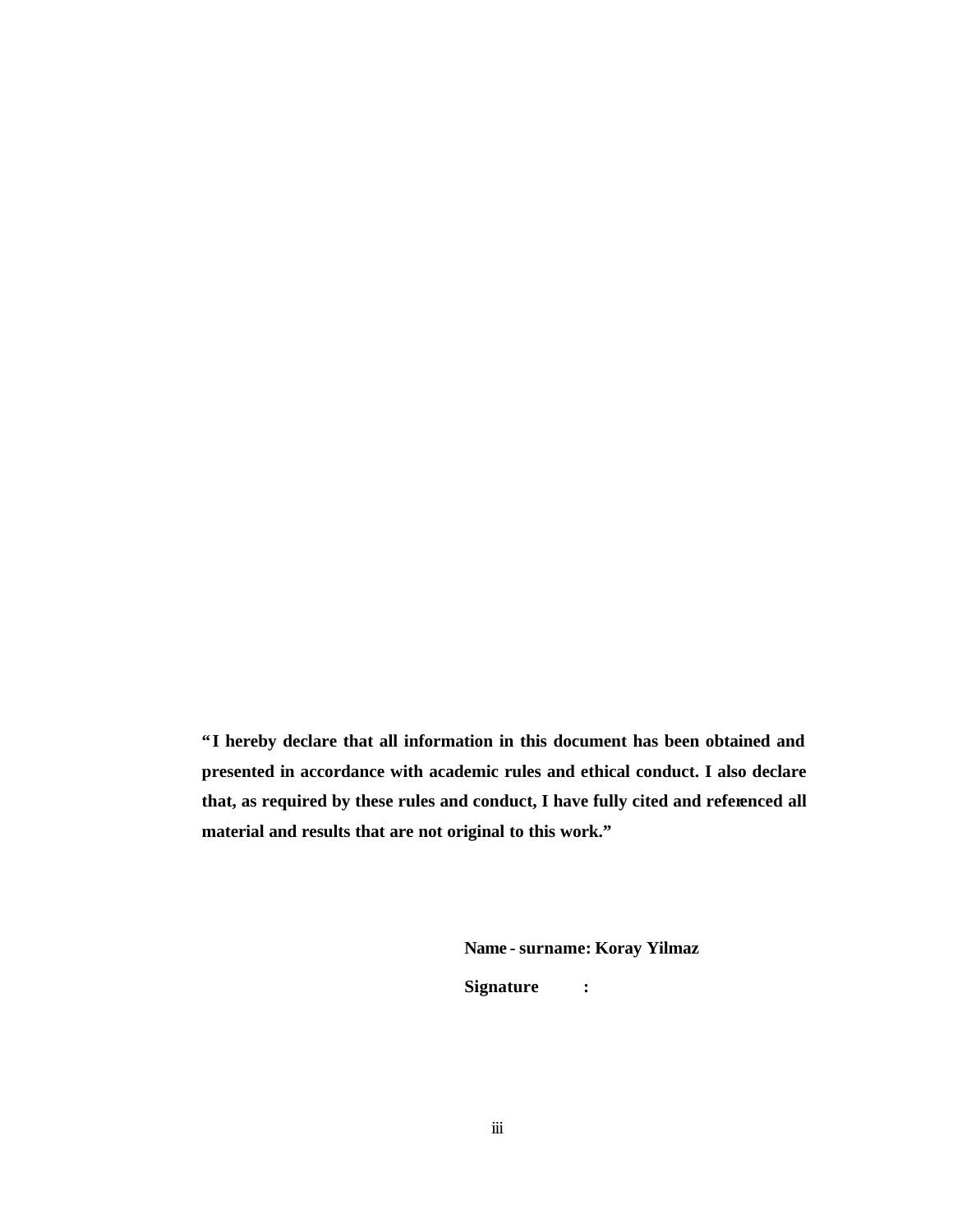#### **ABSTRACT**

#### **INVESTIGATION OF InSe THIN FILM BASED DEVICES**

Yilmaz, Koray

Ph.D., Department of Physics

Supervisor: Assoc.Prof.Dr. Mehmet Parlak

Co-Supervisor: Prof.Dr. Çigdem Erçelebi

September 2004, 151 pages.

In this study, InSe and CdS thin films were deposited by thermal evaporation method onto glass substrates. Schottky and heterojunction devices were fabricated by deposition of InSe and CdS thin films onto  $SnO<sub>2</sub>$  coated glass substrates with various top metal contacts such as Ag, Au, In, Al and C. The structural, electrical and optical properties of the films were investigated prior to characterization of the fabricated devices.

The structural properties of the deposited InSe and CdS thin films were examined through SEM and EDXA analysis. XRD a nd electrical measurements have indicated that undoped InSe thin films deposited on cold substrates were amorphous with p-type conductivity lying in the range of  $10^{4}$ - $10^{-5}$  ( $\Omega$ .cm)<sup>-1</sup> at room temperature. Cd doping and post-depositional annealing effect on the samples were investigated and it was observed that annealing at 100  $\degree$ C did not show any significant effect on the film properties, whereas the conductivity of the samples increased as the Cd content increases. Temperature dependent I-V and Hall effect me asurements have shown that conductivity and carrier concentration increases with increasing absolute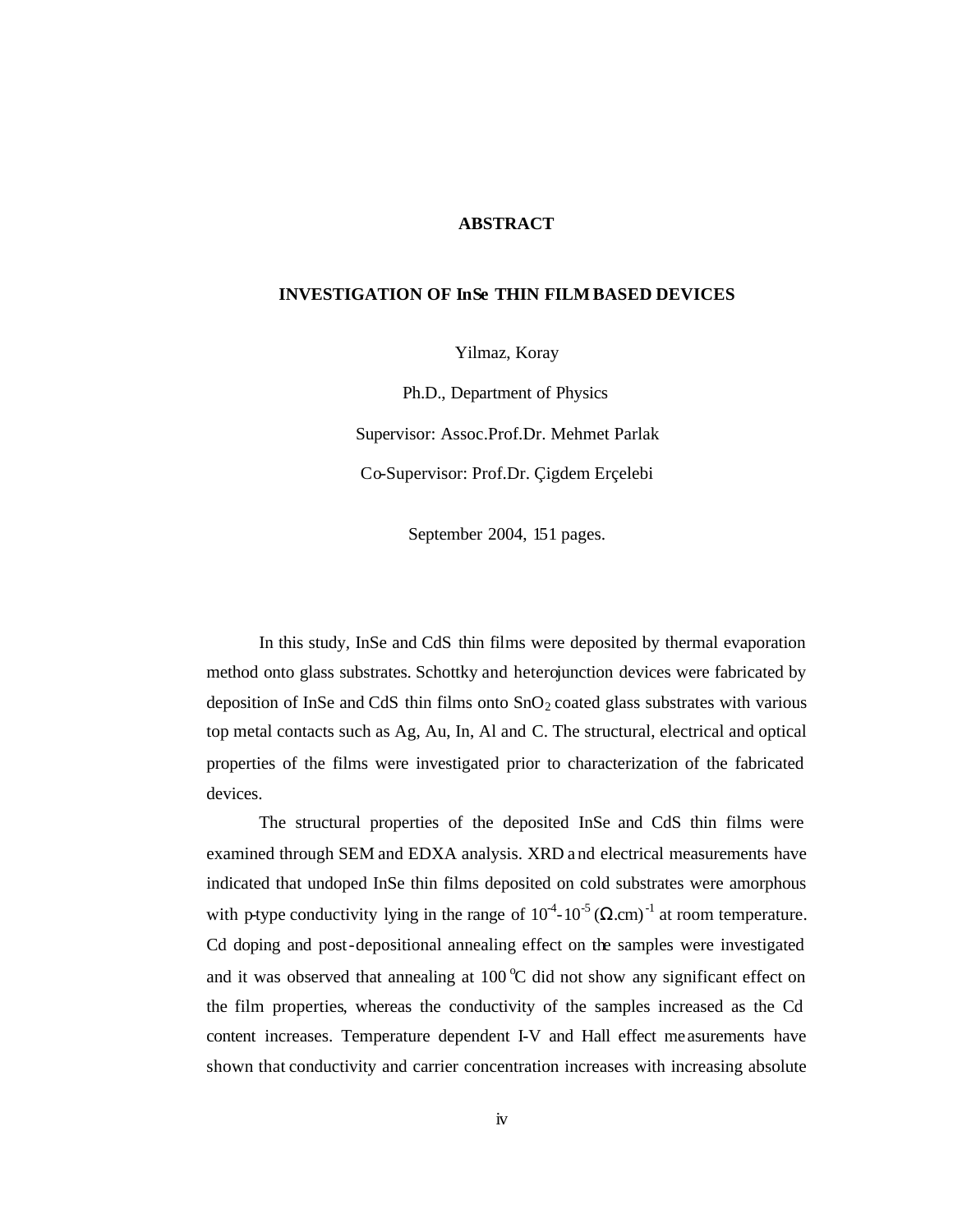temperature while mobility is almost temperature independent in the studied temperature range of 100-430 K.

The structural and electrical analysis on the as-grown CdS thin films have shown that the films were polycrystalline with n-type conductivity. Temperature dependent conductivity and Hall effect measurements have indicated that conductivity, mobility and carrier concentrations increases with increasing temperature. Transmission measurements on the as-grown InSe and CdS films revealed optical band gaps around 1.74 and 2.36 eV, respectively.

Schottky diode structures in the form of TO/p-InSe/Metal were fabricated with a contact area of around  $8x10^{-3}$  cm<sup>2</sup> and characterized. The best rectifying devices obtained with Ag contacts while diodes with Au contacts have shown slight rectification. The ideality factor and barrier height of the best rectifying structure were determined to be 2.0 and 0.7 eV, respective ly. Illuminated I-V measurements revealed open-circuit voltages around 300 mV with short circuit current  $3.2x10^{-7}$  A. High series resistance effect was observed for the structure which was found to be around 588 Ω. Validity of SCLC mechanism for Schottky structures was also investigated and it was found that the mechanism was re lated with the bulk of InSe itself.

Heterostructures were obtained in the form of TO/n-CdS/p-InSe/Metal and the devices with Au and C contacts have shown the best photovoltaic response with open circuit voltage around 400 mV and short circuit current  $4.9x10^{-8}$  A. The ideality factor of the cells was found to be around 2.5. High series resistance effect was also observed for the heterojunction devices and the fill factors were determined to be around 0.4 which explains low efficienc ies observed for the devices.

Keywords: InSe, CdS, Thermal Evaporation, Thin Film, Schottky Diode, Heterojunction.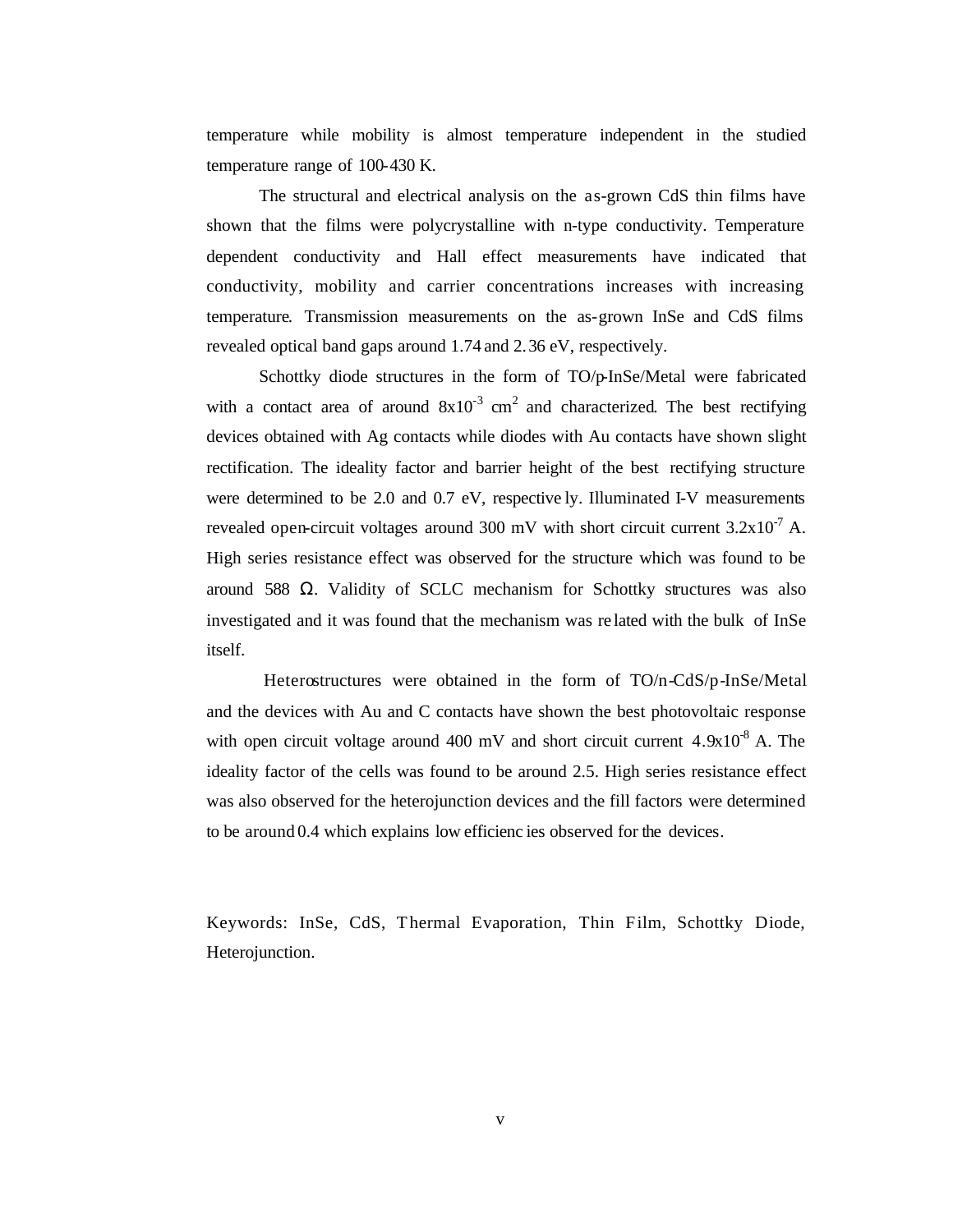#### **InSe INCE FILM TABANLI AYGITLARIN INCELENMESI**

Yilmaz, Koray

Doktora, Fizik Bölümü

Tez Yöneticisi: Assoc.Prof.Dr. Mehmet Parlak

Ortak Tez Yöneticisi : Prof.Dr. Çigdem Erçelebi

Eylül 2004, 151 sayfa.

Bu çalismada, InSe ve CdS ince filmler isisal buharlastirma yöntemi ile cam tabanlar üzerine büyütülmüstür. Schottky ve çoklueklem aygitlari, InSe ve CdS filmlerin kalay-oksit kaplanmis cam üzerine büyütülmesi ve çesitli metallerin (altin, gümüs, indiyum, aliminyum ve karbon) üst kontak olarak kullanilmasiyla üretildi. Ince filmlerin yapisal, elektriksel ve optik özelliklerinin incelenmesinden sonra Schottky ve çoklueklem aygitlar karakterize edildi.

Üretilmis filmlerin yapisal özellikleri taramali elektron mikroskopisi ve enerji dagilimli X-isinlari analizi yöntemleri ile incelendi. X-isinlari kirinimi analizi ve elektriksel ölçümler soguk taban üzerine büyütülmüs InSe filmlerin ptipi ve amorf (düzensiz) yapida olduklarini gösterdi. Oda sicakliginda p-tipi filmlerin iletkenliklerinin  $10^{4}$ - $10^{5}$  ( $\Omega$ .cm)<sup>-1</sup> civarinda oldugu gözlendi.

Kadmiyum katki ve üretim sonrasi tavlama etkileri arastirildi ve 100 °C de tavlanmis filmlerin yapilarinda ve elektriksel parametrelerinde önemli degisiklikler gözlenmedi. Diger yandan, kadmiyum katkisi arttikça filmlerin iletkenliklerinin arttigi bulundu.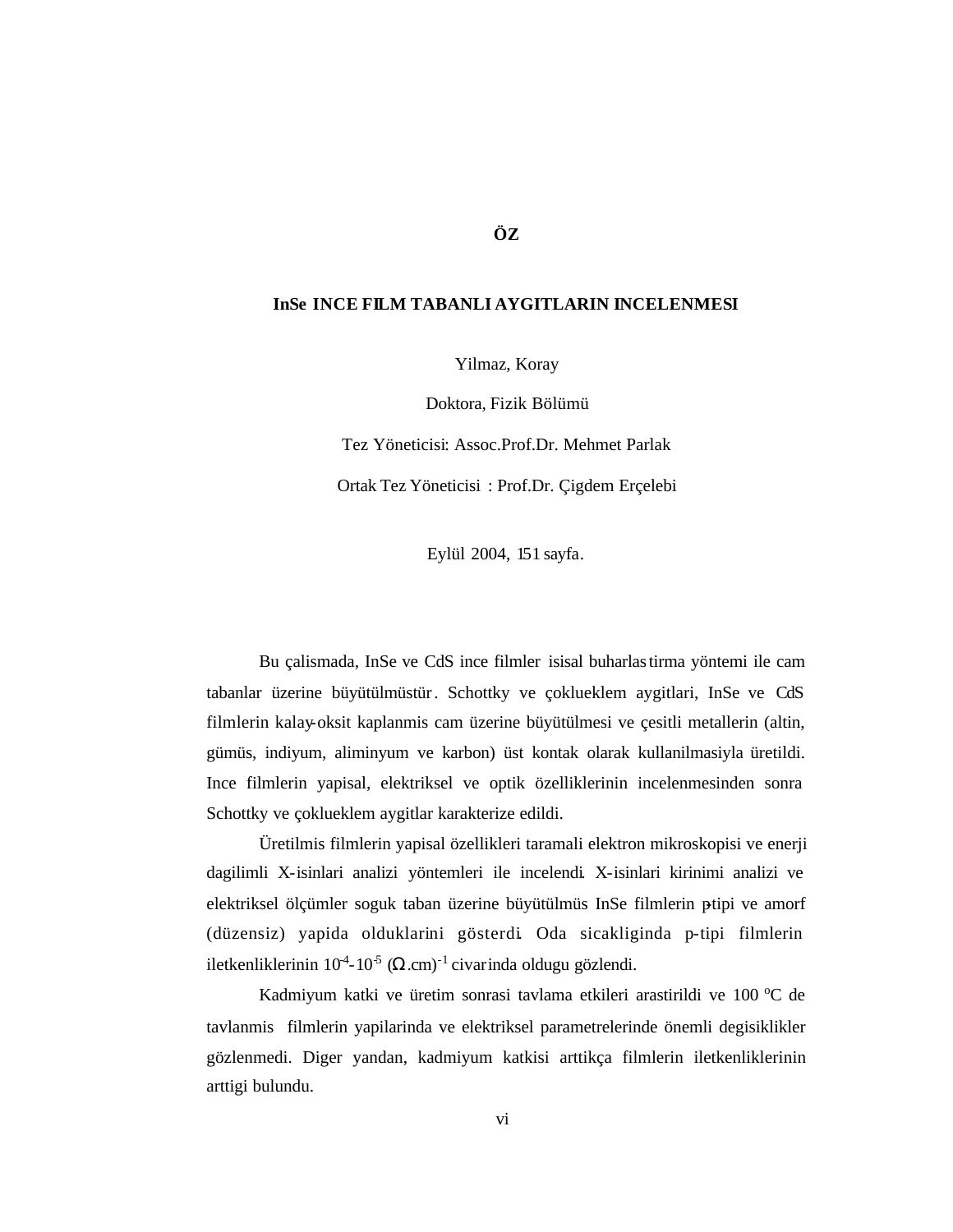Sicaklik bagimli akim-voltaj ve Hall etkisi ölçümleri 100-430 K sicaklik bölgesinde yapildi ve tasiyici yogunlugu ile iletkenligin sicaklikla arttigi tespit edildi. Buna ragmen, mobilite ayni sicaklik araliginda hemen hemen sicakliktan bagimsiz bir davranis gösterdi.

CdS ince filmlerin yapisal ve elektriksel incelemeleri sonucu, filmlerin çoklukristal yapida ve n-tipi olduklari tespit edildi. Sicaklik bagimli iletkenlik ve Hall etkisi ölçümlerinden iletkenlik, tasiyici yogunlugu ve mobilitenin sicaklikla arttigi bulundu. Optik geçirgenlik ölçümlerinden, InSe ve CdS ince filmlerin optik band araliklari, sirasiyla 1.74 ve 2.36 eV civarinda bulundu.

TO/p-InSe/Metal formundaki Schottky yapilari çesitli üst metal kontaklarla , kontak ahni yaklasik olarak  $8x10^3$  cm<sup>2</sup> olacak sekilde üretildi ve karakterize edildi. Incelenen yapilar içinde en iyi dogrultucu yapi gümüs kontakla elde edilirken, altin kontakli diyot da çok az dogrultma gösterdi. Diyotlarin idealite faktörü ve bariyer yükseklikleri sirasiyla 2 ve 0.7 eV civarinda bulundu. Örneklerin isik altinda ki ölçümleri 300 mV civarinda açik devre voltaji ve  $3.2 \times 10^{-7}$  A kisa devre akimi verdi. Schottky aygitlarinda 588 Ω'luk yüksek seri direnç etkisi gözlendi. Sinirli bosluk yükü akim mekanizmasinin Schottky yapilardaki geçerliligi arastirildi ve bu mekanizmanin, dogrudan InSe (bulk)'a bagli oldugu tespit edildi.

Çoklueklem günes pili yapilari TO/n-CdS/p-InSe/Metal formunda elde edildi. En iyi foto-voltaj tepkisinin altin ve karbon metal kontaklarla elde edildigi anlasildi. Açik devre voltaji ve kisa devre akimlari sirasiyla 400 mV ve 4.9x10<sup>-8</sup> A civarinda bulundu. Çoklueklem aygitlarin idealite faktorleri 2.5 yakinlarinda gözlendi. Yüksek seri direnç etkisi çoklueklem aygitlar için de gözlendi ve FF (doluluk faktörü) 0.4 civarinda hesaplandi ki, bu da düsük verimliligin bir nedeniydi.

Anahtar Kelimeler: InSe, CdS, Isisal Buharlastirma, Ince Film, Schottky D iyot, Çoklueklem.

.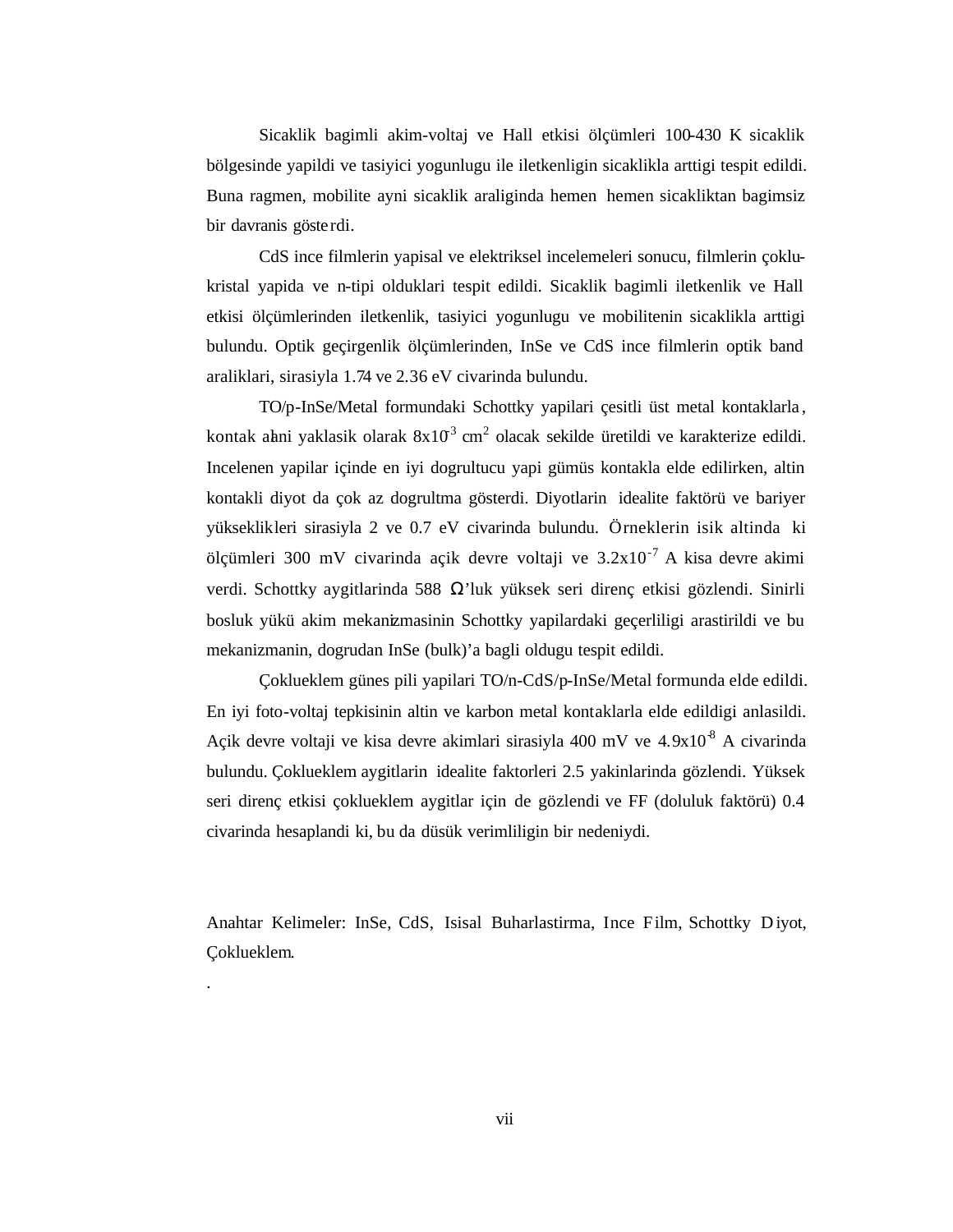*In Memory of My Grandparents …*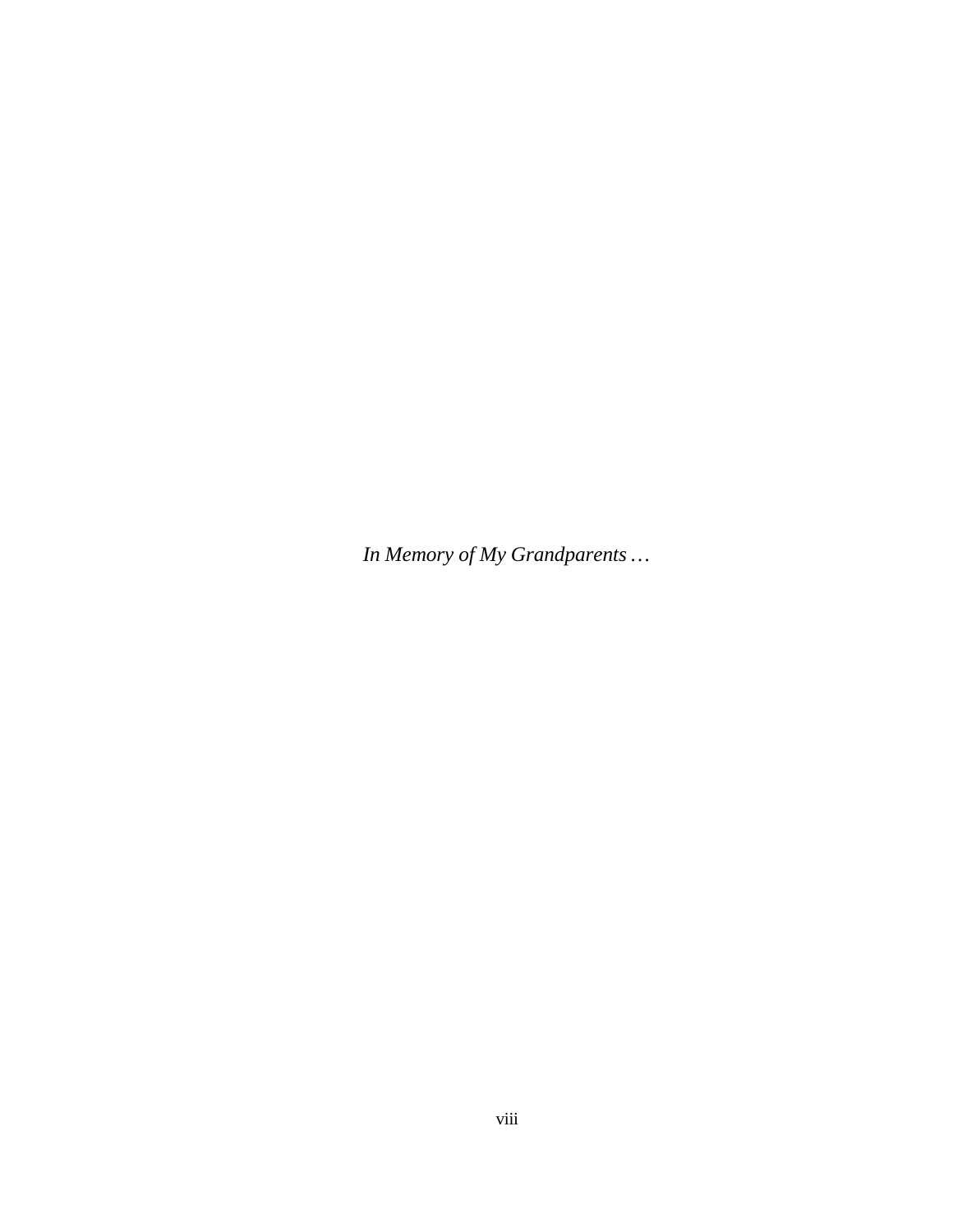#### **ACKNOWLEDGEMENTS**

I would like to express my deepest gratitude and thanks to my supervisor, Assoc.Prof.Dr. Mehmet Parlak, for his endless support, patience , encouragement and friendship throughout this study. I am also equally thankful to my co-supervisor Prof.Dr. Çigdem Erçelebi, for her excellent guidance, valuable comments and continous support during the course of this investigation. It was a privilege for me to work with both of them without whom this work would never have come into existence. Thanks are also due to the members of this thesis committee , Prof.Dr. Bülent Akinoglu, Prof.Dr. Bahtiyar Salamov and Assoc.Prof.Dr. Kadri Aydinol for their valuable discussions and comments.

I wish also to thank Prof.Dr. Rasit Turan, Dr. Orhan Karabulut, Dr. Bülent Aslan and Dr. Baris Akaoglu for their precious help with the experiments. The technical assistance of Yücel Eke is gratefully acknowledged. I also appreciate Dr. Erkut Iseri and Tufan Güngören for their kind help with the pain-in-the-neck formatting process of the manuscript. Special thanks go to my dear friends Tahir Çolakoglu, Oben Sezer and Rengin Peköz for their support and friendship. I would also like to thank to my lab colloquies Dr. Ugur Serincan and Dr. Ergün Tasarkuyu, for all the good times we had together. I am also grateful to Gülsen Parlak, Zeynep Eke and all the staff of the Physics Department for their kindness towards me.

This project was financially supported by METU under the project contract number BAP-2002-01-05-05. Their support is greatly acknowledged.

It is impossible to express my appreciation and gratitude I feel for my parents, my brother and his lovely family. I thank them with all my heart for their continuous support, love and trust in me.

The last but not the least, I would like to tha nk Aylin Uzar for giving me the strength, love and optimism whenever I feel down and hopeless.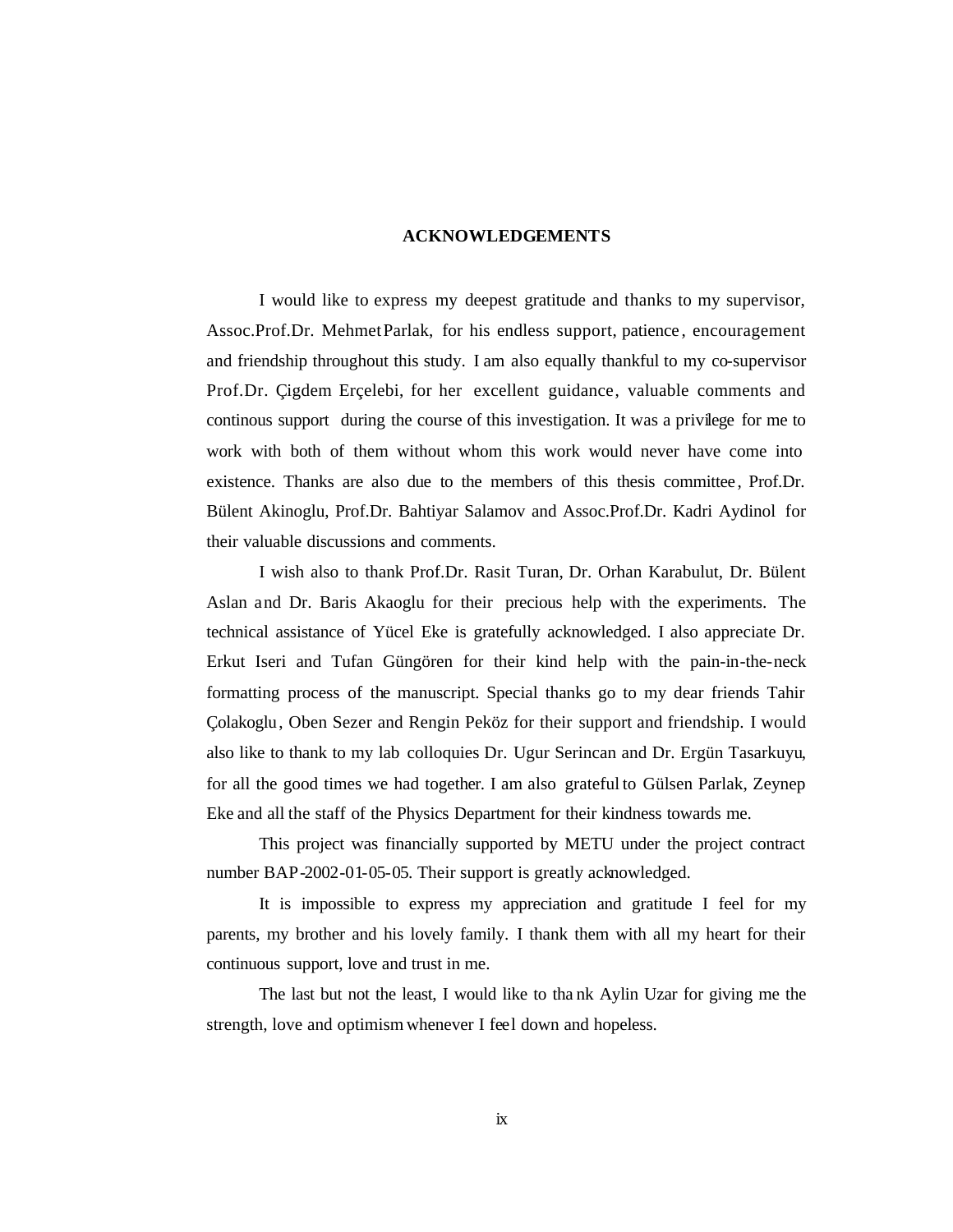# **TABLE OF CONTENTS**

| <b>CHAPTER</b>                                            |
|-----------------------------------------------------------|
|                                                           |
|                                                           |
|                                                           |
|                                                           |
|                                                           |
|                                                           |
| 2.2.1 Transport Properties of Amorphous Semiconductors 11 |
|                                                           |
|                                                           |
|                                                           |
|                                                           |
|                                                           |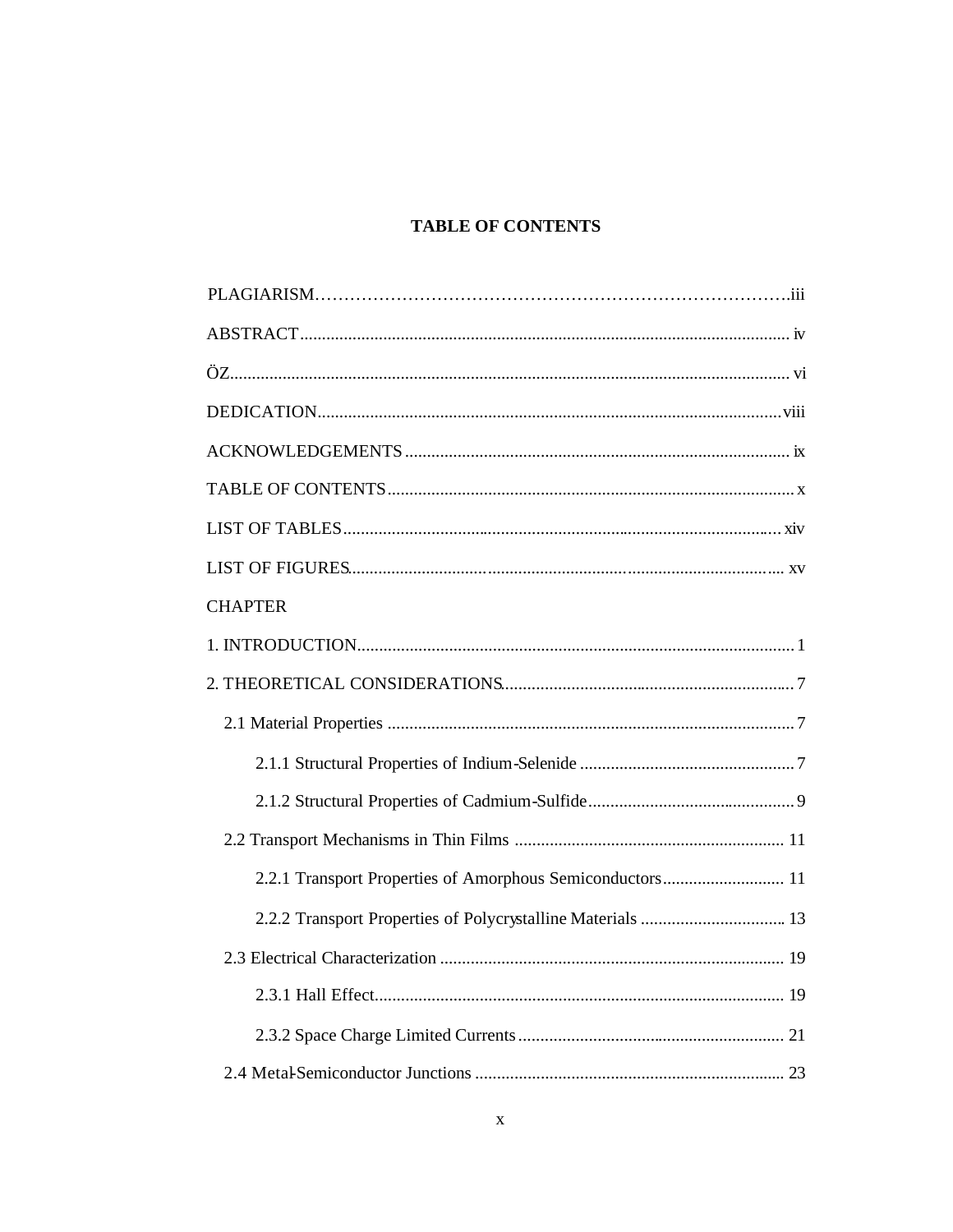| 2.4.2 Effect of an Applied Potential on a Metal-Semiconductor Junction  26 |  |
|----------------------------------------------------------------------------|--|
| 2.4.3 Effect of the Surface States to Metal-Semiconductor Junctions 27     |  |
|                                                                            |  |
|                                                                            |  |
| 2.4.6 The Spectral Response of Metal-Semiconductor Junctions 34            |  |
|                                                                            |  |
|                                                                            |  |
| 2.5.2 The Effect of Illumination for an Ideal p-n Heterojunction  41       |  |
|                                                                            |  |
|                                                                            |  |
|                                                                            |  |
|                                                                            |  |
|                                                                            |  |
|                                                                            |  |
|                                                                            |  |
|                                                                            |  |
|                                                                            |  |
|                                                                            |  |
| 3.2.2 Temperature Dependent Conductivity and Hall Effect Measurements . 60 |  |
|                                                                            |  |
|                                                                            |  |
|                                                                            |  |
|                                                                            |  |
|                                                                            |  |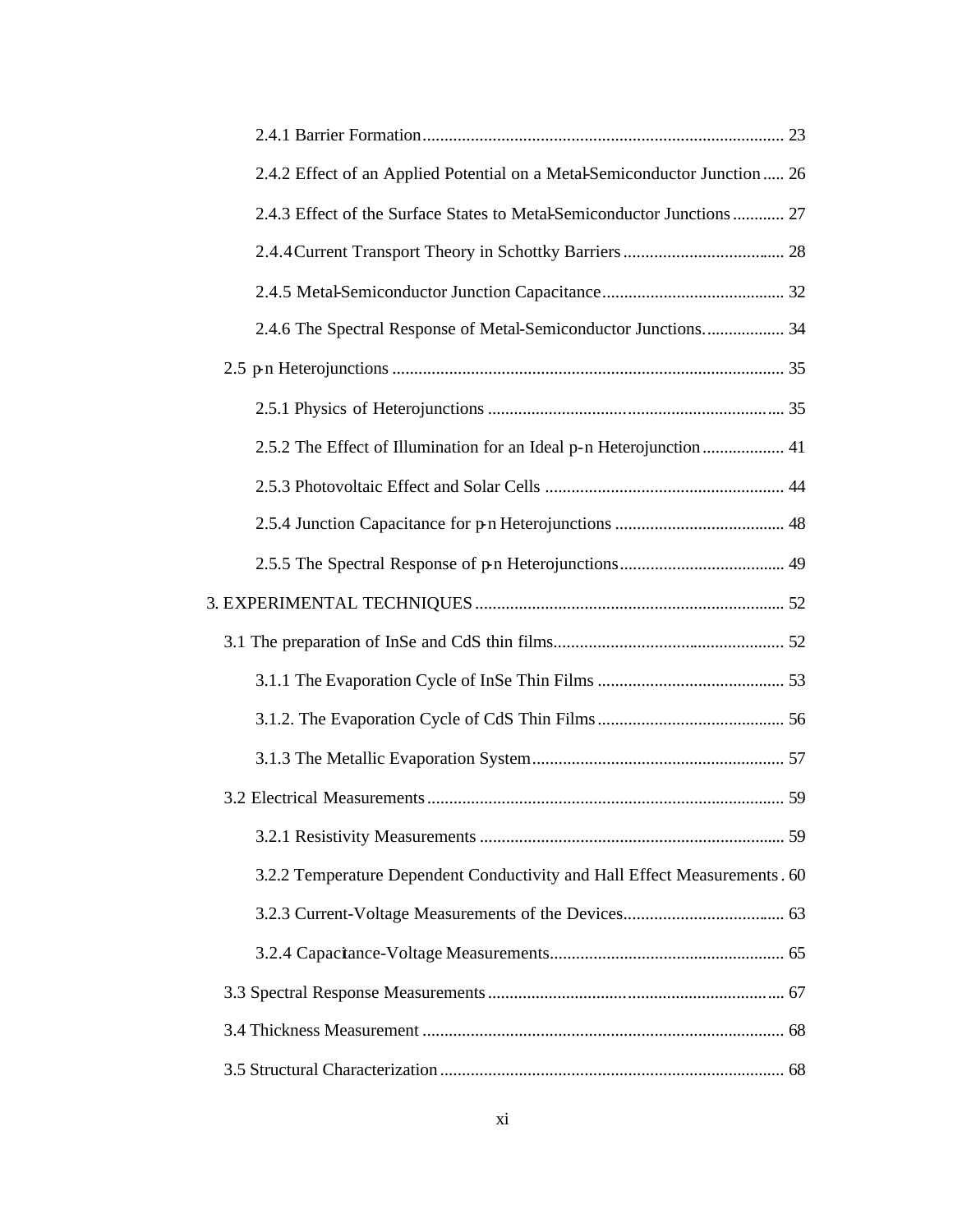| 3.5.1 Scanning Electron Microscopy (SEM) and Energy Dispersive X-rays          |  |
|--------------------------------------------------------------------------------|--|
|                                                                                |  |
|                                                                                |  |
|                                                                                |  |
|                                                                                |  |
|                                                                                |  |
|                                                                                |  |
|                                                                                |  |
|                                                                                |  |
|                                                                                |  |
|                                                                                |  |
|                                                                                |  |
|                                                                                |  |
|                                                                                |  |
|                                                                                |  |
|                                                                                |  |
| 4.6.2 Current-Voltage Characteristics Under Illumination 108                   |  |
|                                                                                |  |
|                                                                                |  |
|                                                                                |  |
| 4.7 Characterization of TO/CdS/InSe/Metal n-p Heterojunction Solar Cells.  123 |  |
|                                                                                |  |
|                                                                                |  |
|                                                                                |  |
|                                                                                |  |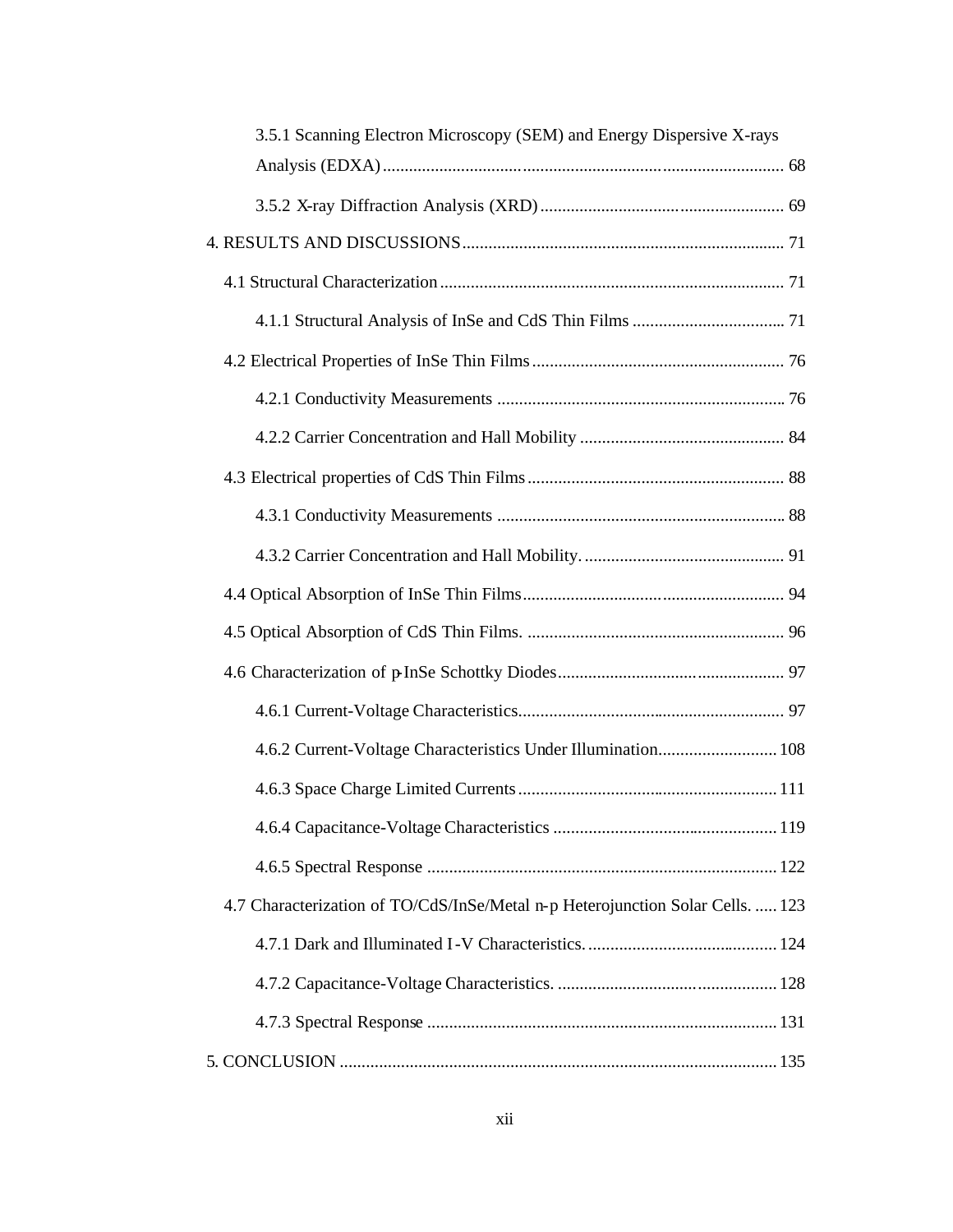| <b>REFERENCES</b> |  |
|-------------------|--|
|                   |  |
| <b>VITA</b>       |  |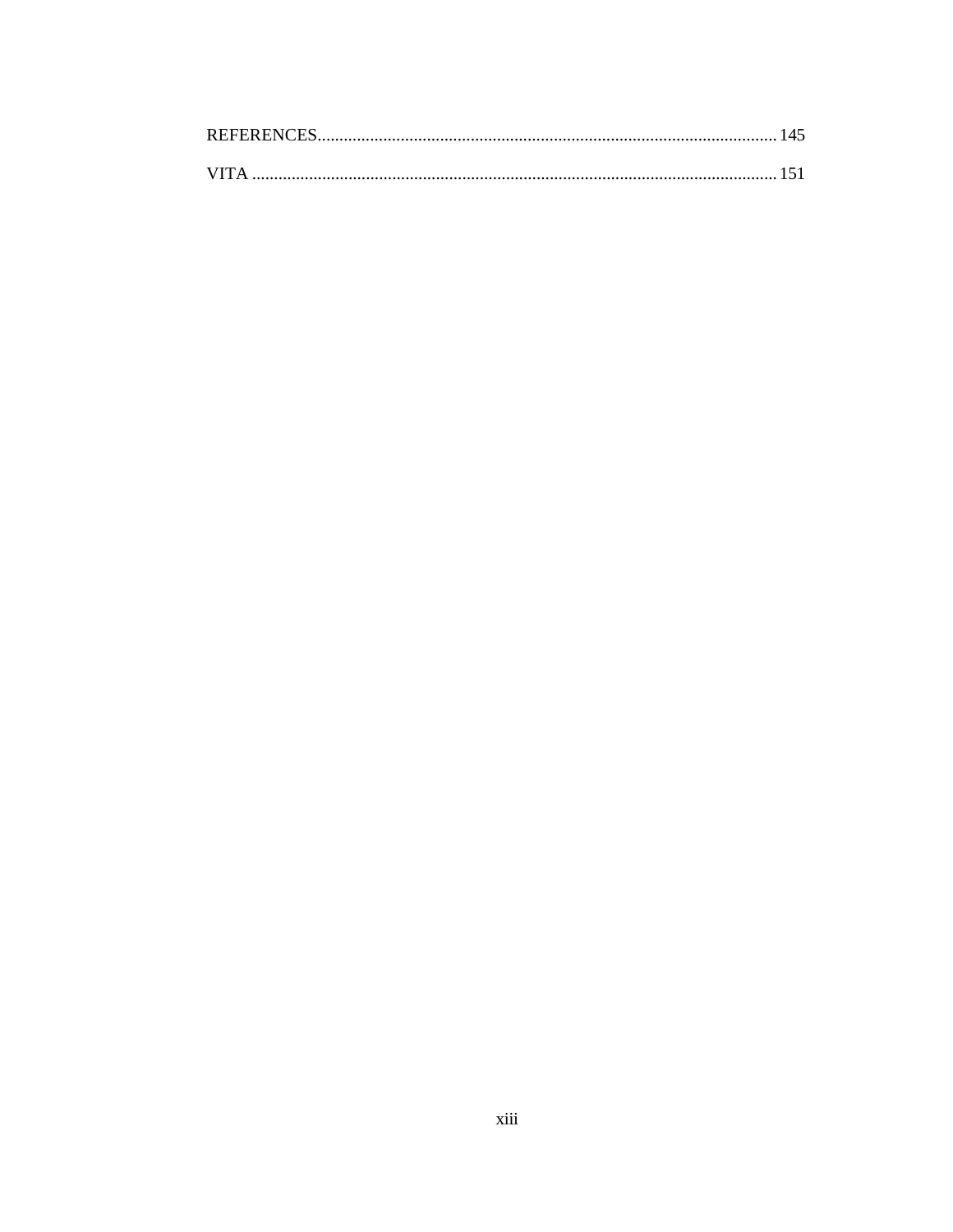# **LIST OF TABLES**

| 4.1 The structural parameters of the undoped and doped as-grown InSe thin films. 75                                                                       |  |
|-----------------------------------------------------------------------------------------------------------------------------------------------------------|--|
| 4.2 The room temperature electrical parameters of undoped (A) and Cd-doped                                                                                |  |
|                                                                                                                                                           |  |
| 4.3 The Mott's parameters determined at an average temperature of 145 K for a<br>typical undoped (A) and lightly Cd doped (B) as-grown InSe thin films 80 |  |
|                                                                                                                                                           |  |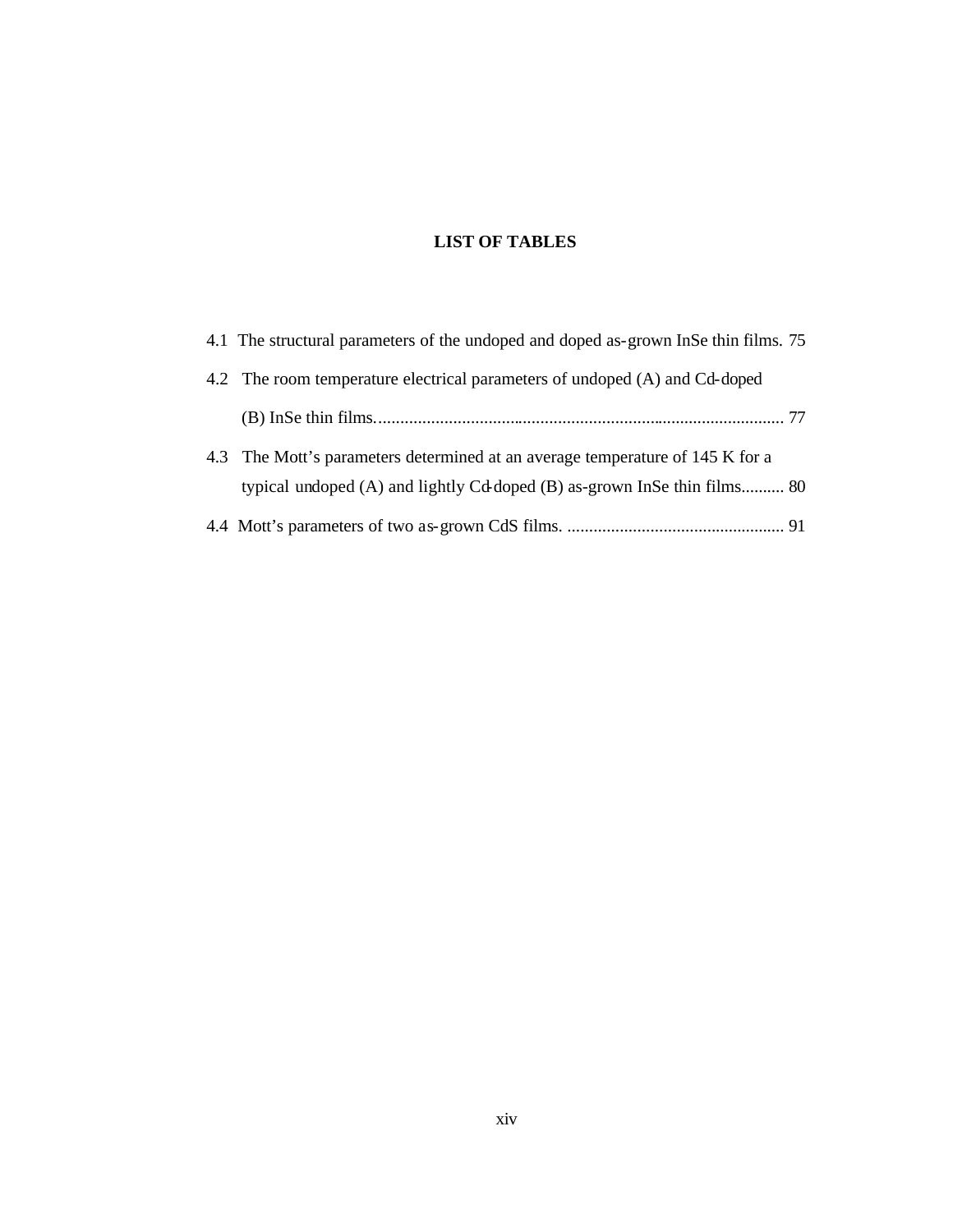# **LIST OF FIGURES**

| 2.2 |                                                                                     |
|-----|-------------------------------------------------------------------------------------|
| 2.3 |                                                                                     |
|     | 2.4 Energy band diagram of an n type polycrystalline semiconductor, representing    |
|     |                                                                                     |
|     |                                                                                     |
| 2.6 | Energy-band diagram of metal-p-type semiconductor before contact when               |
|     |                                                                                     |
| 2.7 |                                                                                     |
| 2.8 |                                                                                     |
| 2.9 | (a) Basic set up for photoelectric measurements (b) Shematic representation         |
|     |                                                                                     |
|     | 2.10 Energy band diagrams of p and n-type semiconductors before contact 36          |
|     |                                                                                     |
|     | 2.12 Dashed lines represent the band diagram under forward bias of the junction. 39 |
|     |                                                                                     |
|     | 2.14 Current-voltage curve for an ideal solar cell a) dark and b) illuminated46     |
|     |                                                                                     |
|     | 2.16 A schematic representation of a p-n heterojunction under                       |
|     |                                                                                     |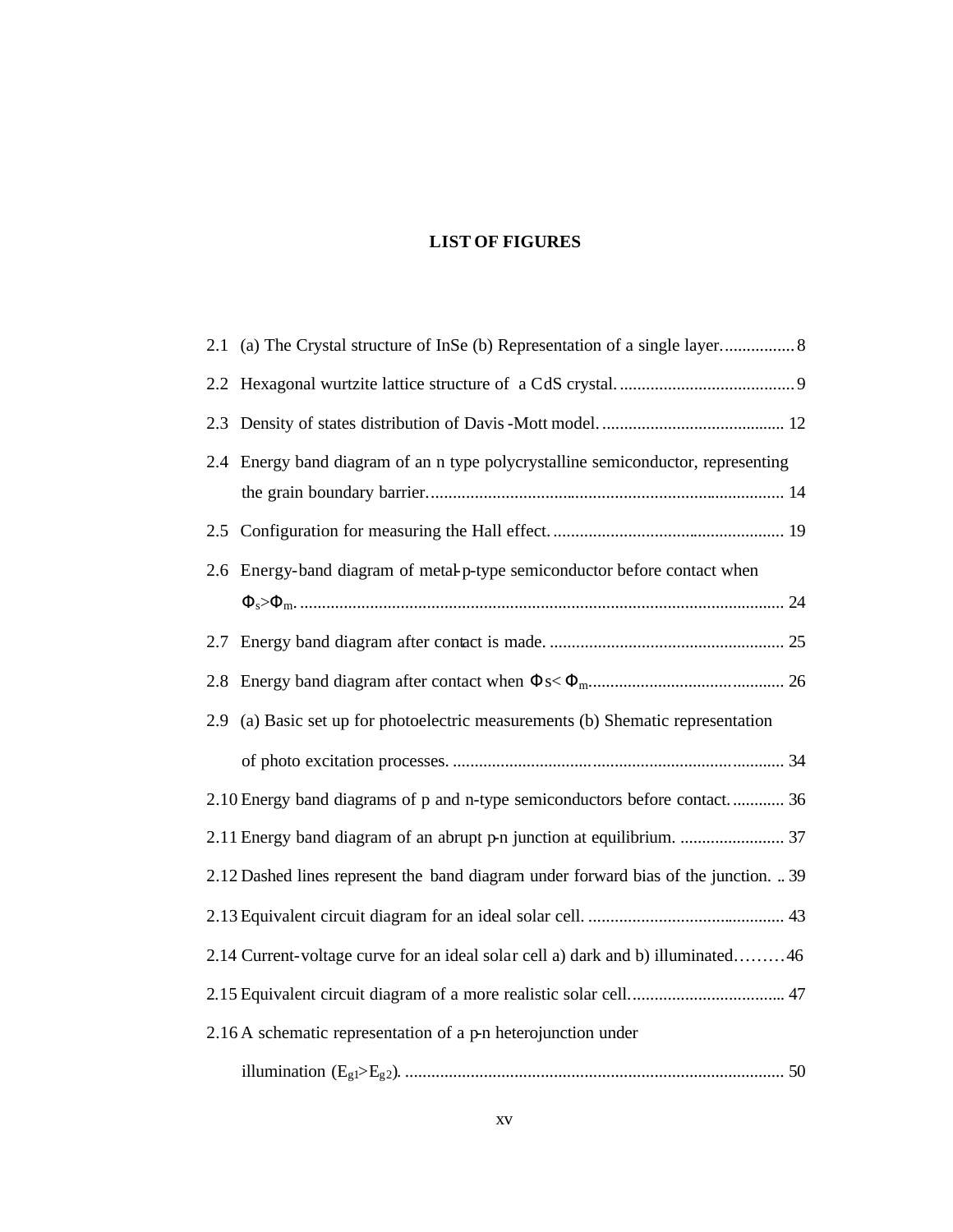|     | 3.1 a) Six arm-bridge (Hall bar), and b) Mask geometry for structural                   |  |
|-----|-----------------------------------------------------------------------------------------|--|
|     |                                                                                         |  |
|     | 3.2 Metal contact geometries for a) Hall bar shape, and b) Point contacts with          |  |
|     |                                                                                         |  |
| 3.3 |                                                                                         |  |
|     |                                                                                         |  |
|     |                                                                                         |  |
|     |                                                                                         |  |
|     |                                                                                         |  |
|     |                                                                                         |  |
|     |                                                                                         |  |
|     | 3.10 The schematic diagram of the solar simulator for front and back illumination. 65   |  |
|     | 3.11 The experimental set up of the capacitance measurement system.  66                 |  |
|     | 3.12 The schematic diagram of the spectral response measurement system.  67             |  |
|     |                                                                                         |  |
|     |                                                                                         |  |
|     | 4.2 XRD pattern of undoped InSe films annealed at $100\degree$ C and $150\degree$ C for |  |
|     |                                                                                         |  |
| 4.3 |                                                                                         |  |
| 4.4 | XRD pattern of the lightly doped cold substrate InSe films annealed at                  |  |
|     |                                                                                         |  |
| 4.5 |                                                                                         |  |
| 4.6 |                                                                                         |  |
| 4.7 | A typical variation of conductivity-temperature dependence for undoped                  |  |
|     |                                                                                         |  |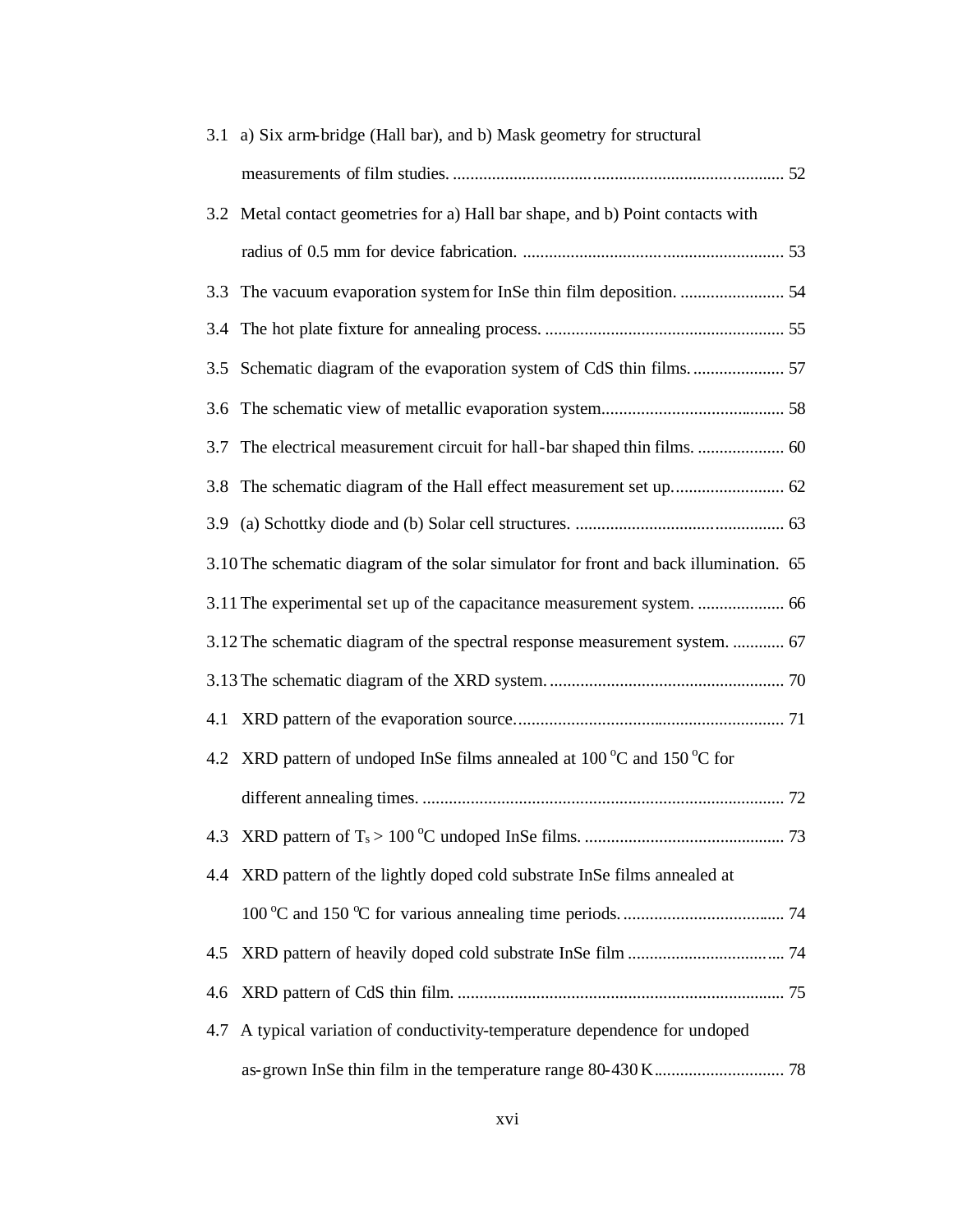| 4.10 The conductivity variation of (a) un-annealed (b) annealed at 100 $^{\circ}$ C for 20                                                                       |  |
|------------------------------------------------------------------------------------------------------------------------------------------------------------------|--|
| 4.11 The conductivity variation of (a) heavily doped (b) lighty doped                                                                                            |  |
|                                                                                                                                                                  |  |
| 4.12 The conductivity variation of lightly doped un-annealed and annealed film at                                                                                |  |
| 4.13 The variation of carrier concentration (a) un-annealed (b) annealed at 100 $^{\circ}$ C                                                                     |  |
|                                                                                                                                                                  |  |
| 4.14 The variation carrier concentration with inverse temperature (a) undoped                                                                                    |  |
|                                                                                                                                                                  |  |
| 4.15 The variation of mobility for typical (a) heavily doped (b) undoped (c) lightly<br>doped amorphous InSe thin films in the temperature range of 150-400 K 87 |  |
| 4.16 The variation of conductivity with temperature for a typical CdS thin film 89                                                                               |  |
| 4.17 The variation of the conductivity with inverse temperature in the range of                                                                                  |  |
|                                                                                                                                                                  |  |
| 4.18 The Ln( $\sigma T^{1/2}$ )-T <sup>-1/4</sup> variation in the temperature range of 100-200 K.  90                                                           |  |
| 4.19 The variation of electron concentration of a typical CdS thin film 92                                                                                       |  |
|                                                                                                                                                                  |  |
|                                                                                                                                                                  |  |
| 4.22 The variation of absorption coefficient for a typical InSe thin film 96                                                                                     |  |
| 4.23 The variation of absorption coefficient with photon energy for a typical CdS                                                                                |  |
|                                                                                                                                                                  |  |
| 4.24 The current-voltage characteristic of a TO/a-InSe/In structure.  99                                                                                         |  |
|                                                                                                                                                                  |  |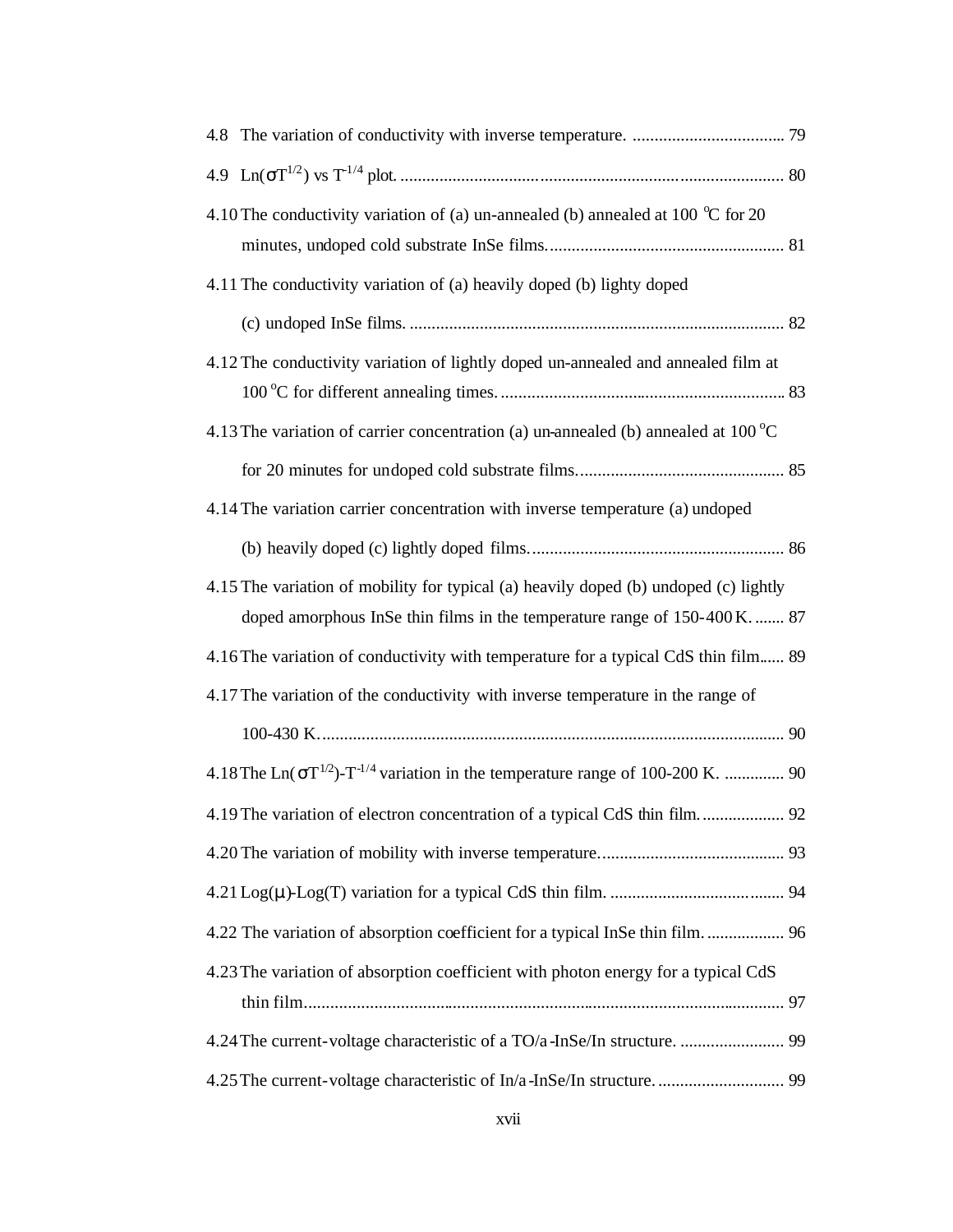| 4.26 The current-voltage characteristic of TO/a-InSe/Al structure 100                      |
|--------------------------------------------------------------------------------------------|
| 4.27 The current-voltage characteristic of In/InSe/Al structure 101                        |
| 4.28 The current-voltage characteristic of TO/a-InSe/C structure.  102                     |
| 4.29 The current-voltage characteristic of In/InSe/C structure 102                         |
|                                                                                            |
|                                                                                            |
|                                                                                            |
| 4.33 The linear I-V characteristic of a rectifying TO/a-InSe/Ag structure.  105            |
|                                                                                            |
|                                                                                            |
| 4.36 Semilogarithmic dark I-V characteristic of a typical TO/InSe/Ag structure109          |
| 4.37 Semilogarithmic dark I-V characteristic of a typical TO/InSe/Au structure109          |
| 4.38 I-V characteristic under illumination for Schottky structures with Ag and             |
|                                                                                            |
| 4.39 Logarithmic plot of current-voltage characteristic for a typical sample at            |
|                                                                                            |
| 4.40 Log(J) versus Log(V) plots for a typical sample at different temperatures.  112       |
|                                                                                            |
|                                                                                            |
|                                                                                            |
|                                                                                            |
|                                                                                            |
|                                                                                            |
| 4.47 The plot of C <sup>-2</sup> -V at 10 kHz under reverse bias of the Schottky diode 120 |
| 4.48 The variation of capacitance as a function of frequency at zero bias.  121            |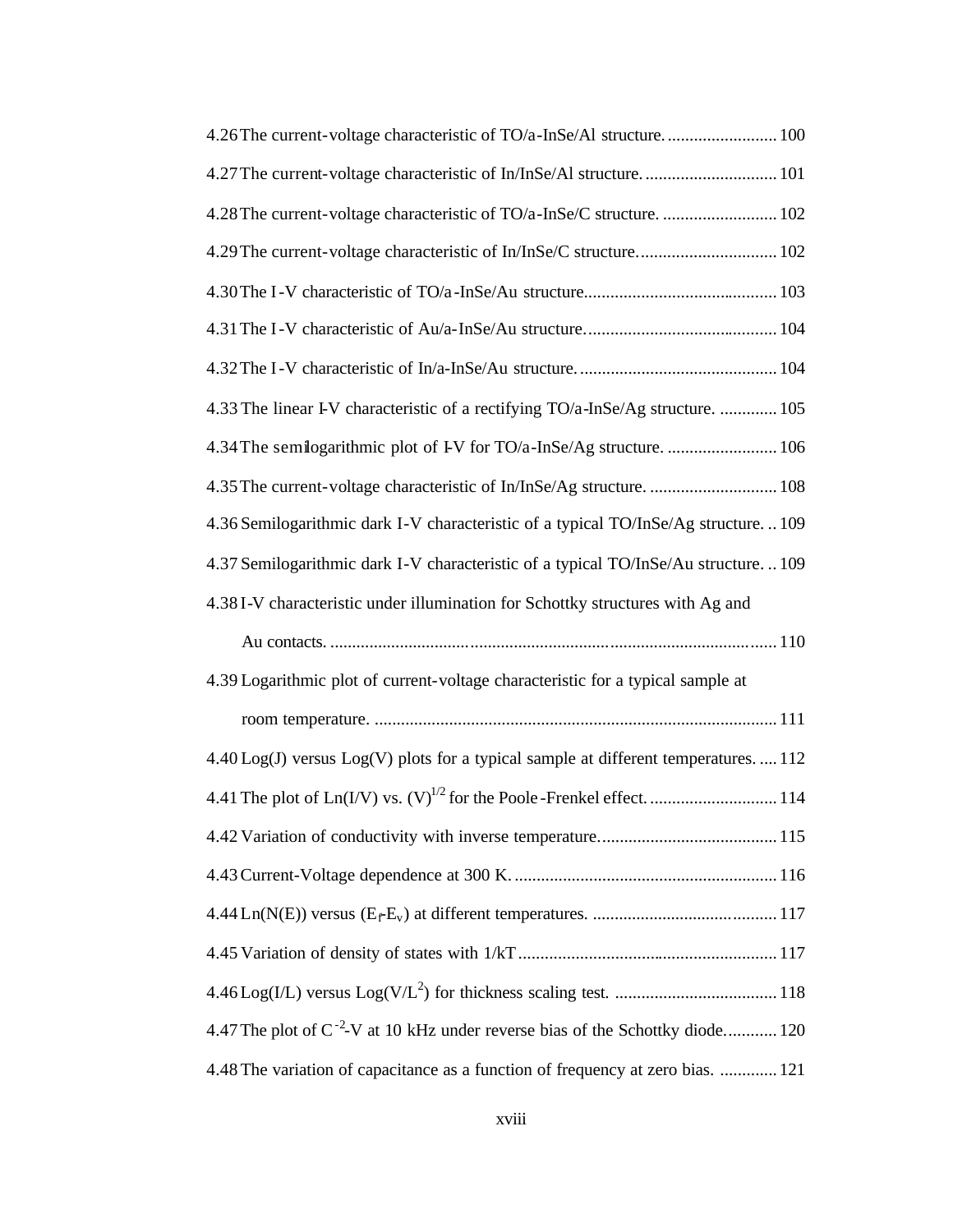| 4.49 Spectral response of a typical p-InSe/Ag Schottky diode 122                                   |
|----------------------------------------------------------------------------------------------------|
| 4.50 Dark current-voltage behavior for a typical TO/CdS/InSe/Au structure as                       |
|                                                                                                    |
| 4.51 The linear I-V characteristics of TO/CdS/InSe/Au solar cell under                             |
|                                                                                                    |
|                                                                                                    |
| 4.53 The illuminated I-V characteristics of TO/CdS/InSe/C solar cells under                        |
|                                                                                                    |
| 4.54 The C-V variation of a TO/CdS/InSe/Au solar cell at various frequencies 129                   |
|                                                                                                    |
| 4.56 The C apacitance-Frequency variation in the range of 1 kHz-2 MHz                              |
|                                                                                                    |
| 4.57 The spectral distribution of n-CdS/p-InSe solar cell at zero bias 132                         |
| 4.58 The Fowler plot of the solar cell at the threshold energy of the spectrum.  133               |
| 4.59 Determination of the band gaps by the $I_{\text{ph}}^2$ -hv variation of the solar cell.  134 |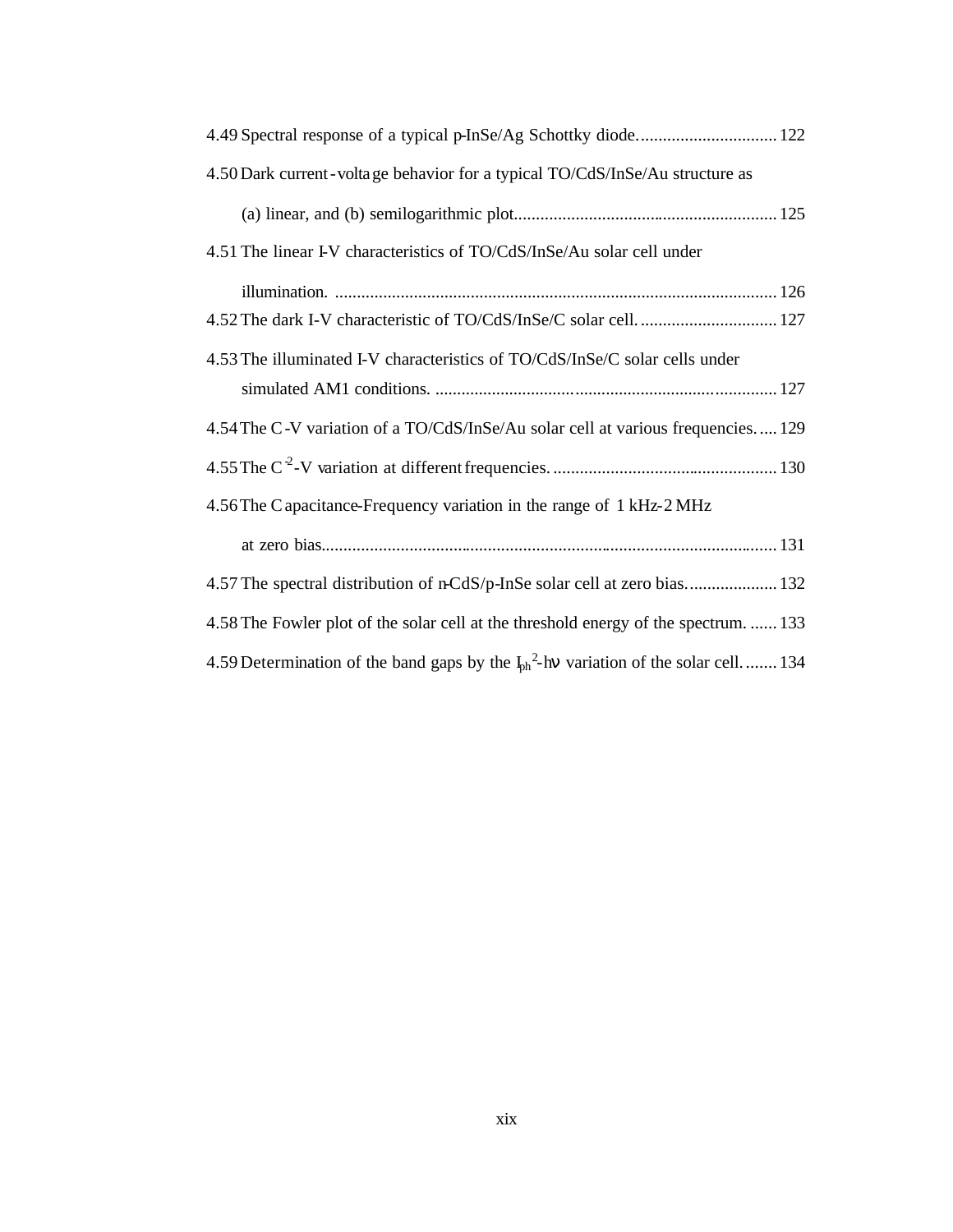## **CHAPTER 1**

#### **INTRODUCTION**

Growing energy needs of today's world force the researchers to look for alternative energy sources other than traditional energy forms. Furthermore, energy sources like natural gas, petroleum and nuclear reactors concern the scientists as regards the high level of pollution to the environment. Therefore, especially in the last decade, researchers have focused on the development of renewable sources of energy forms by which the pollution of the environment is minimized. Among the alternative energy forms, solar energy seems to be a promising one because it is cheap, clean and unlimited in comparison with the energy needs of the world. The solar energy may be converted to other forms through several methods, such as photothermal, photochemical, photoelectrochemical, photobiochemical and photovoltaic. Among these methods, the cleanest and most efficient way of solar energy conversion to electrical power is the photovoltaic (PV) or solar cell devices. A solar cell consists of a potential barrier within a semiconductor material which is capable of separating the electrons and holes that are generated by the absorption of light within the semiconductor. Photovoltaic cells for conversion of solar energy into electrical power can be found in two main forms: large area and thin film solar cells. Thin film forms of photovoltaic devices have advantageous over large area cells by using small amounts of material and economical processing. Two dimensional materials created by the process of condensation of atoms, molecules or ions are called thin films. The most common deposition techniques utilized for thin film solar cell fabrication are thermal evaporation, sputtering, chemical deposition, chemical vapor deposition, electro-deposition, glow discharge and spray pyrolysis. Today, thin films play an important role in almost all electronic and optical devices.

The study of layered compounds in photovoltaics has experienced great developments in the last decade. In recent years, InSe layered semiconductors of the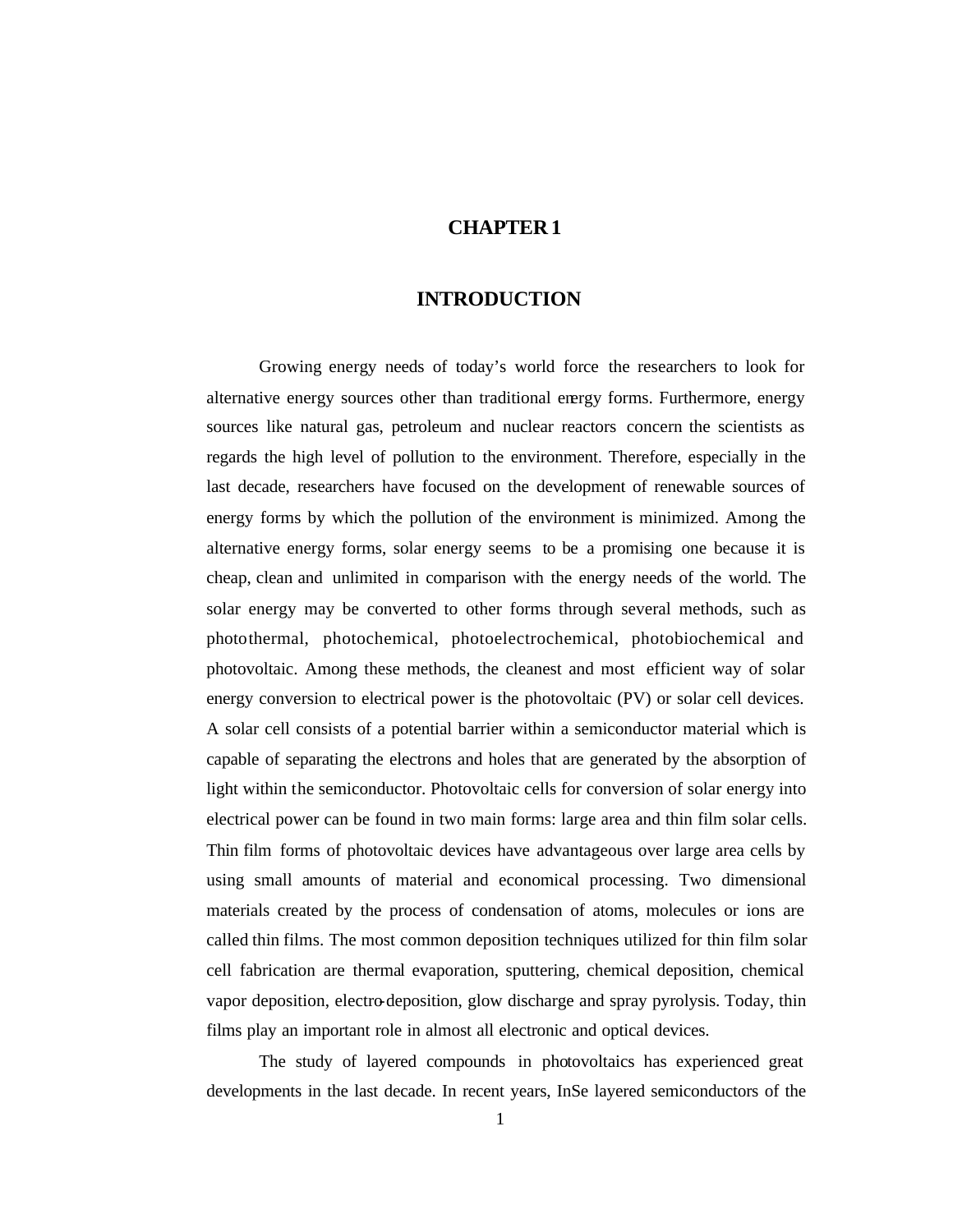III-VI family have been a subject of interest both in thin film and single-crystalline form because of certain properties that make it attractive for device applications. Each layer is formed in packets of two In and two Se sublayers and the interlayer (Se-Se) bonding is of the van der Waals type, while inside the layers the bonding is largely covalent. Due to this bonding scheme, no dangling bonds exist at the surface which is an ideal condition for fabricating metal-semiconductor or p-n heterojunctions. Thus, the interfaces between such layered materials are unstrained even for the relative ly high lattice mismatches [1]. The possibility of obtaining pand n-type conduction with doping makes InSe is a promising material for p-n heterojunction device structures with a low density of interface states [24]. Moreover, with a room temperature band gap about 1.3 eV which is close to the solar optimum [5], InSe is an appropriate material for photovoltaic conversion [6-8]. The structural and electrical properties of the InSe thin films, which strongly affect the device performance, depend on the deposition techniques and conditions [9-11]. The under standing of the electrical parameters of the material, considerably influenced by the presence of energy levels in the forbidden gap, is essential for device studies. In the literature, different measurement techniques were used to identify the trap level parameters in InSe single crystals and polycrystalline films such as the dark conductivity [12-14], photoconductivity [15,16], thermally stimulated current [15,17,18] and space-charge-limited current (SCLC) measurements [12,19,20]. The structural and electrical properties of undoped p-InSe thin films, which could be used as a potential absorber layer for heterojunction devices, obtained by thermal evaporation technique were investigated [21] and the results indicated that as-grown films have amorphous structure and heat treatment results in a transformation into polycrystalline state and also increases the conductivity. The electronic properties of the InSe thin films are more favorable than other layered semiconductors such as GaSe and GaTe. Mobilities of majority carriers along the layers can be as high as  $10^2$ -10<sup>3</sup> cm<sup>2</sup>/V.s. The indirect gap, some 50 meV below the energy of the direct gap is weak enough not to be observable in optical absorption. Its presence is the reason for the high life times and diffusion lengths of photoexcited carriers, even in comparatively low purity material [1]. The conduction type of InSe thin films plays an important role in device applications and the largest solar cell collection have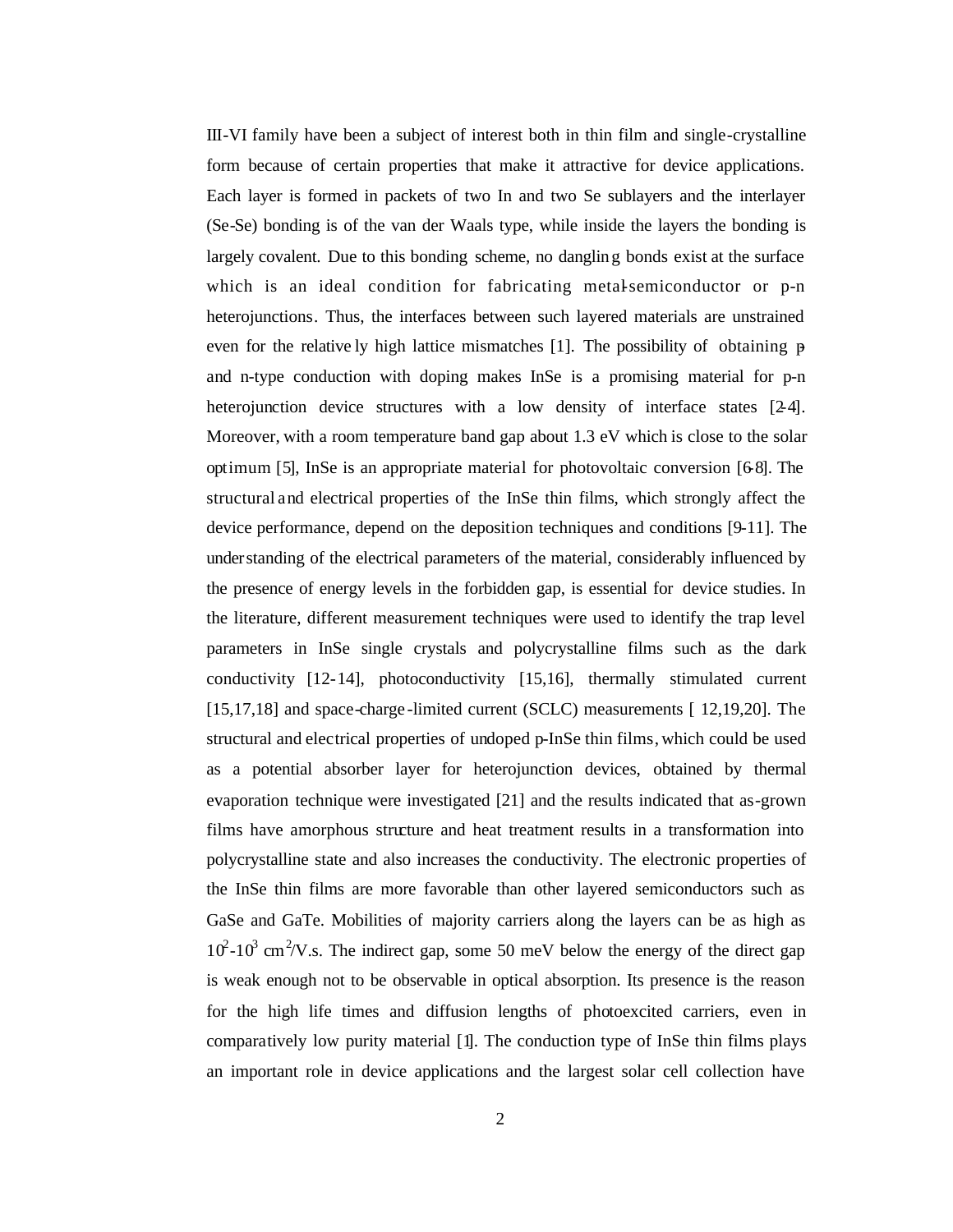been observed with ITO/p-InSe solar cells [1,3]. Wide gap III-VI semiconductor compounds such as GaS, GaSe and InSe are promising materials for visible and infrared detectors. For the near infrared photodetectors n-InSe/p-InSe junctions have been fabricated and investigated [6]. As a Schottky diode, InSe thin films show high rectifications which results in efficient applications of fast rectifiers [22-24]. Conditions for efficiency improvement for ITO/p-InSe/Au single crystal cells are investigated by Pastor et.al [3] and it was found that efficienc ies up to 10 % can be obtained by annealing and doping with various metals such as Cd, Zn and As. Photovoltaic effect on TO/  $In_xSe_{1-x}$  amorphous thin film system with different metal contacts (Sb, Au, Al, Ag and Cu) were also investigated by Nang et.al [25] and the results indicated that the best photovoltaic performance obtained with the Sb electrode. A. Segura et.al [1] has also investigated  $Bi/p$ -InSe,  $Pt/n$ -InSe and ITO/ $p$ -InSe device structures and it was reported that among the devices examined Pt/n-InSe structure shown the highest efficiency up to 6% whereas others have shown nearly ohmic behaviors. Au/InSe Schottky barriers were investigated by Di Giulio [26] through dark I-V, C-V and spectral dependence of photoemission current characteristics with a barrier height of about 0.65 eV. It can be seen from the literature that the results concerning the structure and physical properties of InSe and the devices associated wit h it, are often contradictory [27]. This disparity results from the difficulty of growing single crystals. The complex band structure of this semiconductor results in good rectifying barriers with low work function materials like ITO, as well as with high work function materials like Au and Pt [3].

Studies presented by a number of researchers in literature have proved that InSe may be used for a variety of possible devices for solar energy conversion. The optical and phototransport properties are now sufficiently investigated so that the photovoltaic response can be quantitatively interpreted over all the useful part of the solar spectrum. Barriers can be as high as 1 eV which is close enough to the band gap. However, detailed explanations of the electrical properties of the rectifying structures remain an open question mainly because of poor knowledge of impurity levels in the bulk of material. Despite the fact that InSe films and associated devices has been studied by a large number of workers, most of the work done considered the single crystal forms or n-type polycrystalline films and a very little information is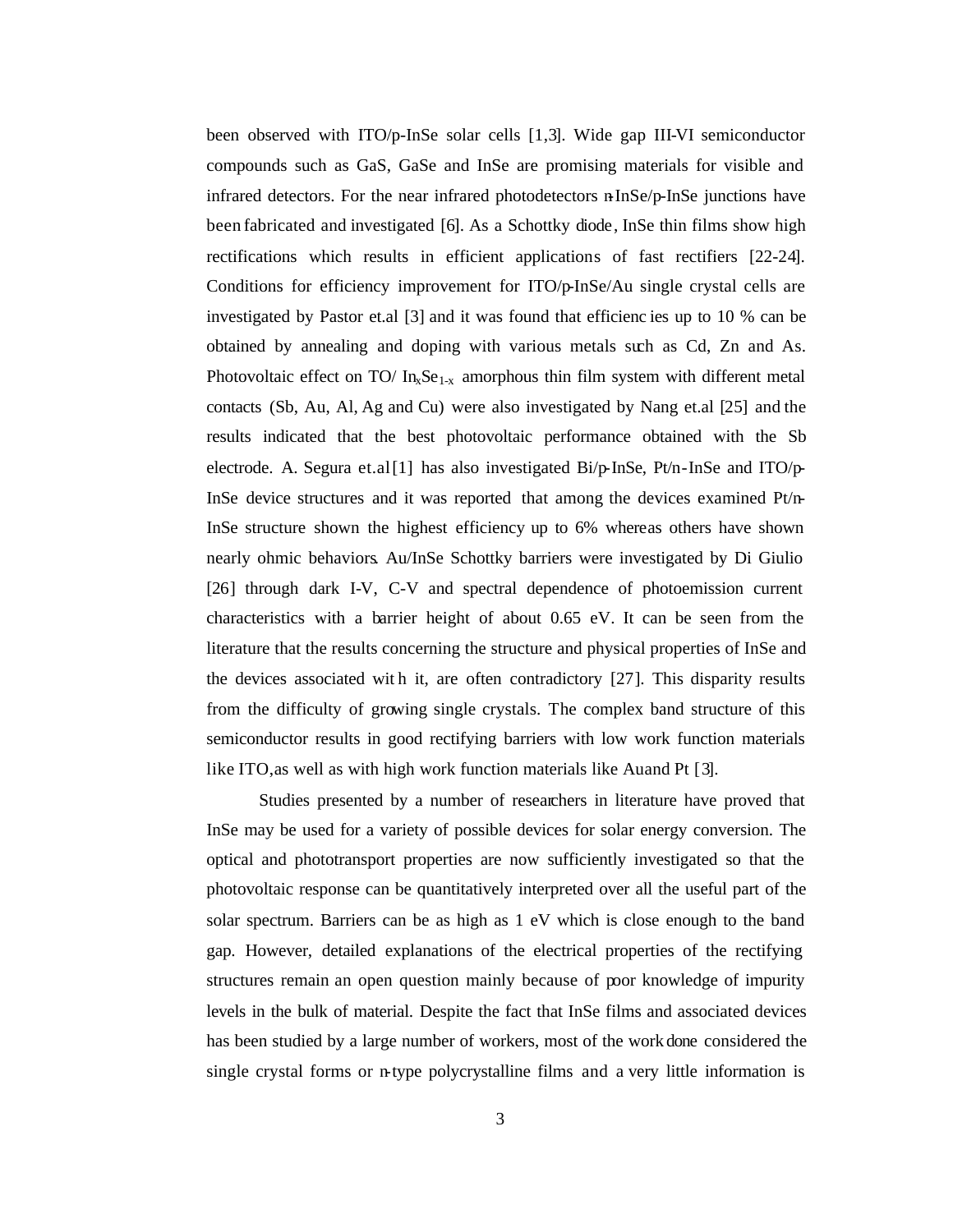known about the photovoltaic effect in amorphous semiconductors. Thus, structural, electrical and optical properties of amorphous p-type InSe thin films and related device characteristics are yet to be studied. Therefore, the main purpose of this work is to study the structural and physical properties of amorphous p-type Inse thin film based devices, namely, Schottky barriers in the form of metal/p-InSe junctions and n-CdS/p-InSe heterojunctions. Furthermore, investigation of doping and annealing effects on the devices fabricated is also a subject of this work.

Cadmium-Sulfide which is a compound of the II-VI family, is used in this work as a wide band gap (2.42 eV) window layer for the heterojunction structures. Window layer must be a wide gap material because almost all the absorption should occur within the depletion layer of the narrow gap material. In this sense, CdS is an appropriate material as a window layer for the n-p heterojunction structure over the useful part of solar spectrum since it passes a large fraction of the solar radiation incident on its surface. Furthermore, its resistivity can easily be reduced by intentional doping which results in decreasing the sheet and the contact resistances of the cell so that the depletion layer width in the absorber semiconductor is extended. CdS is one of the most extensively investigated semiconductors in thin film form and a large variety of deposition techniques have been used to obtain solar cells using CdS layers. These deposition techniques include thermal evaporation [28] , spray pyrolysis [29], sputtering [30], MBE [31], VPE [32], CVD and chemical deposition [33]. The structural and electrical properties of the CdS thin films strongly depend on the deposition techniques and the substrates temperatures [35]. Evaporated CdS thin films prepared for the solar cell applications usually have resistivities in the range of 1-10<sup>3</sup> (Ωcm) and carrier concentrations in the range of  $10^{16}$  to  $10^{18}$  cm<sup>-3</sup> [28]. The films are always n-type with a polycrystalline form and the conductivity is dominated by the deviation from stoichiometry which results from the S vacancies or Cd excess. Mobilities are in the range of 0.1-10  $(\text{cm}^2\text{V}^1\text{s}^{-1})$  [36]. It has been observed that CdS films grown at higher rates indicate higher carrier concentration and the carrier concentration is found to increase with an increase in film thickness which results in a corresponding decrease in resistivity  $[34]$ . The Cu<sub>2</sub>S/CdS heterojunction solar cells was first to receive significant attention when Reynolds et.al [37] in 1954 studied this system and reported a 6% efficiency. Later, Cusano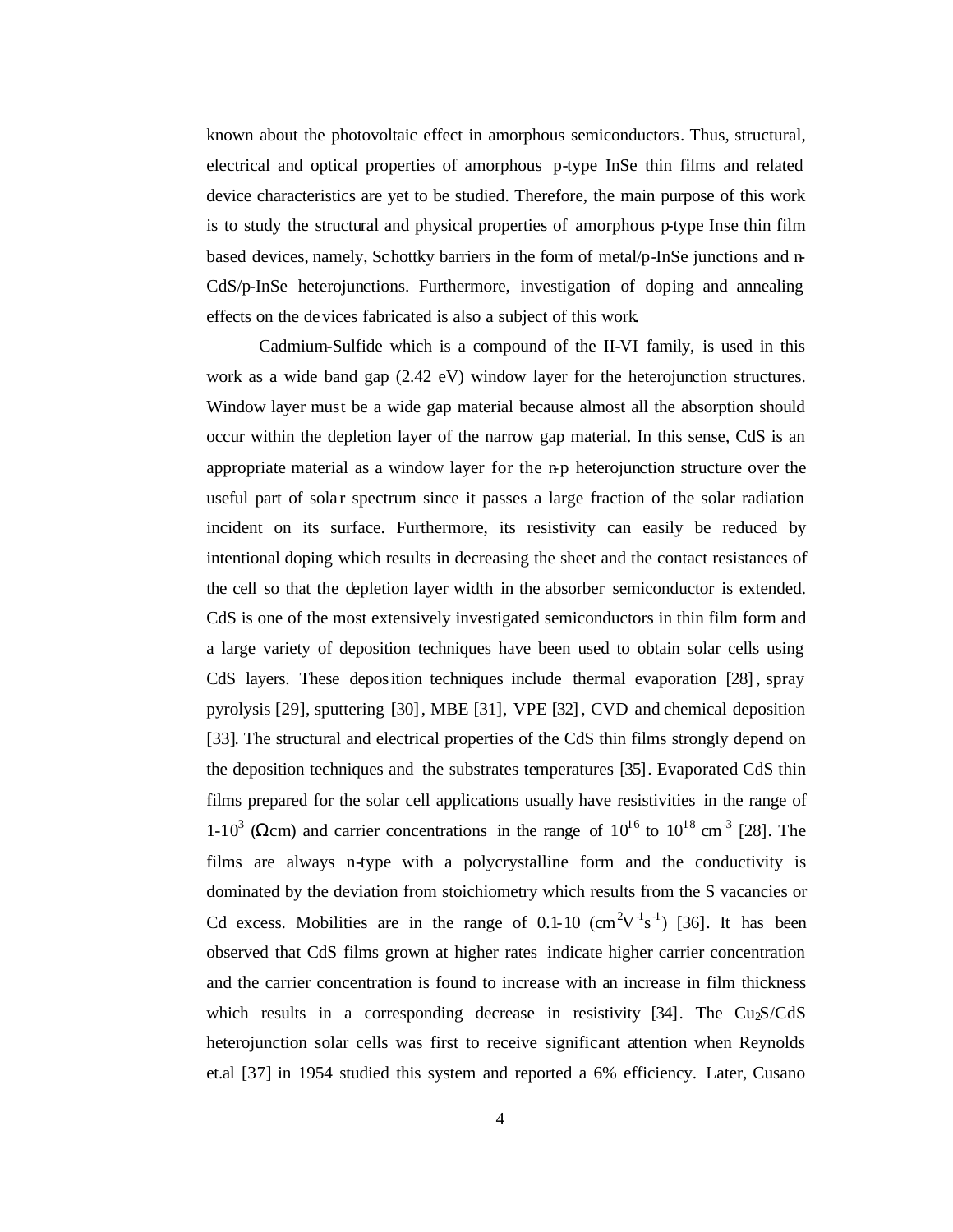[38] and Boer [39] produced thin film Cu2S/CdS solar cells by using thermal evaporation technique. Bogus and Mattes [40] proposed that the performance of Cu2S/CdS solar cells could be considerably improved by depositing a very thin film of copper layer onto Cu2S with subsequent heat treatment. Photovoltaic properties of n-CdS/p-Si heterojunction cells were first studied by Okimura et.al [41] in 1967. Later he studied the same system with vacuum evaporated CdS films at various substrate temperatures and reported a 5.5% efficiency. The electrical and photovoltaic properties of CdS solar cells have been studied extensively over the last decade and Scafe published his work on CdS:In/p-Si solar cells with an efficiency of 11%. The CdS/CdTe heterojunction solar cells fabricated by depositing a thin layer of n-CdS onto p-CdTe single crystal wafer have been reported by various workers [42]. The first CdS/CdTe thin film heterojunction solar cell was fabricated by Adirovich et.al [43] with a low efficiency (1%). This work stimulated further research on this system and efficiencies up to 10% have been reported by different groups by the early of 1980's [44]. The practically achievable efficiency of polycrystalline CdS/CdTe cell is estimated to be 22% [45]. To the best of our knowledge, there has been no report published concerning the electrical and photovoltaic properties of n-CdS/p-InSe solar cells so far. In this study, it is proposed that wide band gap n-CdS as a window layer and narrow band gap pInSe as an absorber layer provides a promising hetero structure as a solar cell with their suitable structural, electrical and optical properties.

In this study, InSe thin films w ith and without Cd doping and CdS films were deposited by thermal evaporation technique under vacuum. The electrical properties of the films were investigated by means of temperature dependent conductivity, and Hall effect measurements in the temperature range of 100-430 K. The structural parameters and the composition of the films were also studied through X-ray Diffraction (XRD) and Energy Dispersive X-ray Analysis (EDXA), respectively. The surface properties of the films were investigated using scanning electron microscopy (SEM). Post depositional annealing was done following the deposition as a function of time and temperature. Device behaviors of the samples were studied by vacuum evaporation of metallic contacts on the InSe thin films using In, Ag, Au, Al and by C painting. The dark and illuminated current-voltage (I-V), capacitance -voltage (C-V)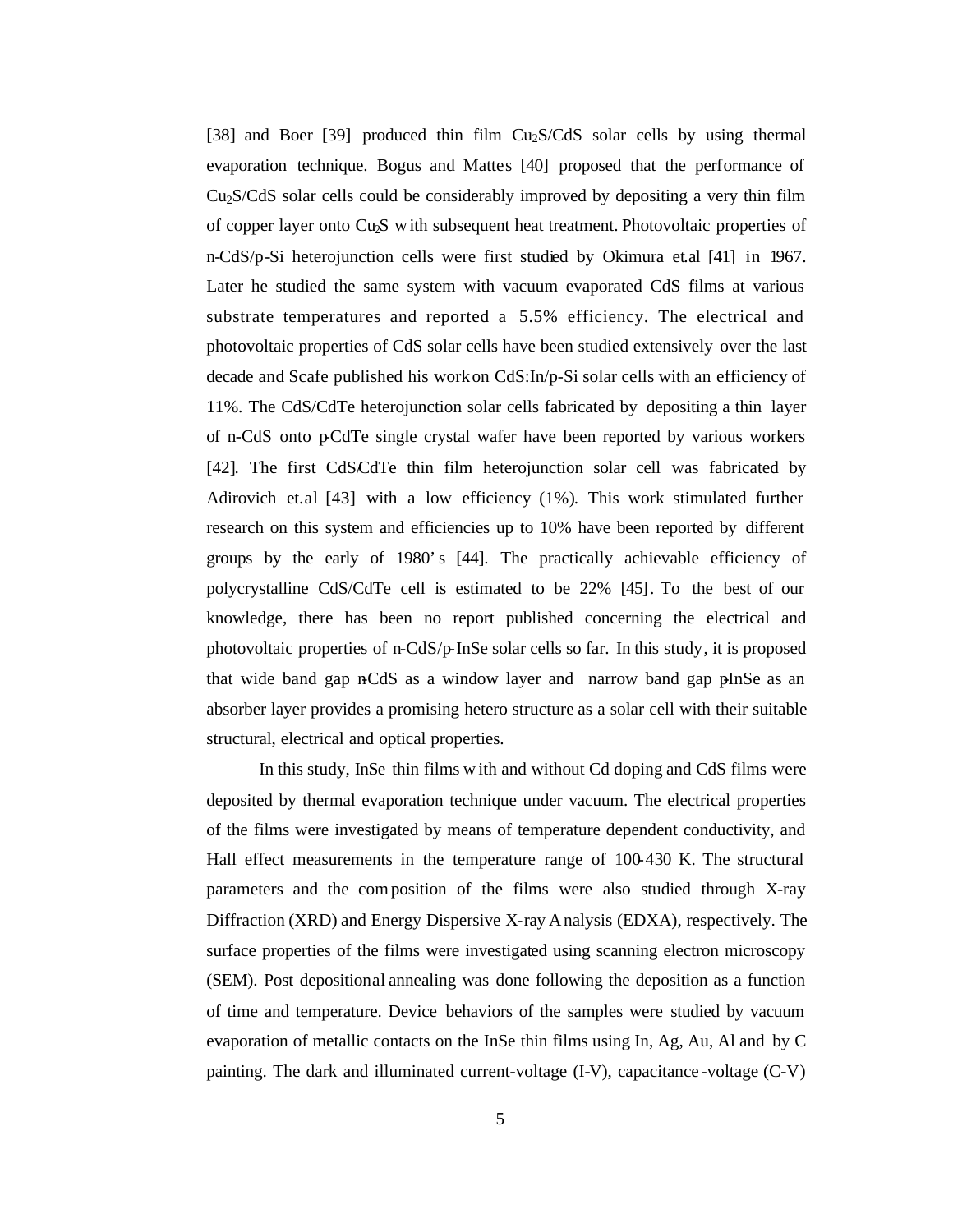as a function of frequency and photocurrent as a function of wavelength were measured on the TO/p-InSe/Metal sandwich structures. Finally, the heterostructures were fabricated by thermal evaporation technique in the form of TO/n-CdS/p-InSe/Metal and the photovoltaic behaviors of these solar cells were studied by carrying out I-V, C-V and photoresponse measurements.

In the second chapter of this thesis, basic theoretical fundamentals about the properties of thin films, metal-semiconductor junctions and n-p heterojunction solar cells are given. In the third chapter, the experimental procedures on the growth of InSe and CdS thin films for the fabrication of associated devices are explained and the details of the measurement techniques are summarized. In chapter four, the structural, electrical and optical properties of the grown thin films and the characterization of the fabricated devices are discussed over the results presented. Finally, general conclusions and the interpretations of the results are made in the last chapter.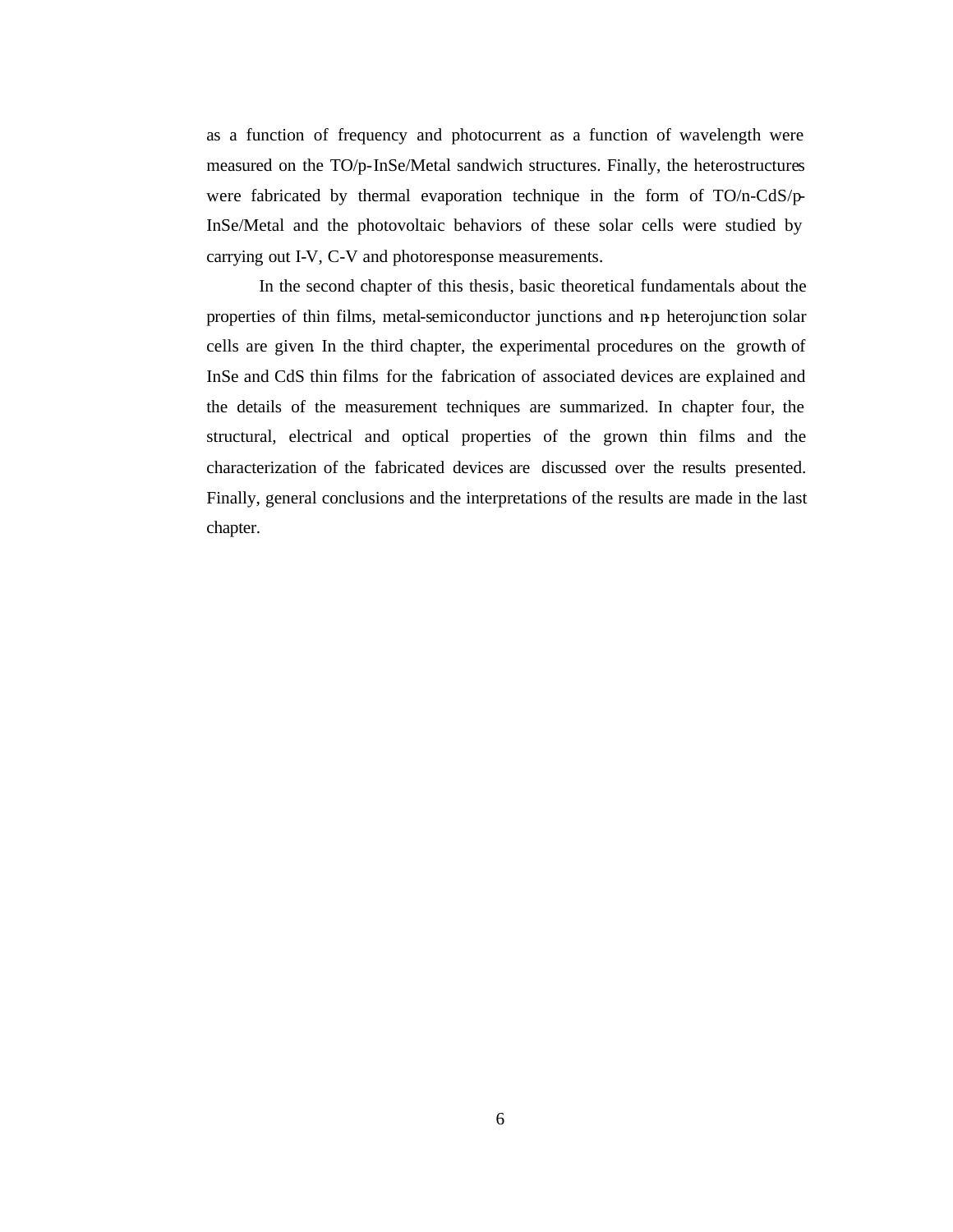## **CHAPTER 2**

## **THEORETICAL CONSIDERATIONS**

#### **2.1 Material Properties**

# **2.1.1 Structural Properties of Indium-Selenide**

Indium-Selenide is a layered semiconductor of the III-VI family with a quasidirect band gap of 1.3 eV at room temperature whereas the indirect gap is 50 meV below the direct gap which is weak enough not to be observable in optical absorption. InSe crystals are easily cleaved along the layer planes and high quality surfaces are obtainable without mechanical grinding or chemical etching [7]. The molecular unit bonded by first-order covalent or ionic forces extends in two dimensions, instead of being three-dimensionally bonded as in group II-VI, IV or III-V semiconductors. The elemental sheet formed by pairs of graphite-like hexagonal lattices with two kinds of atoms as indicated in Fig.2.1. Two of these are bonded by metal-metal bridges which distort the hexagons [1]. Each layer is formed in packets of two In and two Se sub-layers such that the metal atoms are sandwiched between two planes of chalcogen atoms. The layers are themselves bound by van der Waals forces so that layer terminated surfaces posses no dangling bonds. Therefore, interfaces between such layered semiconductors are free of surface states which is a desirable condition for heterojunction applications [46].

The structural and physical properties of InSe differ widely in literature [27]. The contradictory results arise from the difficulty of growing InSe single crystals. Different crystal structures such as hexagonal, rhombohedral and monoclinic forms have been reported by various workers [47]. The first study on the structural properties of indium-monoselenide was reported by Schubert et.al [48].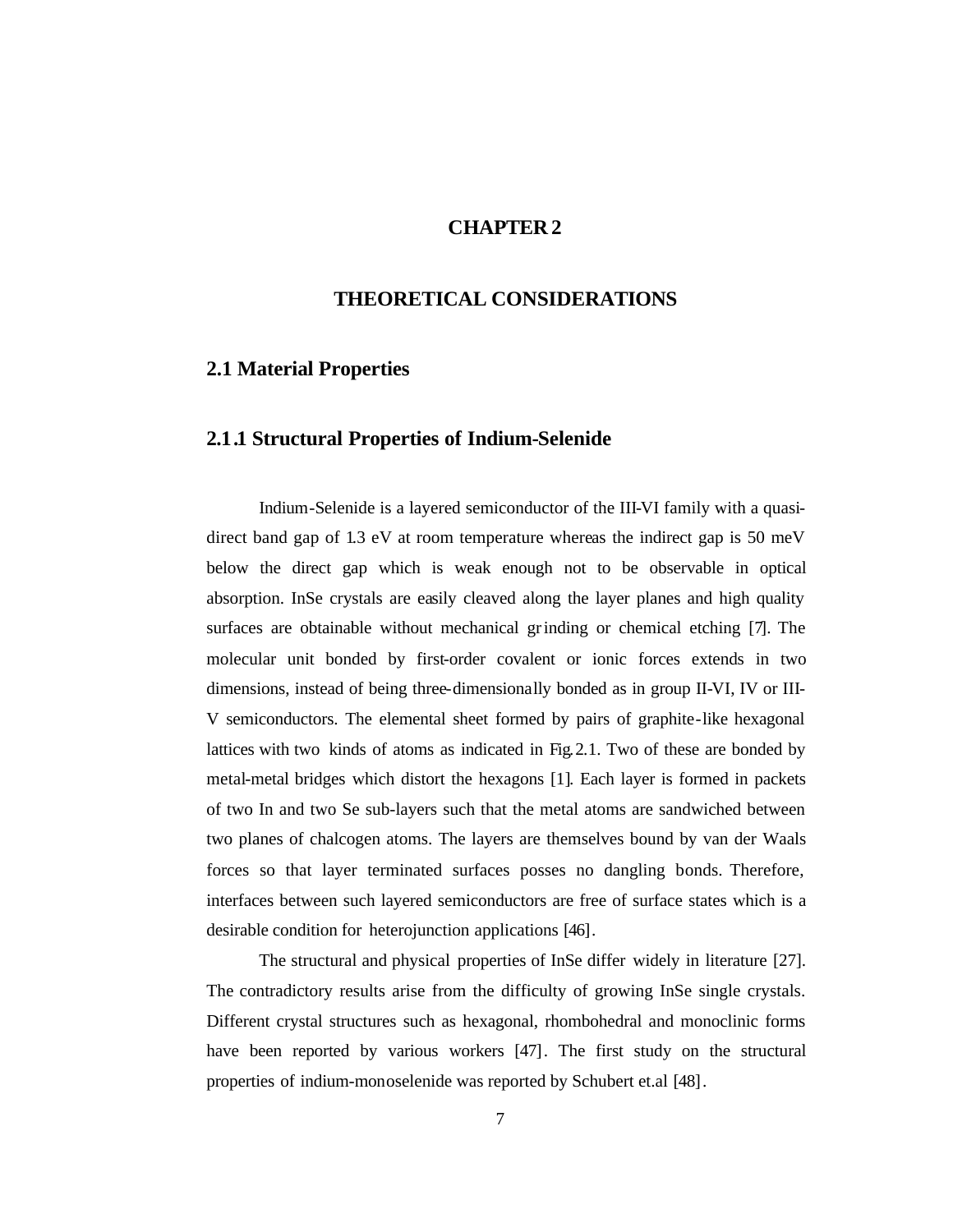

Fig.2.1: (a) The Crystal structure of InSe (b) Representation of a single layer.

In this work the unit cell crystal form was found to be rhombohedral. Later, Celutska and Popovic [49] have determined a hexagonal structure and the melting point was estimated as  $636<sup>0</sup>C$ . Some of these structures can also coexist in the same crystal giving rise to high stacking disorder which strongly affects the transport properties along the c-axis that is normal to the layers. The stacking disorder and weakness of the bonds between adjacent layers result in large densities of extended defects such as dislocations and stacking faults which will act as deep traps of carriers [7,50]. The crystallographic structure of a single layer is the same but due to the weakness of the interlayer bonds, several polytypes have been observed corresponding to different stacking sequences of layers. Most frequently observed polytypes in the family of III-VI compounds are  $\beta$ , ε, γ, and δ. The  $\beta$  and ε polytypes are consist of eight atoms in the unit cell and extend over two layers. Whereas γ contains two cations and two anions distributed on four adjacent layers. InSe crystals have been usually observed in the  $\varepsilon$  and  $\gamma$  polytypes [51-53]. Optical properties of InSe are well known in the ordinary configuration that is perpendicular to c-axis and partially known for parallel to the c-axis where c-axis is defined as perpendicular to the layers. The valence and conduction band levels originate from a single layer which is the split by interlayer interaction. Carrier orbitals for those levels thus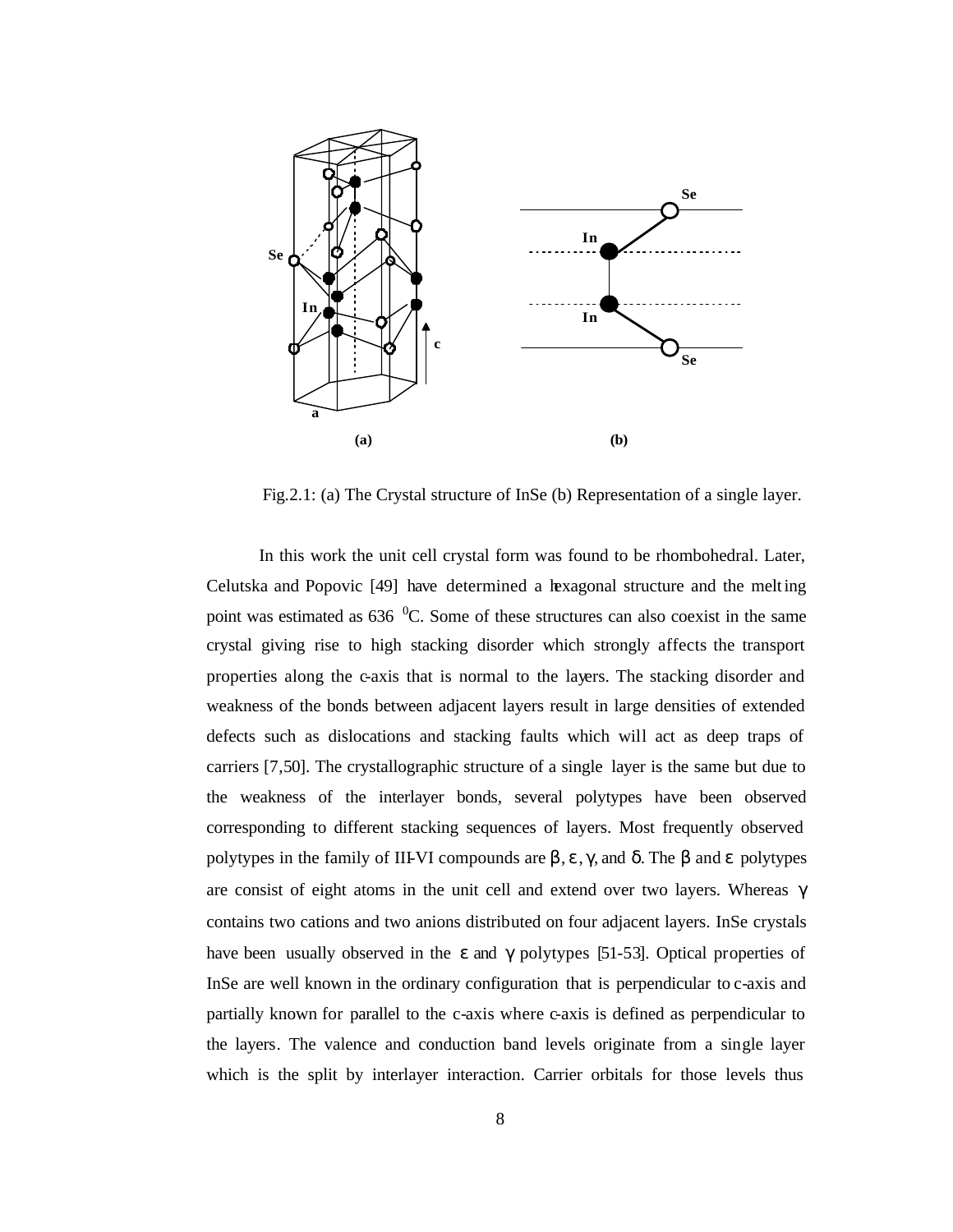extend along the eaxis and have little two-dimensional character. Therefore, the effective masses do not have large anisotropies. The anisotropies found in transport properties are due to the interlayer defects [26].

#### **2.1.2 Structural Properties of Cadmium-Sulfide**

Cadmium-Sulfide is a member of II-VI family and generally crystallizes in the hexagonal wurtzite form which can be considered as two interpenetrating hexagonal close-packed lattices as shown in Fig.2.2. However, it has been reported that CdS films prepared at substrate temperatures up to  $150^{\circ}$ C crystallizes as a cubic zincblende structure whereas above  $170^{\circ}$ C the structure was found to be hexagonal wurtzite form. Combination of these two structures has been observed for the samples grown between these substrate temperatures [54].



Fig.2.2: Hexagonal wurtzite lattice structure of a CdS crystal.

The grain sizes of these films are usually around 0.3-0.5 μm and as the thickness of the film decreases, the grain sizes tend to decrease with random orientation. After the growth is completed, the grain sizes can be increased by annealing which also improves the crystallinity. CdS has a direct band gap of 2.42 eV at room temperature which corresponds to a wavelength of  $0.52 \mu m$ , thus a large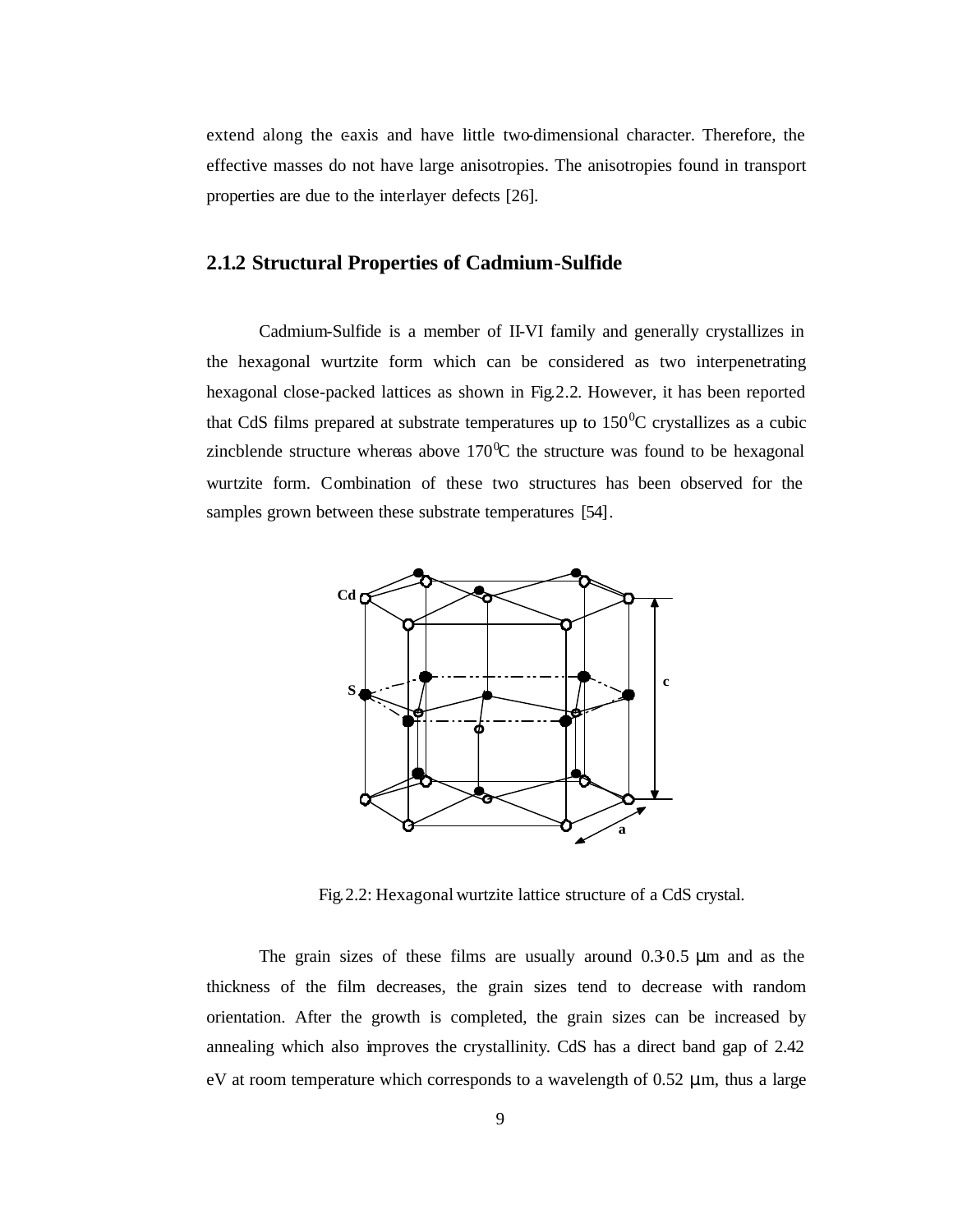fraction of solar spectrum is transmitted through the bulk. Therefore, CdS is a suitable material as a window layer in heterojunction solar cell applications [55-57]. Besides, the optical absorption coefficient is very high for the incident photons which have energies greater than the band gap. CdS begins to sublime at around 700  $\degree$ C and melts at about 1750  $\mathrm{^{0}C}$  under several atmospheric pressure. It is possible to grow CdS either from the vapor phase or from the high pressure liquid phase. CdS can only be made n-type and attempts to grow p-type CdS were unsuccessful because of the tendency towards self-compensation in CdS is very strong such that introduced acceptor impurities results in creation of vacancies to maintain the charge neutrality. Anderson and Mitchel [58] and Chernov [59] tried to obtain p-type CdS by ion implantation but Tell and Gibson [60] showed that ptype conductivity was resulted from radiation damage rather than introduced chemical impurities. Pure CdS crystals have a high resistivity of about  $10^{12}$  ( $\Omega$ -cm) which can be easily reduced by intentional doping with In, Sn, Al, Cl or Br, all of which form shallow donors. Also, sulphur vacancies, resulted from the presence of excess cadmium during film or crystal growth, act as donors and resistivities below 0.1 ( $\Omega$ -cm) can be achieved with no additional impurity doping. The native donors can also be compensated by the deep acceptor states introducing Cu, Ag or Au impurities into the structure [61]. CdS thin film form used in heterojunction applications grows with a preferred orientation of crystallites in a direction along the c-axis which is perpendicular to the substrate so that no grain boundaries exist parallel to the junction which would limit the flow of the excess carriers to the collector electrode. The degree of orientation decreases as the temperature at which the film deposition rate increases, whereas at low deposition rates higher degree of preferred orientation was observed. Crystallite size also varies with the film thickness. As the film thickness is increased, fewer but larger crystallites are formed in the film. Heat treatment of the CdS thin films changes the film stoichiometry and annealing at higher temperatures results in an increase in crystallite size, reduction in defect density and also re-crystallization of the films [62].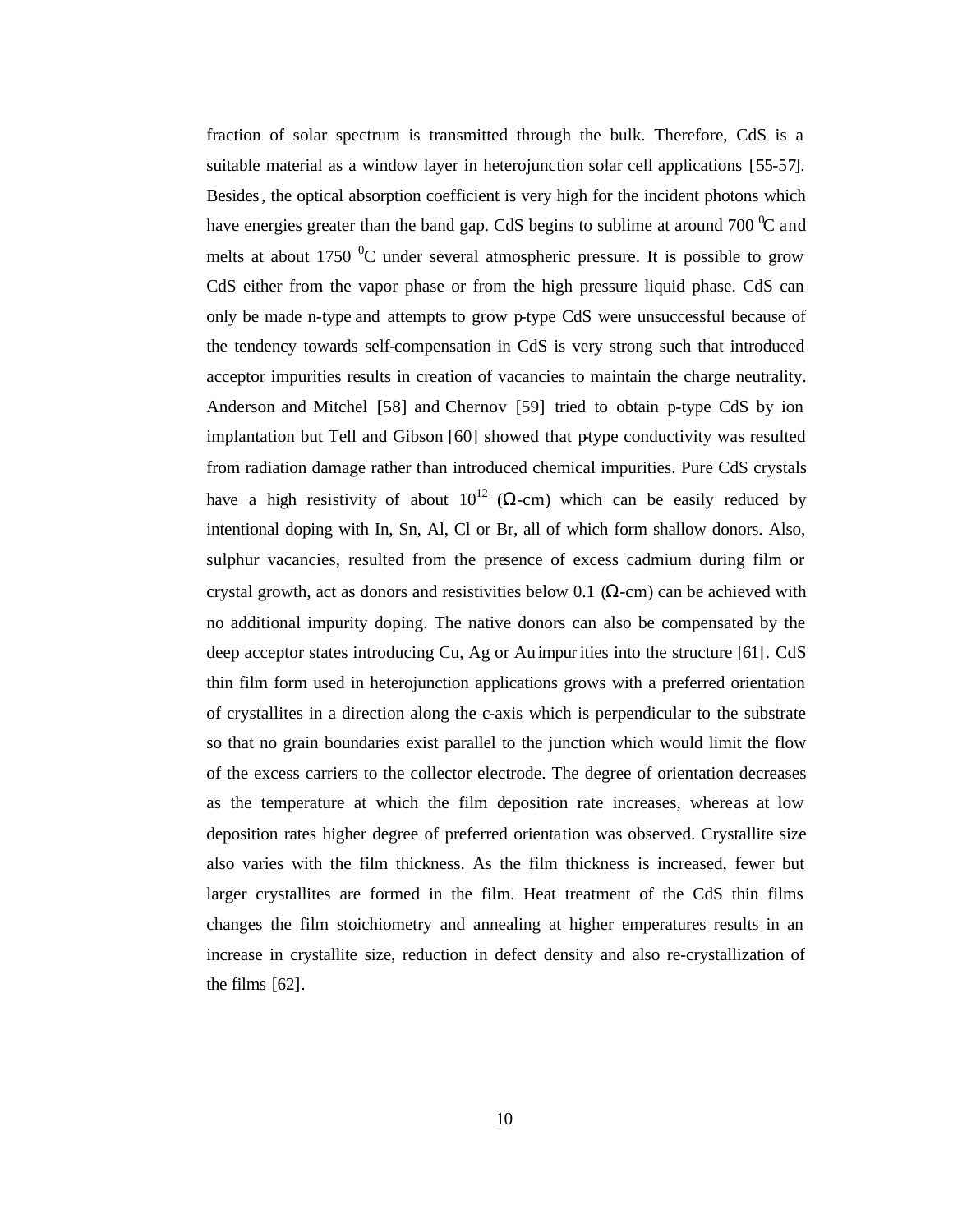## **2.2 Transport Mechanisms in Thin Films**

### **2.2.1 Transport Properties of Amorphous Semiconductors**

Amorphous semiconductors lack long-range ordering of their constituent atoms which means no unique directionality or axis exists on a macroscopic plane. The short-range order is directly responsible for the observable semiconductor properties such as activated electrical conductivities. Amorphous semiconductors do not consists of close-packed atoms, but rather they contain covalently bonded atoms arranged in an open network with correlations in ordering up to the third or fourth nearest neighbors. Bonding anisotropies associated w ith the polymorphism of elemental solids and atom size differences for alloy and compounds results in amorphous state in semiconductors. Amorphous semiconductors only differ from crystalline semiconductors in that they contain a number of localized trap-like states within the mobility gap. Disorder of the material tends to restrict motion and thus facilitating self-trapping. The band structure of the amorphous semiconductors indicate narrow tails of localized states at the edges of the valance and conduction bands and further a band of localized levels near the middle of the band gap. Several models were proposed for the band structure of the amorphous semiconductors all of which uses the concept of localized states in the band tails. Based on the Mott's and Anderson's model [65], the configurational disorder in amorphous materials results from the spatial fluctuation in the potential which will lead to the formation of localized states. Therefore, tails above and below the normal band are formed for the amor phous semiconductors. Mott and Davis model indicates that the tails of localized states are narrow and should extent a few tenths of an electron volt into the forbidden gap. They also proposed that the existence of the localized levels near the middle of the band gap originates from defects in the random network such as dangling bonds and vacancies. The density of states distribution with respect to energy is shown in the Fig.2.3, where  $E_c$  and  $E_v$  represent the energies which separate the states that are localized and extended. Localized gap states which associated with defect centers are located at well defined energies in the gap. Mott suggested that at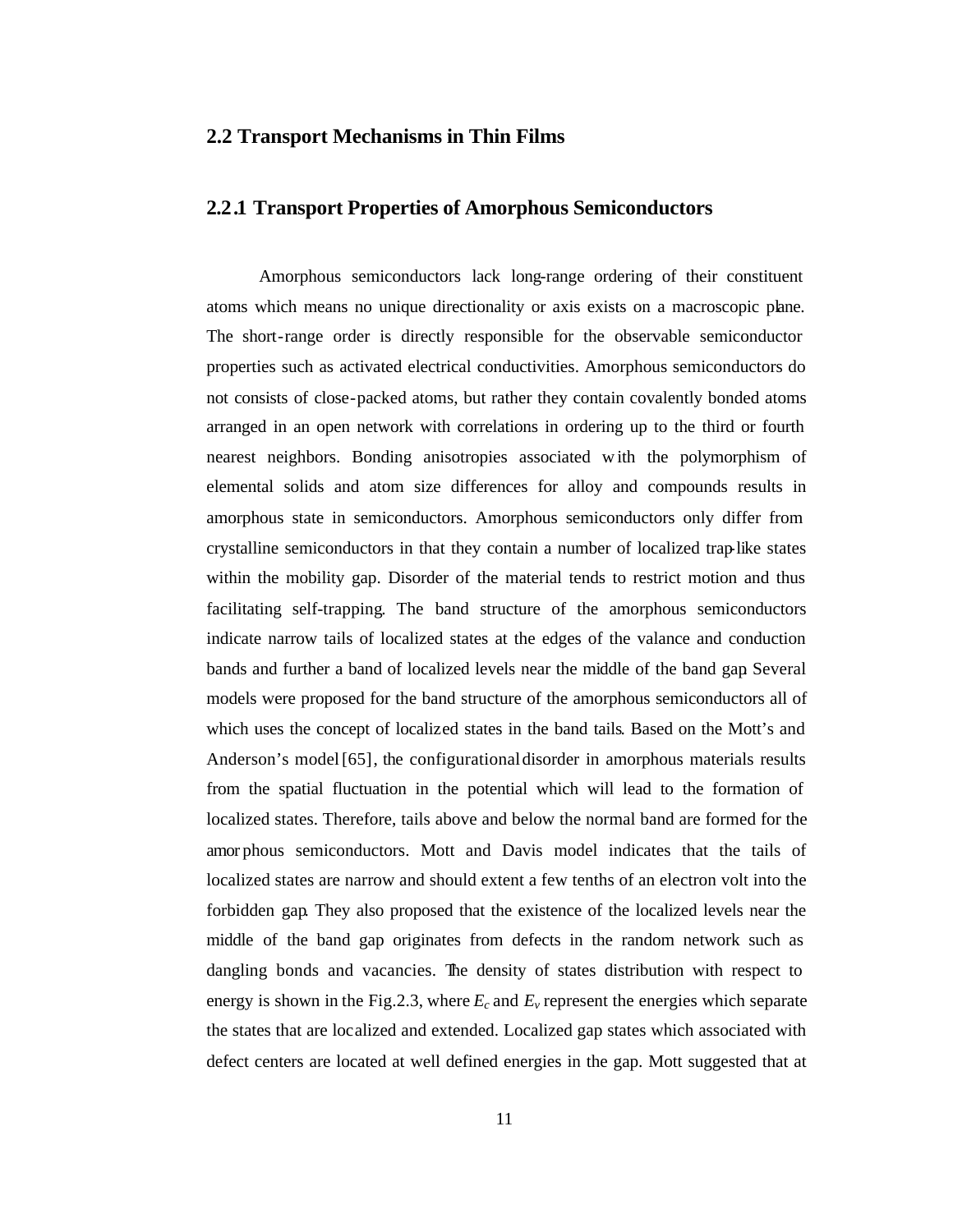the transition from extended to localized states the mobility drops by several orders of magnitude which defines the mobility edge [63,64].



Fig.2.3: Density of states distribution of Davis-Mott model.

The interval between the energies  $E_c$  and  $E_v$  acts as a pseudo-gap and is called the mobility gap. This gap determines the energy necessary to excite the carrier across the mobility gap. In order to determine whether particular electronic states are localized or extended, one may use the carrier's intrinsic drift mobility in an electric field. If mobility is high  $(m \gg 1 \text{ cm}^2/V.s)$  and decreases with increasing temperature, the scattering picture in which zeroth-order states are extended may be considered. On the other hand, for low mobility values  $(m \ll 1 \text{ cm}^2/\text{V}.s)$  which increases with increasing temperatures, transport is usually interpreted within a hopping picture in which zeroth order states are localized.

According to the Davis and Mott model [65], conduction in amorphous semiconductors occurs in three different processes in different temperature ranges. At very low temperatures, thermally assisted tunneling between states at the Fermi level is responsible for conduction. At higher temperatures, conduction takes place by excitation of charge carriers into the localized states of the band tails by hopping mechanism. At very high temperatures, carriers are excited across the mobility gap into the extended states in which mobility is higher than that of localized states. Below, brief information about these transport mechanisms is given but conduction in localized states will be discussed in section  $(2.2.2)$  in detail, thus will not be given here.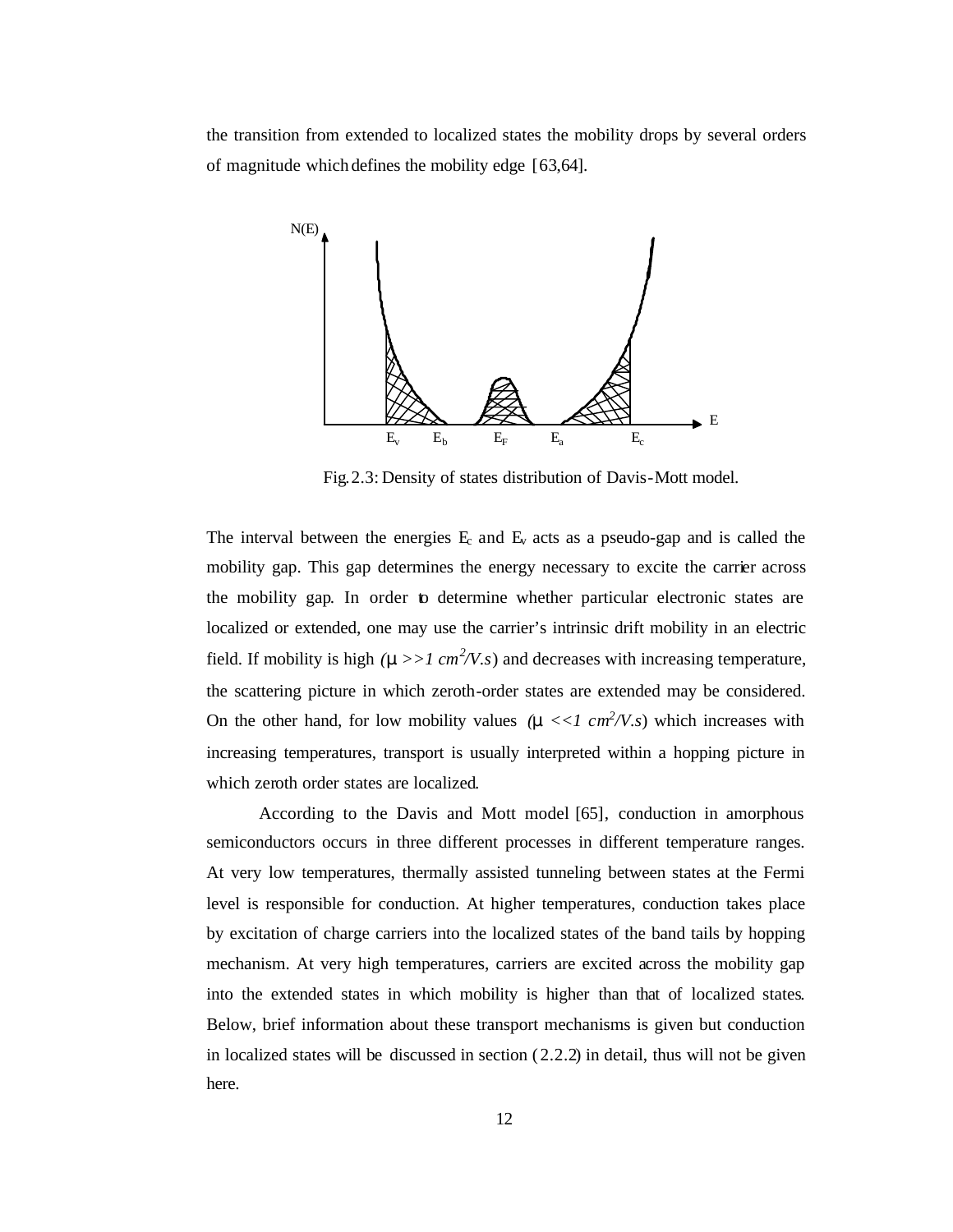a) *Extended State Conduction* . This mechanism is predominant at very high temperatures. Transport occurs due to electrons excited beyond the mobility edge into the extended states under the assumption of constant density of sta tes and constant mobility. The conductivity for the electrons is given by [63],

$$
\mathbf{s} = eN(E_c)kTm\exp\left[-\frac{(E_c - E_F)}{kT}\right]
$$
 (2.2.1)

where **m** is the average mobility. Therefore dc conductivity for amorphous semiconductors can be written in the general form of,

$$
\mathbf{s} = \mathbf{s}_0 \exp\left[-\frac{\Delta E}{kT}\right] \tag{2.2.2}
$$

where  $\Delta E$  is the activation energy and  $\sigma_0$  is the pre-exponential factor.

b) *Conduction in Band tails*. If the wave functions are localized, conduction occurs by thermally activated hopping in the tails of localized states at the band edges. Carriers move from one state to the other due to energy exchange with phonons. Thus, the mobility has temperature dependence in the form of,

$$
\mathbf{m} = \mathbf{m}_0 \exp\left[-\frac{W}{kT}\right] \tag{2.2.3}
$$

where **m**<sub>0</sub> is the pre-exponential factor and depends on the phonon frequency and the average distance covered in one hop. W is the energy necessary for a carrier to hop from one state to the other. The conductivity which depends on the energy distribution of the density of localized states is expressed as the following,

$$
\mathbf{s} \propto \exp\left[-\frac{\left(E_a - E_F + W\right)}{kT}\right] \tag{2.2.4}
$$

where  $E_a$  is the energy of the band tail of the conduction band.

## **2.2.2 Transport Properties of Polycrystalline Materials**

As compared with amorphous materials, crystallization in polycrystalline state is the long-range ordering of atoms in a periodic solid-phase lattice near equilibrium. Polycrystalline semiconductors are composed of grains with each grain containing array of atoms surrounded by a layer of bounda ry atoms called grain boundary. The grains or crystallites have random size, shape and orientation of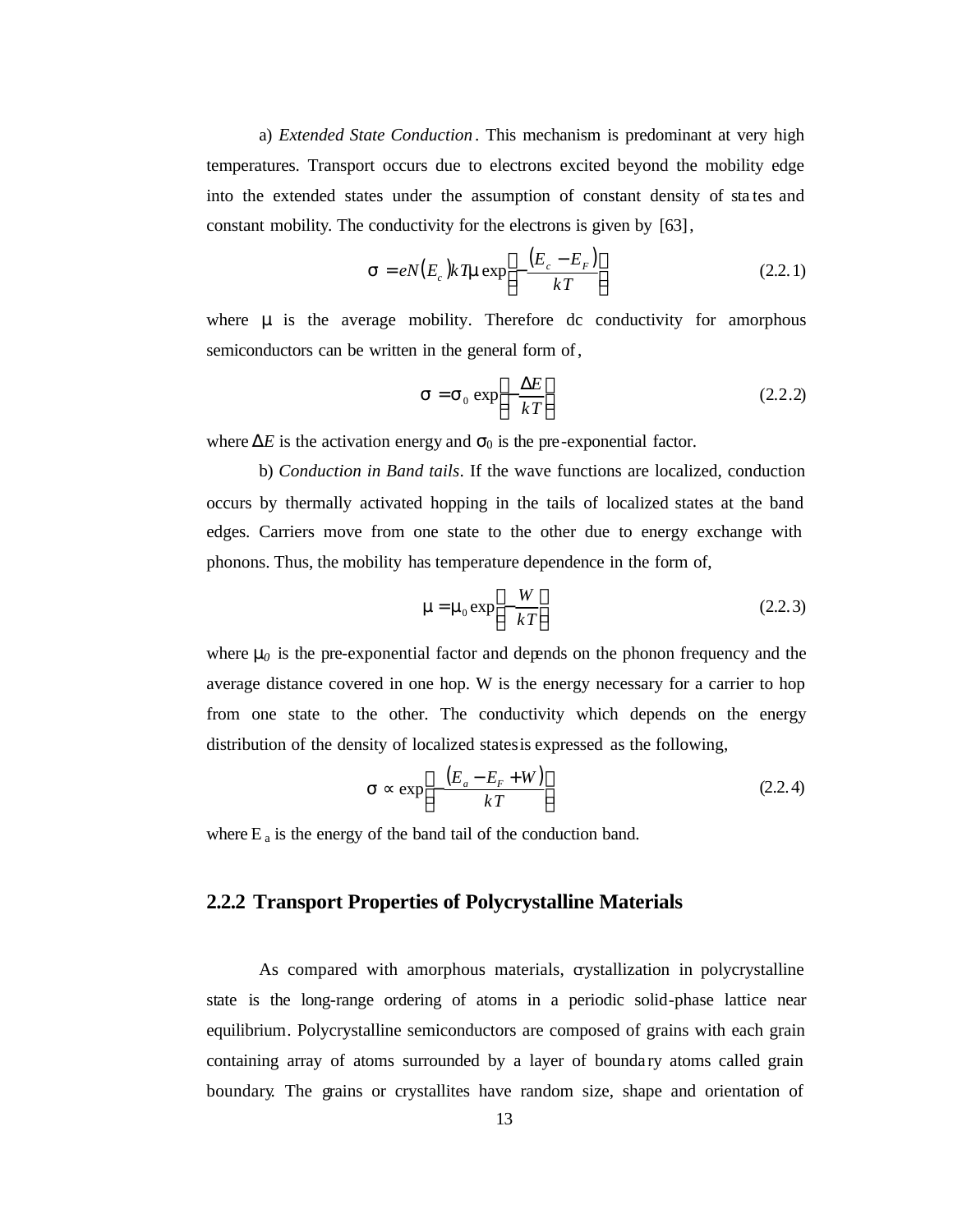packing. The grains are formed by independent nucleation and growth process and the grain size is controlled by the number of nucleating sites, which can be increased by rapid cooling or with highly abraded substrate surfaces. The crystallite growth ceases when surrounding grains restrict further growth. Re-crystallization is then possible by annealing which reduces the grain boundary surface area by diffusion. The shape of the crystallite is determined by the surface orientations favorable for additional atom attachment from the vapor phase.

Several models have been proposed by various workers to explain the transport properties of polycrystalline semiconductors [64]. Most of these models are based upon the consideration that the grain boundaries have an inherent space charge region due to interface which results in band bending and potential barriers between the grains as seen in the Fig. 2.4. In the figure,  $L_b$  and  $L_g$  represent the width of grain boundary and grain size, respectively. The potential barrier height due to grain boundary is  $\varphi_b$ .



Fig.2.4: Energy band diagram of an n type polycrystalline semiconductor, representing the grain boundary barrier.

The first model on the transport of polycrystalline materials was proposed by Volger [66]. According to this model, polycrystalline materials have inhomogeneous domains of high conductivity and very low conductivity in which no space charge region exits. The width of the low conductivity regions which are the grain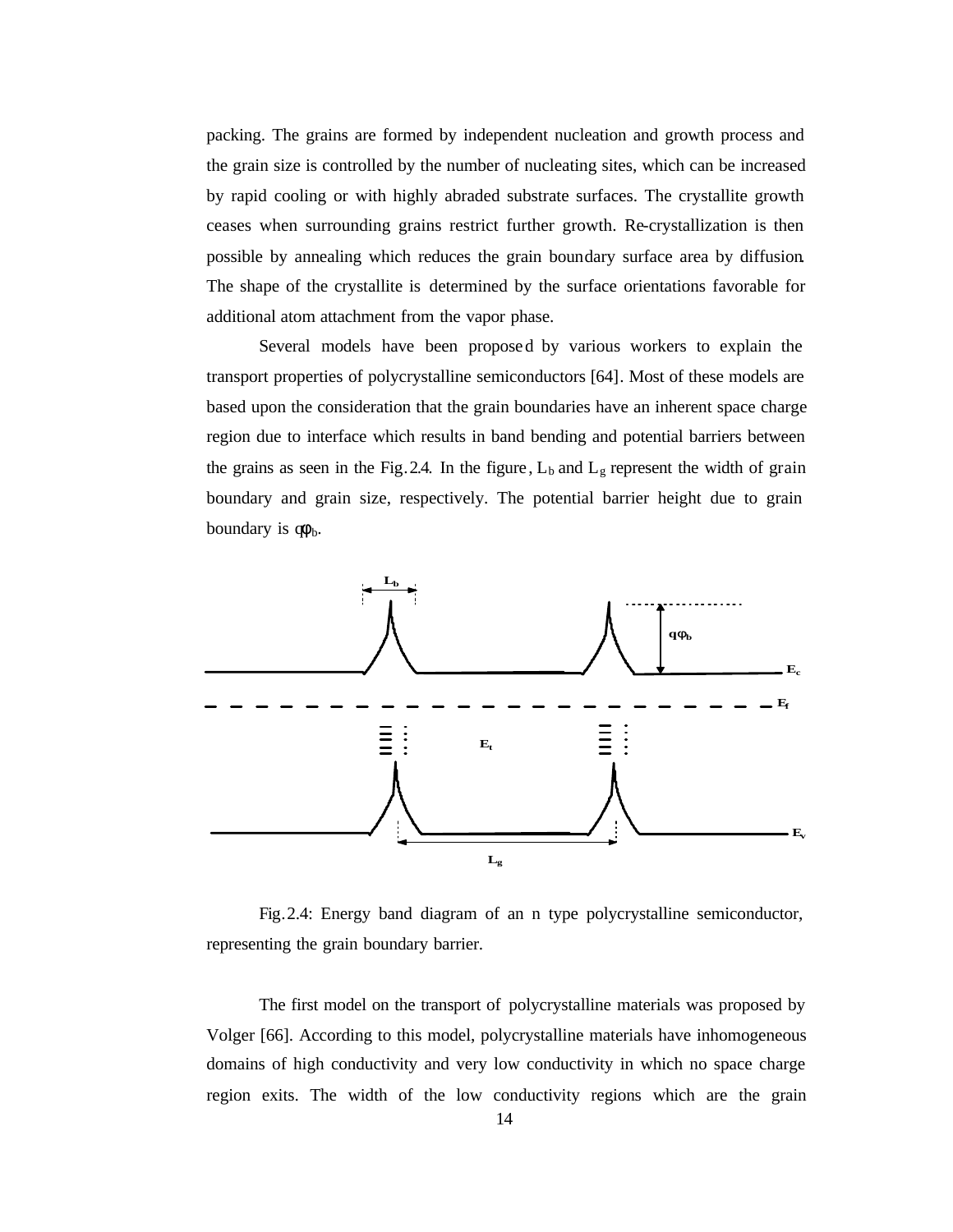boundaries is negligible in comparison with the width of the grains. Therefore, this model simulates a situation in which ohmic transport of the carriers dominates. This analysis was followed by Petritz's [67] model in which the thermionic emission was assumed to be the dominant transport mechanism. In his model, he dealt with parameters as averages of many grains. Later, Seto [68] proposed a more detailed model called grain boundary trapping model in which the grain size were taken into account. The model introduces a large number of active trapping sites at the grain boundary which captures free carriers. In this model, thermionic emission and diffusion of charge carriers through the grain boundary barrier were considered as the conduction mechanisms.

In general, three transport mechanisms are favorable for polycrystalline semiconductors in different temperature regions. These mechanisms are hopping between the localized states, tunneling through the grain boundary barrier and thermionic emission of the carriers. Below, the three mechanisms are briefly discussed and more detailed information can be found in literature.

A) *Thermionic Emission*. This type of conduction mechanism is dominant in the high temperatures due to the carriers which have enough energy to cross over the barrier formed at the grain boundary region. As mentioned, the grains in a real polycrystalline material exist in different size and shapes. Grains or crystallites joined together by the grain boundaries which consist of a few atomic layers of disordered atoms. The presence of the large number of defects due to incomplete atomic bonding resulted from the disordered atoms at the boundary. The carriers are trapped due to the defect states and therefore, the number of free carriers available for conduction is reduced. To simplify this model, the grains with different size and shapes are assumed to have the identical size  $(L_g)$  and the shape. Another assumption is that all the impurity atoms are ionized and of one type. Furthermore, the distribution of these impurities is assumed to be uniform. The grain boundaries consist of number of traps which are initially neutral and become charged after trapping free carriers. All the mobile carriers in a region very close to the grain boundary are trapped, resulting in a space charge region. Conduction occurs in this model by tunneling and thermionic emission of carriers. However, for highly doped materials, the barrier height decreases very sharply so that the tunneling currents can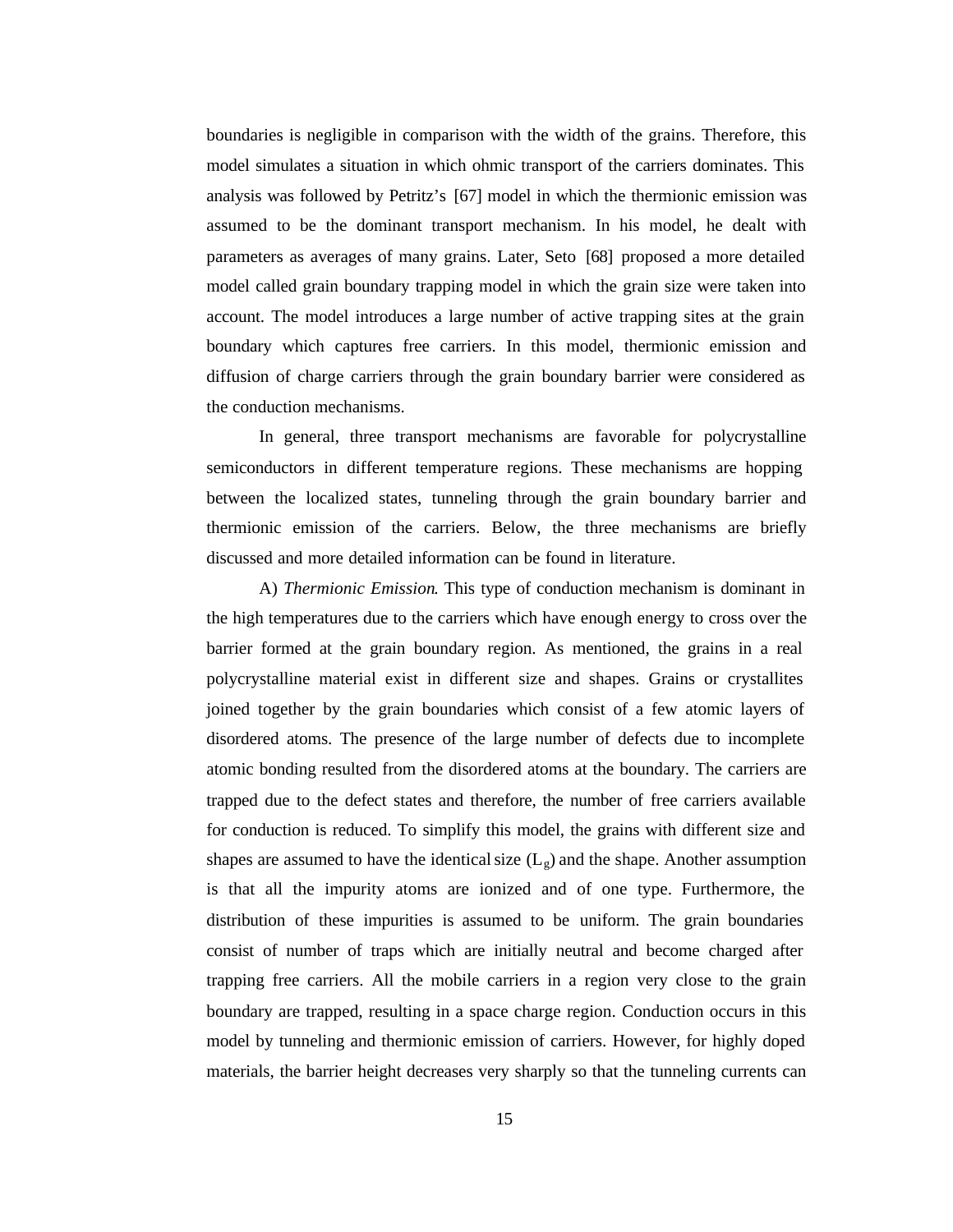be neglected. The conductivity can now be determined using a thermionic emission current only [64],

$$
J = qn_a \left(\frac{kT}{2pm^*}\right)^{\frac{1}{2}} \exp\left(-\frac{qI_b}{kT}\right) \exp\left(\frac{qV_a}{kT}\right) - 1\right]
$$
 (2.2.5)

where  $n_{av}$  is the average carrier concentration and  $V_a$  is the applied voltage across the grain boundary. For small values of applied voltage, *(qVa << kT)* , the currentvoltage expression fits a linear relationship which indicates that the ohmic transport of carriers are dominant. Then, the conductivity can be expressed as,

$$
\mathbf{s} = q^2 L_g n_{av} \left(\frac{1}{2} \mathbf{p} k T m^* \right)^{\frac{1}{2}} \exp\left(-\frac{q \mathbf{f}_b}{k T}\right) \tag{2.2.6}
$$

for a polycrystalline semiconductor with a grain size  $L_g$ . Using the general expression for conductivity,

$$
\mathbf{s} = q n_{av} \mathbf{m} \tag{2.2.7}
$$

effective mobility of the carriers is obtained as the following relation,

$$
\mathbf{m} = qL_s \left(\frac{1}{2\mathbf{p}kTm^*}\right)^{\frac{1}{2}} \exp\left(-\frac{\mathbf{f}_b}{kT}\right) = \mathbf{m}_0 \exp\left(-\frac{\mathbf{f}_b}{kT}\right) \tag{2.2.8}
$$

Details of the derivations and the results for the cases in which  $L_gN>N_t$  and  $L_gN,$ where N is the concentration of impurities and  $N_t$  being the number of traps, can be found in literature [68]. As the grain boundary barrier height increases with doping, the mobility decreases.

B) *Tunneling* . If the barrier at the grain boundary is high but narrow, the carriers do not have enough energy to surmount the barrier at low temperatures. Instead of thermionic emission, conduction occurs by quantum mechanical tunneling of the carriers through the barrier. The tunneling currents have been studied by various workers such as Seager and Pike [69], Garcia [70]. Seto [68] assumed that the bottom of the conduction band inside the crystallite is taken to be at zero energy and the number of trap states at the boundary is temperature independent. Then, the transport of carriers is mainly due to the thermionic emission and tunneling currents. The tunneling current density calculated by WKB (Wentzel-Kramers-Brillouin) approximation is given by Simmons [71],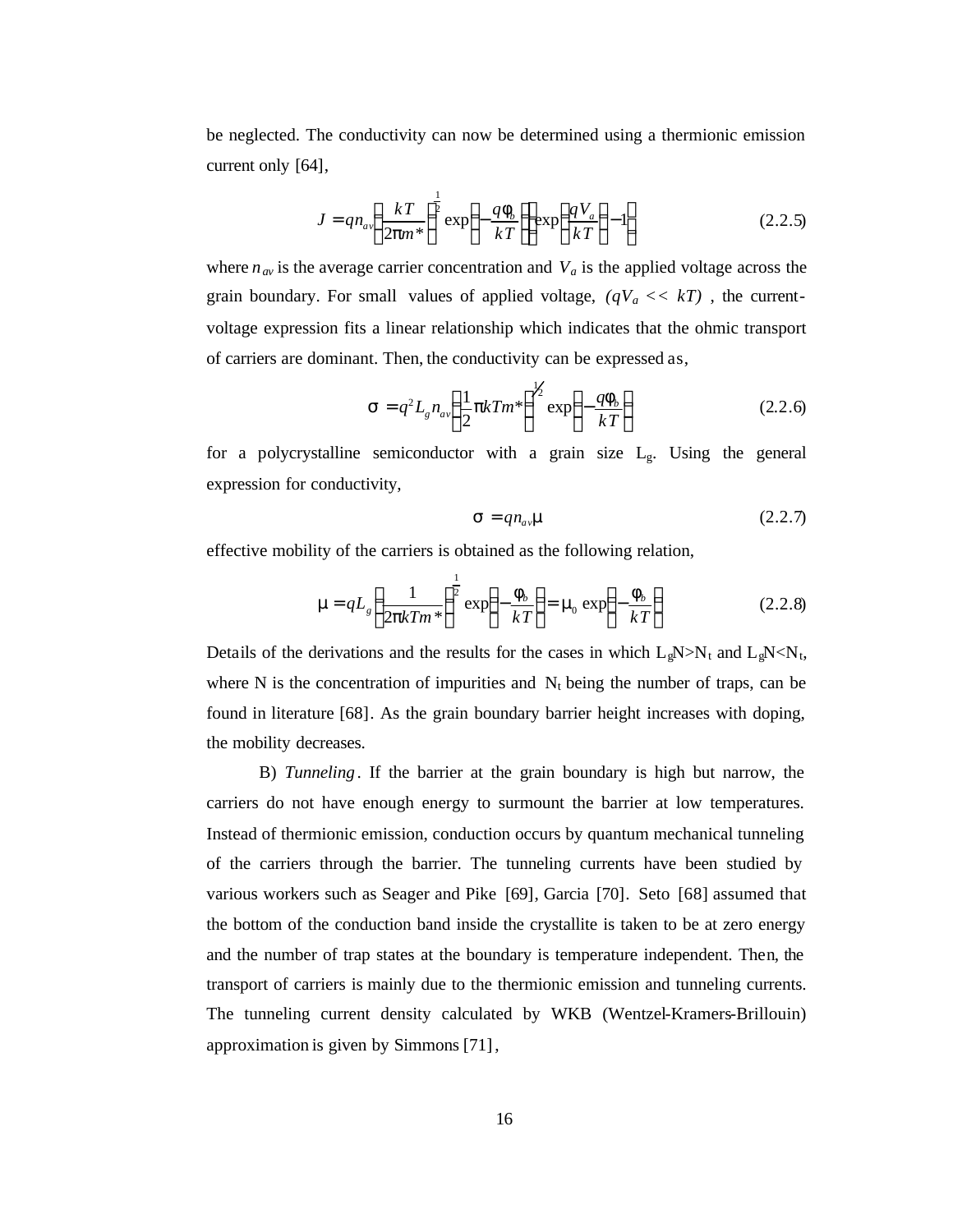$$
J = J_0 \left( \frac{FT}{\sin(FT)} \right) \tag{2.2.9}
$$

where  $J<sub>o</sub>$  is the tunneling current at 0 K and *F* is given by,

$$
F = \frac{2k\mathbf{p}^2 (2m^*)^{\frac{1}{2}} L_{bf}}{h(\mathbf{f})^{\frac{1}{2}}}
$$
 (2.2.10)

where  $\langle \phi \tilde{n} \rangle$  is the average barrier height of the grain boundary potential and  $L_{bf}$  is the barrier width at the Fermi level. The conductivity can be found from  $\mathbf{s} = L_g J/V$  as,

$$
\mathbf{s} = \mathbf{s}_0 \frac{FT}{\sin\left(FT\right)}\tag{2.2.11}
$$

with  $s_0$  is the conductivity at 0 K. If FT is small enough, the conduction for tunneling mechanism is expressed as

$$
\mathbf{s} = \mathbf{s}_0 \left[ 1 + \left( \frac{F^2}{6} \right) \mathbf{r}^2 \right] \tag{2.2.12}
$$

C) *Hopping*. Hopping conduction is the dominating transport mechanism in the low temperature region. When the impurity states are sufficiently low, they do not contribute to conduction within the impurity band. Therefore, the current conduction occurs for the carriers having low activation energy due to hopping between the localized states. According to Mott's hopping mechanism [63], e lectrons in states near the Fermi energy hop from a state below the Fermi energy to one above by exchanging energy with a phonon. At low temperatures, hopping conduction by electrons in states near Fermi level dominates the thermionic emission conduction which is due to the thermal excitation of electrons to the conduction band. There are two possible processes that hopping can take place in the conduction of carriers. One of them is the constant range hopping which occurs by the hopping of carriers to the nearest states. The other one is the variable range hopping in which the carriers hop to empty sta tes away from the nearest neighbor. For the polycrystalline materials, charge carriers which do not have enough energy to surmount the barrier at the grain boundary hops into a neutral trap state from a charged trap state. The hopping process in that case depends on the grain size  $L_g$ , doping concentration *N* and the dielectric constant of the sample *e* . The definition of the Debye length is given by [73],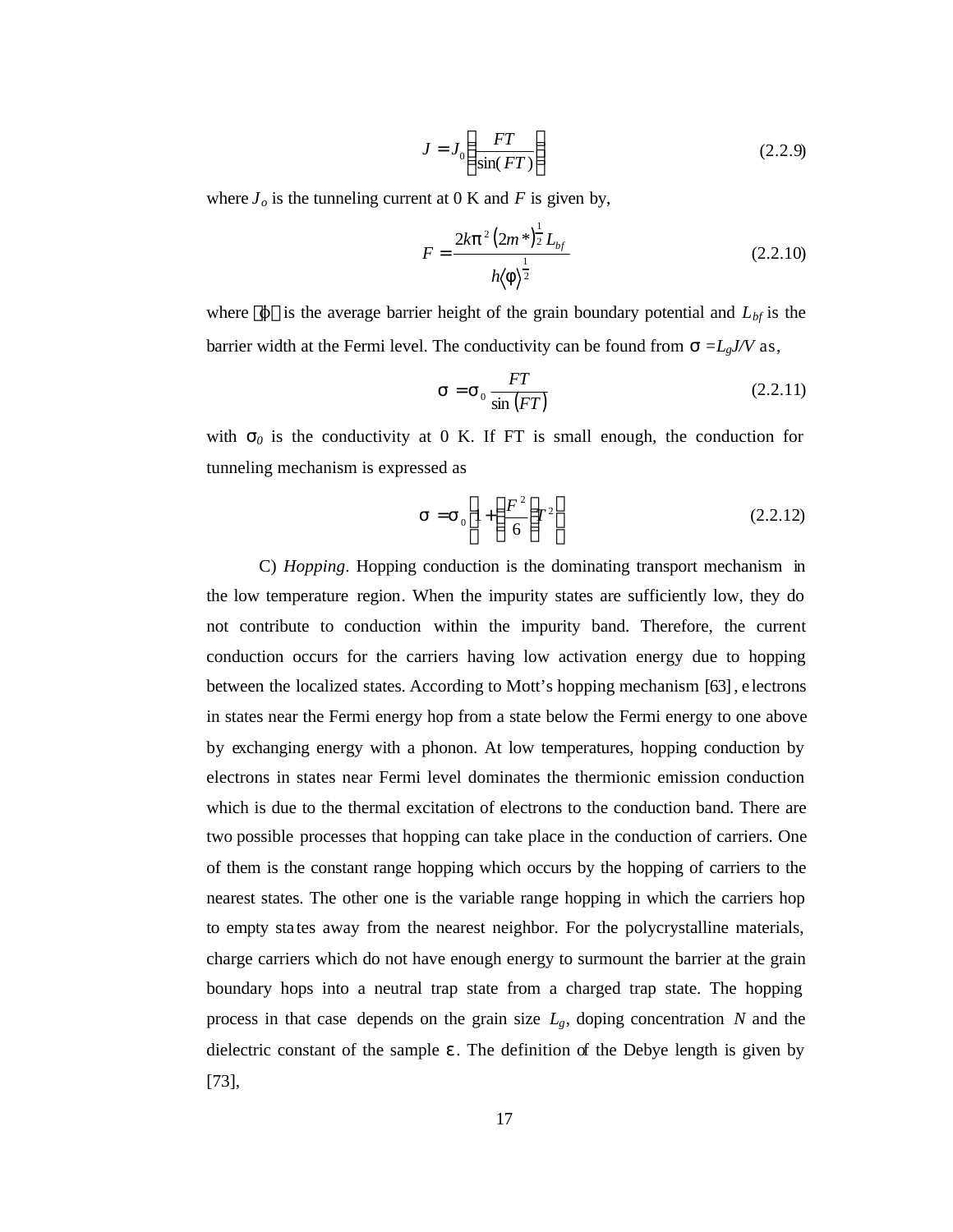$$
L_D = \left(\frac{ekT}{q^2N}\right)^{\frac{1}{2}}
$$
 (2.2.13)

If the grain size is much smaller than the Debye length, the variable range hoping conduction will be dominant over a wide range of temperature. Otherwise, the variable range hopping will be effective only at the lowest temperature.

According to Mott's analysis, the average energy difference between states near the Fermi level is determined by the assumption that the probability of an electron jumping to another site is at least one. Thus the energy W can be expressed as [63],

$$
W = \frac{3}{4pR^3 N(E_F)}
$$
 (2.2.14)

The most probable jump distance (R), defined as the distance that electrons jump from one state to another, and is given by,

$$
R = \left[\frac{9}{8\text{pav}(E_F)kT}\right]^{\frac{1}{4}}
$$
 (2.2.15)

where  $\alpha$  is the decay constant that indicates the rate of fall-off the wave function of an electron at a site. Thus, the jump probability for the most probable jumping distance is given by,

$$
P = \mathbf{n}_{ph} \exp\left(\frac{-A}{T^{1/4}}\right) \tag{2.2.16}
$$

where

$$
A = 2.\left[\frac{a^3}{kN(E_F)}\right]^{1/4} \tag{2.2.17}
$$

Therefore, according to the Mott's analysis the temperature dependence of the variable range hopping conduction is given as,

$$
\mathbf{s} = \mathbf{s}_0(T) \exp\left(-\frac{A}{T^{1/4}}\right) \tag{2.2.18}
$$

There are several derivations proposed for the conductivity of variable range hopping expression. In general, temperature dependence remains the same but the numerical factor *A* differs. The most general form of the conductivity for the disordered materials at low temperatures is given as the following,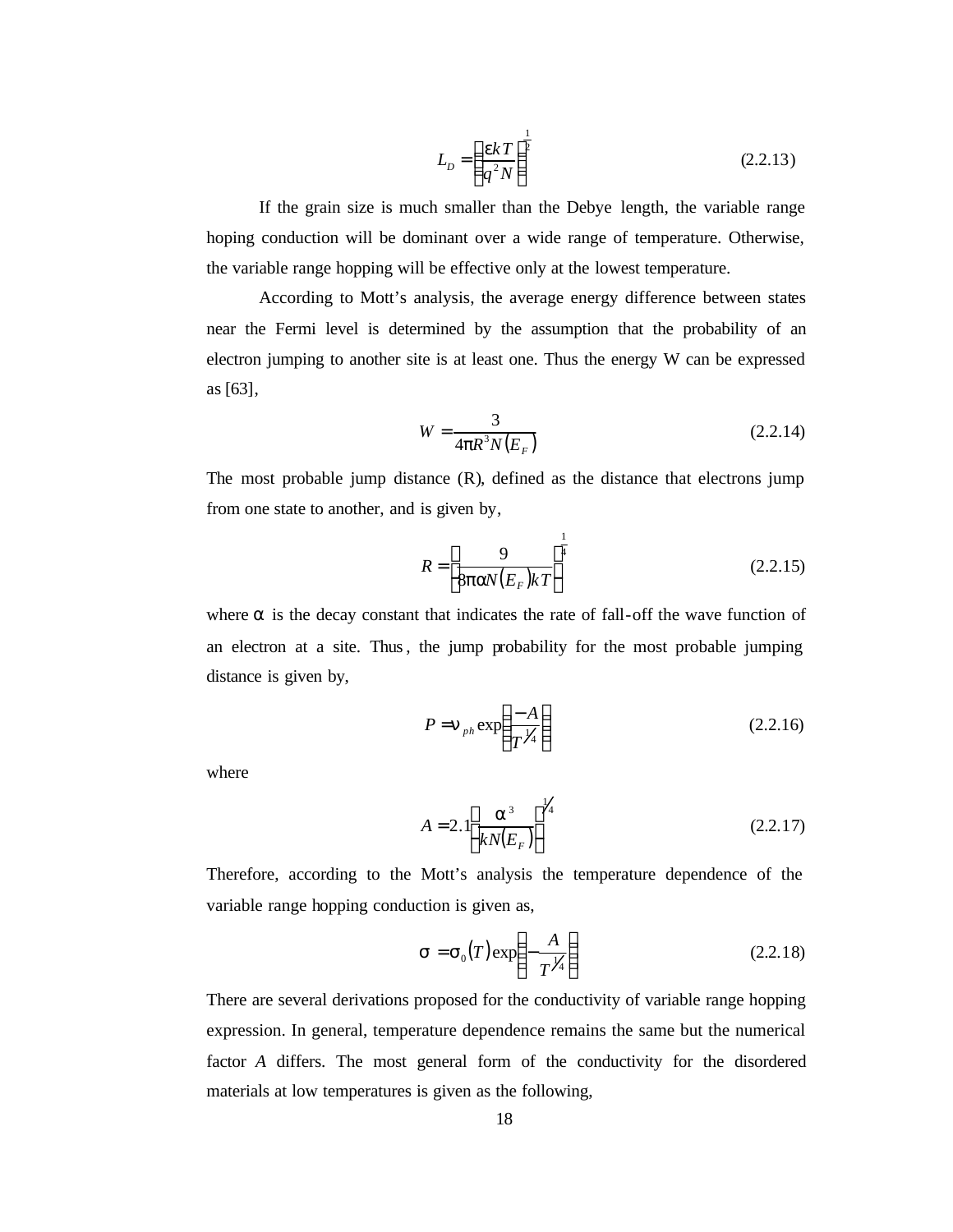$$
\mathbf{s} = \frac{\mathbf{s}_0}{\sqrt{T}} \exp\left[-\left(\frac{T_0}{T}\right)^{\frac{1}{4}}\right] \tag{2.2.19}
$$

where  $\sigma_0$  is the pre-exponential factor and  $T_0$  is the measure of disorder and given by the expression,

$$
T_0 = \frac{\mathbf{I} \mathbf{a}^3}{k N (E_F)}\tag{2.2.20}
$$

where *l* is a dimensionless constant at a value around 18. The variable range hopping is always to be expected when  $W > kT$  and  $aR > 1$ .

## **2.3 Electrical Characterization**

#### **2.3.1 Hall Effect**

The Hall effect was discovered by E.H. Hall in 1879 during an investigation on the force acting on a current carrying conductor in a magnetic field. The Hall effect measurements provide information on the carrier type, the carrier concentration and the mobility of the carriers at a given temperature.



Fig.2.5: Configuration for measuring the Hall effect.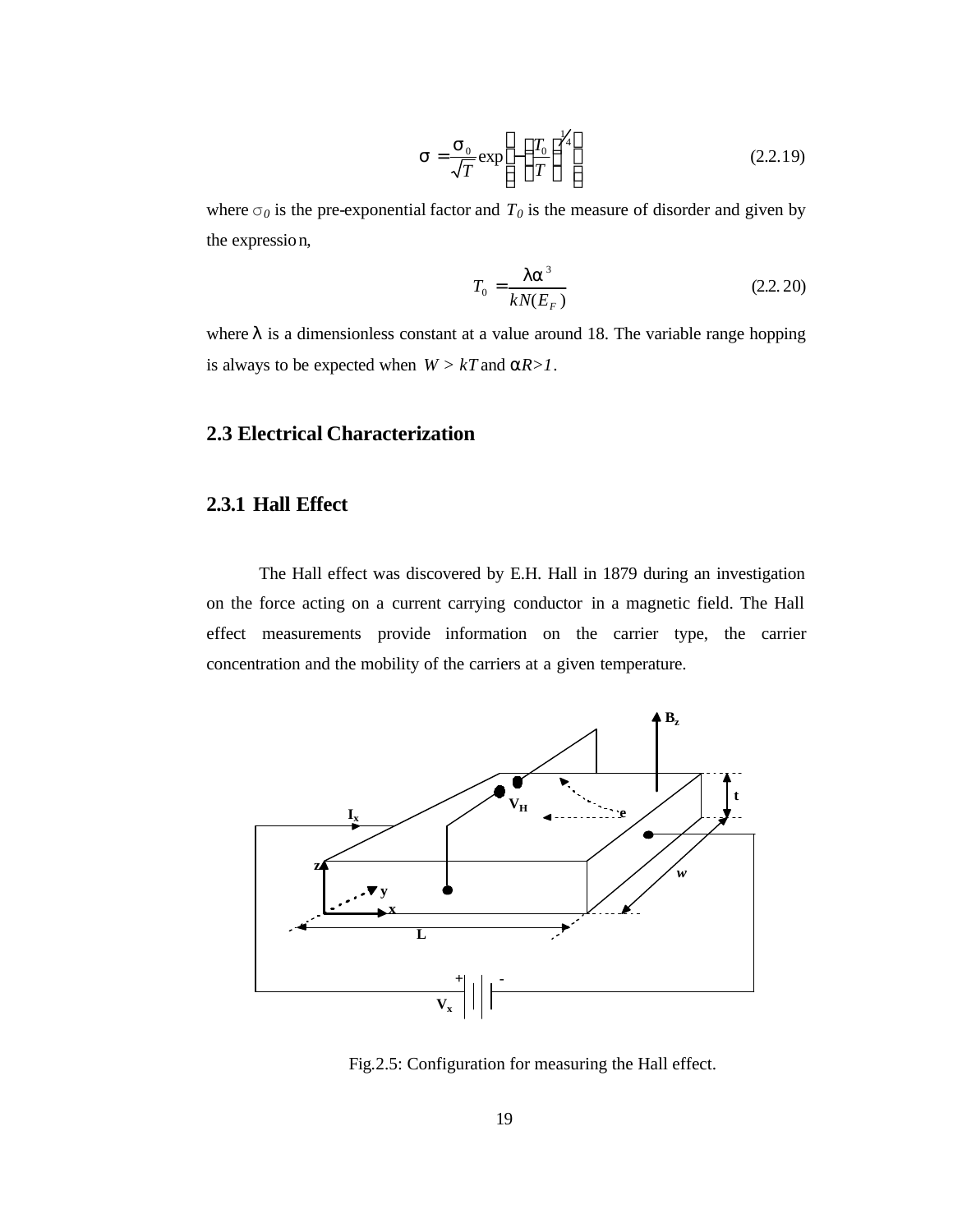When a magnetic field is applied perpendicular to the direction of current flow in the z-direction as shown in Fig.2.5, the carriers will be deflected due to the Lorentz force and an electric field is built up along the y-direction resulting from the accumulated carriers at  $y=0$  surface of the semiconductor. The electric field produced by the deflected carriers is called the Hall field. The direction of this field depends on the type of carriers responsible for the current flow. Since there is no net current along the y-direction in the steady state, the magnetic field force will be exactly balanced by the induced electric field force which can be expressed as [75],

$$
\vec{F} = q(\vec{E} + \vec{v} \times \vec{B}) = 0
$$
\n(2.3.1)

The current density in terms of the drift velocity is defined as,

$$
\vec{J} = nq\vec{v} \tag{2.3.2}
$$

Thus, from Eq2.3.1 and Eq.2.3.2 the Hall field can be obtained for the configuration considered, as the following

$$
E_y = \frac{J_x B_z}{nq} \tag{2.3.3}
$$

Hall field is proportional to the product of current density and magnetic field. The proportionality constant is defined as the Hall coefficient and in general given by,

$$
R_{H} = \frac{E_{y}}{J_{x}B_{z}} = -\frac{r}{nq}, \frac{r}{pq}
$$
 (2.3.4)

where  $r$  is the Hall factor which depends on the scattering mechanism in the semiconductor. In the high magnetic field limit, r is of the order of unity. The positive sign is for the case when the free carriers are holes and negative sign for the case when free carriers are electrons. Therefore, Hall coefficient leads to a determination of the carrier type as well as the carrier concentration.

If Ohm's law obeyed, the conductivity must be independent of the applied electric field. Thus the conductivity is defined as  $\mathbf{s} = nq\mathbf{m}$  where  $\mathbf{m}$  is the electron drift velocity per unit electric field (or equal to the Hall mobility for free electrons). Then, the Hall mobility is given by the following expression,

$$
\mathbf{m}_{H} = |R_{H}|\mathbf{S} \tag{2.3.5}
$$

and measured quantity Hall voltage  $(V_H = E_y w)$  can be derived from Eq.2.3.3 as,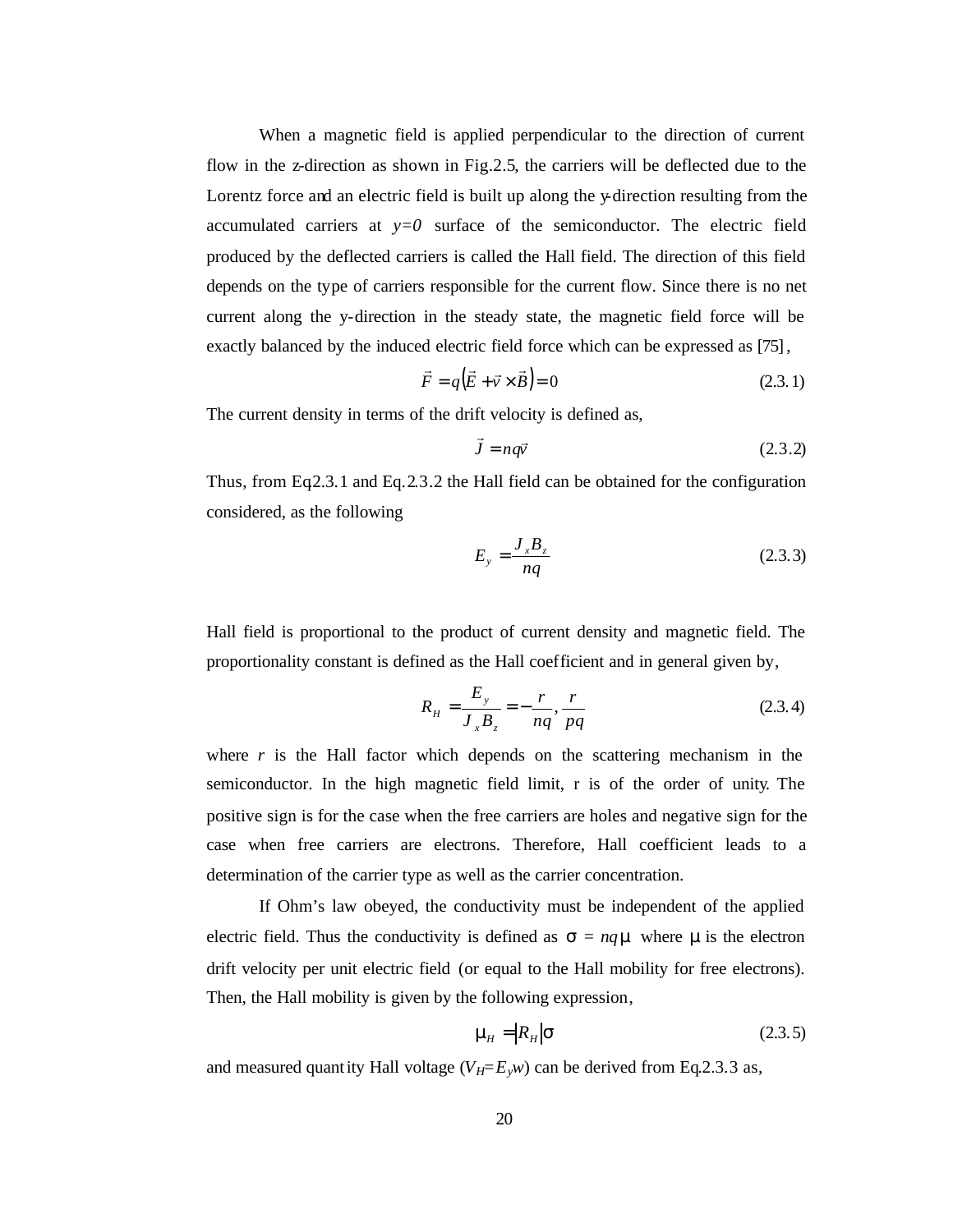$$
V_H = \frac{R_H B I}{t} \tag{2.3.6}
$$

where  $I$  is the current passing through the sample and  $t$  is the thickness along the direction of the magnetic field.

## **2.3.2 Space Charge Limited Currents**

The space charge limited current (SCLC) measurements provide a reliable method for obtaining information about the position of trapping states and the density of these states in the forbidden gap of wide band gap semiconductors. If the electrodes made on the semiconductor film are ohmic, the conduction process is space charge limited. Ohmic contacts will not add significant impedance to the resistance of the bulk of the semiconductor and thus the equilibrium carrier densities in the bulk is not affected by the electrodes. For low applied voltages, the conduction is controlled by the resistance of the bulk of the semiconductor and a linear currentvoltage curve is obtained by Ohm's law. Because the traps are initially empty at lower injection levels and injected carriers will be captured and immobilized. Thus, this results in a reduced current at lower applied voltages. However for higher voltages, carriers injected from the contact dominate the current flow in the film. When the injected carrier density is greater than the free carrier density, the current becomes space charge limited since the traps will be saturated and injected carriers will directly contribute to the conduction process and increases the current flow. Thus, the current-voltage characteristic shows a linear behavior at low applied voltages whereas when the traps are saturated at higher voltages the ohmic region is followed by a super linear region in which current is proportional to  $V<sup>l</sup>$ , *l* is equal to 2.

The general form of the current density with the presence of the single set of trap levels is given by Mathur and Dahiya [79] and Rose [80],

$$
J = \left(\frac{2l+1}{l+1}\right)^{l+1} \left(\frac{l}{l+1}\right) \left(\frac{\mathbf{e}_s}{N_t}\right) q^{(1-l)} \mathbf{m} \mathbf{V}_v \exp\left(-\frac{E_t}{kT}\right) \frac{V_a^{(l+1)}}{L^{(2l+1)}}\tag{2.3.7}
$$

where  $V_a$  is the applied voltage,  $e_s$  is the dielectric constant of the material, *L* is the distance between electrodes, **m** is the mobility of the carriers,  $l=T_c/T$  and  $T_c$  is defined as the characteristic temperature of the trap distribution. When the material contains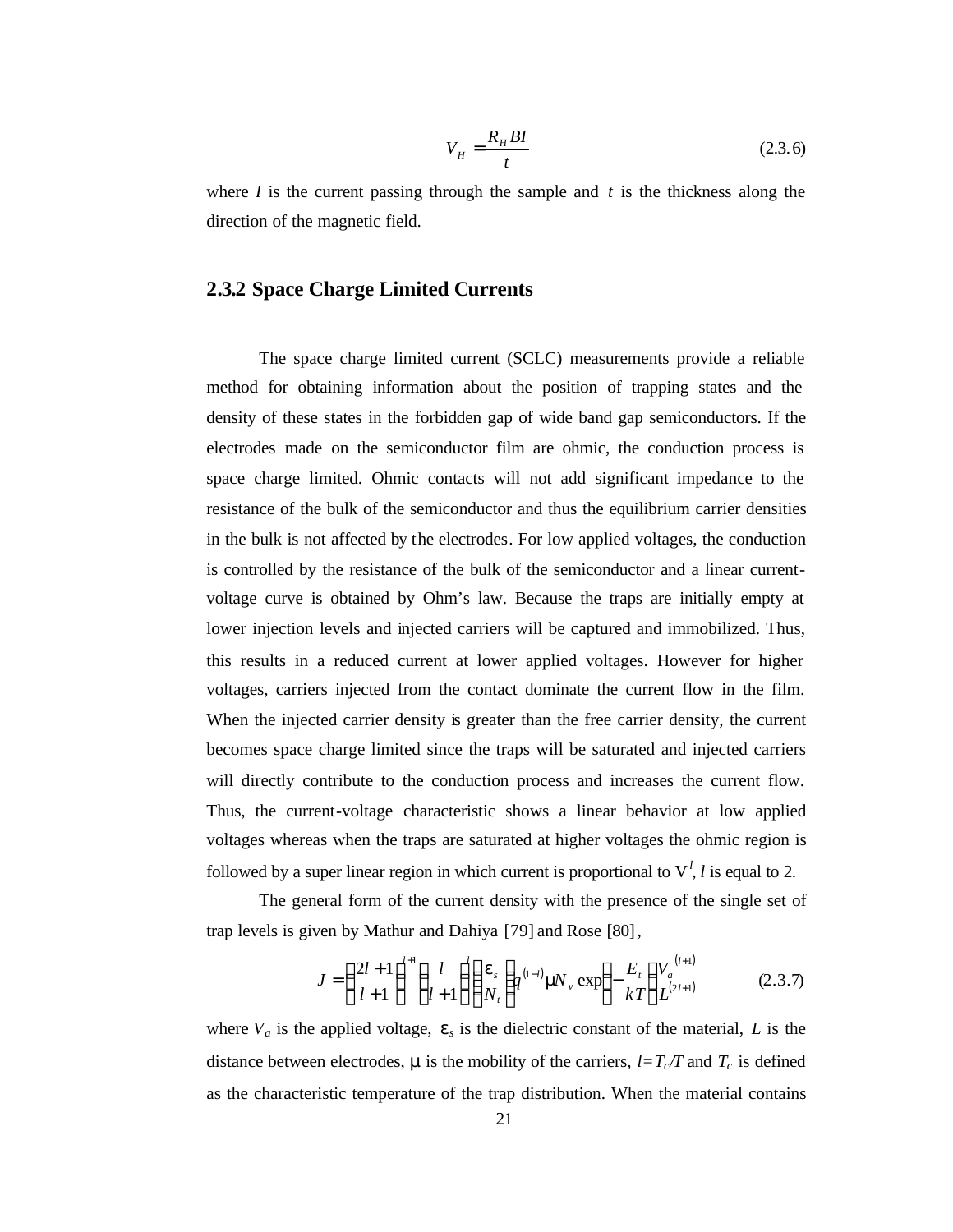traps, most of the injected space charge condenses into the traps so that only a fraction of the charge contributes to the conduction. Thus for this model, when a single set of discrete shallow trap levels are present, in the super linear region where  $l=2$ , the space charge current takes the form as the following relation,

$$
J = \frac{9e_s qmV_a^2}{8L^3}
$$
 (2.3.8)

where  $q$  is the ratio of free charge to trapped charge density and given by,

$$
\boldsymbol{q} = \left(\frac{N_v}{N_t}\right) \exp\left(-\frac{E_t}{kT}\right) \tag{2.3.9}
$$

where  $N_t$  is the trap density and  $E_t$  is the position of the trap above the top of the valance band. As the voltage increases further to the trap filled limit, the semiconductor acts as a trap free material and current-voltage characteristic shows a steep increase again by an amount of  $\theta^{-1}$  [81].

The SCLC mechanism discussed so far has regarded the energy level of any kind of traps with density  $N_t$  located at  $E_t$ . In the case of amorphous semiconductor films evaporated thin layers of poorly defined crystallinity, this approach does not explain the current injection mechanism due to the large amount of structural disorder. In this case, the SCLC mechanism is explained by the presence of an exponential distribution of trap levels. At high voltages, the voltage exponents were found to be greater than 2 which indicate the energy distribution of traps instead of discrete levels. The distribution of the trap states in energy can be represented by a Gaussian distribution and is given by the following relation [82],

$$
N_{t}(E) = N_0 \exp\left(\frac{E_v - E}{kT_c}\right) = N_n \exp\left(\frac{E_{fo} - E}{kT_c}\right)
$$
 (2.3.10)

where  $N_n$  is defined in terms of the thermal equilibrium trap density  $N_0$ ,

$$
N_n = N_0 \exp\left(\frac{E_v - E_{fo}}{kT_c}\right) \tag{2.3.11}
$$

The current density can be defined as  $J = r n_d$ , where the drift velocity is proportional to the applied voltage as  $n_d = m(V_a / L)$  and the charge density as *r*≈ $qN_v$ (*e*  $sV_a$  /  $qL^2N_0kT_c$ )<sup>*l*</sup>. Therefore, the current density in the presence of distribution of traps in the band gap of the amorphous films is given by the following expression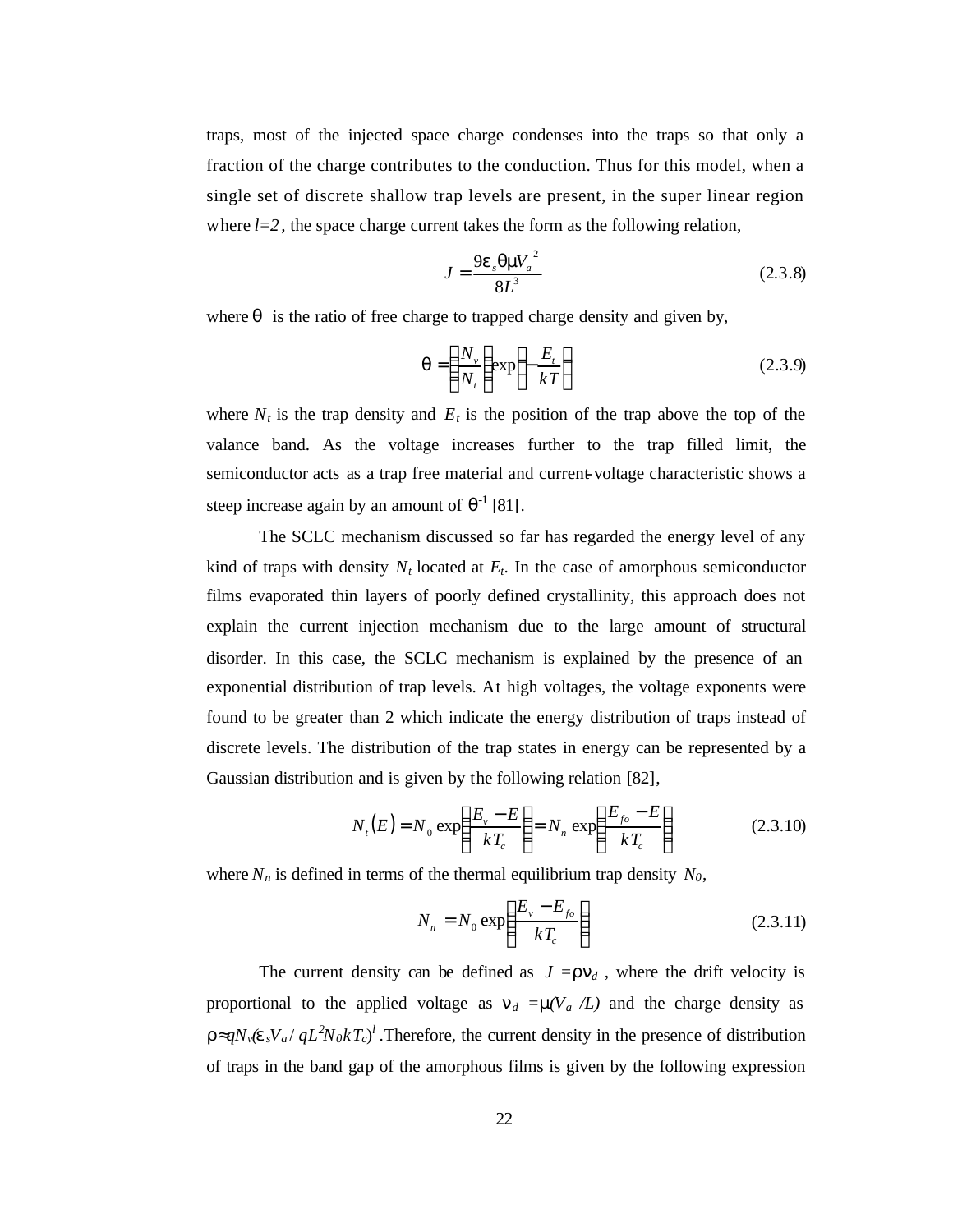under the assumption that the shift of the Fermi level from the equilibrium value is less than  $kT_c$ ,

$$
J \cong q\mathbf{m} \mathbf{V}_v \left(\frac{\mathbf{e}_s}{qN_0kT_c}\right)^l \frac{V_a^{(l+1)}}{L^{(2l+1)}}
$$
(2.3.12)

In the case that  $T_c < T$ , the empty traps at the bottom of the distribution near the valence band always dominates the ones near the quasi-Fermi level, and the process turns into the case when the discrete traps present. In deriving Eq.2.3.12, it has been assumed that  $kT_c > E_f - E_{f0}$  so that the traps can be considered as uniformly distributed in energy such that  $N_t(E) \sim N_n$ . In this approximation, the current density relation can be written as,

$$
J \cong qp_o \mathbf{m} \left( \frac{V_a}{L} \right) \exp \left( \frac{\mathbf{e}_s V_a}{q N_n k T L^2} \right) \tag{2.3.13}
$$

where  $p_o$  is the free hole density and given by,

$$
p_o = N_v \exp\left(\frac{E_v - E_{fo}}{kT}\right) \tag{2.3.14}
$$

The current density which increases more sharply with voltage than that of discrete traps obtained in Eq.2.3.13 is typical that can be expected in an amorphous solid [74,76].

## **2.4 Metal-Semiconductor Junctions**

#### **2.4.1 Barrier Formation**

When two substances are brought into contact, a redistribution of charge occurs; finally a new equilibrium condition is reached in which the Fermi levels of the two substances are at equal heights. The effect of the surface states is ignored here and will be discussed briefly in section (2.4.3). The band diagram of a p-type semiconductor-metal junction before contact is formed represented in Fig.2.6, for the case in which the work function of the semiconductor is greater than the work function of the metal.  $E_{mf}$  and  $E_{sf}$  represent the Fermi energy levels of metal and the semiconductor, respectively.  $E_{\text{vac}}$  is the vacuum energy level for both before contact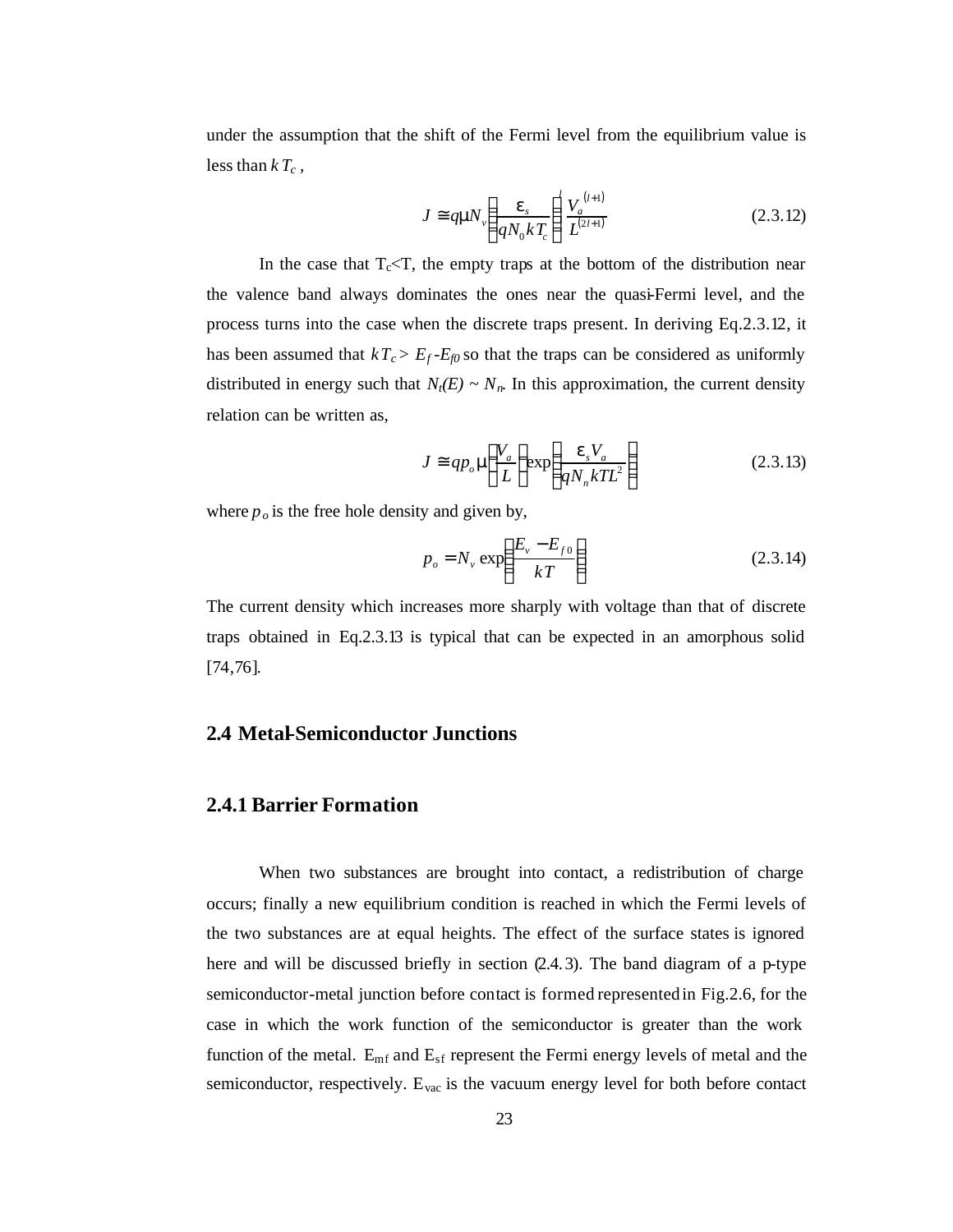is made. Work function is defined as the energy required removing an electron from the top of the Fermi level to the vacuum level.



Fig.2.6: Energy-band diagram of metal-p-type semiconductor before contact when  $\Phi_s \rightarrow \Phi_m$ .

In the figure, work function of the metal and the p-type semiconductor is denoted by  $\Phi_m$  and  $\Phi_s$ , respectively. Work function of the semiconductor depends on the doping and impurity because the position of the Fermi level of the semiconductor can be altered by the variations of these parameters. Electron affinity  $(\chi_s)$  of the semiconductor is the energy required to remove an electron from the bottom of the conduction band to the vacuum level. Before contact, the Fermi level of the semiconductor is below the Fermi level of the metal by an amount  $(\Phi_s - \Phi_m)$ . As the gap between the metal and the p-type semiconductor decreases, electrons flow from the metal into the semiconductor until the Fermi levels of both sides are leveled. A negative space charge region of thickness *d* which is depleted of holes in the semiconductor will be created due to ionized acceptors. Accordingly, a surface density of positive charge formed at the metal surface as seen in Fig.2.7.

Due to this new charge configuration at the metal-semiconductor junction, an electric field *e* which is located almost entirely in the depletion region of the semiconductor is produced. This electric field results in a gradient of electrostatic potential across the depletion layer which also means that the energy levels in the bulk of semiconductor have been raised by an amount  $(\Phi_s - \Phi_m)$ . Therefore, the built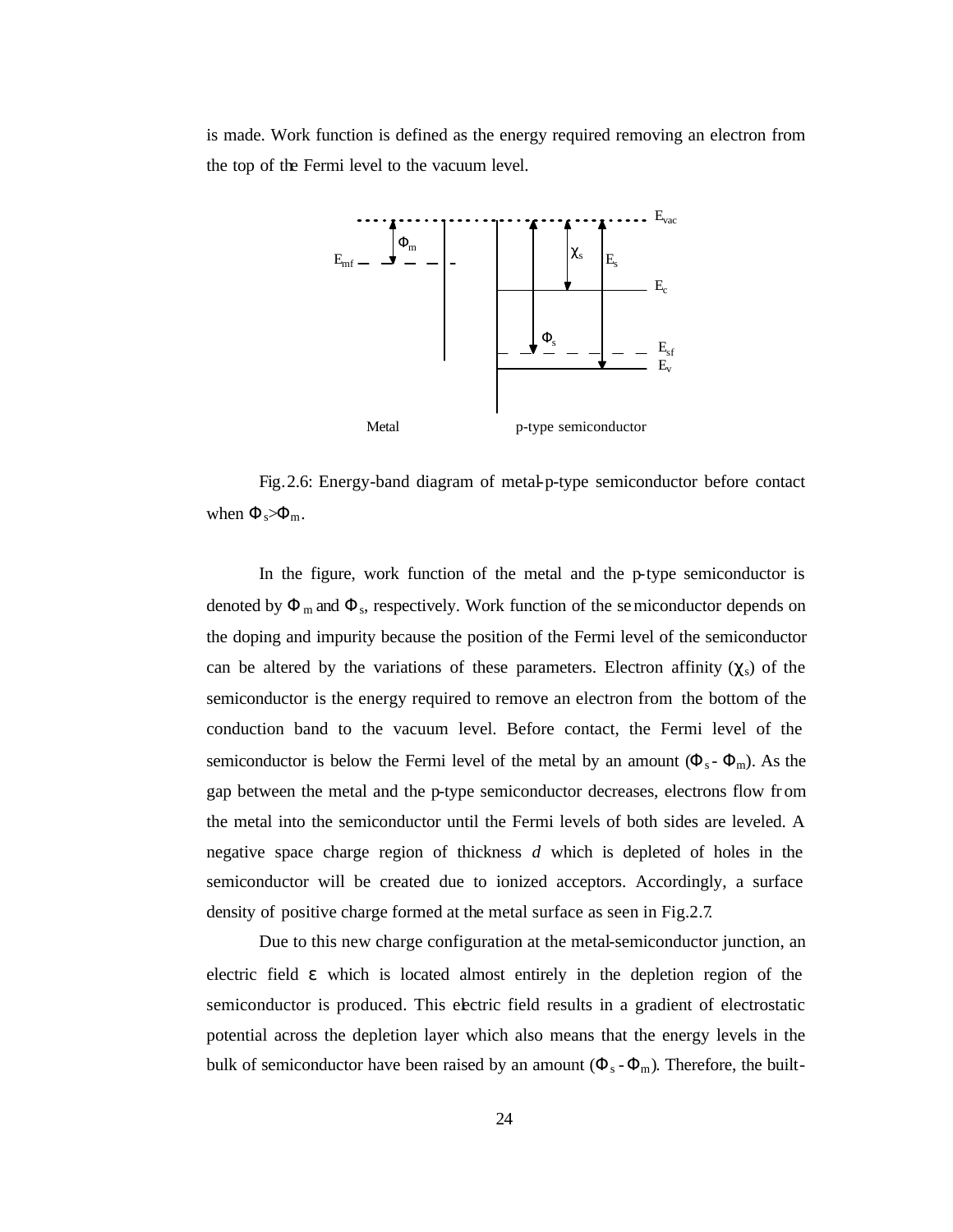in potential barrier between the semiconductor and the metal for a hole going from the semiconductor to the metal is given by  $qV_{bi} = (\Phi_s - \Phi_m)$ . However, the potential barrier for holes on the metal side of the contact is  $(E_s - \Phi_m)$ , where  $E_s$  is defined as the depth of the top of the filled ba nd of the semiconductor below the vacuum level and given by  $(\chi_s + E_g)$ .



Fig.2.7: Energy band diagram after contact is made.

The above discussion explained the barrier formation at the metalsemiconductor junction for the case that the work function of the semiconductor is greater than the work function of the metal. The opposite case for which  $\Phi_m$  is greater than $\Phi_s$  can be analyzed by analogy, as the following. The Fermi level in the semiconductor is above the Fermi level in the metal by an amount  $(\Phi_{m} - \Phi_{s})$ . As the gap between metal and semiconductor vanishes, electrons flow out of the semiconductor leaving a positive surface charge due to holes on the semiconductor side and a negative surface charge on the metal side. Therefore, the Fermi level in the semiconductor is lowered by an amount of  $(\Phi_m - \Phi_s)$  and leveled with the Fermi level of the metal. Holes that move into the metal from the semiconductor are neutralized instantly due to the high electron concentration in the metal side. As seen in Fig.2.8, no barrier formed for the holes in the semiconductor. Such a metal-p-type semiconductor junction shows an ohmic behavior, since the forward and the reverse currents are almost equal [72,77].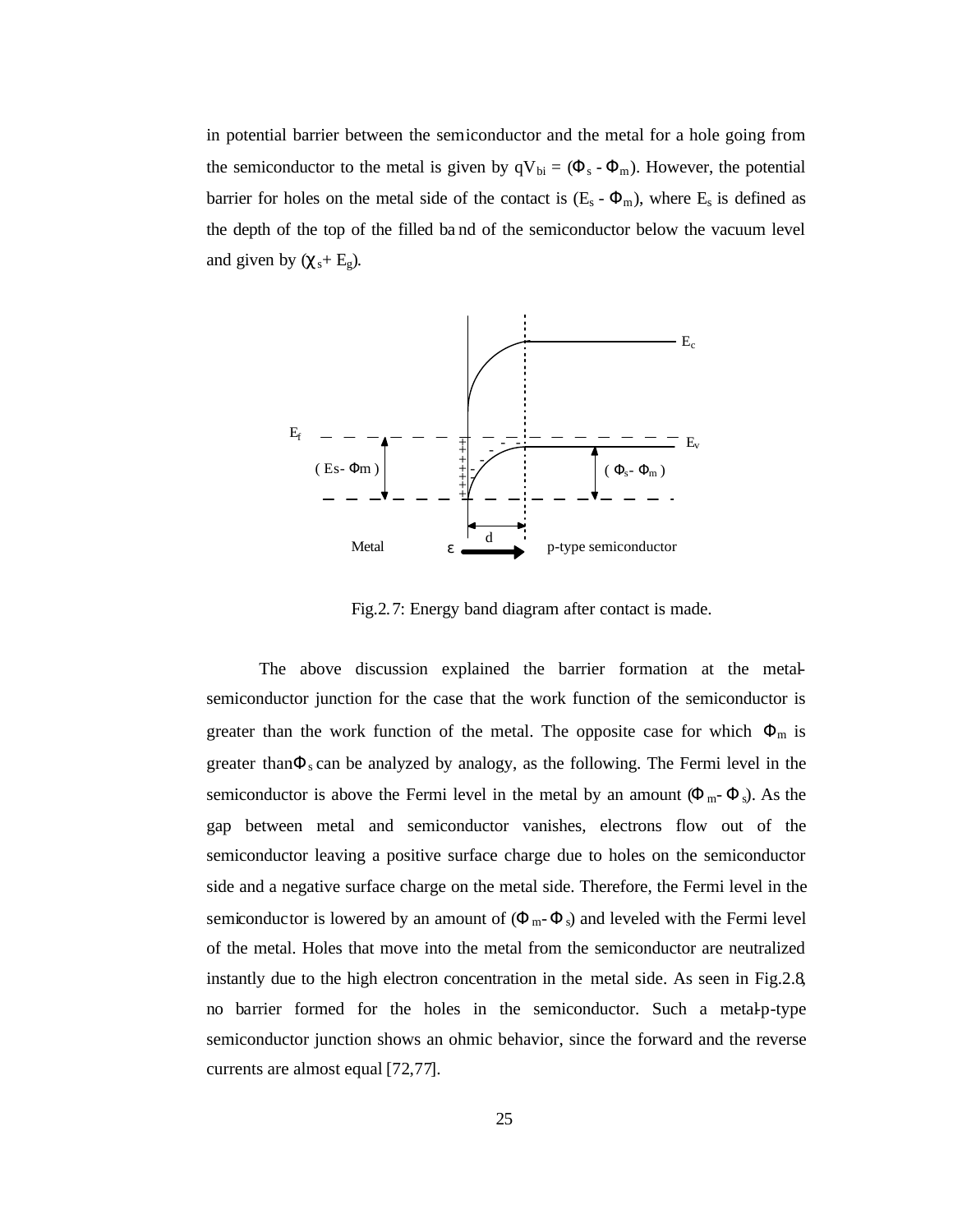

Fig.2.8: Energy band diagram after contact when  $\Phi_s < \Phi_m$ .

# **2.4.2 Effect of an Applied Potential on a Metal-Semiconductor Junction**

For a p-type semiconductor-metal junction, forward bias is a positive potential applied to the semiconductor side. The barrier to hole flow is lowered by  $qV_a$  under the application of forward voltage  $V_a$ . Thus the barrier to the flow of holes becomes  $qV_i = (\Phi_s - \Phi_m - qV_a)$ . However, barrier height for the reverse bias increases as the applied voltage increases. Therefore, the hole flow to the metal is decreased. Under the reverse bias of the junction by which the semiconductor is made negative with respect to the metal, the barrier becomes  $(\Phi_s - \Phi_m + qV_a)$  for the holes. In the case of  $\Phi_m > \Phi_s$ , there is no barrier formed to current flow for holes, and applied bias voltage does not affect the net current flow across the junction. However, for  $\Phi_s \gg \Phi_m$ case, the net current at equilibrium is zero through the junction meaning that two equal and opposite currents  $J_0$  are crossing the barrier. If a forward voltage is applied to the junction, the hole current flowing from the semiconductor to metal is changed by a factor  $exp(qV_a/kT)$  since all the energy levels in the semiconductor is lowered by an amount of  $qV_a$ , whereas the current from metal to semiconductor remains the same. Then, by choosing the direction from semiconductor to metal as positive, the re is net flow of current through the junction with  $J = J_0(\exp(qV_a/nkT) - 1)$  dependence.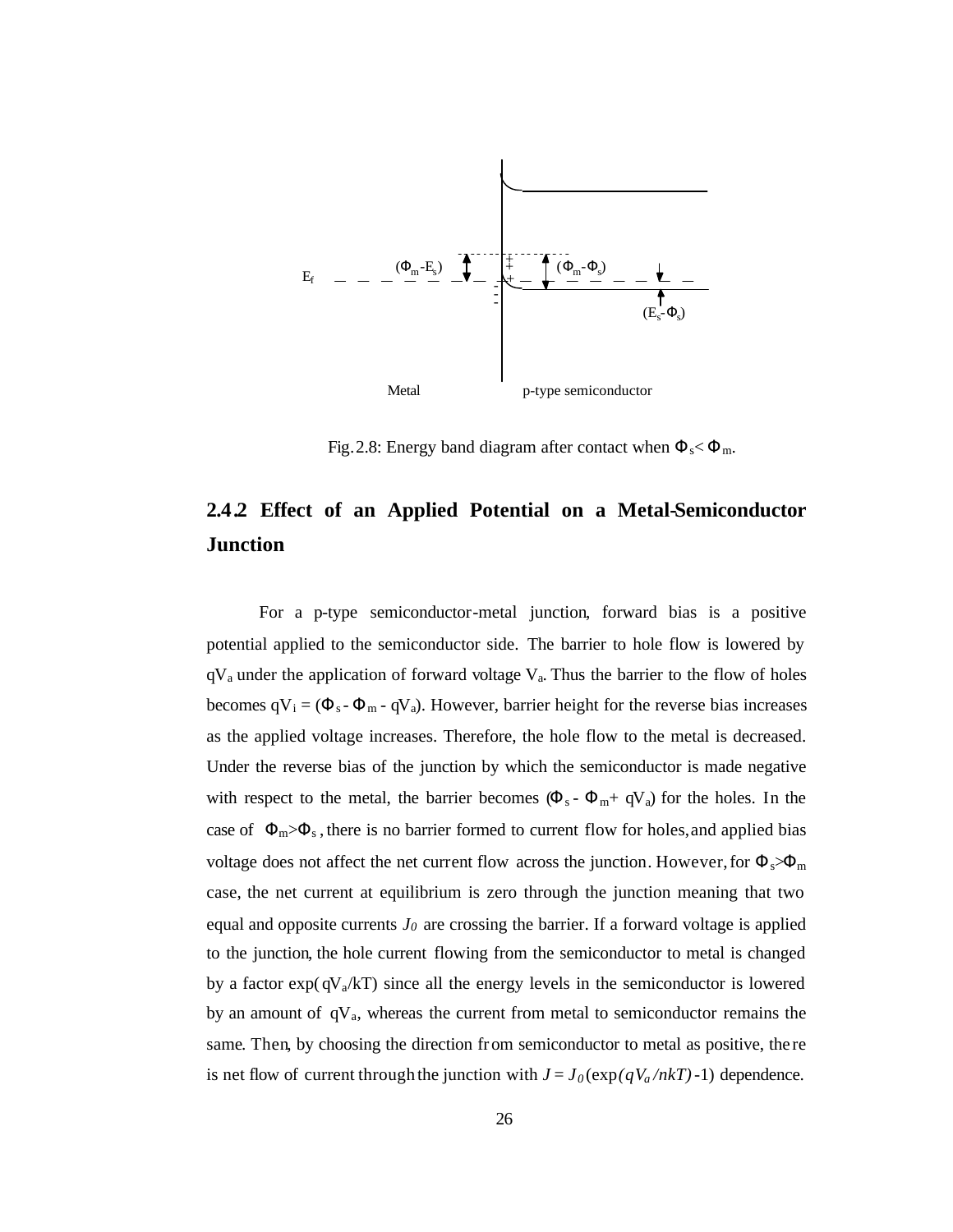Therefore JV characteristic of this junction fits to an asymmetric behavior and is rectifying.

All the above discussions can be summarized as the following. For a p-type semiconductor-metal junction, if the semiconductor work function is greater than the metal work function, it is expected that the contact to be rectifying. Otherwise the contact is expected to be ohmic. It can be shown that this rule is reversed for metal contacts to an n-type semiconductor for which the contact is rectifying if  $\Phi_s \ll \Phi_m$ . However, this rule may not be consistent with the experimental results. One reason is that the neglect of the effect of the surface states at the semiconductor surface. Furthermore, the determinations of the work functions of metals are widely spread in value which makes difficult to use this rule [72].

#### **2.4.3 Effect of the Surface States to Metal-Semiconductor Junctions**

The surface properties of the semiconductors depend on the density and energy distribution of the surface states. The presence of the surface states may be associated with incomplete covalent bonds. Thus, each surface atom has one broken covalent bond known as dangling bonds. Due to these surface states a surface potential barrier must be included in the band diagram if the semiconductor surface has large number of dangling bonds. This results in energy levels in the forbidden gap of the semiconductor. Further, chemical defects such as a thin oxide layer on the surface may be causing the existence of these surface states. There is generally one such surface state per surface atom. The wave function for such a state is localized in space near surface. If the numbe r of surface states is high, the wave functions associated with them may overlap to form the bands. The surface band structure of a p-type semiconductor can be analyzed with donor surface states. Assuming that the number of surface donors is not high and all of them are ionized such that having given up their electrons to acceptors in the bulk at equilibrium. This in turn means that a positive surface charge and a negative space charge region in the bulk of the semiconductor. Due to this space charge, the electrostatic potential is lower in the bulk than at the surface by  $\Phi$ , the surface potential. This also means that the hole energy in the bulk is higher by an amount of  $q\Phi$ , than it is at the surface. The net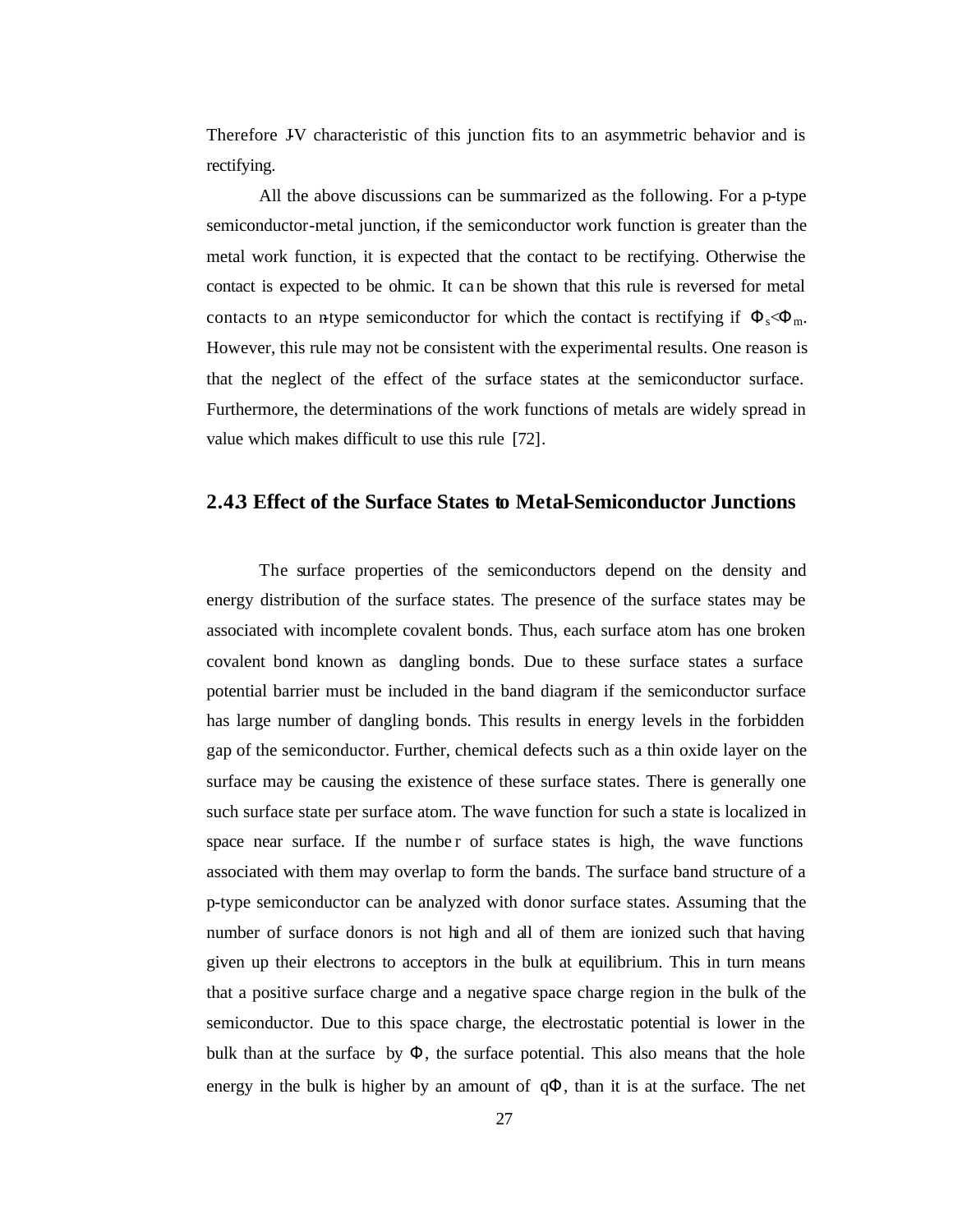result is that the energy bands are bent downward at the surface, relative to the bulk. In this case the surface donor energy is above the Fermi level because all of the donors are empty. In the case considered above the Fermi level position of the surface is determined by the Fermi level position in the bulk, since it is assumed that all of the surface states are ionized.

Considering a semiconductor for which the number of surface states is very high such that not all of them are ionized. Then, the electrons flow from the surface donors into the p-type semiconductor bulk until the Fermi level at the surface coincides with the surface donor energy. This in turn means that some surface donors will remain un-ionized, occupied by electrons. Therefore, the position of the Fermi level at the surface is fixed, and is independent of the doping in the bulk of the semiconductor which is called Fermi level pinning at the surface donor energy.

## **2.4.4 Current Transport Theory in Schottky Barriers**

The current transport in Schottky barriers is primarily due to majority carriers in contrast to p-n junctions where minority carriers are responsible. The phenomena affecting majority carrier current flow in Schottky barriers can be listed as thermionic emission, diffusion, tunneling, space charge effects and image force lowering of the barrier. There are two main theories on the current transport mechanisms in metal-semiconductor junctions. Thermionic emission theory is first proposed by Bethe [83] and the diffusion theory ha s been introduced by Schottky [84]. The more general theory which combines the two into a single theory is later developed by Crowell and Sze [85].

The thermionic emission characteristics are derived using the assumptions that the barrier height is much larger than kT. The electron collisions within the depletion region and the effect of image force are neglected so that the current flow only depends on the barrier height. When the junction is forward biased, the barrier is lowered to  $q(V_{bi}-V_a)$  and holes with energies greater than the barrier flow to the metal. However, the current flow from the metal into the semiconductor is unaffected by the applied voltage on the contact. Thus, the current flowing out of the metal is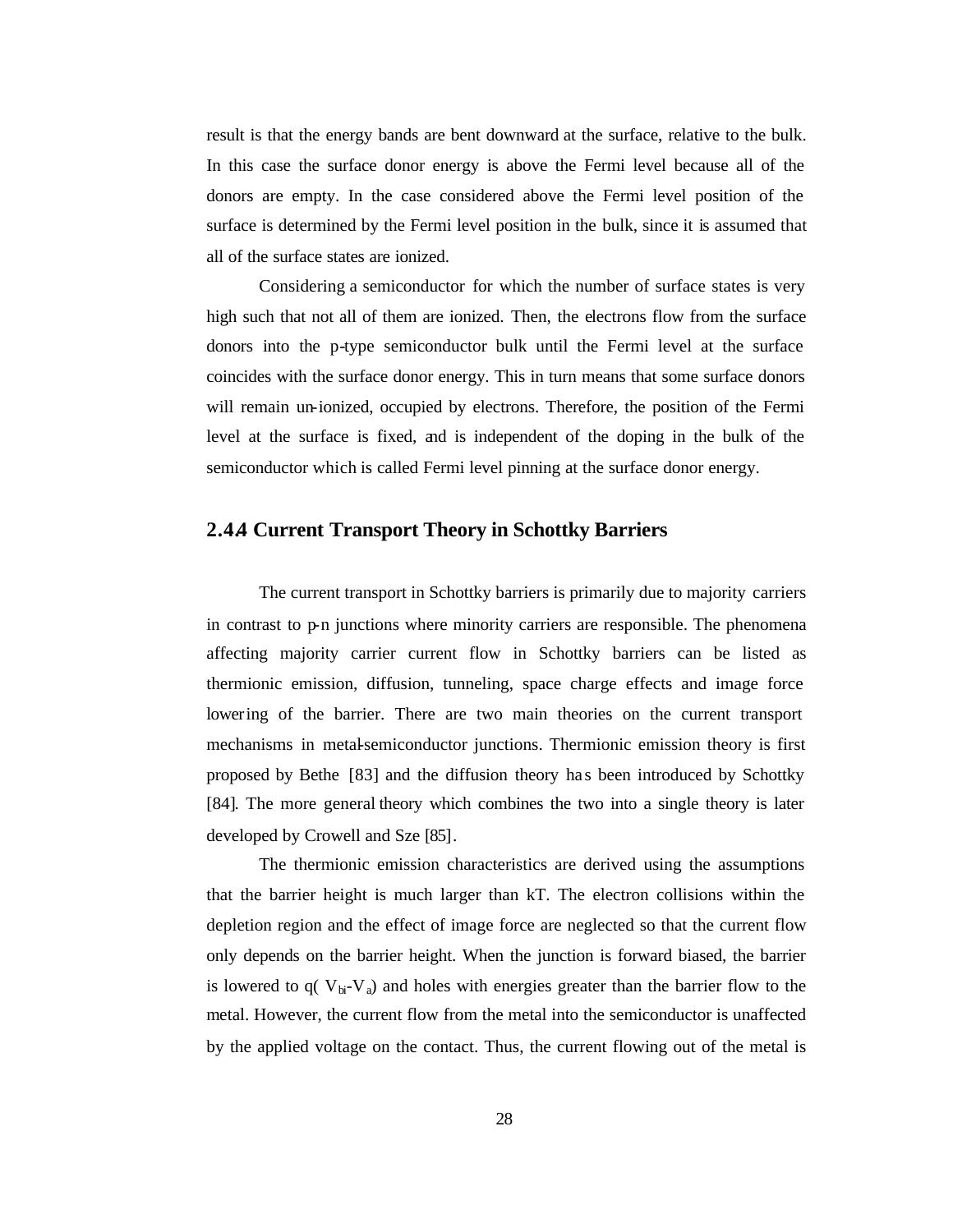the same as its equilibrium value. The current density *Jsm* from semiconductor to the metal is given for the thermionic emission theory [78] as,

$$
J_{\scriptscriptstyle sm} = qp \left(\frac{kT}{2pm^*}\right)^{1/2} \exp\left(-\frac{m^*u^2}{2kT}\right) \tag{2.4.1}
$$

where *p* is the hole concentration,  $m^*$  is the effective mass for a free hole and the *u* is the minimum velocity required to surmount the barrier. The following relation should be satisfied in order for a hole to flow over the barrier.

$$
\frac{1}{2}m\mathbf{u}^2 = q(V_{bi} - V_a)
$$
 (2.4.2)

The hole concentration of the semiconductor is defined as the following,

$$
p = p_0 \exp\left(-q \frac{\left(V_{bi} - V_a\right)}{kT}\right) \tag{2.4.3}
$$

Where  $p<sub>0</sub>$  is the hole concentration in the neutral region of the semiconductor and is defined in terms of the effective density of states as,

$$
p_0 = N_v \exp\left(-\frac{\left(E_f - E_v\right)}{kT}\right) \tag{2.4.4}
$$

Thus, the hole concentration in terms of the barrier height  $f_B$  is given by,

$$
p = N_v \exp\left(-q\frac{\left(\mathbf{f}_B - V_a\right)}{kT}\right) \tag{2.4.5}
$$

Eq.2.4.2 and Eq.2.4. 5 into Eq.2.4.1 result in the final relation for the current flowing from the semiconductor to metal,

$$
J_{\scriptscriptstyle sm} = A \cdot T^2 \exp\left(-\frac{qI_B}{kT}\right) \exp\left(\frac{qV_a}{kT}\right) \tag{2.4.6}
$$

where  $A^* = (4\pi qm^*k^2/h^3)$  is the Richardson constant for holes emitted into metal.

Since the barrier height for the current flow from the metal into the semiconductor is not affected by the applied voltage, it has to be equal to its equilibrium value when  $V_a$ =0. Thus, this current is defined by analogy,

$$
J_{ms} = -A \cdot T^2 \exp\left(-\frac{q\mathbf{f}_B}{kT}\right) \tag{2.4.7}
$$

The total current density  $J$  is the addition of these two current densities and found as,

$$
J_{ms} = A \cdot T^2 \exp\left(-\frac{q\mathbf{f}_B}{kT}\right) \exp\left(\frac{qV_a}{kT}\right) - 1\right]
$$
 (2.4.8)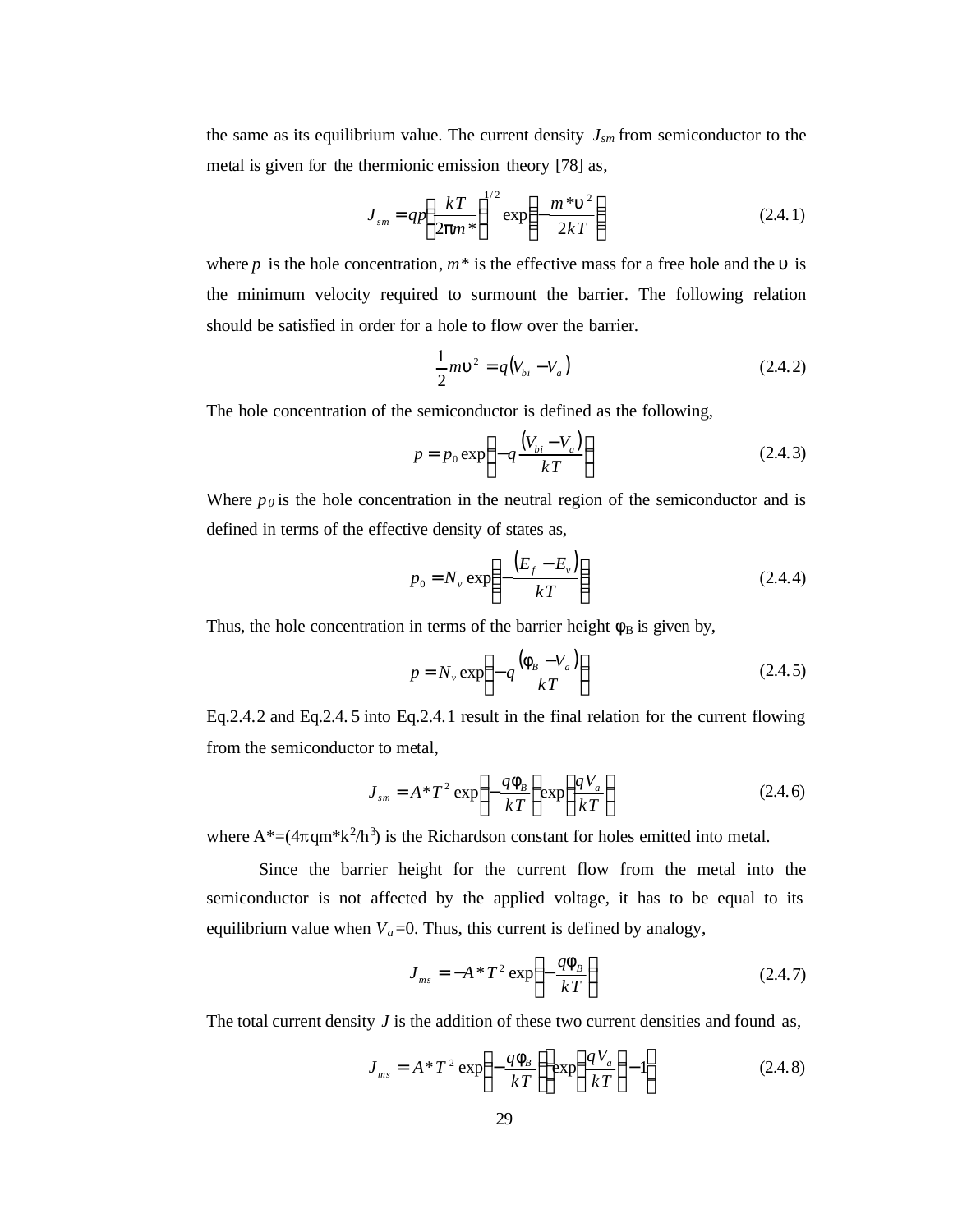Defining the terms outside the parenthesis as the saturation current  $J_0$  density, the relation for the hole current transport in metal-semiconductor junction according to the thermionic emission theory is obtaine d as the following,

$$
J = J_0 \left[ \exp\left(\frac{qV}{kT}\right) - 1 \right] \tag{2.4.9}
$$

A hole has to pass through the depletion region before emitted into the metal. The effect of collisions within the depletion region is included in the diffusion theory. The theory assumes that the barrier height is much larger than kT, the carrier concentrations are unaffected by the current flow and the impurity concentration of the semiconductor is nondegenerate. According to this theory, the current is limited by diffusion and drift of the carriers in the depletion region. An electric field applied to the device will produce a force on electrons and holes so that they will experience a net acceleration and net movement, provided that there are available energy states in the conduction and valence bands. This net movement of charge due to an electric field is called drift. Thus, the drift current is the result of this applied field. In addition to drift, diffusion is the process whereby charge flows from a region of high concentration toward a region of low concentration. The net flow of charge would result in a diffusion current.

There are two other important carrier transport mechanisms which occur in the Schottky barrier that should be discussed separately is tunneling through the barrier and carrier recombination (or generation) in the depletion and neutral regions. Tunneling through the barrier and the recombination in the depletion region are the main reasons of departure from the ideal diode behavior.

 The tunneling phenomenon is a majority carrier effect. The tunneling time of carriers through the potential energy barrier is determined by the quantum transition probability per unit time. The space charge width in rectifying metal-semiconductor contact is inversely proportional to the square root of the semiconductor doping. The width of the semiconductor depletion region decreases as the doping concentration in the semiconductor increases. Thus, the probability of tunneling through the barrier increases. The tunneling current increases exponentially with semiconductor doping. The tunnel current can also vary with temperature because of the temperature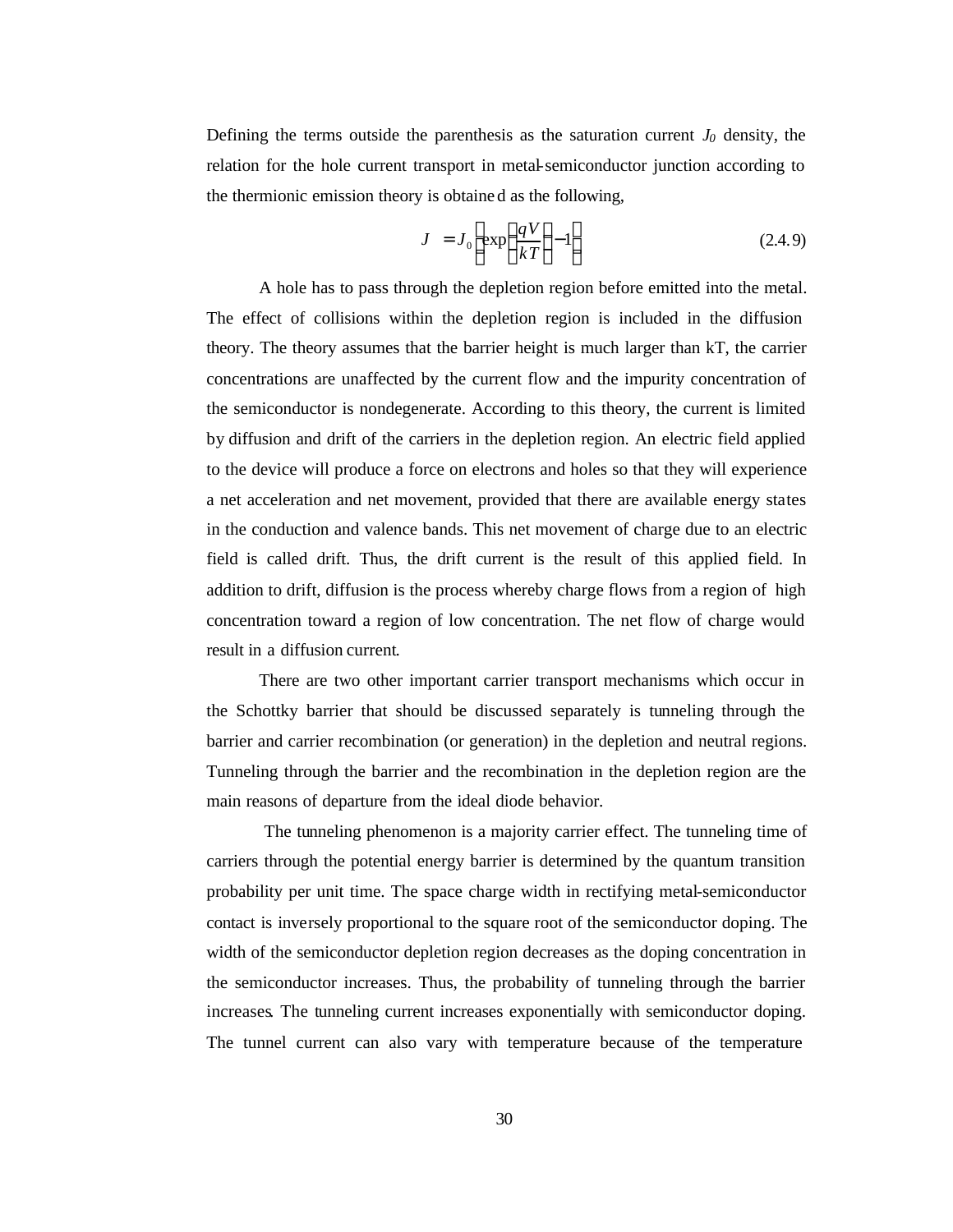dependence of the barrier height. Tunneling occurs either as field emission or thermionic field emission.

For lightly doped semiconductors  $(N_D < 10^{17} cm^3)$  the current flows as a result of thermionic emission with holes thermally excited over the barrier. In the intermediate doping range  $(10^{17} < N_D < 10^{19} \text{ cm}^3)$  thermionic field emission dominates in which carriers are thermally excited to an energy where the barrier is narrow enough for tunneling. However, at low temperatures for highly doped semiconductors  $(N_D > 10^{19} cm^{-3})$  the process is known as field emission in which the holes can tunnel directly through the barrier, since the barrier is so narrow at the valence band for the holes to pass through the metal side. Thus, for a metalsemiconductor junction with a high impurity doping concentration the tunneling process will be dominant transport mechanism [65,74].

 Carrier generation or recombination in the junction depletion region is also an important factor that explains the deviations from ideality of the diode  $(n>1)$ . The generation or recombination current has to be added to the thermionic emission current in order to obtain more precise results. The electron-hole pair generation is balanced by the recombination rate in the depletion region of the barrier at thermal equilibrium (no applied bias). When there is an applied bias on the junction, a net generation or recombination of carriers exists depending on the polarity of the applied bias. If a reverse voltage is applied to the junction made on the n-type semiconductor, number of electron-hole pairs in excess of their equilibrium value will be generated in the depletion region. Thus a reverse current is formed due to these pairs which were forced to move by the electric field of the barrier. However, if the junction is forward biased then the electrons will move into the depletion region from the neutral bulk semiconductor and holes will be injected from the metal. Therefore, these excess electron-hole pairs will recombine in the depletion region to give a forward recombination current. The carrier generation and recombination current in the depletion region is given by [86],

$$
J_{RG} = J_0 \left[ \exp\left(\frac{qV_a}{2kT}\right) - 1 \right]
$$
 (2.4.10)

with  $J_0 = (qdp_i / 2\tau_0)$  where d is the width of the depletion region and  $\tau_0$  is the minority carrier lifetime in the depletion region. The current is a generation current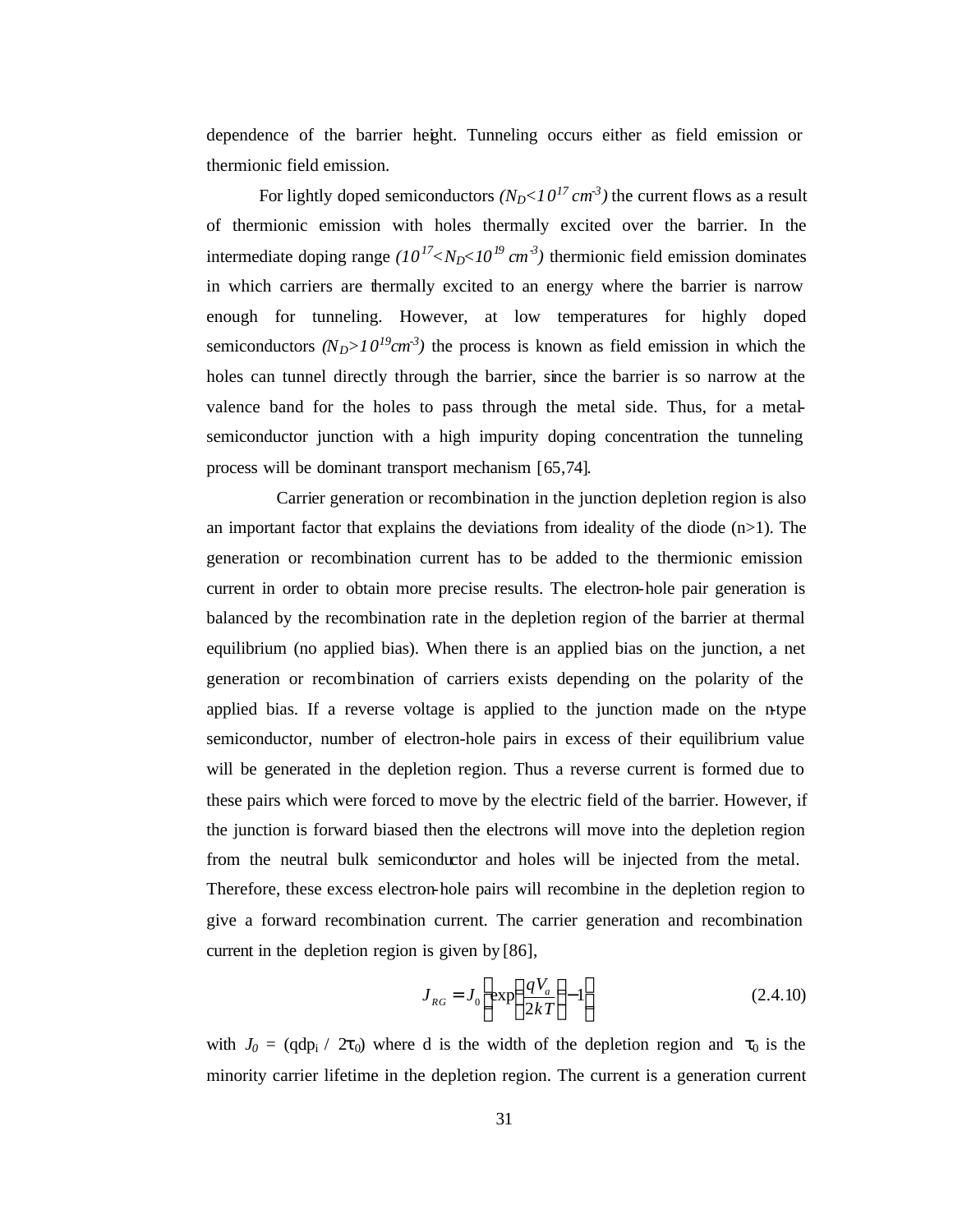when the junction is reverse biased and is a recombination current when the junction is forward biased. According to the Eq.2.4.10 the recombination current is important only at low values of the forward bias. Further, a generation-recombination current in depletion region has to be taken into account when the barrier height is large at low temperatures and the semiconductor is lightly doped. A recombination center is most effective when its energy level lies at the center of the band gap, namely at  $E_e/2$ which means the semiconductor is lightly doped or intrinsic.

## **2.4.5 Metal-Semiconductor Junction Capacitance**

The electric field and potential distribution in the depletion region of a metalsemiconductor junction depends on the applied voltage, the barrier height and the impurity concentration. Assuming that the semiconductor is non-degenerate and uniformly doped, the width of the depletion region can be obtained from the solution of the Poisson equation with the abrupt junction approximation. If the charge density in the depletion region is due to uniformly distributed ionized acceptors only, the depletion region width is given by the following relation [87],

$$
w = \left(\frac{2\mathbf{e}_s}{qN_A} |V_{bi} - V_a|\right)^{\frac{1}{2}}
$$
\n(2.4.11)

where  $V_{bi}$  is the built-in potential at zero bias. The width of the depletion region can be altered by a change in the voltage across the Schottky barrier junction. The depletion region width decreases below its equilibrium value with the increasing forward bias and increases with reverse bias. The movement of the charge carriers into the space charge layer or out of this region is the cause of this change in the depletion region width.

The barrier height of the junction and the acceptor concentration of the semiconductor can be determined through the capacitance-voltage characteristics. In this technique, the diode capacitance per unit area is measured as a function of applied reverse bias. When a small ac voltage is superimposed upon a reverse dc bias, charges of one sign are induced on the metal surface and charges of opposite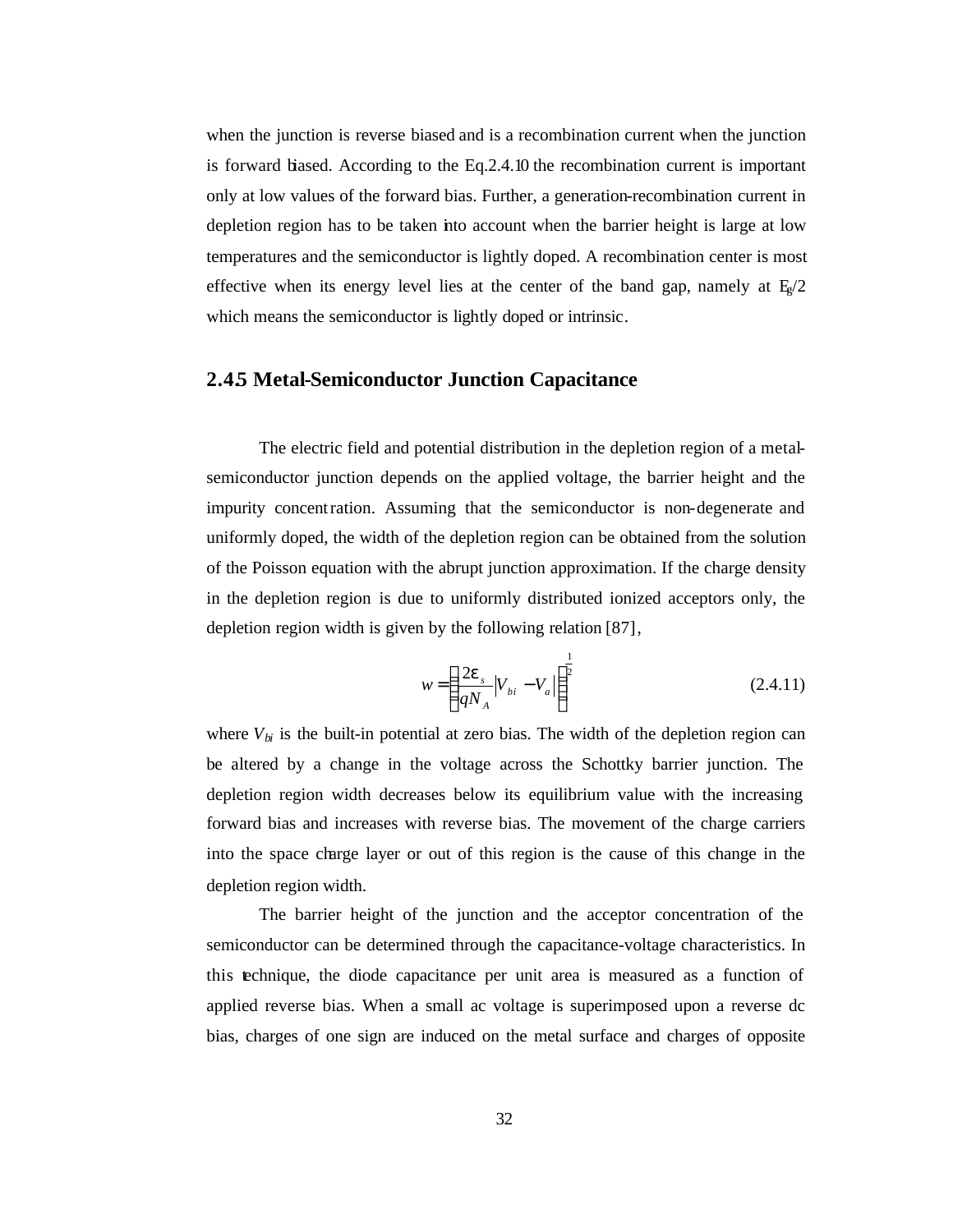sign in the semiconductor. The depletion region charge per unit area is then expressed as,

$$
Q_d = \left[2qe_sN_A\left(V_{bi} - \frac{kT}{q}\right)\right]^{\frac{1}{2}}
$$
 (24.12)

and thus the depletion region capacitance excluding the image force barrier lowering is given by,

$$
C = A \left[ \frac{q\mathbf{e}_s N_A}{2\left(V_{bi} + V_R - \frac{kT}{q}\right)} \right]^{\frac{1}{2}}
$$
(2.4.13)

where *A* is the diode cross-sectional area,  $\mathbf{e}_s$  is the permittivity of the semiconductor,  $V_R$  is the applied reverse voltage. In the derivation of this relation, it was assumed that p-type semiconductor has uniform acceptor concentration and no interfacial oxide layer exits at the junction. It is clear that a plot of  $C^{-2}$  *vs*  $V_R$  results in a straight line with a slope  $A^2 \mathbf{e}_{s} q N_A$  $\frac{2}{2}$  which leads the determination of acceptor concentration.

The intercept on the voltage axis yields,

$$
V_0 = \left(V_{bi} - \frac{kT}{q}\right) \tag{2.4.14}
$$

and the barrier height can be calculated from Eq. 2.4.14 as,

$$
\mathbf{f}_B = (qV_0 + kT + \mathbf{f}_n) \tag{2.4.15}
$$

where  $f_n$  is the penetration of the Fermi level in the band gap of the semiconductor. The kT factor comes from the contribution of majority carriers to the space charge. A comprehensive discussion of determination of barrier height from C-V measurements has been given by Goodman [88] who also dealt with the limitations of the method.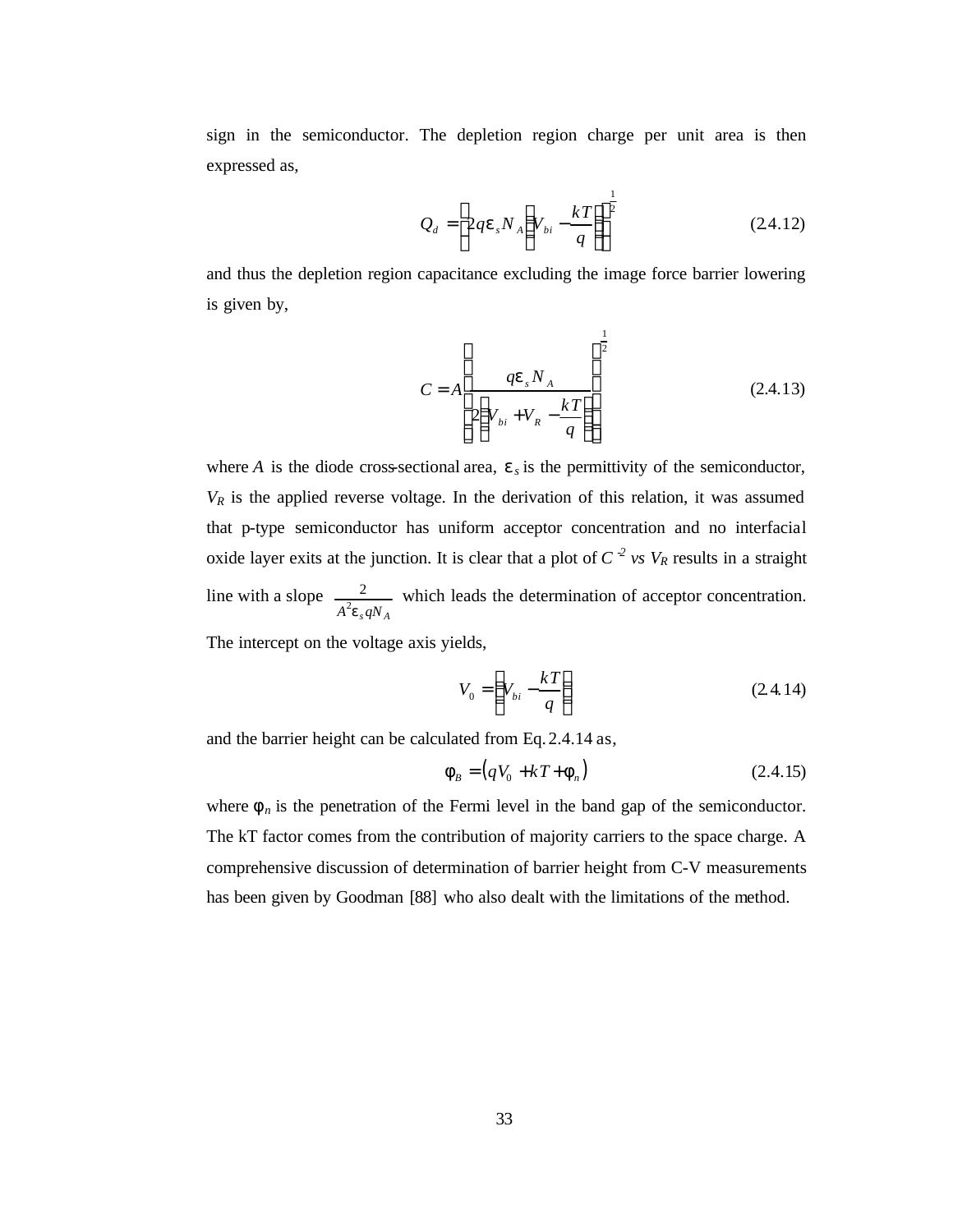#### **2.4.6 The Spectral Response of Metal-Semiconductor Junctions.**

Illumination of a metal-semiconductor junction by a monochromatic light produces a photocurrent across the device. The measurement of the wavelength dependence of photocurrent is an effective tool as a characterization technique. Any change in the material properties or in the electronic structure of the junction result in a change in the photocurrent which shows up in the spectral response curve and analysis of the data can provide considerable information on the nature of the change. The spectral response measurement is the most direct and precise method of determining the barrier height of a metal-semiconductor junction. A basic set up for the method and the photo excitation mecha nism are shown in Fig.2.9.



Fig.2.9: (a) Basic set up for photoelectric measurements (b) Shematic representation of photo excitation processes.

For the back illumination, photoelectrons can be generated if  $h$  $>$  $q\phi_B$ , but when  $h\nu>E<sub>g</sub>$ ; the photo excited electron-hole pairs have very small probability of reaching the junction due to the absorption of the incident photons in the semiconductor. However, If the photon energy is larger than the barrier height (i.e  $h\nu>q\phi_B$ ) for the front illumination, light can generate excited electrons in the metal and also can generate electron-hole pairs in the semiconductor if the metal film is thin enough and  $h$   $\gg E_{g}$ . Thus, the photo excited carriers will be swept out by the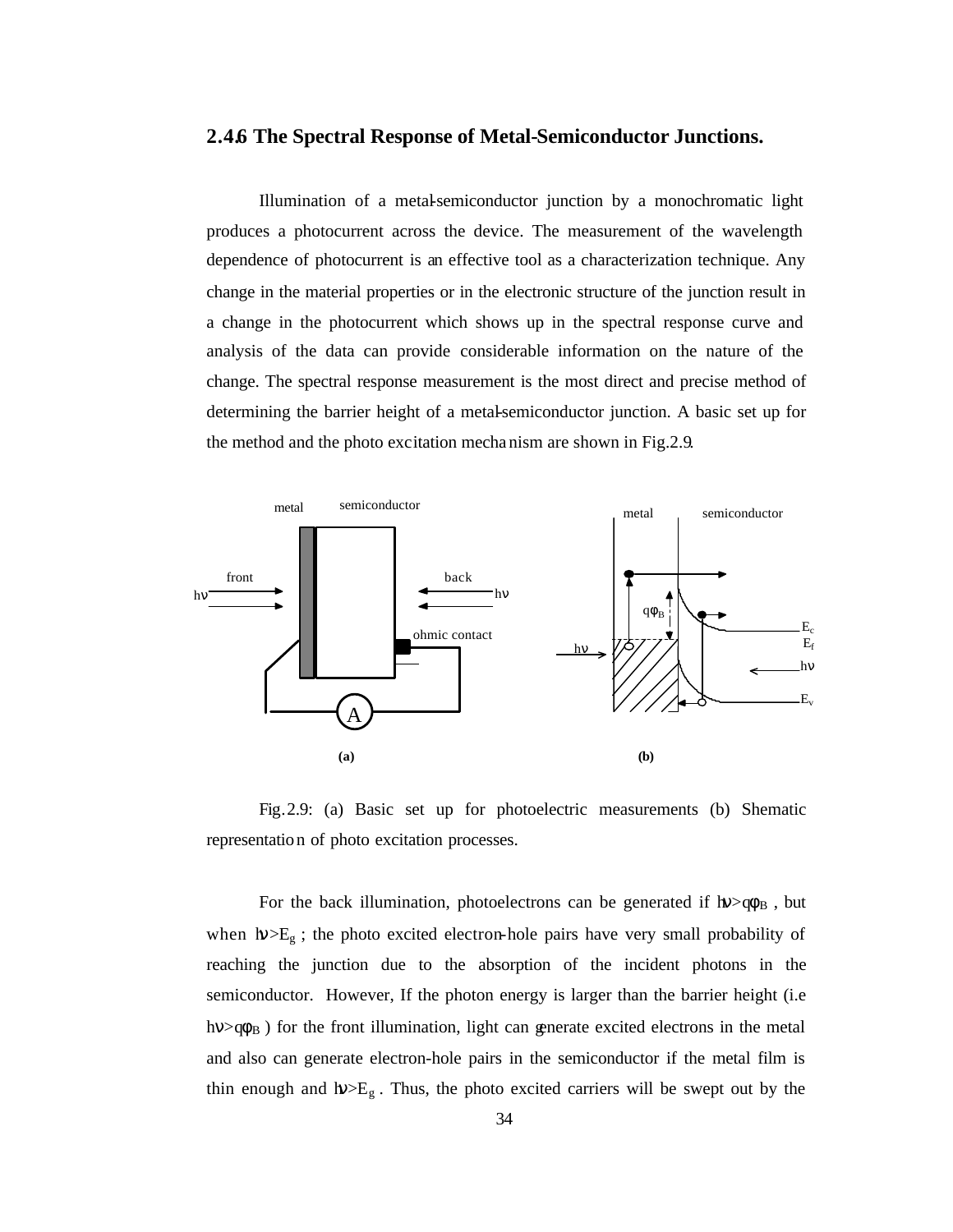built-in electric field and cause a photocurrent. The resulting photocurrent per absorbed photon for (hv-q $\phi_B$ )>>3kT, as a function of the photon energy, is given by the Fowler theory [87],

$$
I_{ph} = B(h\mathbf{n} - q\mathbf{f}_B)^2
$$
 (2.4.16)

where *B* is a constant of proportionality. When  $(I_{ph})^{1/2}$  is plotted as a function of photon energy, a straight line should be obtained whose intercept on the energy axis gives the barrier height. It has been observed that the barrier heights found from the C-V method are generally larger than those obtained by the I-V and the spectral response measurements. This contradiction is associated with the fact that the C-V method gives the flat band barrier height while the other two methods give the zero bias barrier height. The zero bias barrier height is lower than the flat band barrier height value because of the image force barrier lowering. However, this discrepancy cannot be explained only through the image force lowering. It was observed that if the barrier heights obtained from the I-V measurements is multiplied by the diode ideality factor, the results can be found in agreement with those obtained from the C-V measurements. Therefore, the differences in the results can probably be due to the presence of a relatively thick interfacial layer.

## **2.5 p-n Heterojunctions**

## **2.5.1 Physics of Heterojunctions**

In general, a heterojunction is defined as the interface between two different materials with different band gaps. They can be classified as abrupt or graded heterojunctions depending on the distances in which the transition from one material to the other is completed at the interface. If the transition occurs within a few atomic distances the junction is called abrupt, otherwise, is graded. Another classification of the heterojunctions was made in literature by the types of conductivity present on either side of the junction. If the junction is formed with two different materials of the same conductivity type, then the junction is called isotype heterojunction, otherwise is classified as anisotype heterojunction. Various models have been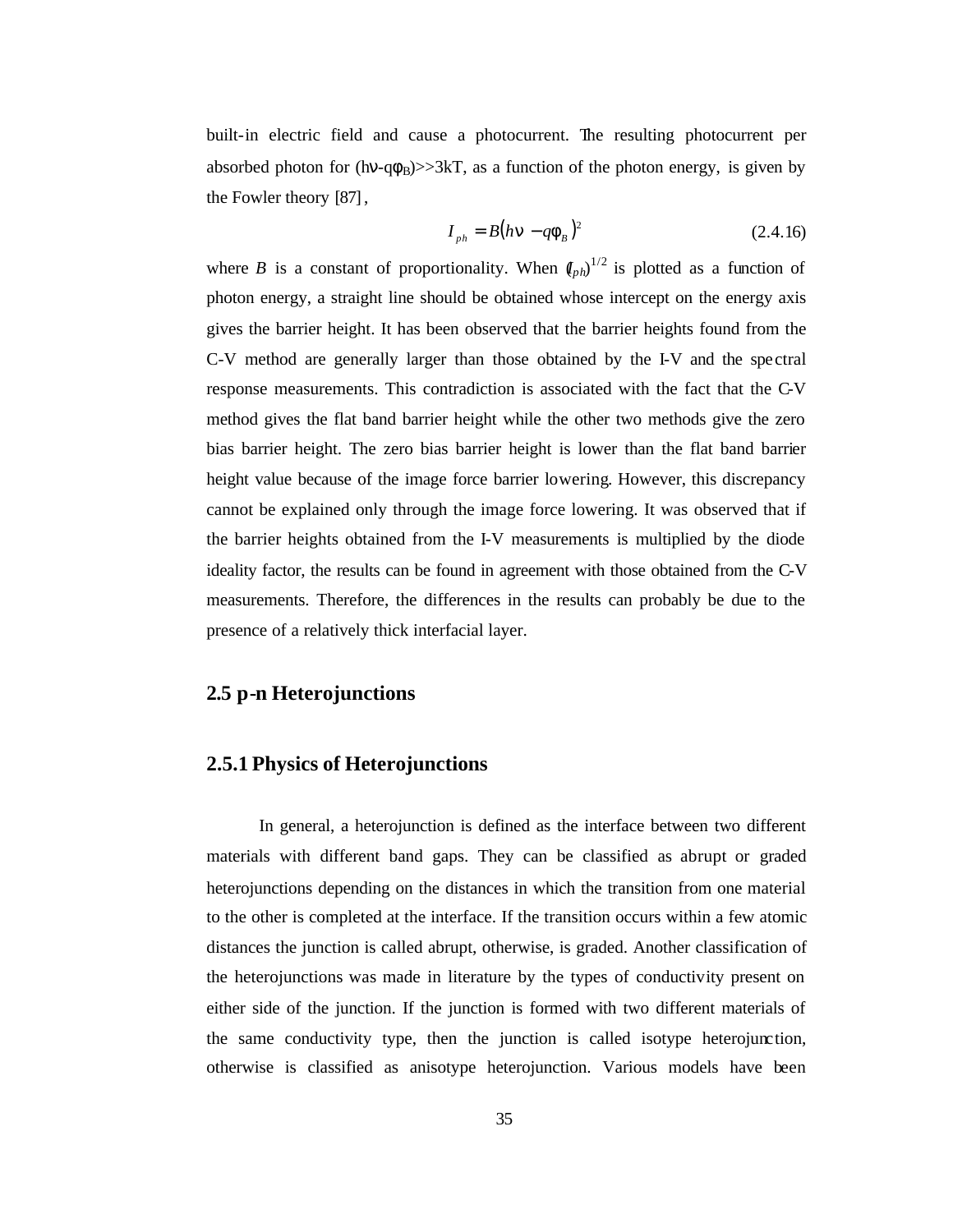proposed for current flow in heterojunctions. Gubanov was first to study both isotype and anisotype heterojunctions. Later, Kroemer has suggested that anisotype heterojunctions shown better results of injection efficiencies in comparison to isotype heterojunctions. However, the basic model was introduced by Anderson in 1960. He was also the first to fabricate both types of heterojunctions. His model is a fundamental one that provides a base for the ideal situation in the heterojunctions [89].

In practice current flow in a heterojunction is usually a sum of injection, tunneling and recombination at the interface states. The following discussion indicates the basic diffusion model proposed by Anderson which considers a pn heterojunction neglecting the effects of dipoles and interface states. This model makes a good approximation to the observed behavior of an ideal  $p$ n heterojunction.

A typical band diagram of two semiconductors with different ba nd gaps and conductivity types when they are not in contact is shown in Fig.2.10. Both semiconductors are at equilibrium and vacuum level is common for both of them.



Fig.2.10: Energy band diagrams of p and n-type semiconductors before contact.

As seen in Fig.2.10, the semiconductor with n-type conductivity indicates larger band gap than the one with p-type conductivity. Also, these two type of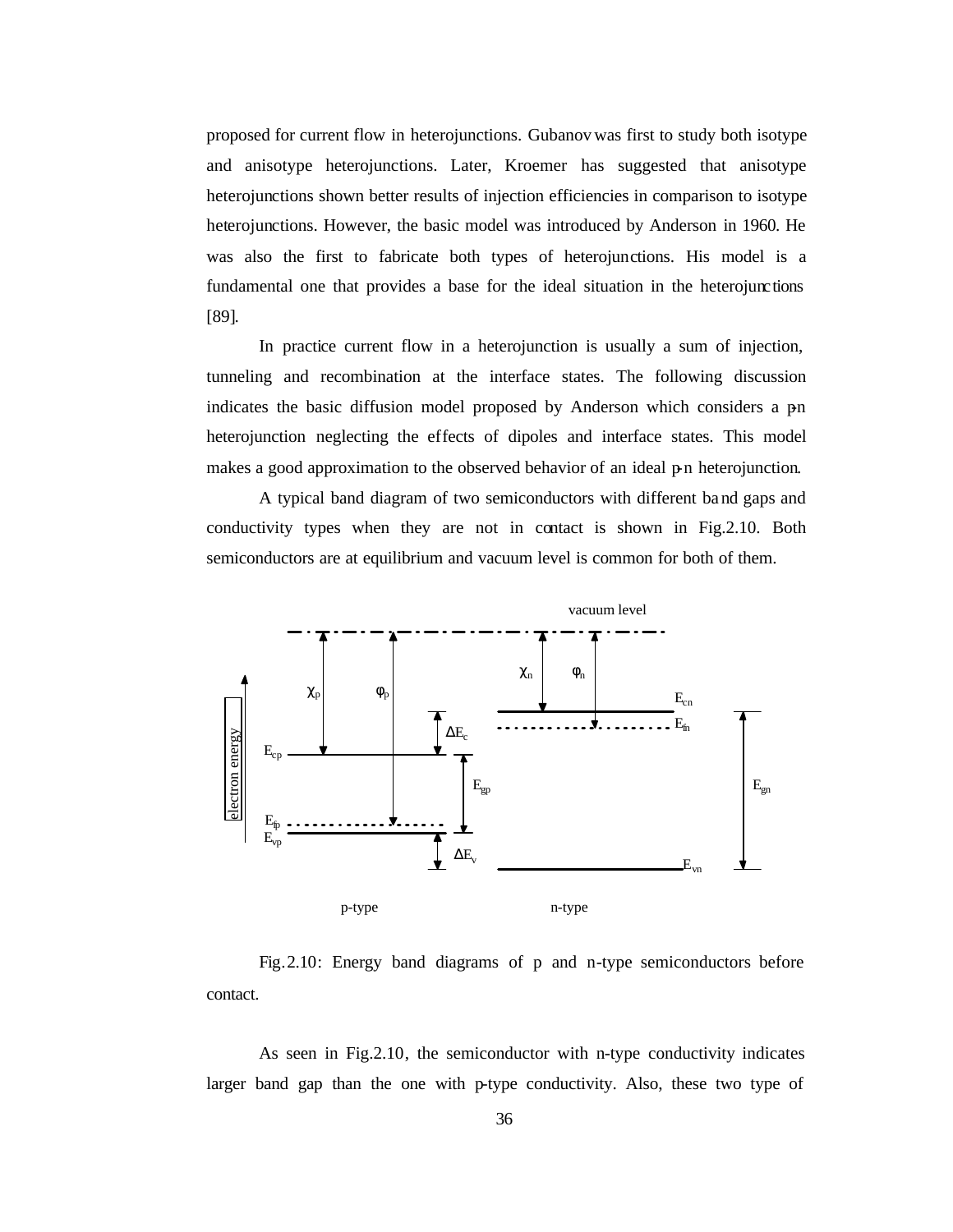semiconductors assumed to have different work functions, electron affinities and dielectric constants. The p-n heterojunction considered in the above figure indicates that electron affinity of the p-type material is greater than that of n-type side. Before contact, the Fermi levels of the p and n sides are at different heights. The Fermi level in the p region is close to the top of the filled band whereas the Fermi level in the n region is close to the bottom of the conduction band. The difference in the conduction band edges is equal to the difference in electron affinities of the two semiconductors and denoted by  $D\!E_c$ . When the two semiconductors brought into contact, the Fermi levels of both sides leveled due to the flow of charge carriers from one to the other as shown in Fig.2.11. At equilibrium, a depletion region is formed on either side of the junction with equal and opposite space charges in magnitude. The total built-in voltage  $V_D = (\phi_p - \phi_n)$ , is equal to the sum of relative conduction band bendings on both p and n sides which are denoted by  $V_{Dp}$  and  $V_{Dn}$ , respectively. The solution of the Poisson's equation gives the transition widths extending in p and n regions as the following relations [89],



Fig. 2.11: Energy band diagram of an abrupt p-n junction at equilibrium.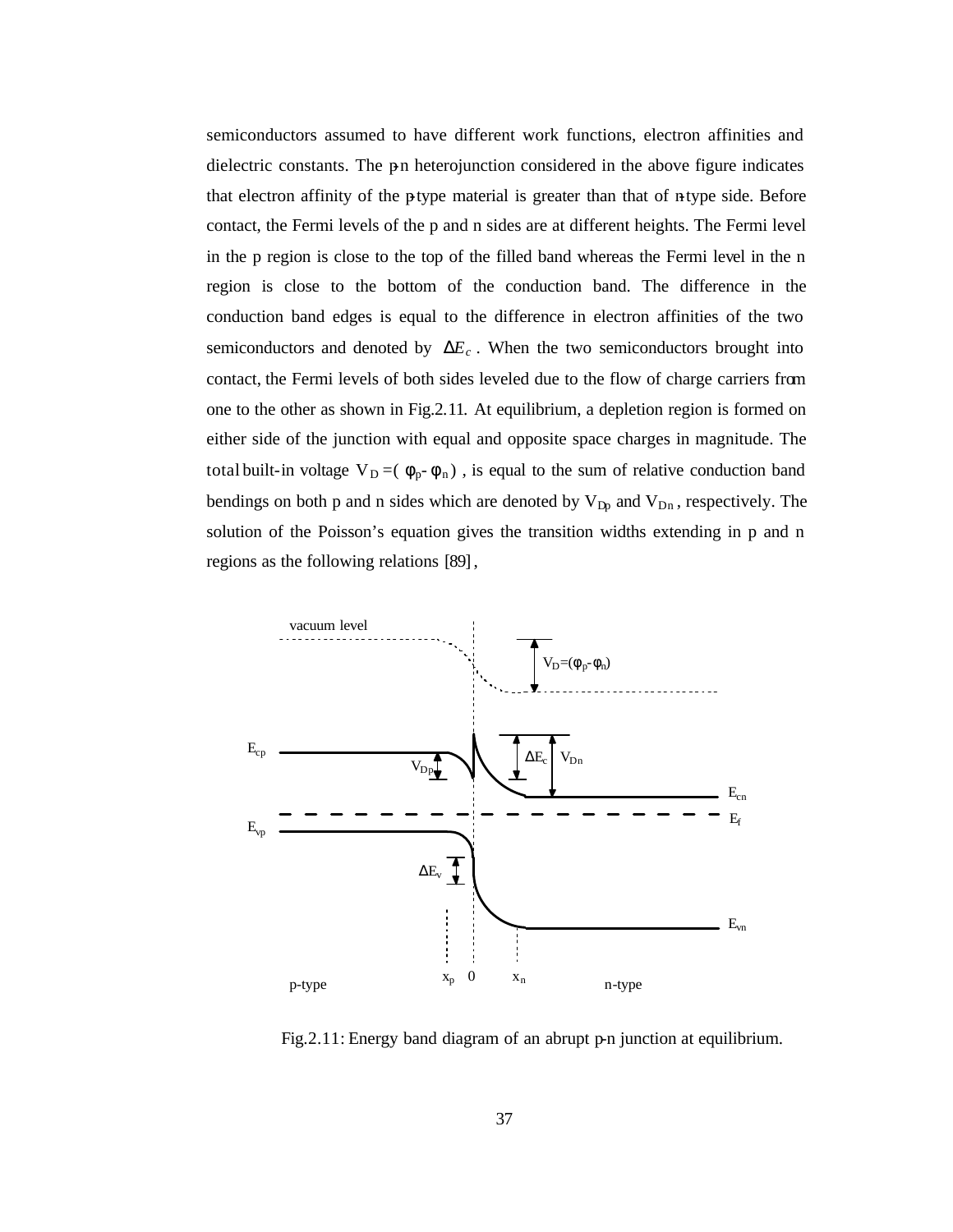$$
x_p = \left[\frac{2N_a \mathbf{e}_p \mathbf{e}_n V_D}{qN_d (\mathbf{e}_p N_a + \mathbf{e}_n N_d)}\right]^{\frac{1}{2}}
$$
(2.5.1)

$$
x_n = \left[\frac{2N_d \mathbf{e}_p \mathbf{e}_n V_D}{qN_a (\mathbf{e}_p N_a + \mathbf{e}_n N_d)}\right]^{\frac{1}{2}}
$$
(2.5.2)

where  $e_p$  and  $e_n$  is the dielectric constants of p and n-type semiconductors,  $N_a$  and  $N_d$ are the concentrations of acceptors and donors in p and n-type semiconductors, respectively. Since the space charges in these regions are equal and opposite in magnitude, the relation between two relative voltages effective in both semiconductors are given by,

$$
\frac{V_{Dp}}{V_{Dn}} = \frac{N_d \mathbf{e}_n}{N_d \mathbf{e}_p}
$$
\n(2.5.3)

which means that most of the potential difference placed in the most lightly doped region providing that the dielectric constants of both sides are equal.

According to the model discussed above, the dominant current carriers are electrons because the barrier for electrons is much smaller than the barrier for holes. When there is no voltage applied to the junction, the barrier for electron flow from the n side to the p side is  $qV_{Dn}$ , whereas the barrier for the electron flow from the p side to the n side is given by *(* $DE_c qV_{Dp}$ *)*, as seen in Fig. 2.11. At equilibrium, two oppositely directed electron flows are equal resulting in a zero net current at the junction. Thus, the relation represents the net currents is given by,

$$
A_p \exp\left[-\left(\frac{\Delta E_c - qV_{Dp}}{kT}\right)\right] = A_n \exp\left(-\frac{qV_{Dn}}{kT}\right) \tag{2.5.4}
$$

where  $A_p$  and  $A_n$  are constants that depend on the carrier effective masses and doping of the materials.

When an external forward (p side is made positive) voltage  $V_a$  is applied on the junction, total built-in potential becomes  $(V_D-V_a)$ , but  $V_a$  is composed of two components as  $V_p$  and  $V_n$  which are effective in p and n sides of the junction, respectively. Therefore, the band bending in the p side becomes  $(V_{Dp}-V_p)$  and in the n side ( $V_{\text{Dr}}V_n$ ). The Fig.2.12 represents the change in the energy band diagram when the junction is forward biased.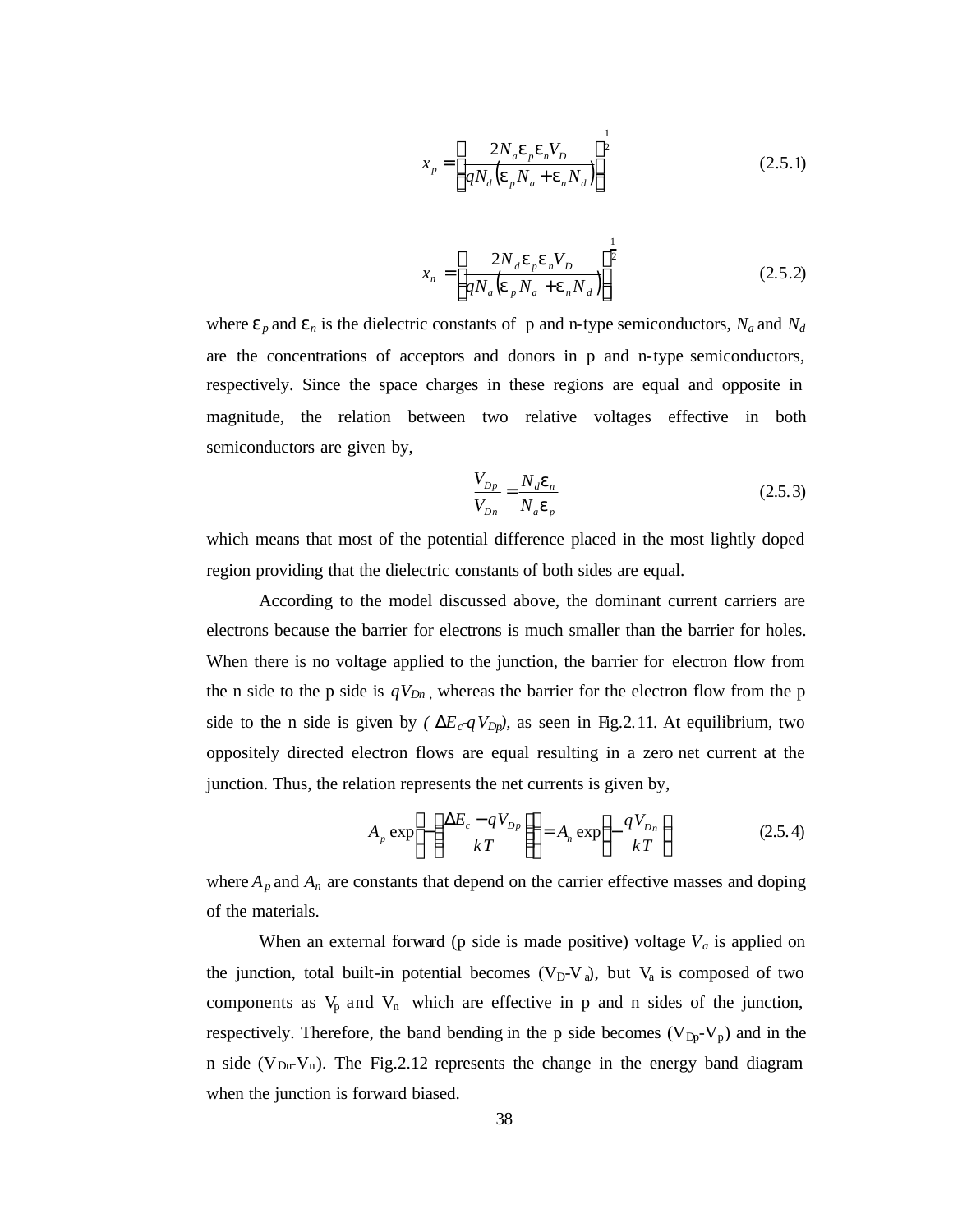

 Fig.2.12: Dashed lines represent the band diagram under forward bias of the junction.

The net flow of electrons can be expressed in terms of the barrier heights changed by the applied voltage,

$$
A_p \exp\left[-\left(\frac{\Delta E_c - (qV_{Dp} - Vp)}{kT}\right)\right] = A_n \exp\left(-\frac{q(V_{Dn} - V_n)}{kT}\right) \tag{2.5.5}
$$

Eq.2.5.4 and Eq.2.5. 5 results in the current-voltage expression, for the p-n heterojunctions according to the simplified model which neglects the effects of tunneling and generation-recombination currents at the interface, as the following;

$$
J = A \exp\left(-\frac{qV_{Dn}}{kT}\right) \exp\left(\frac{qV_n}{kT}\right) - \exp\left(-\frac{qV_p}{KT}\right)
$$
 (2.5.6)

and pre-exponential factor A is defined as,

$$
A = TqN_d \left(\frac{D}{t}\right)^{\frac{1}{2}}
$$
 (2.5.7)

where T is the transmission coefficient for electrons that have enough energy to surmount the barrier,  $D$  and  $t$  are the diffusion constant and life-time for electrons in p-type semiconductor, respectively. The first exponential term in Eq. 2.5.6 is dominant for the forward bias, and the second term in bracket for the reverse. The current varies exponentially for all bias conditions.

The above current-voltage expression proposed by Anderson [89] has shown deviations from the experimental values found by various workers. The experimental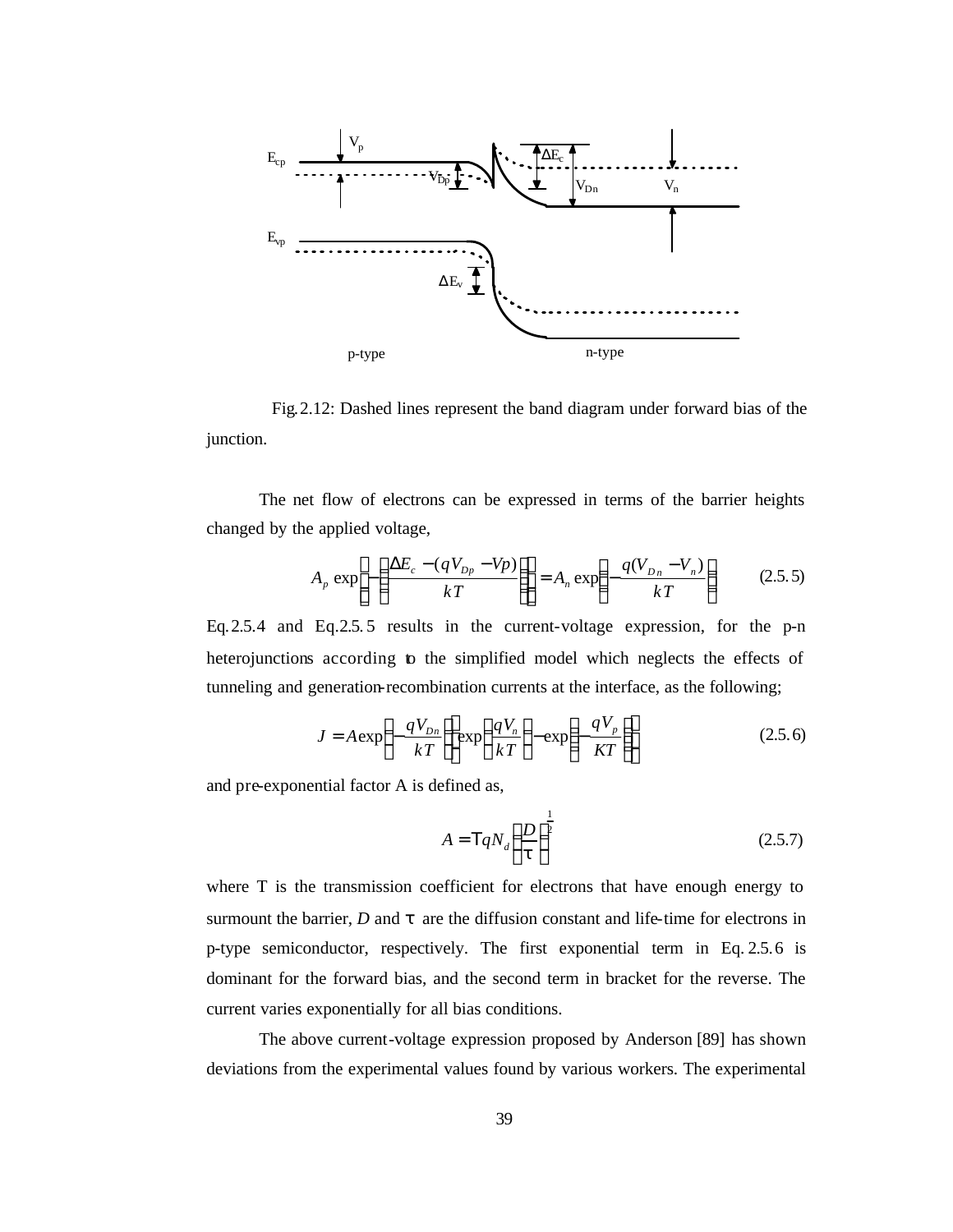values are much smaller than the results found from the Anderson's model. The reason for this discrepancy would be the reflection of the incident charge carriers at the junction.

There are other current transport mechanisms that affect the total current flow in p-n heterojunctions which are tunneling and recombination at the interface. These two mechanisms will be discussed briefly here. Detailed discussio ns about these mechanisms can be found in [78,89,90].

Diffusion-emission models cannot explain the temperature independence of the experimental slopes of current-voltage curves for many heterojunctions. Rediker, Stopek and Ward [91] were proposed the tunneling model in order to explain this behavior. They considered that the electrons have to tunnel through the potential barrier in the n-type wide band gap semiconductor in order to flow from n side to p side or vice versa. According to their model, the tunneling current is obtained as the product of the tunneling probability and the incident electron flux. When the tunneling through the barrier dominates the thermal emission over the barrier, the current-voltage characteristic under forward bias is given by,

$$
J = J_s(T) \exp\left(\frac{V_a}{V_0}\right) \tag{2.5.8}
$$

where  $J_s(T)$  is a weakly increasing function of temperature which is later defined empirically by Newman [92] as proportional to  $exp(T/T_0)$ . Therefore, the form of the current-voltage expression for tunneling through the barrier becomes,

$$
J = J_0 \exp\left(\frac{T}{T_0}\right) \exp\left(\frac{V_a}{V_0}\right) \tag{2.5.9}
$$

where  $J_0$ ,  $T_0$ ,  $V_0$  are constants. In this model, it is clearly seen that the voltage and temperature is separable variables and temperature dependence is exponential. If the tunneling is predominant at higher energies, then the tunneling current depends on the temperature. However, if the tunneling takes place at the base of the potential barrier, the current is independent of the temperature.

The emission-recombination model was first proposed by Dolega [90]. The model based on fast recombination of holes and electrons at the interface providing that there exists a thin layer at the junction of two materials. This process takes place via thermal emission of electrons and holes over their respective barriers. A very fast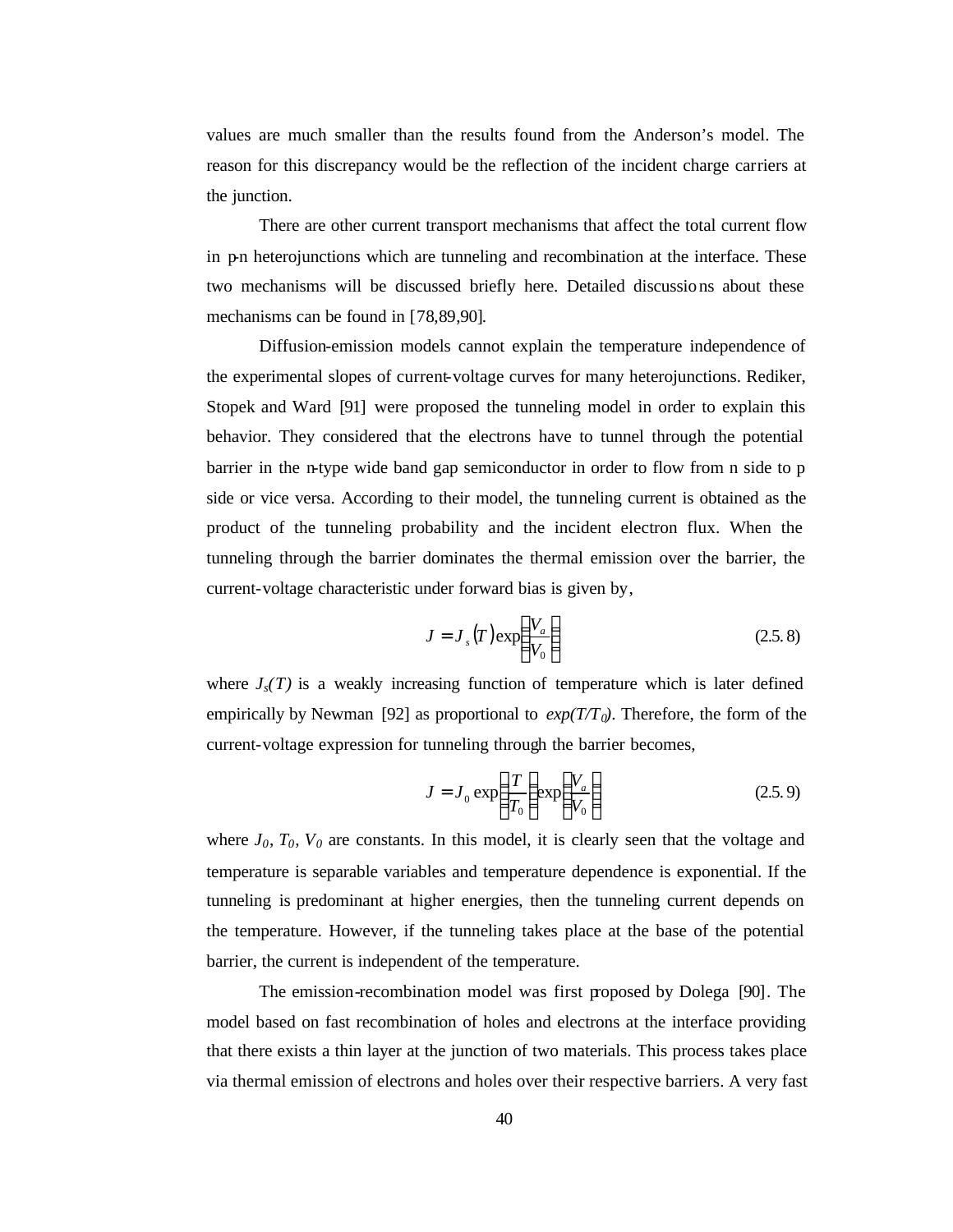recombination results in no rectification unless the space charge region is wider than this thin layer. The current-voltage relation according to this model can be written in the simplified form given by Van Opdorp is as the following [89],

$$
J = J_s \left[ \exp\left(\frac{qV_a}{nkT}\right) - 1 \right]
$$
 (2.5.10)

where

$$
J_s = A \exp\left(-\frac{qV_D}{nkT}\right) \tag{2.5.11}
$$

where  $V_D$  is the diffusion voltage and  $A$  represents a function that is weakly temperature dependent and also depends on the effective recombination velocity at the interface. The factor *n* depends on the ratio of impurities in the semiconductors which forms the heterojunction and ranges in between 1 and 2.

## **2.5.2 The Effect of Illumination for an Ideal p-n Heterojunction**

The photovoltaic converters which convert optical radiation into electrical energy requires no external voltage source since the junction itself turns into a voltage source when it is exposed to radiation of particular spectral distribution. For an ideal  $p$ -n junction at equilibrium, the net current flowing through the junction is zero since the hole flow from p to n side is equally balanced with the flow from n to p side. When the junction is reversed biased, the number of majority carriers that are crossing the junction greatly reduced due to the increase in the respective barriers. However, the minority carrier flux remains the same. Thus, the total current saturates at a negative value known as the reverse saturation current and is limited by the rate of thermal generation of electron-hole pairs in the both sides of the junction. On the other hand, when the junction is forward biased, the flux of majority carriers crossing the junction is exponentially increased and dominates the flux of minority carriers by a factor of  $exp(qV_a/kT)$ . Therefore the current-voltage expression for an ideal p-n heterojunction is given by the following relation,

$$
J = J_0 \left[ \exp\left(\frac{qV_a}{kT}\right) - 1 \right] \tag{2.5.12}
$$

where  $V_a$  is the applied voltage and  $J_0$  is the reverse saturation current given by [78],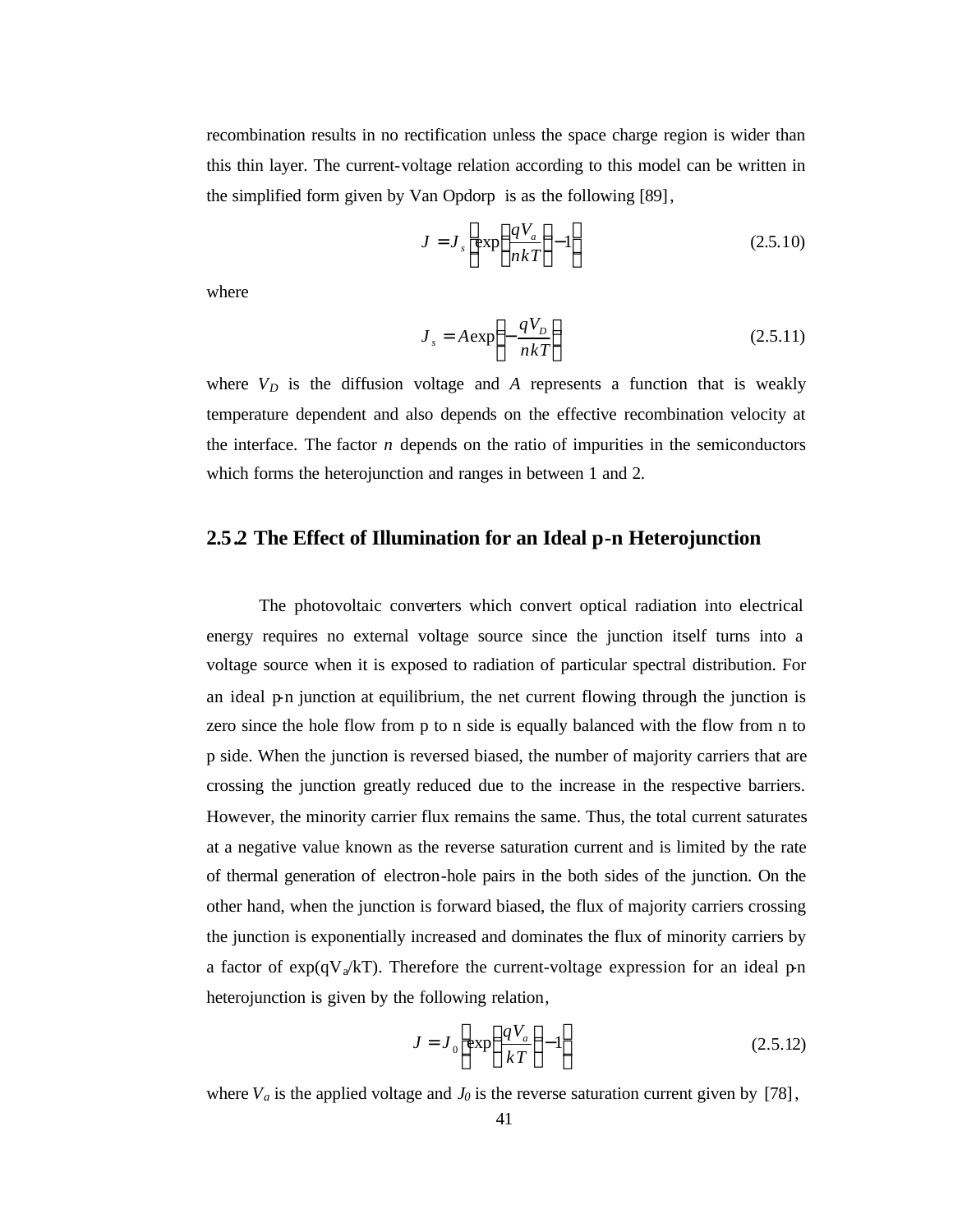$$
J_0 = q n_i^2 \left( \frac{1}{N_D} \left( \frac{D_h}{t_h} \right)^{\frac{1}{2}} + \frac{1}{N_A} \left( \frac{D_e}{t_e} \right)^{\frac{1}{2}} \right)
$$
 (25.13)

where  $n_i$  is the intrinsic carrier density,  $N_D$  and  $N_A$  are donor and acceptor concentrations in the two regions.  $D_h$ ,  $D_e$  and  $\tau_h$ ,  $\tau_e$  are diffusion constants and life times for holes and electrons, respectively. Reverse saturation current could also be written in terms of diffusion lengths of electrons and holes, *Le* and *L<sup>h</sup>* ;

$$
J_0 = q \left( \frac{e_p L_e}{t_e} + \frac{h_n L_h}{t_h} \right) \tag{2.5.14}
$$

where  $e_p$  and  $h_n$  are the minority carrier concentrations in p and n regions respectively.

When the pn heterojunction is illuminated, the photons of energies greater than the band gap is absorbed and electrons are excited from the valence band to the conduction band. Therefore illumination results in an increase in the density of electrons in the conduction band and an equal increase in the density of holes in the valence band. The carrier concentrations of electrons and holes both increased beyond their thermal equilibrium values. The excess carriers will tend to recombine unless separated by an internal field which exists in a pn heterojunction solar cell. The increase in the majority carriers is negligible whereas the increase in the minority carriers increases the reverse saturation current density. Thus the reverse saturation current under illumination is given by,

$$
J_0 + J_{ph} = q \left( \frac{(e_p + \Delta_e)L_e}{t_e} + \frac{(h_n + \Delta_h)L_h}{t_h} \right)
$$
 (2.5.15)

where  $J_{ph}$  is the photocurrent density and  $\Delta_{e}$  and  $\Delta_{h}$  are the excess carrier densities due to absorption of photons. In equilibrium the rate of generation of electron-hole pairs is equal to the recombination rate of electrons and holes. Thus, the excess carrier density is given by the following expression,

$$
\Delta e = \Delta h = \frac{\mathbf{j} \ aQ \mathbf{t}_e}{h \mathbf{n}} = \frac{\mathbf{j} \ aQ \mathbf{t}_h}{h \mathbf{n}} \tag{2.5.16}
$$

where  $Q$  is the quantum efficiency which is defined as the number of electron-hole pairs produced per number of photons absorbed. *j* is the incident photon radiation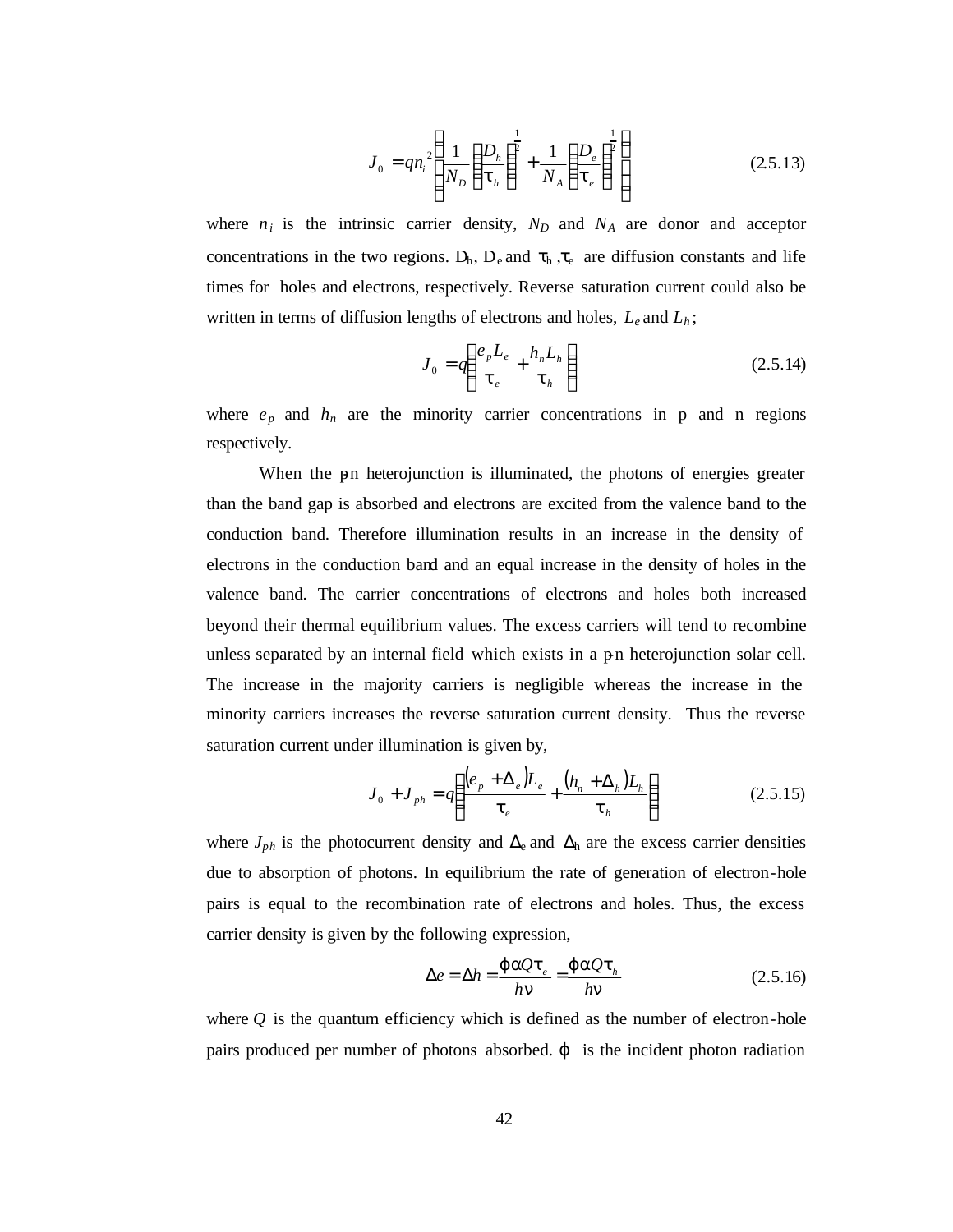per unit area and *a* is the absorption coefficient. Thus the photocurrent generated by the illumination is,

$$
J_{ph} = \frac{\mathbf{j} \mathbf{a} Q q}{h \mathbf{n}} \left( L_e + L_h \right) \tag{2.5.17}
$$

When the p-n heterojunction is illuminated with no bias applied to the cell, minority carriers from both regions flow to the other side of the junction due to the built-in voltage of the junction. The flow of minority carriers produce a field that reduces the internal barrier formed already at the junction which means an additional forward current of equal magnitude to light generated reverse current is produced. The effect of illumination on the solar cell can be described as if the p-n junction is forward biased. A photovoltaic junction, therefore, exhibits an open circuit voltage  $V_{\text{oc}}$  and a short circuit current *Isc* upon illumination. The complete current-voltage relation for an ideal solar cell is given by the following relation [93],

$$
-J_{tot} = J_0 \left( \exp \frac{qV_a}{kT} - 1 \right) - J_{ph} \tag{2.5.18}
$$

The equivalent circuit diagram of an ideal p-n junction (i.e solar cell) is shown in Fig.2.13. In this diagram the reverse photocurrent generated in the solar cell is produced by a constant current generator and the ideal diode gives a forward current density due to the forward voltage across the diode.



Fig.2.13: Equivalent circuit diagram for an ideal solar cell.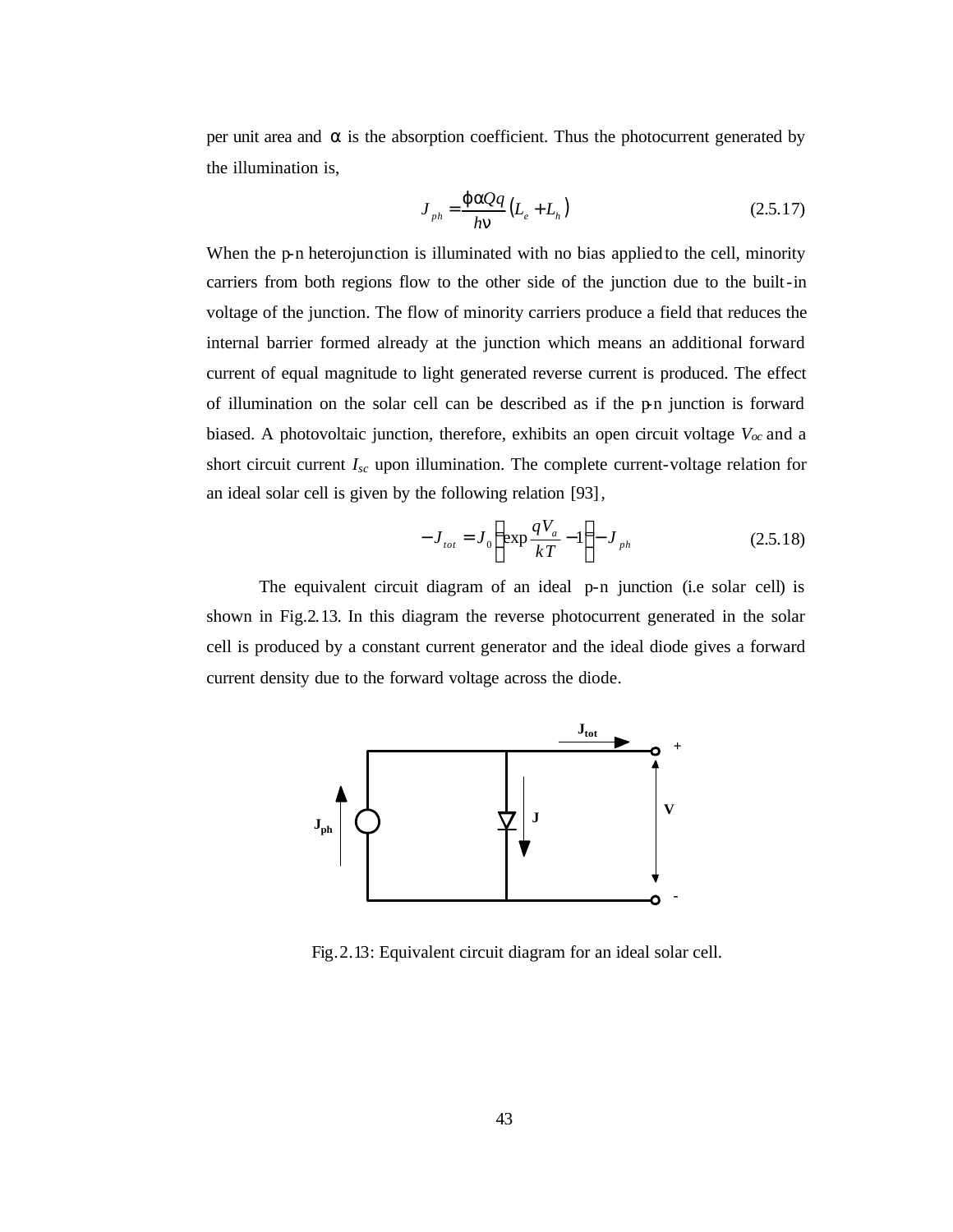#### **2.5.3 Photovoltaic Effect and Solar Cells**

Basically, photovoltaic conversion occurs through the absorption of light to create electron-hole pairs within the semiconductor. Thus, the photovoltaic effect is the generation of an electric potential by means of photon irradiation. These generated electrons and holes will recombine unless separated by an internal electric field. This internal field can be formed by a junction be tween two semiconductors with different types of conductivities in the form of homojunctions or heterojunctions or a junction between a metal and a semiconductor in the form of Schottky devices. The absorption of a photon with energy greater or equal to the band gap of the material generates electron-hole pairs at or near the junction. The charge carriers formed in the depletion region are immediately separated by the built-in potential. The holes are swept toward the p-side and the electrons toward the n-side leading to a potential difference across the junction. The internal electric field can therefore be considered as a means to separate carriers, as long as photons or even any other source generates them. It is important that carriers are generated at or near the junction meaning that the product *aLD* should be as large as possible, where *a* is the absorption coefficient and  $L<sub>D</sub>$  is the diffusion length of the minority carriers.

The most important example of photovoltaic converters is the solar cells. The power obtained from the cell depends on the properties of the material, the incident light, the design and the fabrication techniques. The performance of a solar cell can be examined through the current-voltage characteristics. A typical current-voltage characteristic of an ideal cell is given in Fig.2.14. As seen from the figure that the dark J-V curve is shifted by the amount of photocurrent density. There are five important photovoltaic parameters of a solar cell which are briefly explained as follows[65,94].

A) *Short-circuit current* is defined as the current that flows through the junction under illumination without an external bias is applied. As defined in previous section, short-circuit current is equal to the light generated current in the ideal case,  $J_{\rm sc} = J_{\rm ph}$ . It increases with increase in the minority carrier lifetimes and the diffusion lengths. As Eq.2.5.17 indicates,  $J_{sc}$  is also directly proportional to the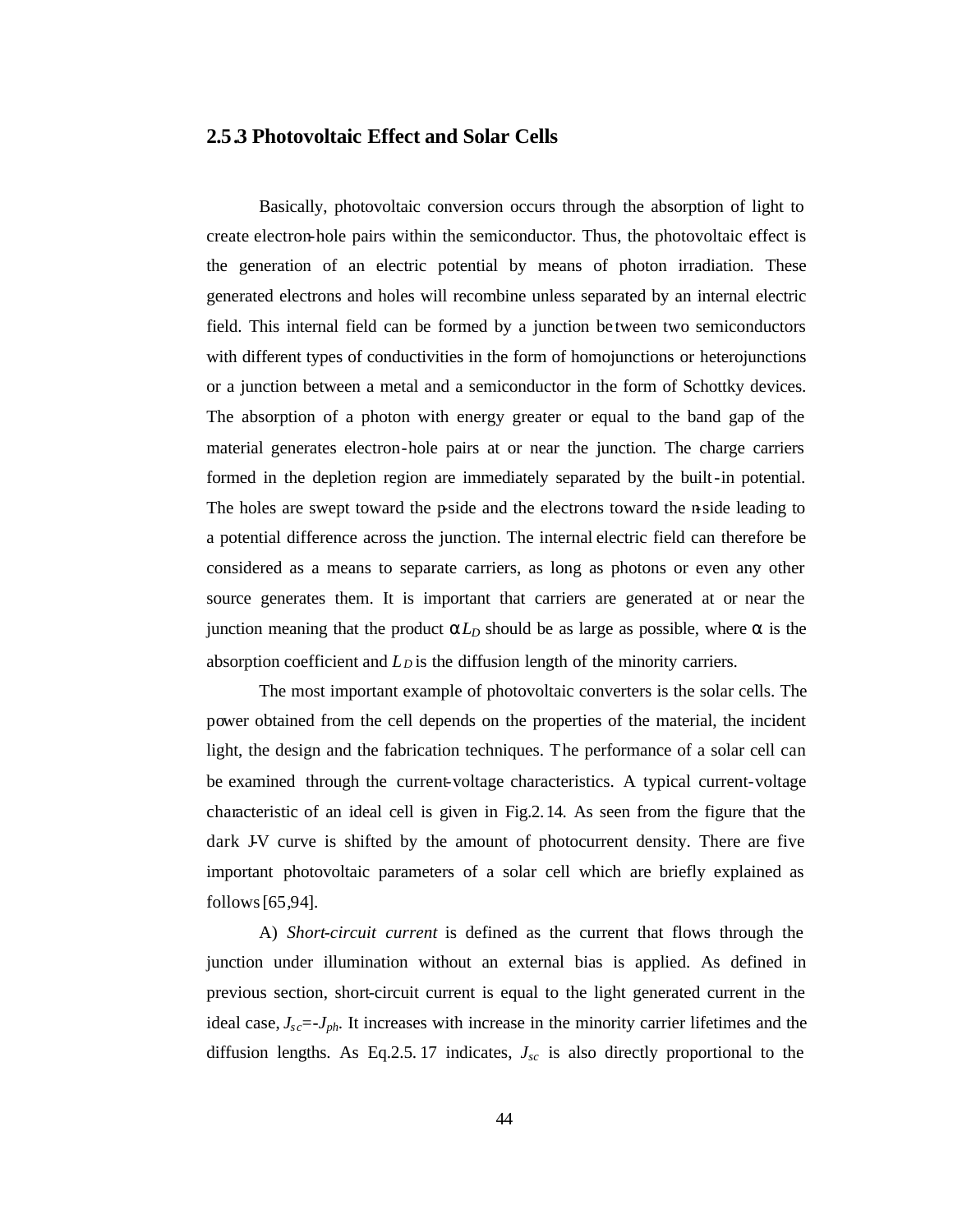intensity of the illumination and the material parameters that control the collection distance.

B) *The open -circuit voltage* is defined as the voltage developed across the cell when there is no external current through the device in which case the separated electrons and holes remain in the solar cell until they recombine. The open-circuit voltage is found from Eq.2.5.18 when the net current through the device is set to zero for an ideal cell.

$$
V_{oc} = \frac{kT}{q} \ln\left(1 + \frac{J_{sc}}{J_0}\right) \tag{2.5.19}
$$

Open-circuit voltage of a solar cell increases with i) a decrease in the temperature of the cell ii) an increase in photocurrent or the short-circuit current iii) an increase in the band gap of the material iv) a decrease in the resistivity of the material v) an increase in the minority carrier life time or diffusion lengths  $(L = (Dt)^{1/2})$  in the material. As indicated in the Fig. 2.14, at both  $I_{\infty}$  and  $V_{\infty}$  values, the solar cell delivers no power to the load.

C) *Power Output* is obtained from the cell at any point between  $J_{sc}$  and  $V_{\alpha}$  (at which no power obtained from the cell) is given by [95] ,

$$
P = J_{tot} V = \left[ J_0 \left[ \exp\left(\frac{qV}{kT} - 1\right) \right] - J_{sc} \right] V \tag{2.5.20}
$$

The maximum power that can be obtained from the cell can be found by the condition  $\frac{01}{200} = 0$ ∂ ∂ *V*  $\frac{P}{\sqrt{P}}$  = 0. Thus, at the maximum power point (M.P.P.), the current density can be found as the following expression,

$$
J_m = \frac{\left(\frac{qV_m}{kT}\right)J_{sc} + J_0}{\left(1 + \frac{qV_m}{kT}\right)}
$$
(2.5.21)

the voltage  $V_m$  at the M.P.P can also be calculated, by using Eq.2.5. 19, from the following relation;

$$
\exp\left(\frac{qV_{oc}}{kT}\right) = \exp\left(\frac{qV_m}{kT}\right) \left(1 + \frac{qV_m}{kT}\right) \tag{2.5.22}
$$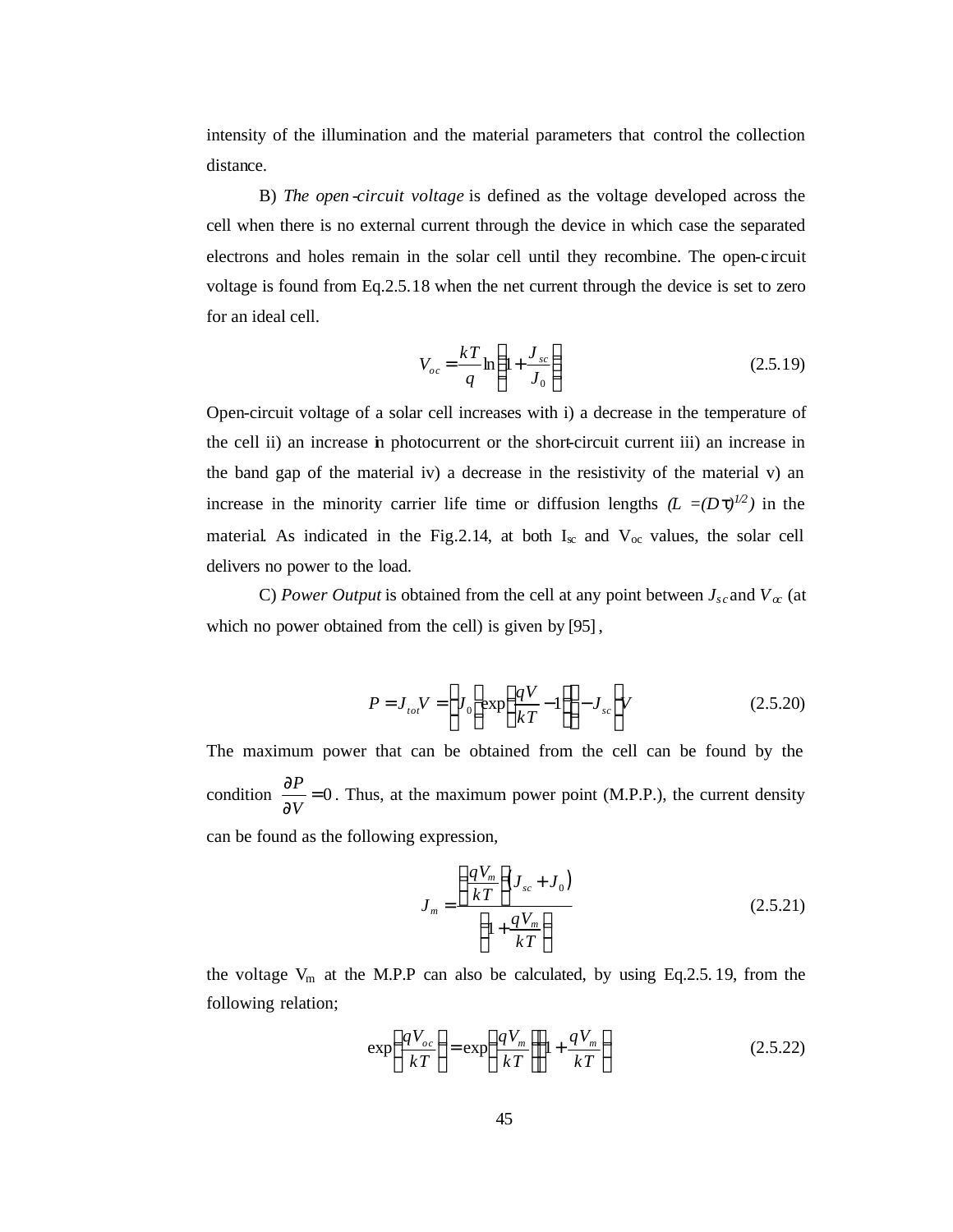Therefore, the maximum power output  $P_m = V_m J_m$  of an ideal solar cell is found as discussed above.



Fig.2.14: Current-voltage curve for an ideal solar cell a) dark and b) illuminated.

D) *Fill Factor* is a parameter that relates the maximum power a cell produce to the product of  $V_{oo}J_{sc}$  which measures the squareness of the *J-V* curve. The fill factor, FF, is thus defined as [95];

$$
FF = \frac{J_m V_m}{J_{sc} V_{oc}} = \frac{V_m}{V_{oc}} \left[ 1 - \frac{\exp\left(\frac{qV_m}{kT}\right) - 1}{\exp\left(\frac{qV_{oc}}{kT}\right) - 1} \right]
$$
(2.5.23)

The FF increases with increasing values of open-circuit voltage and with decreasing values of temperature. Higher band gap materials results in a higher FF because of their higher ope n-circuit voltages.

E) *Efficiency* is the ratio of maximum power produced by the solar cell to the power incident due the solar irradiation. The efficiency (*h*) of a solar cell in converting the energy of light into electrical energy is given by,

$$
h = \frac{P_m}{P_{in}} = \frac{V_{oc}J_{sc}(FF)}{P_{in}}
$$
 (2.5.24)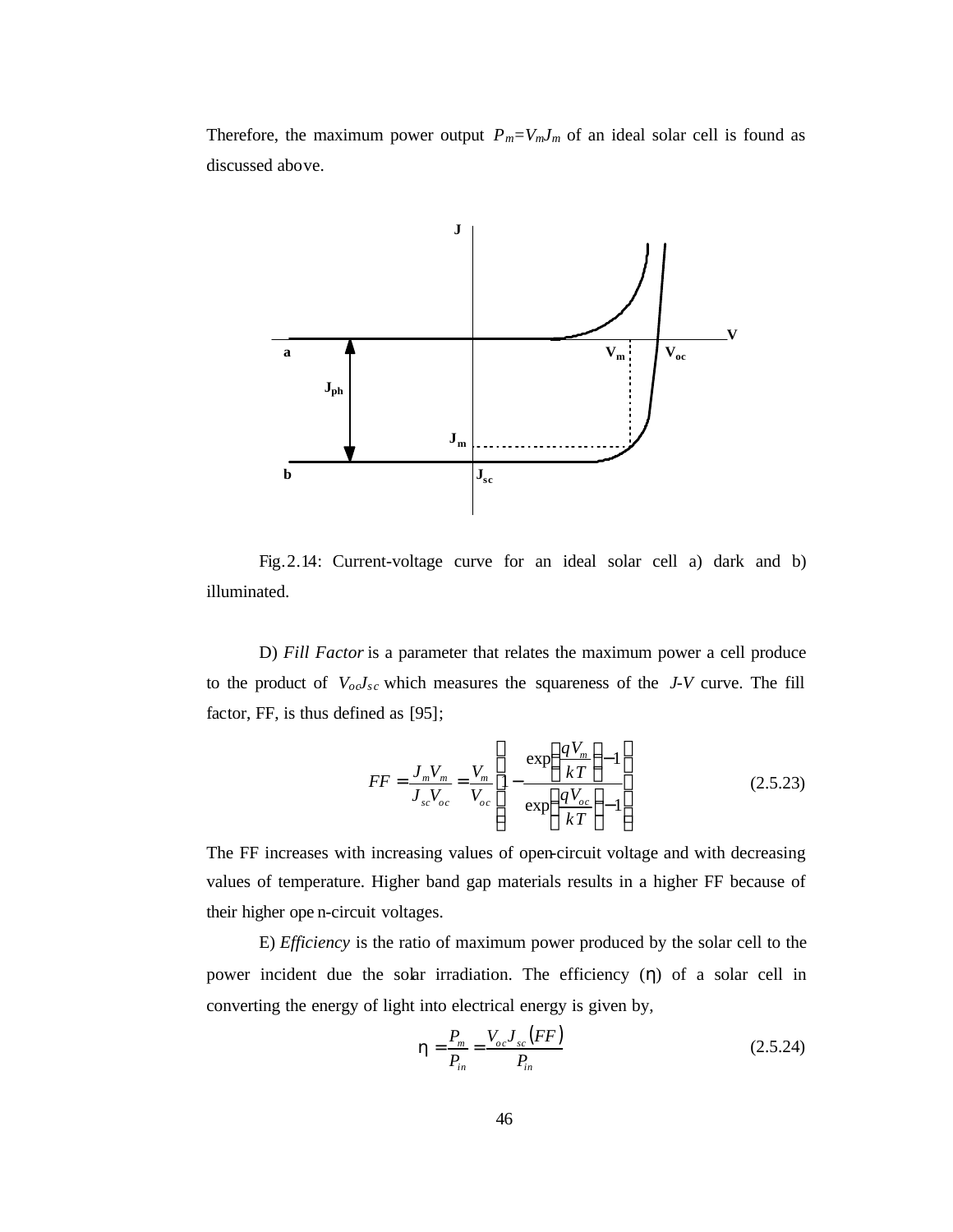where  $P_{in}$  is the power incident on the device. The power conversion efficiency of a solar cell depends on the magnitude of the photo-generated current and the ratio *Jph/Jo*. In order to obtain maximum efficiency both of these values should be as large as possible. Notice that all the parameters of a solar cell can be determined by reverse saturation and photo-generated current densities.

All the parameters that define a solar cell are given above assuming the cell is an ideal one. The basic solar cell equation derived for the ideal cell was given in Eq.2.5.20. However, this equation does not represent the actual solar cell *J-V* cha racteristics with sufficient accuracy because the effects of series and shunt resistances were not taken into consideration for the ideal cell. The more realistic model that also considers series and shunt resistance effects is given by the following relation [93],

$$
-J_{tot} = J_o \left[ \exp \left( \frac{q(V + JR_s)}{kT} \right) - 1 \right] + \frac{V}{R_{sh}} - J_{ph} \tag{2.5.25}
$$

where  $R_s$  is the series and  $R_{sh}$  is the shunt resistance. The equivalent circuit of the



Fig.2.15: Equivalent circuit diagram of a more realistic solar cell.

realistic solar cell is shown in Fig.2.15. The fill factor of a solar cell can be degraded by high series resistance and low shunt resistance. In an ideal solar cell series resistance is zero and shunt resistance is infinity. However, this is not achieved in practical solar cells for which the efficiencies are much smaller than the theoretical values. The shunt resistance arises due to various leakage paths such as crystal defects or surface leakage along the edges of the cell. Series resistance is related with the resistance of the top and the base materials and the resistance of top and the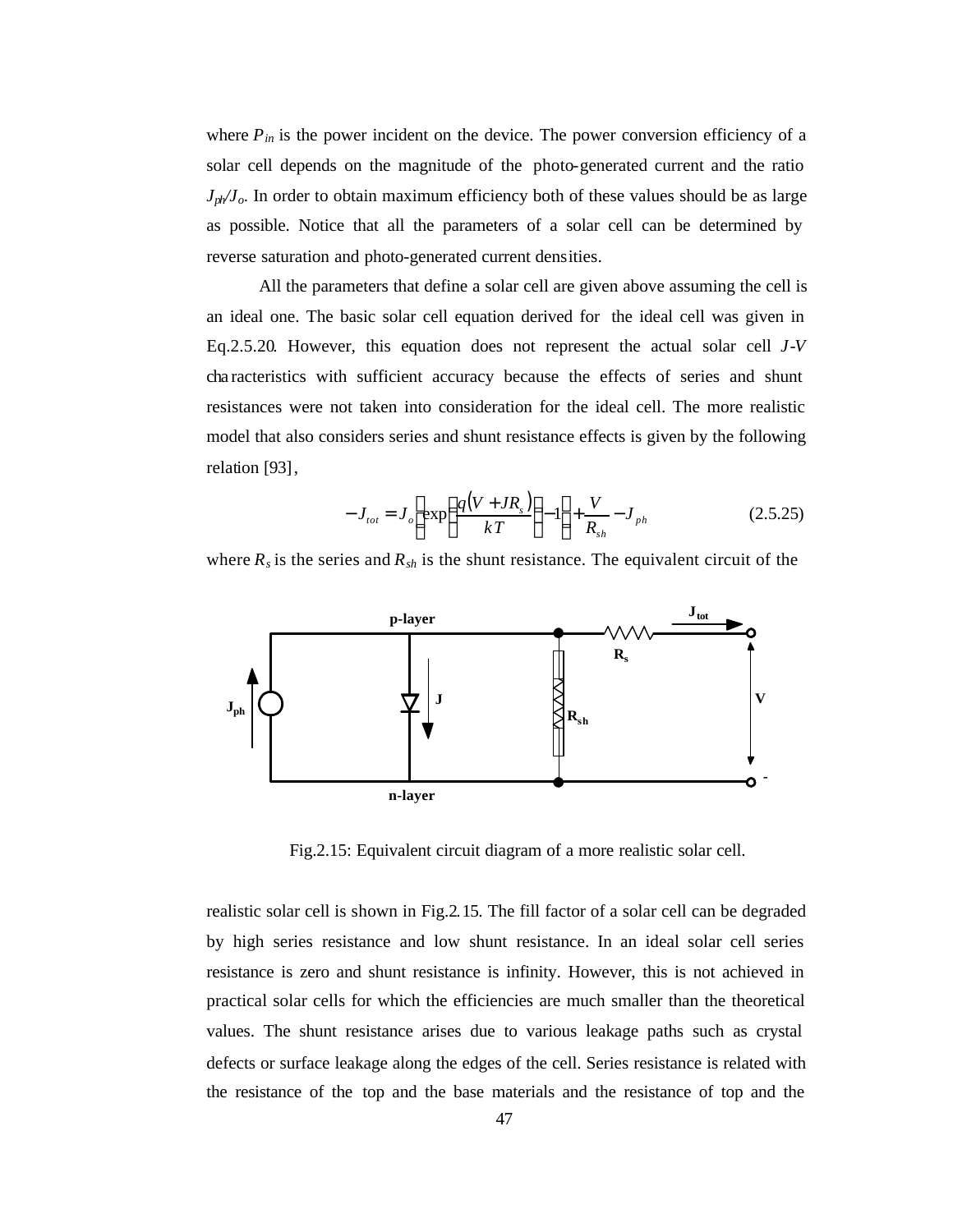bottom contacts. The effect of the series resistance is more dominant at high level of illumination whereas poor shunt resistance is more pronounced at low illumination of the cell. An increase in  $R_s$  limits the  $J_{sc}$  but does not affect  $V_{oc}$ . As the shunt resistance decreases, the  $V_{\alpha}$  is reduced. Reflection loss from the top layer is also a factor that lowers the efficiency of a cell. These losses can be minimized by proper design of the cell and by suitable choice of the materials and contacts.

## **2.5.4 Junction Capacitance for p-n Heterojunctions**

The capacitance -voltage relation for p-n heterojunctions will be given in this section with abrupt junction approximation. When the impurity concentration in a device changes abruptly from acceptor impurities to donor impurities one obtains an abrupt junction. In equilibrium, the electric field in the neutral regions of the semiconductors must be zero, that is the total negative charge per unit area in the p side must be exactly equal to the total positive charge per unit area in the n side as indicated in the following relation,

$$
N_D x_n = N_A x_p \tag{2.5.26}
$$

Thus when the equilibrium is attained, space charge regions on either side are formed. The capacitance-voltage relation for n-p junctions can be derived by assuming that the heterojunction is a combination of two series Schottky diodes. Applying the Poisson equation with the assumption that the junction is abrupt and that the doping is uniform in both materials the capacitance per unit area as a function of voltage neglecting the interface states is given by [96],

$$
C = \left[ \frac{q\mathbf{e}_p \mathbf{e}_n N_A N_D}{2(\mathbf{e}_n N_D + \mathbf{e}_p N_A)(V_{bi} - V_a)} \right]^{\frac{1}{2}}
$$
(25.27)

where  $N_D$  and  $N_A$  are the donor and acceptor concentrations,  $e_n$  and  $e_p$  are the dielectric constants of n and p-type semiconductors, respectively. It can be seen from this relation that a plot of  $C^{-2}$  *vs*  $V_a$  is linear and its extrapolated intercept on the voltage axis gives the built-in junction potential. If the doping concentration of one side is known, than the doping concentration of the other side can be deduced from the slope of the  $C^{-2}$  *vs*  $V_a$  plot. Thus the measurement of the junction capacitance as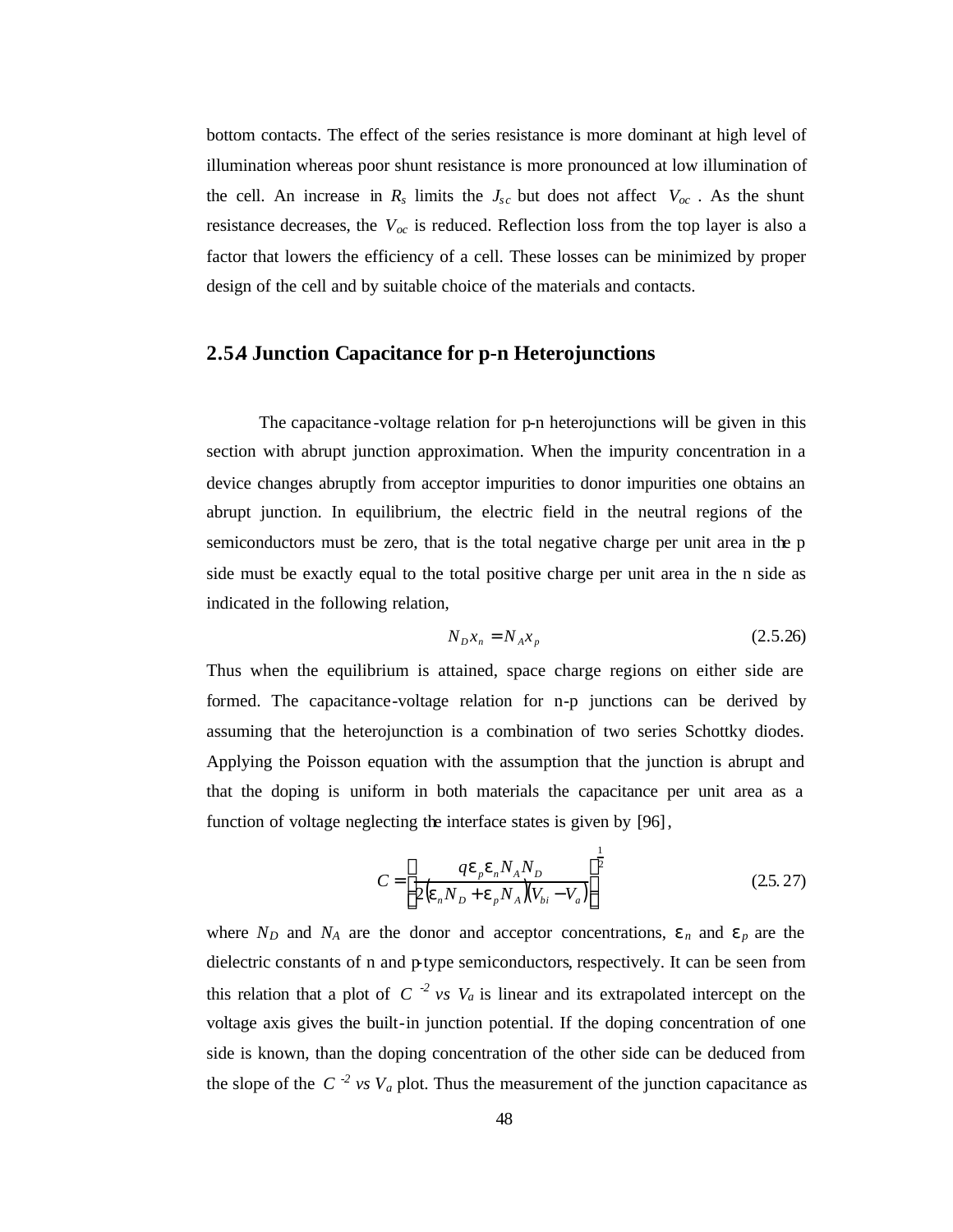a function of applied voltage is a reliable tool for the analysis of the depletion region potential and the charge distribution in a heterojunction.

The deviation from the ideal C-V behavior expressed in Eq.2.5. 27 is explained through the existence of interface states and the trap levels in the band gap. The capacitance of a heterojunction diode is often observed to decrease as the measurement frequency is increased. This effect in homojunctions is caused by the inability of deep impurity centers in the depletion region to follow the increasing frequency. However, for the heterojunctions the frequency dependence of capacitance was explained through the relaxation time constants of the interface states.

#### **2.5.5 The Spectral Response of p-n Heterojunctions**

Optoelectronic properties of heterojunctions can be divided into two groups, one which deals with generation of photocurrents due to absorption of photons in an incident light whereas the other deals with emission of photons resulting from electronic excitation in heterojunctions. The absorption of photons in a semiconductor can occur via different ways depending on the wavelengths of the incident photons. Two important absorption processes which strongly influence the photoelectric properties of heterojunctions are; i) the creation of free electrons or holes due to photoexcitation of an impurity (or interface state) and ii) The creation of free electron-hole pairs due to band-to-band excitations. The photocurrent in heterojunctions results from the created free carriers by these processes at or within a diffusion length from the interface which is formed by two semiconductors with different type of conductivities. The spectral response of a solar cell can be defined as the short circuit current as a function of the incident light. More precisely, the photocurrent collected at each wavelength relative to the number of photons incident on the surface at that wavelength determines the photoelectric response of the device.

The expression defining the spectral response of a heterojunction can be obtained by considering the one-dimensional geometry shown in Fig.2.16. In the figure, d is the junction depth, and  $L_{e}$  and  $L_{h}$  are the minority carrier diffusion lengths in the p and n side of the junction respectively.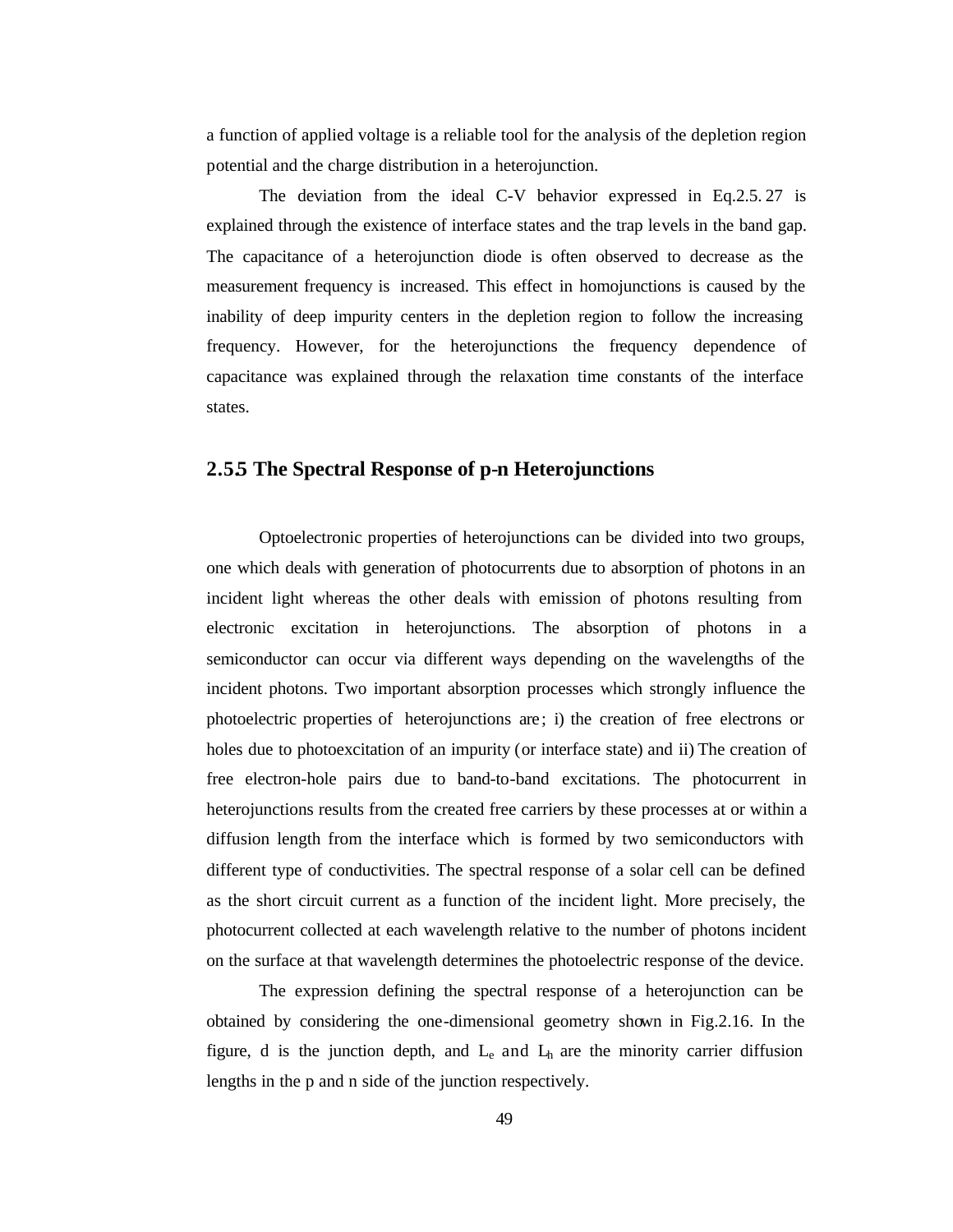

Fig.2.16: A schematic representation of a p-n heterojunction under illumination  $(E_{g1} > E_{g2})$ .

For the photons whose energies are greater than the band gap, the density of photons in the semiconductor changes as the following relation [65],

$$
\Phi_{ph} = \Phi_0 \exp(-ax) \tag{2.5.28}
$$

where  $\Phi_{ph}$  is the number of photons per sec-cm<sup>2</sup> and **a** is the absorption coefficient which is a function of the wavelength. The electron-hole generation rate due to the incoming photons is then given by,

$$
G(x) = \Phi_0 \mathbf{a} \exp(-\mathbf{a}x) \tag{25.29}
$$

Due to the creation of electron-hole pairs in both sides, the total num ber of carriers crossing the p-n junction is given by,

$$
N_T \approx \frac{\Phi_0 \mathbf{a}}{\left(\mathbf{a} - \frac{1}{L_h}\right)} \left[ \exp\left(-\frac{d}{L_h}\right) - \exp(-\mathbf{a}d) \right] + \frac{\Phi_0 \mathbf{a} \exp(-\mathbf{a}d)}{\left(\mathbf{a} + \frac{1}{L_e}\right)} \tag{2.5.30}
$$

It is assumed that the electric field in the depletion region is sufficient such that the photogenerated carriers are moving out of the region before recombination oc curs. The current passing through the junction is constant at equilibrium, thus the total number of carriers crossing the junction is directly proportional to the photocurrent. The energy of an individual photon depends on its frequency which leads to the fact that the photon density is proportional to the wavelength of the incident light. Thus, the short-circuit current per unit wavelength is given by,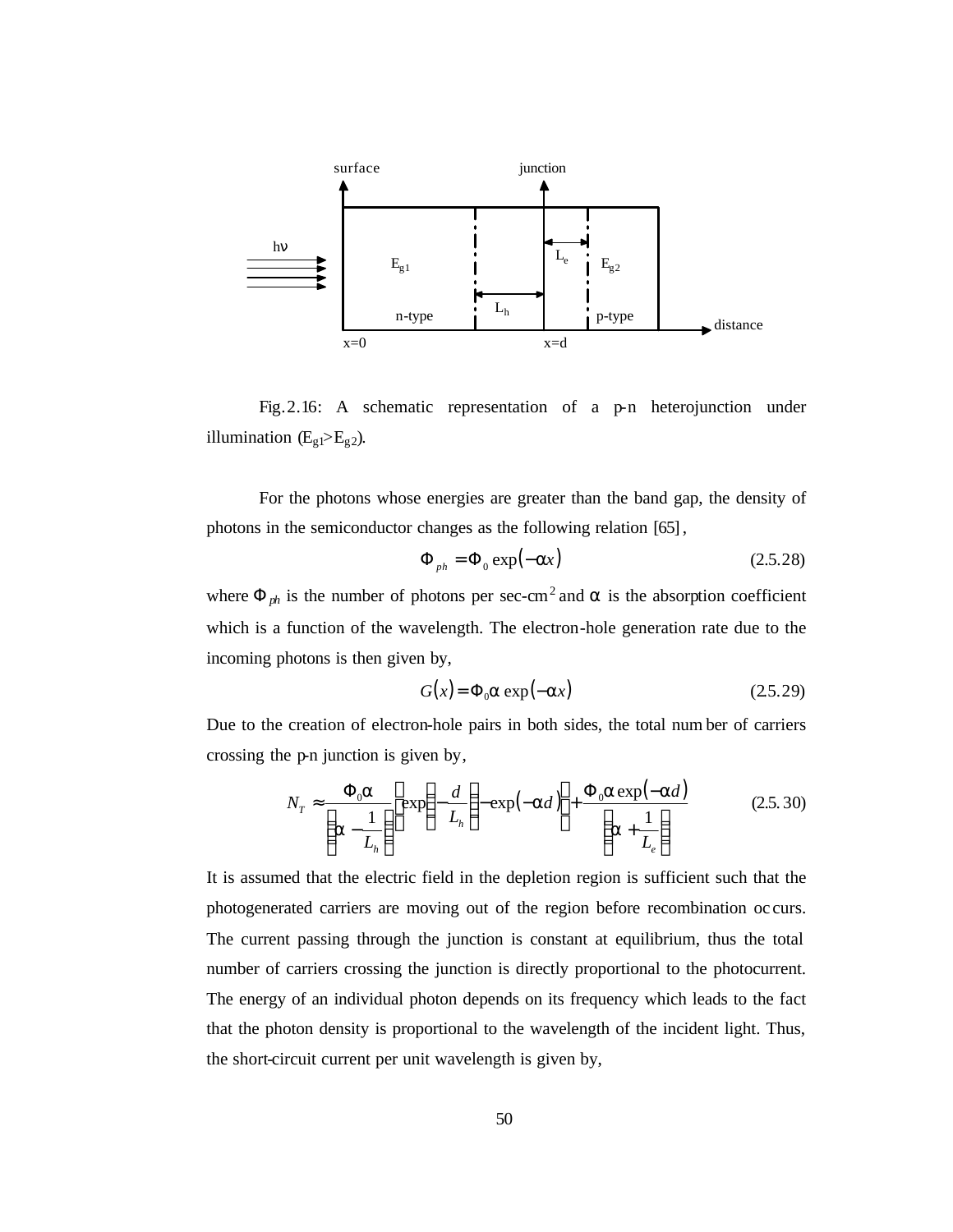$$
\frac{dI_{sc}(I)}{dI} \approx \mathbf{a}I \left[ \frac{L_h}{1-\mathbf{a}L_h} \left( \exp(-\mathbf{a}d) - \exp(-d/L_h) \right) + \frac{L_e \exp(-\mathbf{a}d)}{1+\mathbf{a}L_e} \right] \tag{2.5.31}
$$

with the assumptions of  $aL_e$  and  $aL_h \ll 1$ , and  $d/L_h \gg 1$ , this equation is simplified to the following relation,

$$
\frac{dI_{sc}(I)}{dI} \approx \mathbf{a}I[(L_e + L_h)\exp(-\mathbf{a}d)]
$$
\n(2.5.32)

High surface recombination velocity results in a reduction of the lifetime of carriers near the surface which also reduces the response of the cell to short wavelengths of incident light. In order to increase the short wavelength response the junction should be placed closer to the surface, since *1/a* is small for short wavelengths. By analogy, as the depth of the junction increases, response to long wavelengths also increases.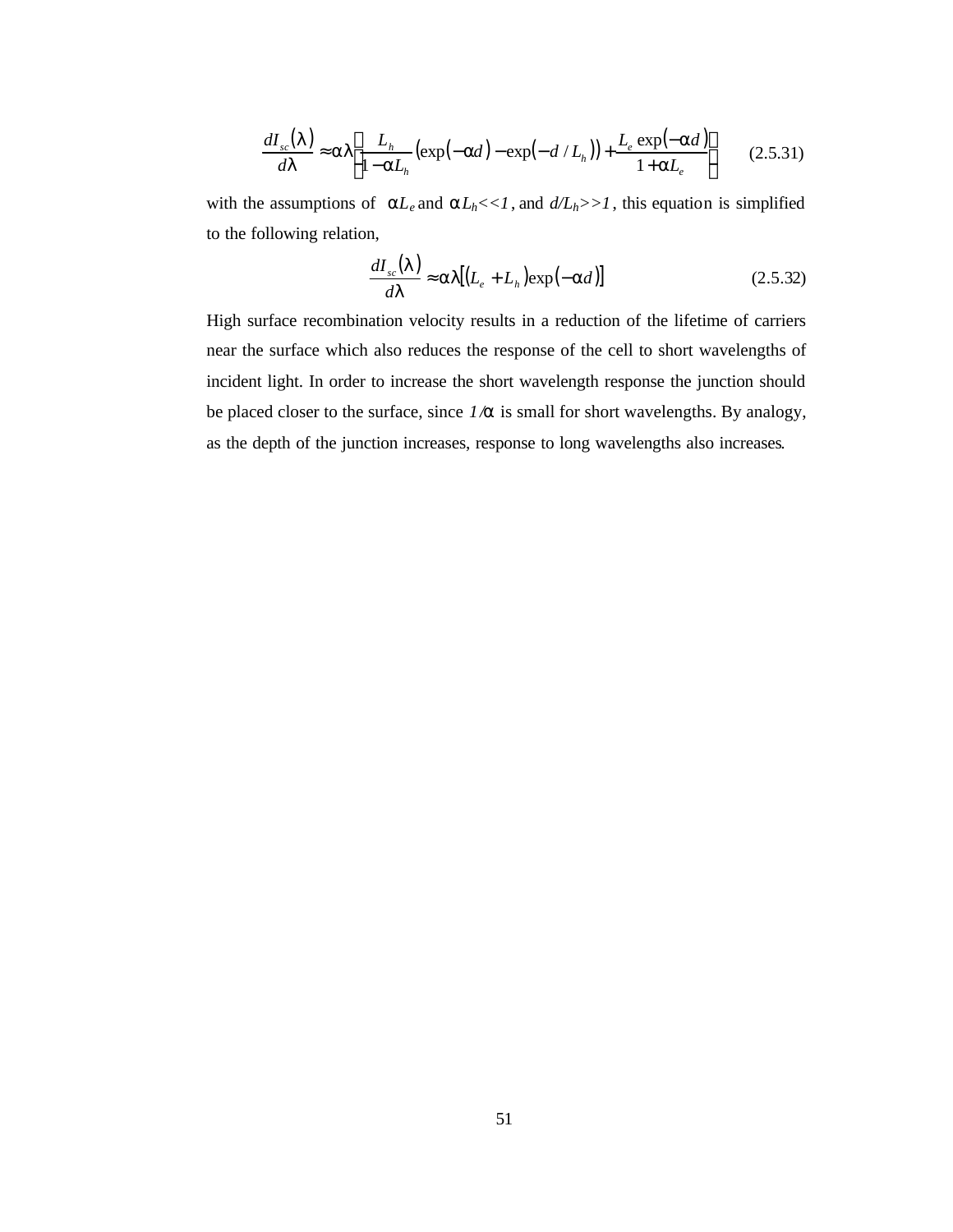#### **CHAPTER 3**

#### **EXPERIMENTAL TECHNIQUES**

#### **3.1 The Preparation of InSe and CdS Thin Films**

In order to study the film and device properties, InSe and CdS thin films were deposited by thermal evaporation technique onto soda lime and tin-oxide coated glass substrates using the prepared copper masks shown in Fig.3.1a -b. Two different mask shapes were prepared to investigate the structural, optical and electrical properties of the films. Fig.3.1b shows the mask shape for the structural studies of the films and the Fig.3.1a shows the six-arm bridge (Hall bar shape) geometry mask suitable for the electrical and optical measurements of the films. The masks used for the metallic contact deposition for the hall-bar and point contact geometries are shown in Fig.3.2a -b. Prior to deposition, substrates should be cleaned in order to avoid dirtiness between the film and the substrate so that evaporated atoms stick well on the substrate surface. The procedure of substrate cleaning is briefly explained as follows.



Fig.3. 1: a) Six arm-bridge (Hall bar), and b) Mask geometry for structural measurements of film studies.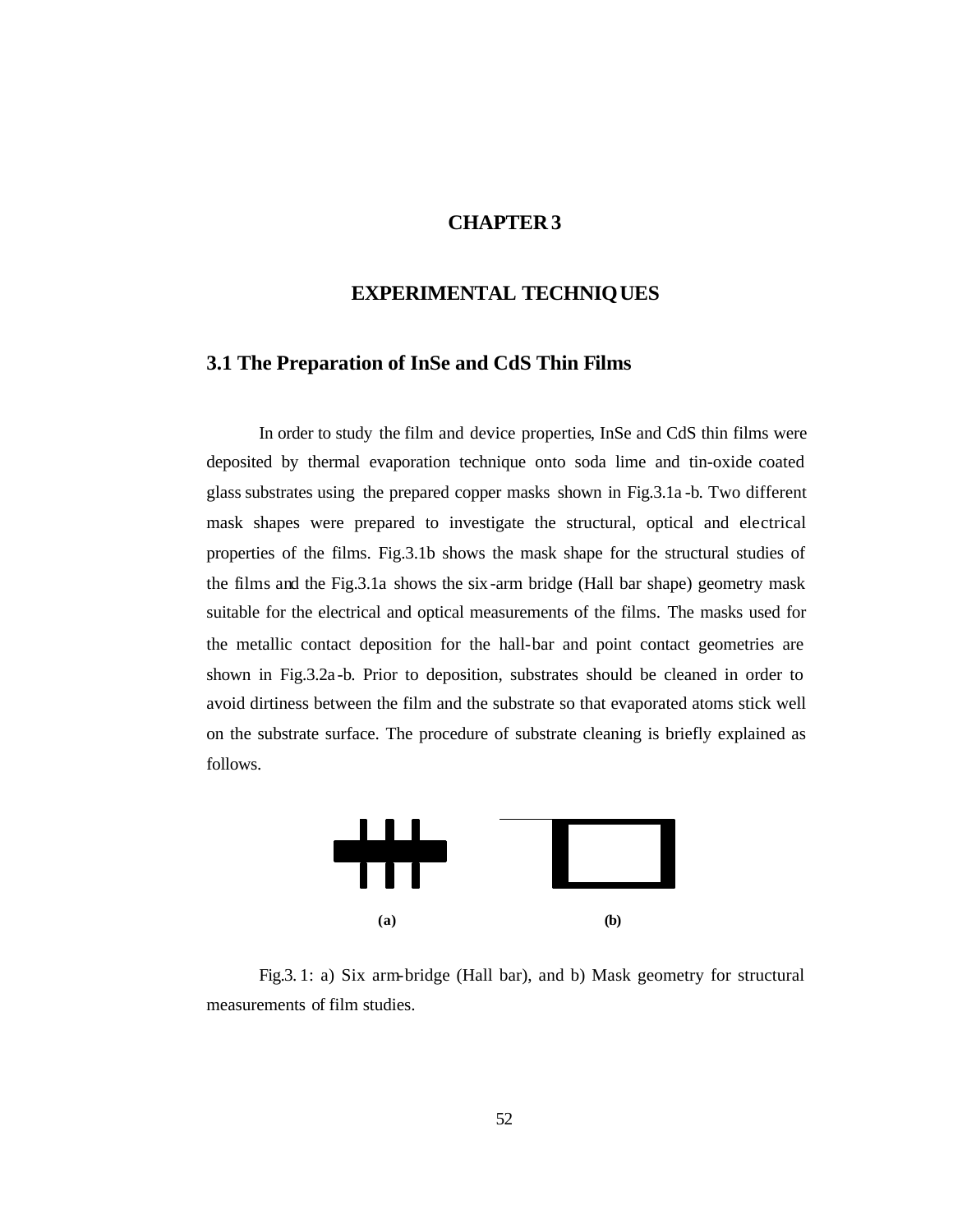

Fig.3.2: Metal contact geometries for a) Hall bar shape, and b) Point contacts with radius of 0.5 mm for device fabrication.

The glass substrates  $(20x23 \text{ mm}^2)$  were first cleaned thoroughly with a detergent solution to get rid of the gross dirt exist on the surface. Then this process was repeated at  $70^{\circ}$ C in a separate cup. In order to clean the detergent solution, the glass slide was rinsed in a distilled water filled cup by using an ultrasonic cleaner. To clean out the organic materials which may still exist on the surface, a boiling solution of diluted  $H_2O_2$  30% was used so that the organic dirt's were converted to water soluble compounds. As a final step of the substrate cleaning procedure, the substrate was rinsed in a separate cup filled with hot water in the ultrasonic cleaner. The cleaned substrates were kept in methanol, and prior to deposition they were dried by blowing nitrogen gas.

To check the cleanliness of the substrates, "wettability test" was applied such that when the substrate were hold in a vertical position, formation of film of water on the surface was observed which indicates that the surface was free of any dirty spots.

## **3.1.1 The Evaporation Cycle of InSe Thin Films**

a) The evaporation system: The deposition of InSe thin films using thermal evaporation method carried out in a Leybold Univex 300 vacuum system. The lowest pressure attainable with this system was around  $10^{-6}$  Torr which was obtained through a complete turbo-molecular pumping system equipped with pirani and penning gauges. The system composed of a bell-jar vacuum chamber which was placed on a base plate with feedthroughs and power control units of the source and substrate as shown in Fig.3.3.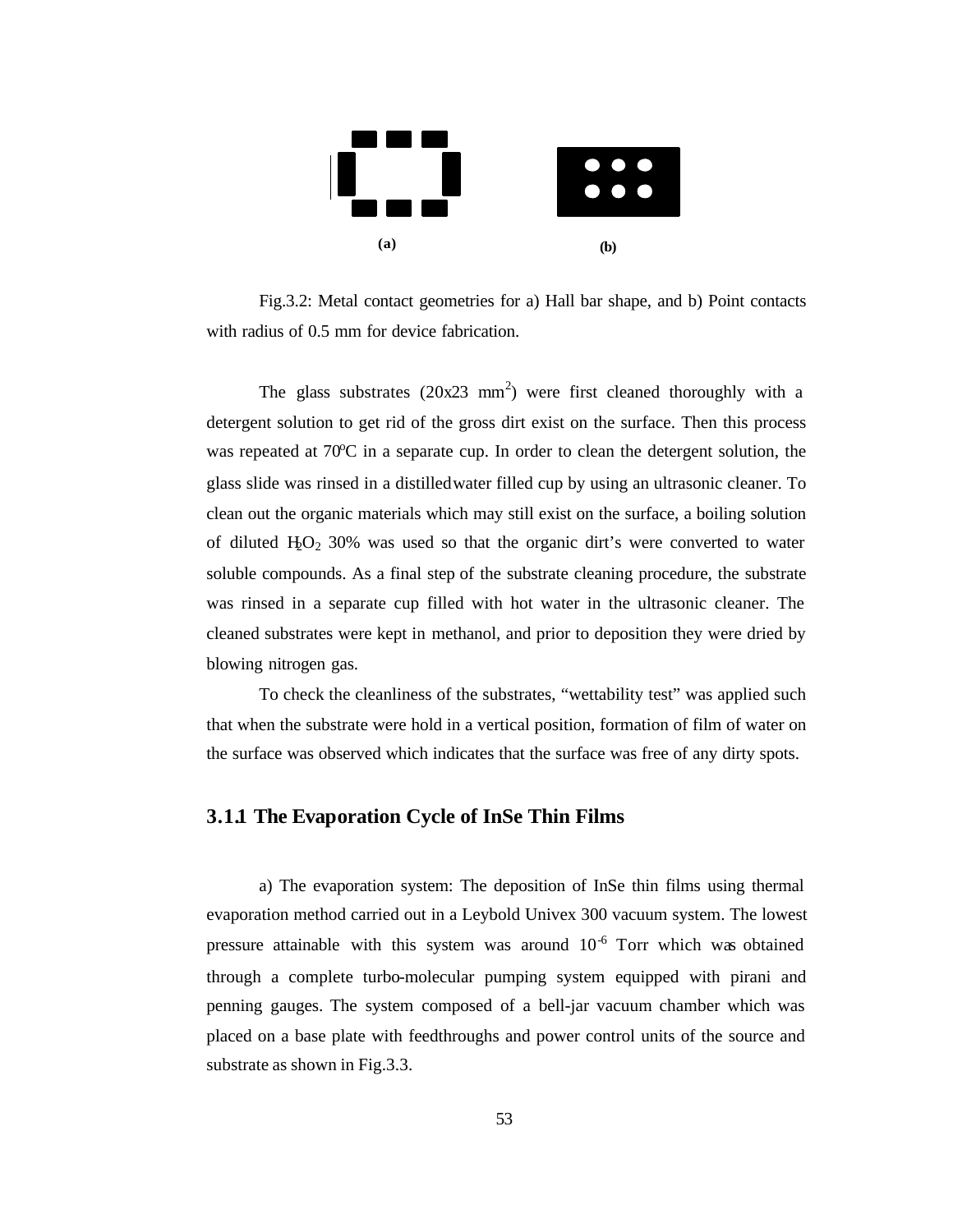

Fig.3.3: The vacuum evaporation system for InSe thin film deposition. 1. Bell-jar, 2. Substrate heater, 3. Substrate holder, 4. Window, 5. Shutter, 6. Source boat, 7. Feedthrough, 8. Air valve, 9. Pirani and Penning gauges, 10. Source heater, 11. Filament current wires.

Source unit is a quartz ampoule in which the source material was heated, wound with molybdenum wire all of which was placed into a ceramic shielder in order to localize the source temperature. The source was heated by adjusting the current passing through the molybdenum wire with the source power unit of the system. The source temperature during the growth process was measured with a Pt/Pt-13%Rh thermocouple placed within the quartz ampoule, and controlled by an Elimko-4000 temperature controller.

The substrate heater was made of an aluminum block with chrome-nickel heating wires insulated by quartz tubes. The substrates and the masks were placed in the copper substrate holder which was mounted about 12 cm above the source. The substrate temperature was measured with a copper-constantan thermocouple which is in contact with the aluminum block. Elimko-4000 temperature controller was used to control the temperature of the substrates, and a shutter that was placed just above the source controls the start and the stop of the deposition process.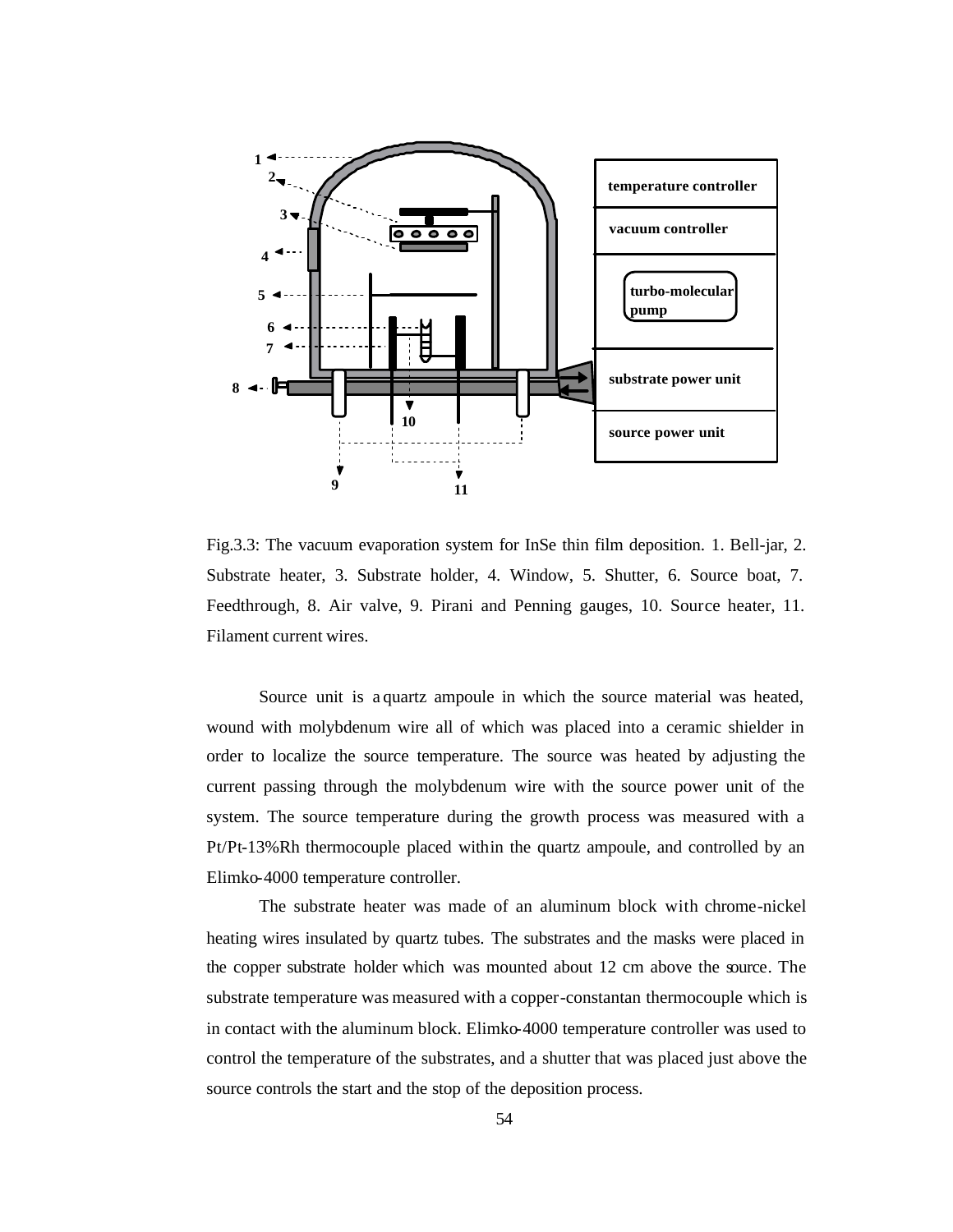b) The evaporation process: 1gr of 99.99% pure In Se<sub>3</sub> single crystal powder was used as the source material. After the substrates and the masks were placed in the holder, the system was turned on to evacuate. When the vacuum of about  $10<sup>6</sup>$ Torr was reached, the source was started to heat up around  $700-800\degree C$  at which point the source starts melting. For the hot substrate deposition, substrate temperature was kept at around 100  $\degree$ C. For the cold substrate depositions, substrate was not heated intentionally but with the effect of the source temperature , the substrate temperature reached at about 30  $^{\circ}$ C. The deposition time which was controlled by the shutter was in between 8-16 minutes to obtain films with different thicknesses. The deposition rates for different cycles were observed to be in the range of 0.1-0.3 μm/min.

 Cd-doped Inse thin films were obtained by the same procedure explained above. In this process, however, cadmium was placed in a second quartz crucible which was mounted at 2 cm away from the InSe source. For the doped films, 0.1 gr. of cadmium was used and heated up to around  $320^{\circ}$ C simultaneously with the InSe source. The shutter then opened at the same time for both sources and deposition stopped simultaneously as well.



Fig.3.4: The hot plate fixture for annealing process.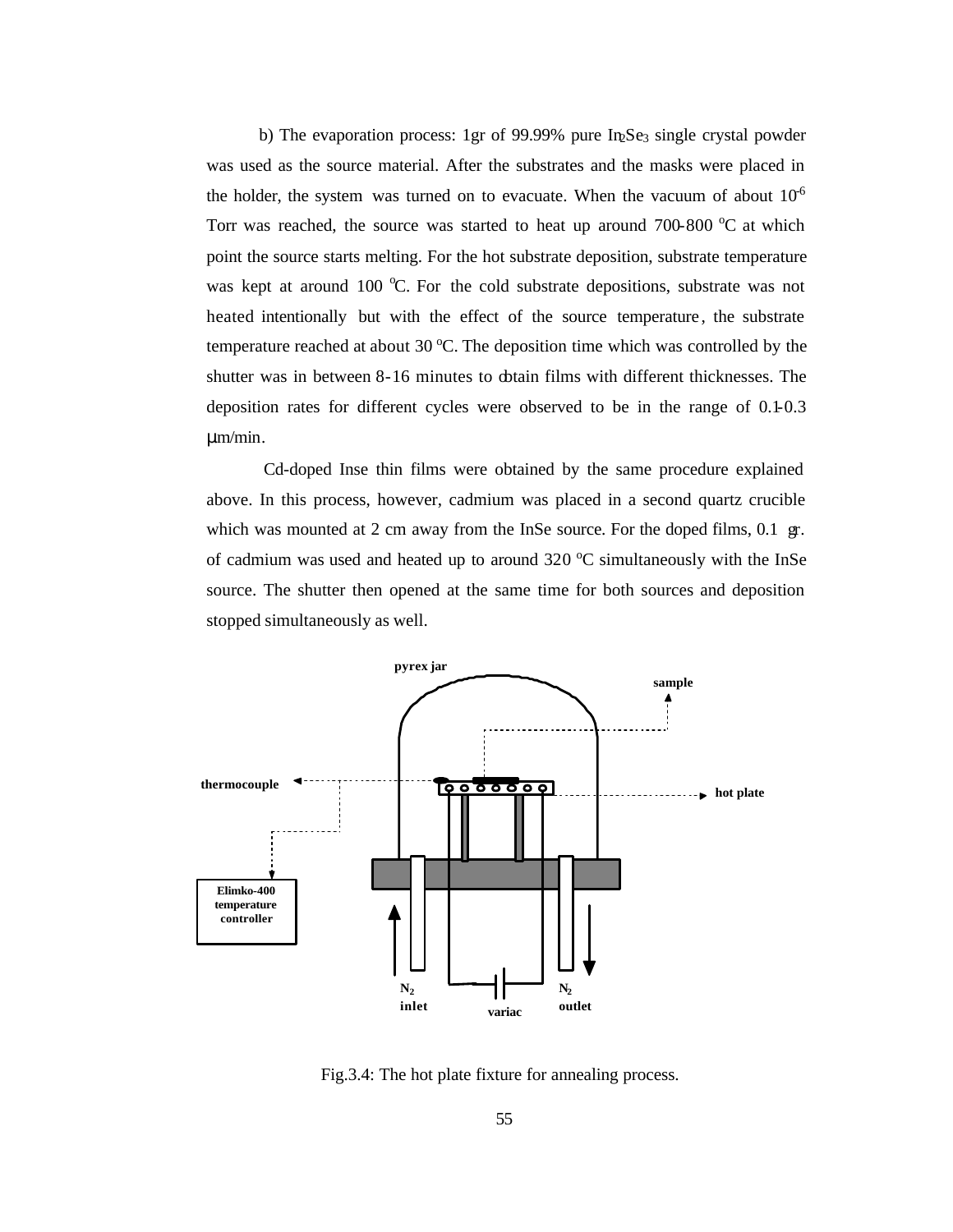As a post-deposition treatment some of the films were annealed at temperatures ranging in 100-150  $\degree$ C for various times under nitrogen flow using the hot plate shown in Fig.3.4. The hot plate is composed of chrome-nickel heating wires placed in insulating ceramic tubes sandwiched between two ceramic plates. The temperature of the plate was measured with a chromel-alumel thermocouple and monitored by Elimko-4000 temperature controller. During the annealing process, continuous flow of  $N_2$  was supplied in the covering pyrex glass jar.

#### **3.1.2. The Evaporation Cycle of CdS Thin Films**

a) The evaporation system: The CdS thin films were deposited by thermal evaporation technique in a Varian NCR 836 oil diffusion vacuum system. The bell jar assembly is shown in Fig.3.5. The lowest pressure obtainable with the system is around  $10^{-7}$  Torr. A quartz crucible wound with molybdenum wire was used to evaporate the source. The tube was shielded with a molybdenum cylinder to localize the heat in the source. Pt/Pt-13%Rh thermocouple were placed in contact with the powder to measure the temperature of the source and controlled by Elimko-4000 temperature controller. The substrate heater was made of an aluminum block containing chrome-nickel heating wires insulated by pyrex glass tubes inside the block. The substrate temperature was measured by a copper-constantan thermocouple and controlled by Elimko-4000 temperature controller. A stainless steel shutter was placed between the source and the substrates to control the start and the stop of the deposition.

b) The evaporation process: The CdS powder which was 99.99% pure and had a particle size around 0.3 mm was placed in the quartz crucible. Some quartz wool was also placed on top of the powder in order to reduce the splattering of the source material and thermocouple was made sure to be in contact with the source. Then, the system was started to evacuate first by the mechanical pump then by the oil diffusion pump. When the vacuum of around  $10<sup>6</sup>$  Torr was obtained, the source and the substrates were started to heat up gradually to the required temperature values. The temperature of the substrate was kept around 200  $^{\circ}$ C until the source heated up to the melting temperature of the CdS which was around  $700\,^{\circ}$ C. The deposition time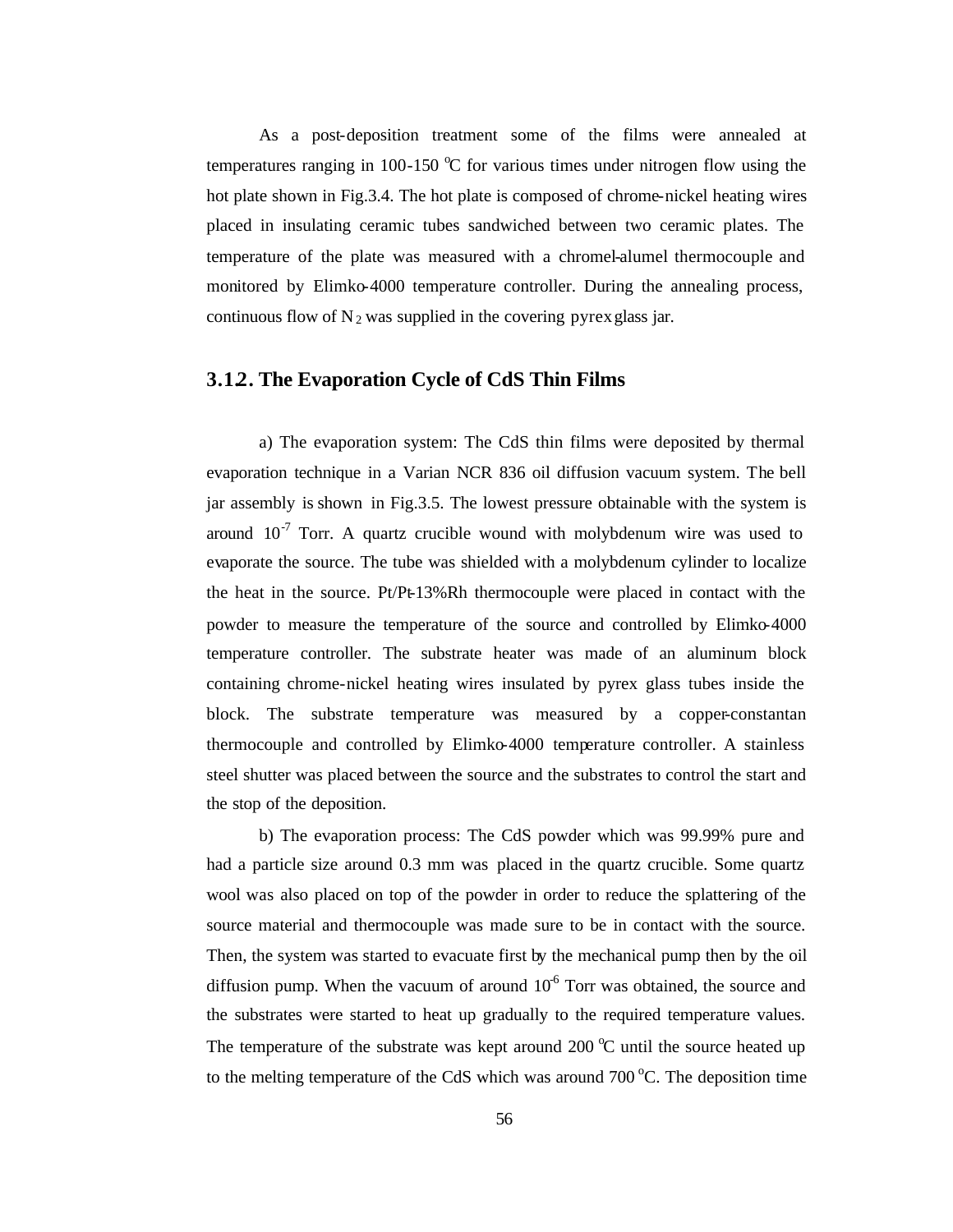was about 15-20 minutes. The approximate deposition rates for different deposition cycles were in the range of 0.01-0.1 μm/min.



Fig.3.5: Schematic diagram of the evaporation system of CdS thin films.

## **3.1.3 The Metallic Evaporation System**

Metallic evaporation was required to achieve electrical contacts to both thin films and devices produced in this work. Indium ohmic contacts were evapor ated on to InSe and CdS Hall bar shaped thin films to carry out the electrical and optical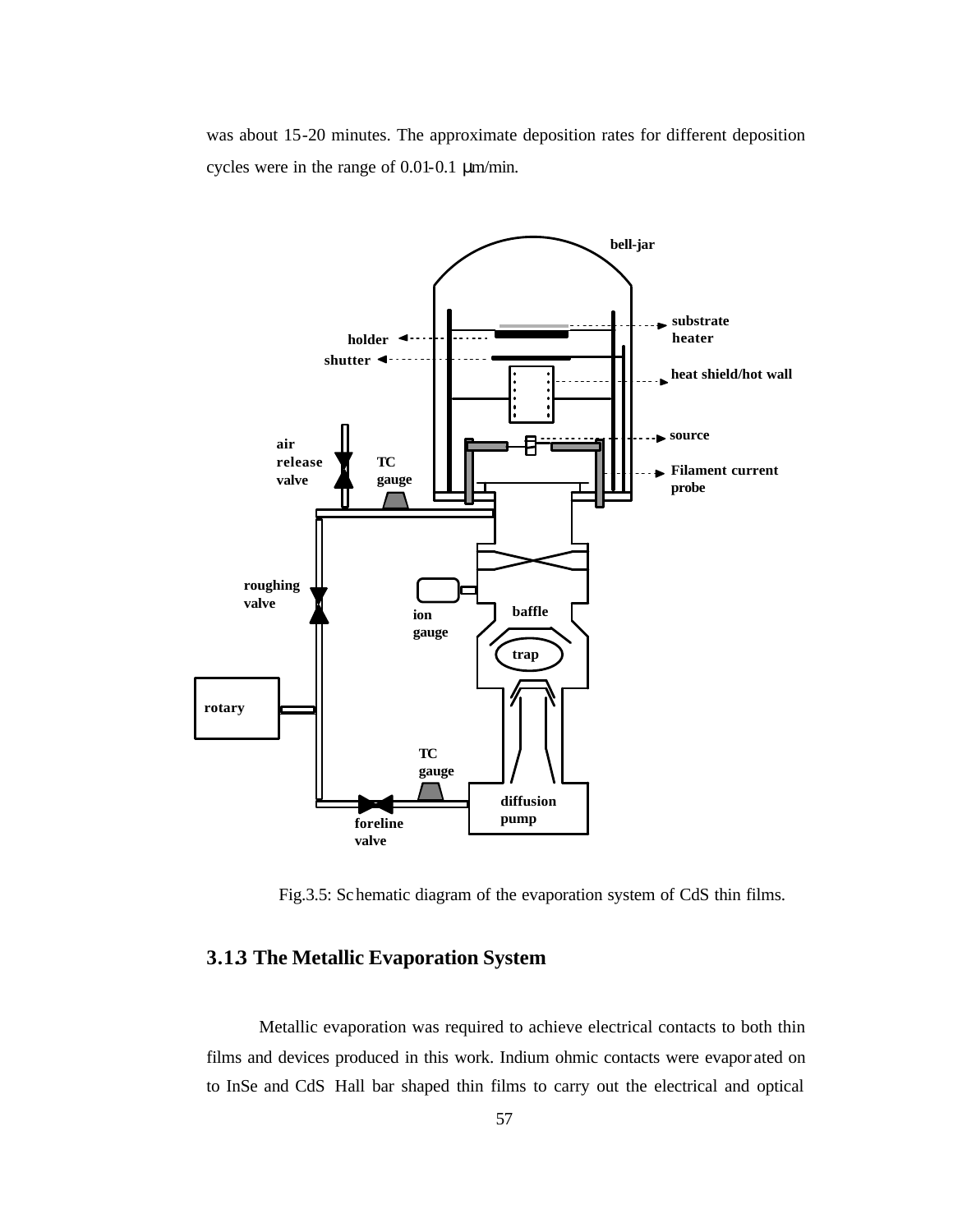measurements. For the Schottky diodes and solar cells, various metals such as Ag, Au, In, Al and C contacts were achieved onto TO/InSe and TO/CdS/InSe structures, in order to investigate the device properties of these junctions.

The metallic evaporations were carried out by using a Nanotech evaporator system, the bell-jar assembly of which is shown in Fig.3.6. The lowest attainable pressure with this system is  $10^{-6}$  Torr through a diffusion pump. For the evaporation, the source metal was placed in a molybdenum boat which was heated by a manually controlled variac. The substrates and the appropriate masks were placed in a copper holder that was mounted around 10 cm above the source boat.



Fig.3.6: The schematic view of metallic evaporation system.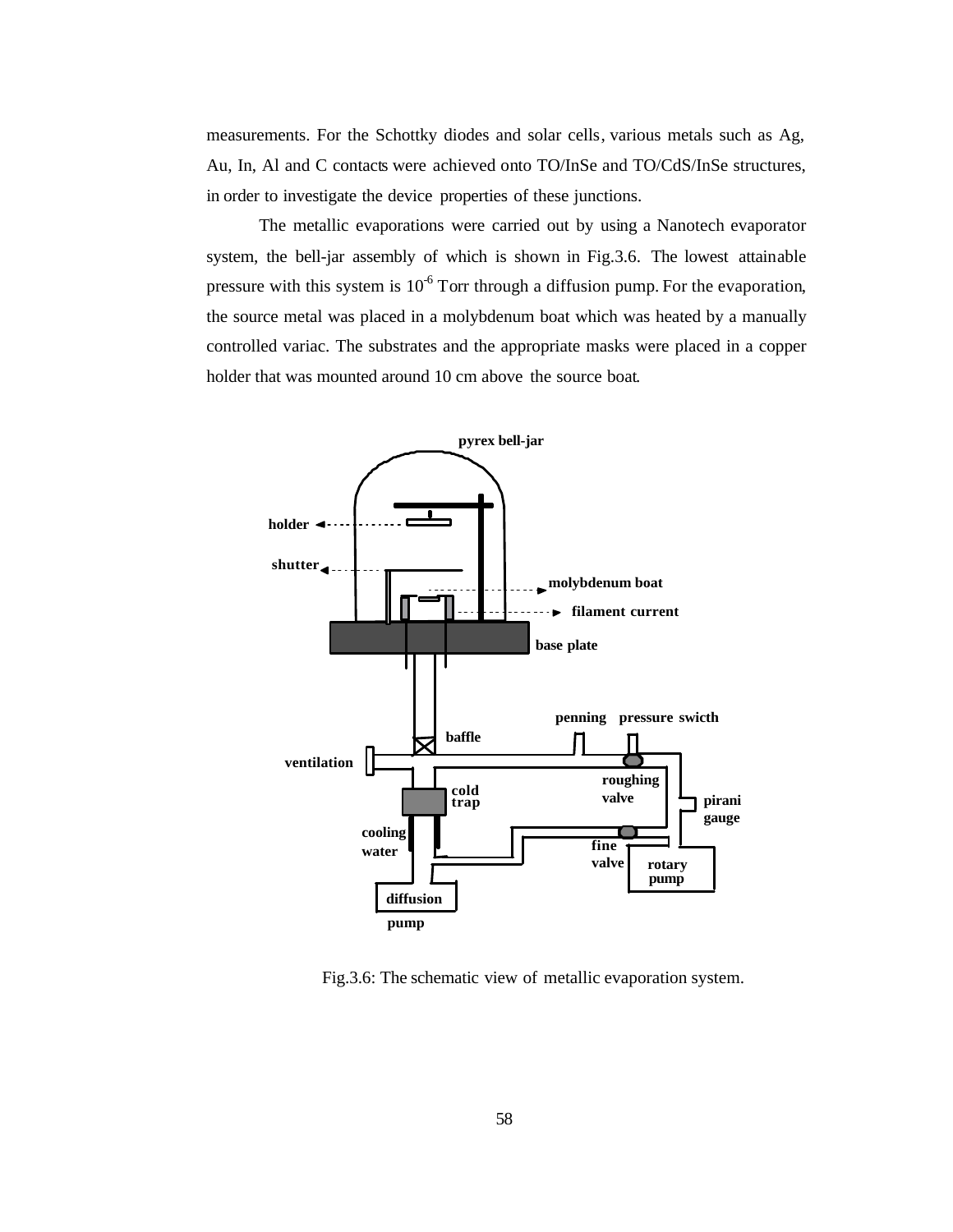#### **3.2 Electrical Measurements**

#### **3.2.1 Resistivity Measurements**

The room temperature dark resistivity of the InSe and CdS thin films were measured with a standard dc technique on the hall-bar shaped films. The reliability of these measurements strongly depends on the ohmic behavior of the metal contacts such that the contacts should not add any parasitic impedance to the structure and do not change the equilibrium carrier densities within the film. The ohmicity of the metal contacts was checked by the linear variations of the I-V characteristics which were independent of the reversal of the applied bias in working current range. In Fig.3.7, the circuit diagram of the experimental set up for the resistivity measurements of the hall-bar (six-arm bridge) type samples is given. A constant current was applied between the contacts 1-5 by using a Keithley 220 programmable constant current source which can supply currents in the range between 0.1 nA to 10 mA with a compliance voltage of up to 100V. The working current range was adjusted for different samples in accordance with the total resistances of each sample. The voltage drops across the side contacts 24 and 6-8 were measured by using a Keithley 614 and 619 electrometers. The electrical resistivity of the films can be expressed by the following relation

$$
r = \frac{V}{I} \frac{wt}{L}
$$
 (3.2.1)

where *t* is the thickness, *w* is the width and *L* is the spacing between the contacts across which the voltage is measured. For determining the total resistivity, the average value of the two voltage drops  $V_{24}$  ad  $V_{68}$  was used to plot the I-V characteristic from which the inverse of the slope of the linear line yields the V/I value.

The electrode spacing and the dimensions of the film was measured by using a traveling microscope. The total length, width and spacing between the adjacent probes were found to be  $1.15\pm0.01$  cm,  $0.22\pm0.01$  cm and  $0.48\pm0.01$  cm, respectively. The thicknesses of the films were measured for InSe and CdS films with a Dektak 3030ST profilometer whose properties will be given in section (3.4).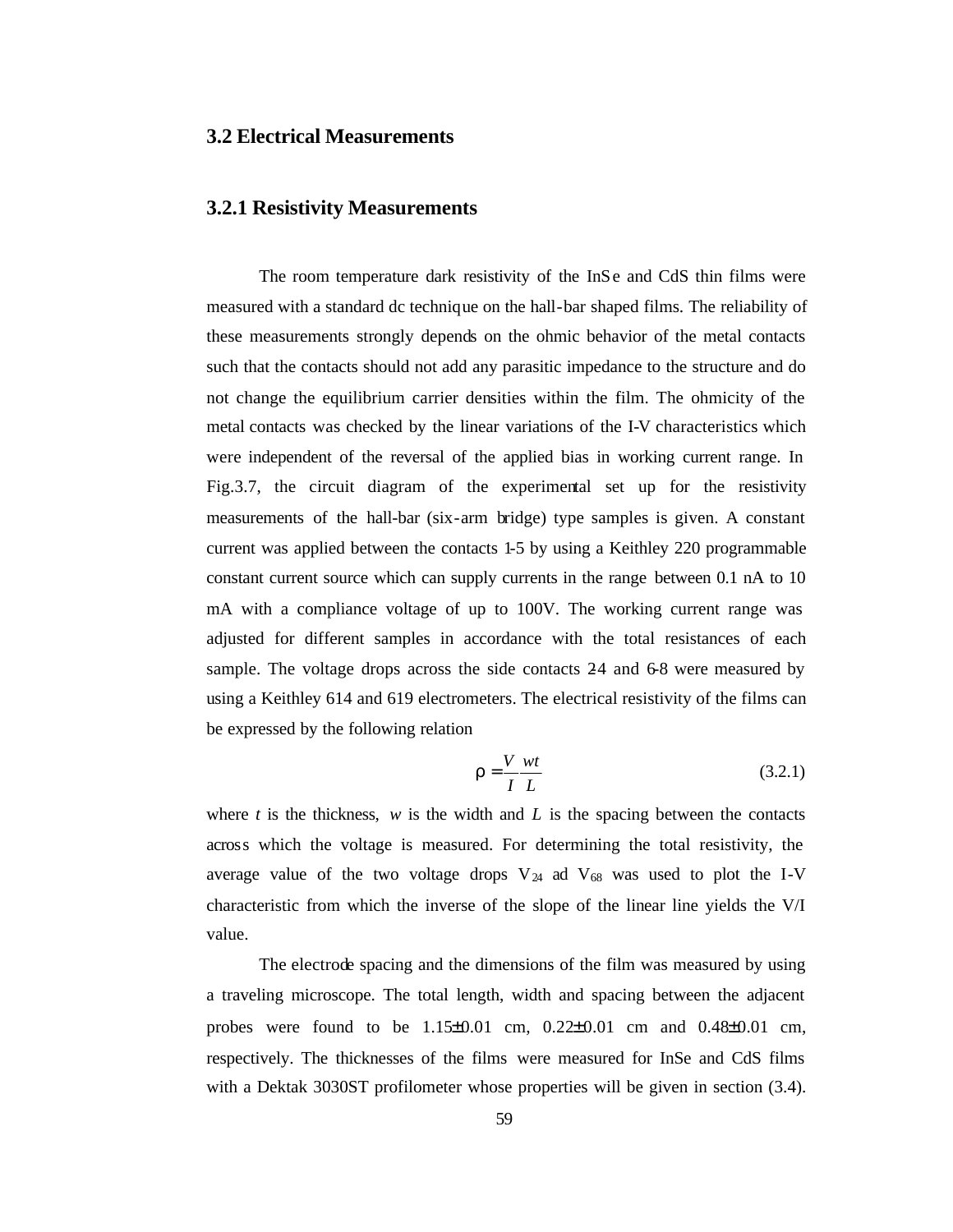The thicknesses for InSe films were found to be in the range of 0.22-3.45 μm, while for the CdS films it was found to be in the range of 0.34-2.64 μm. The alignment of the contacts and possibility of damaged contacts were checked by comparing voltage drops across different contact pairs during the measurement.



Fig.3.7: The electrical measurement circuit for hall-bar shaped thin films.

# **3.2.2 Temperature Dependent Conductivity and Hall Effect Measurements**

The investigations of the electrical properties of deposited InSe and CdS thin films were also studied through temperature dependent conductivity and Hall effect measurements in the temperature range of 100-430 K by means of a Janis Liquid Nitrogen VPF Series Cryostat. After mounting the sample onto the cold head, the system was pumped down to  $10^{-3}$  Torr by using an Ulvac Rotary pump. Cooling of the cryostat was achieved by adding liquid nitrogen to the system and the temperature was measured with a GaAlAs diode sensor and controlled by a LakeShore -331 temperature controller. When the desired temperature and pressure conditions were met, conductivity measurement was carried out as the temperature gradually increased by 10 K increments with a Keithley 220 programmable constant current source and a Keithley 619 electrometer. At each temperature point, the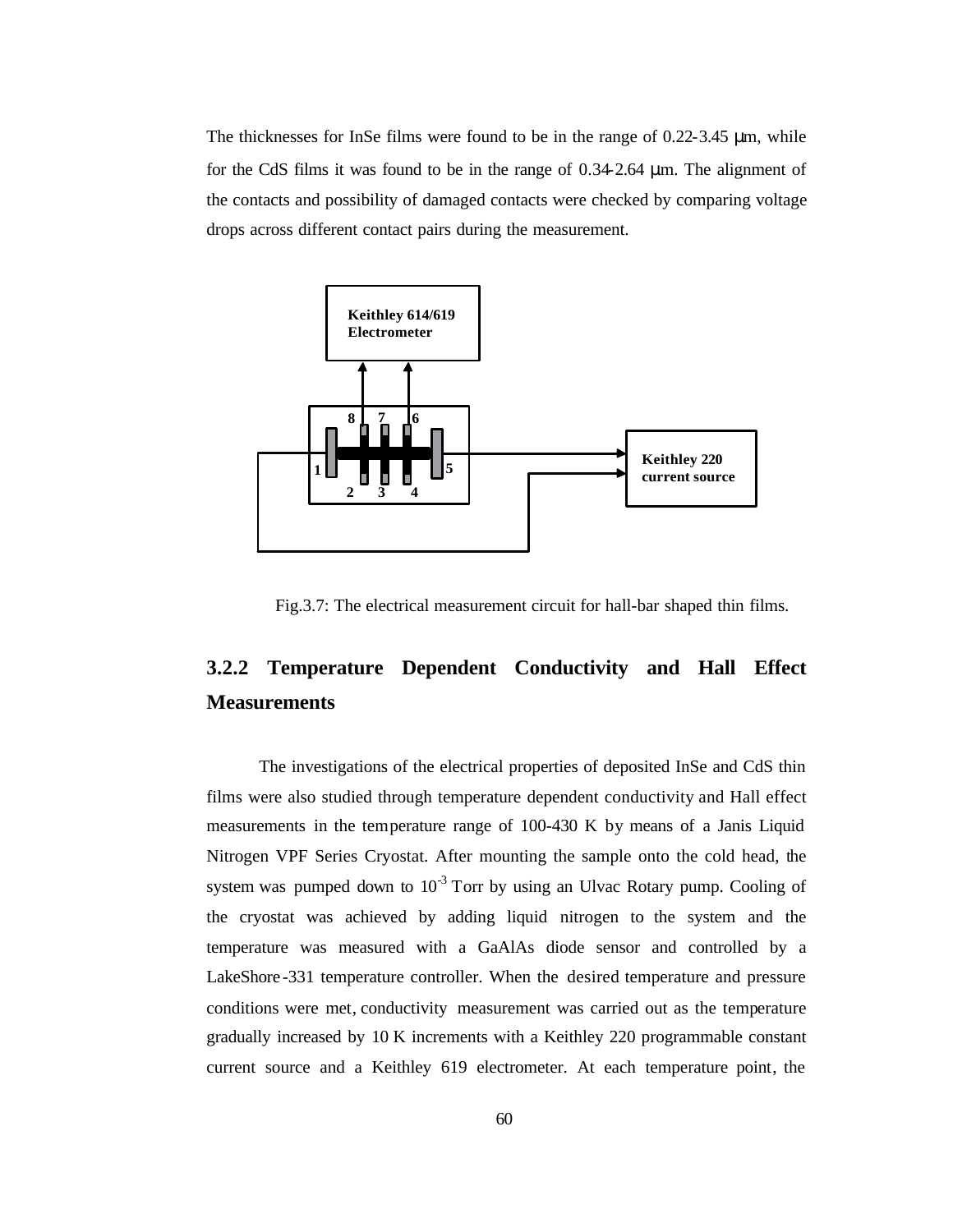system was allowed to stabilize around that temperature in order for the sample to reach a thermal equilibrium.

The Hall effect measurements were carried out by the same system described above except a constant magnetic field of  $0.97$  T applied parallel to the c-axis (perpendicular to the film surface) of the films using Walker Magnion model FFC-4D magnet. The schematic representation of the Hall effect measurements is given in Fig.3.8. The applicability of the dc method is limited for samples for which the resistance across the sample is in the order of  $10^3$ - $10^9$   $\Omega$ . AC method is usually used for the lower-resistive samples. Constant current was applied to the sample with a Keithley 220 constant current source through the contacts 15 and the hall voltage produced by the magnetic field was measured between the side contacts 3 and 7 with a Keithley 619 electrometer, for the Hall-bar film represented in Fig.3.7. The Hall voltage was measured by series of readings which includes four different combinations of current and the magnetic field directions to reduce the error in the Hall voltage value that was produced due to several effects which can be briefly defined as follows;

- The thermoelectric voltage  $V_T$  that was generated due to the thermal gradient between the contacts.

- A transverse temperature dependence called Ettingshausen effect which generates another erroneous potential  $V_E$ .

- An additional potential drop  $V_{RL}$  between the contacts due to Righ-Leduc effect which also results from the temperature differences across the sample.

- Nernst potential difference  $V_N$  caused by the difference between the contact and the sample material.

- The potential drop  $V_M$  caused by the imperfect alignment of the contacts in the absence of the applied magnetic field.

Thus, making a series of readings for the Hall voltage with four different combinations of current and magnetic field directions reduces these errors in the Hall voltage down to a reasonable value. These combinations of readings for the directions of magnetic field and current were as the following,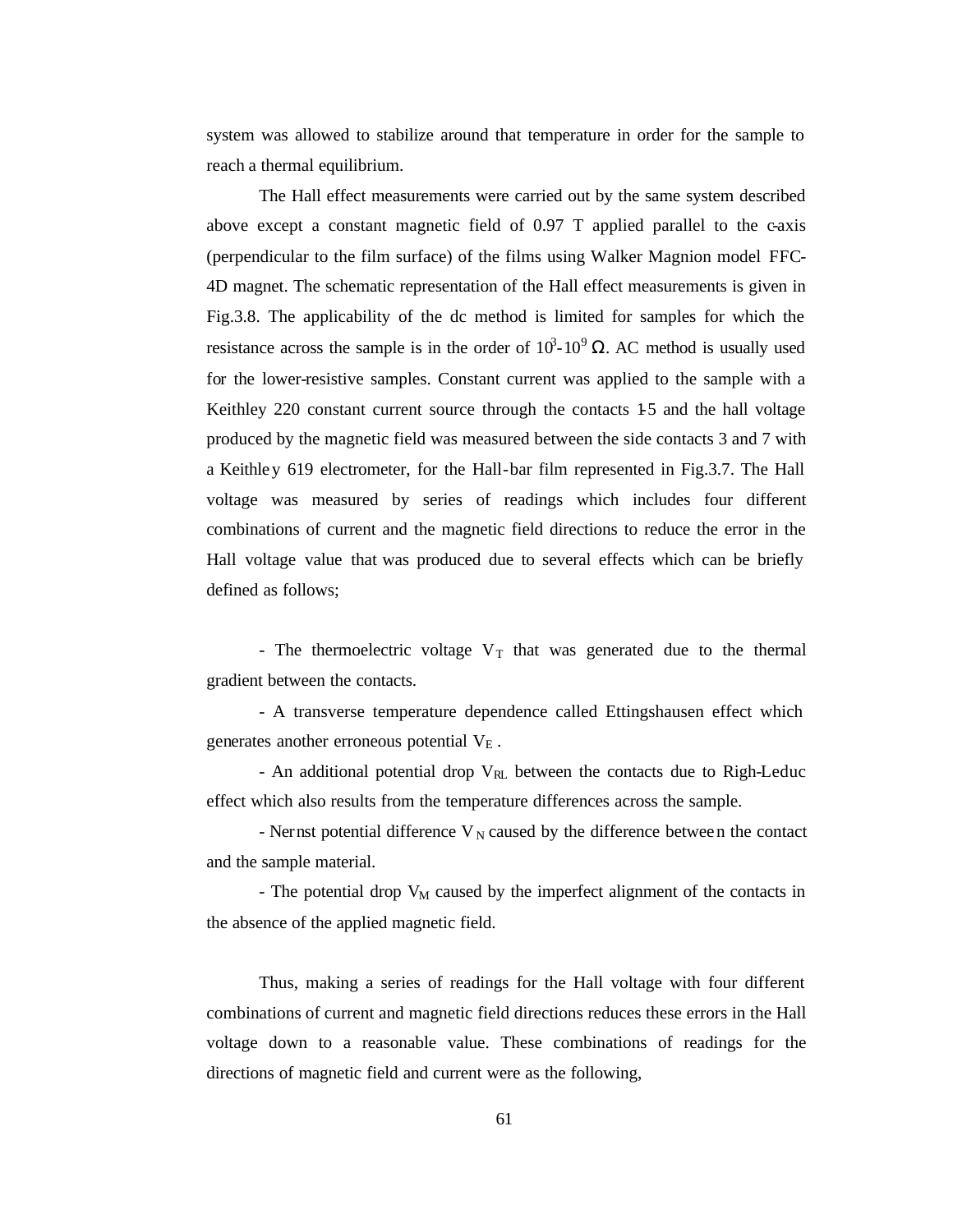

Fig.3.8: The schematic diagram of the Hall effect measurement set up.

( +B, +I) 
$$
V_1 = V_H + V_E + V_N + V_{RL} + V_M + V_T
$$

$$
V_2 = -V_H + V_E - V_N - V_{RL} + V_M + V_T
$$

$$
V_3 = -V_H + V_E + V_N + V_{RL} - V_M + V_T
$$

$$
V_4 = V_H + V_E - V_N - V_{RL} - V_M + V_T
$$

The Hall voltage  $V_H$  can be determined as taking all of these separate measurements into consideration and given by,

$$
V_H + V_E = (V_1 + V_4 - V_2 - V_3)/4
$$
\n(3.2.2)

where  $V<sub>E</sub>$  is the Ettingshausen voltage effect which is too small so that it can be ignored. The theoretical value of the Hall voltage as discussed in section (2.3.1) given by the Eq.(2.3.6). As seen from the equation, the plot of IB versus  $V_H$  curve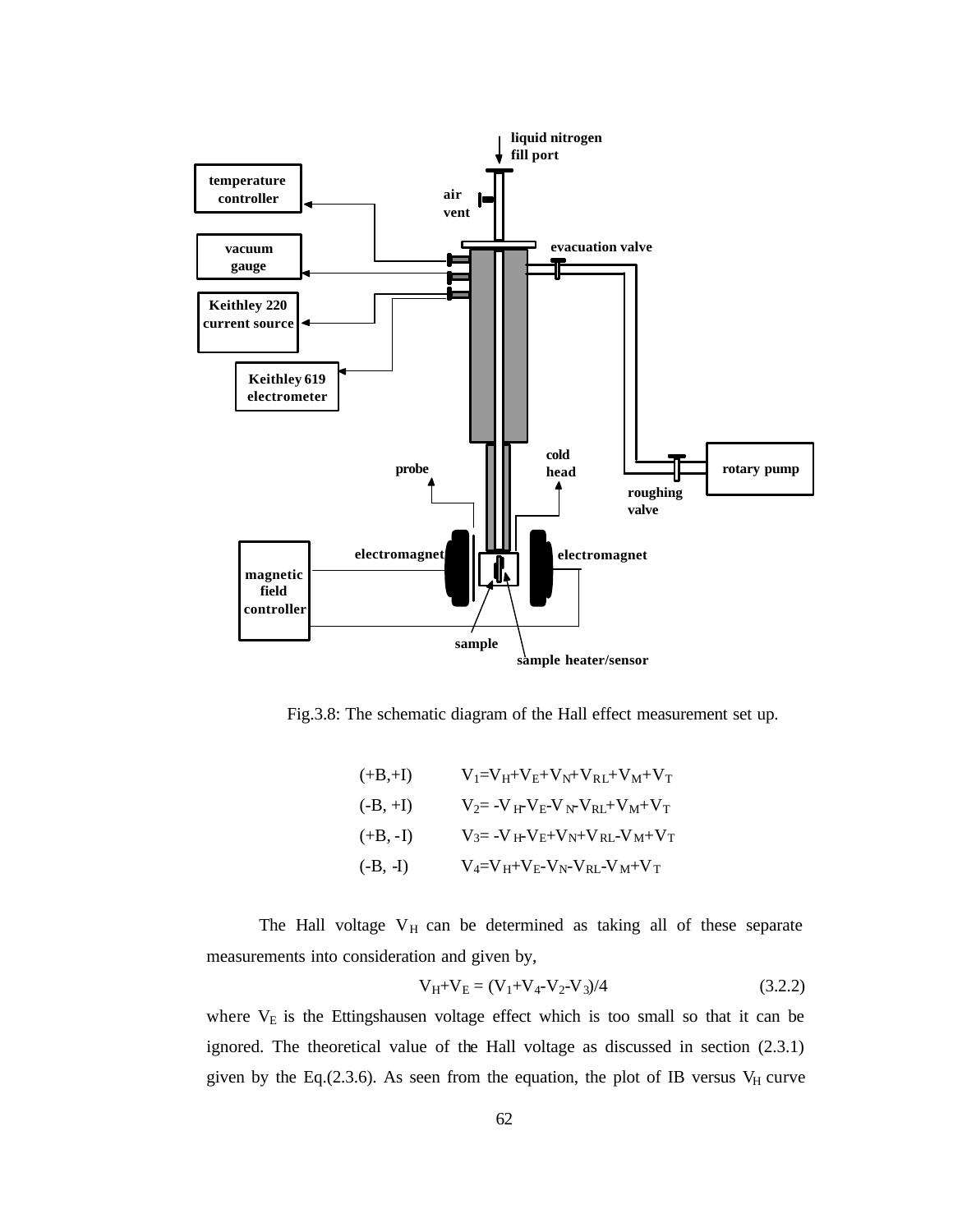yields the slope of  $t/R_H$  from which the Hall coefficient can be calculated. Therefore, Hall effect measurements give information about the hole concentration and carrier mobility values for the thin films under investigation.

#### **3.2.3 Current-Voltage Measurements of the Devices**

Schottky structures were fabricated by depositing InSe thin films with thermal evaporation technique explained in section (3.1.1) onto TO coated glass substrates where TO used as the back contact in the structure. The metal point contacts, with area of  $7.85 \times 10^{-3}$  cm<sup>-2</sup>, such as Ag, Au, Al and In were achieved as described in section (3.1.3) for the characterization of Schottky barriers formed between the metals and the InSe thin film. The n-CdS/p-InSe heterojunction structures were fabricated with a successive evaporation of n-CdS films onto TO coated glass substrates as explained in section  $(3.1.2)$  and pInSe films onto TO/n-CdS structures. Subsequently, the upper metal contacts Au, Ag, In and Al were then evaporated onto the pInSe films to study the electrical properties of the solar cell structures. Carbon cold contacts were also applied to both structures by painting liquid colloidal graphite onto the p-InSe films. The Fig.3.9a-b represents the Schottky diode and n-CdS/p-InSe hetero structures fabricated in this work.



Fig.3.9: (a) Schottky diode and (b) Solar cell structures.

In order to investigate the rectifying behaviors of the devices dark current-voltage characteristics were measured at room temperature. A constant current was applied between the back and the upper contacts of the devices with a Keithley 220 current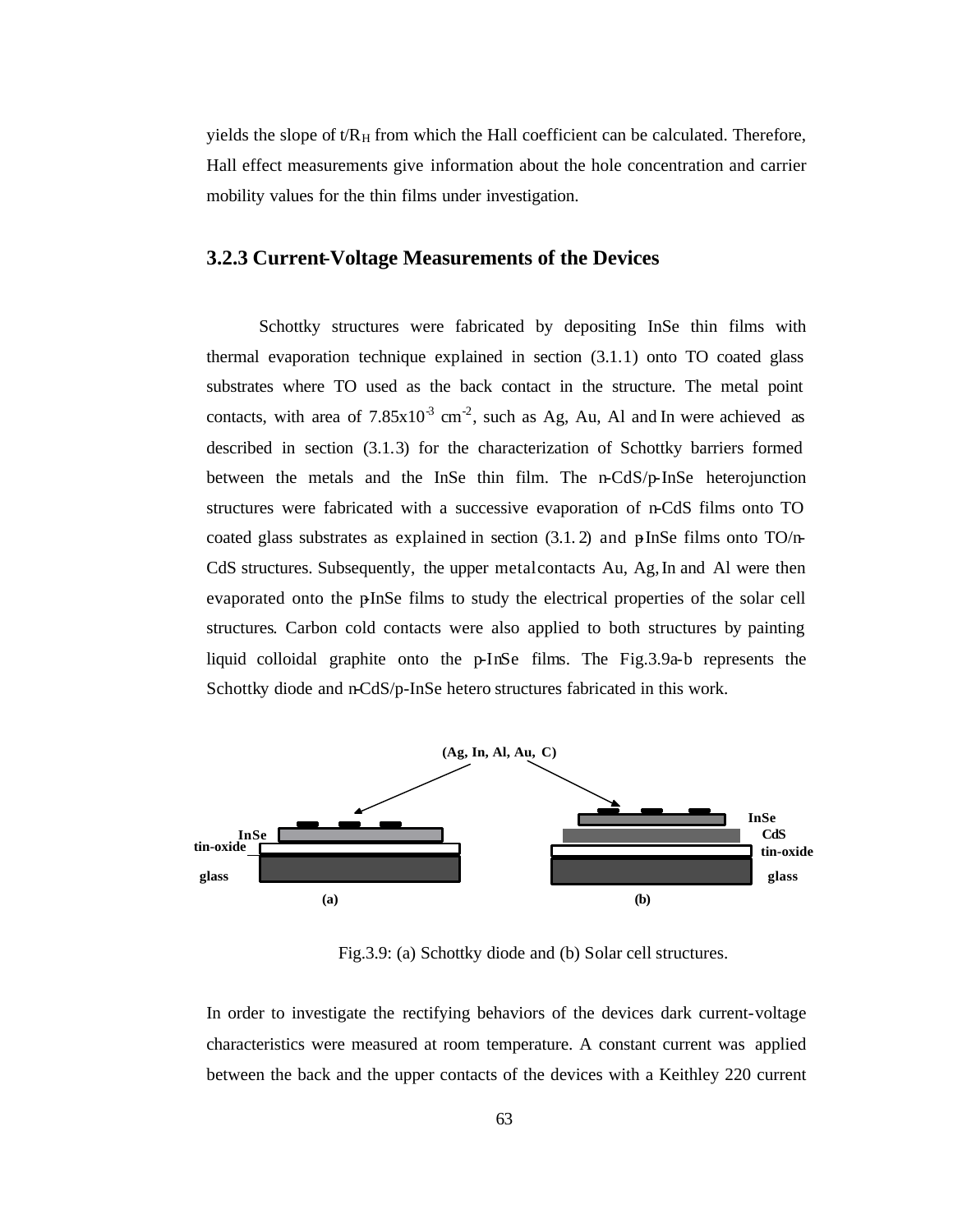source and the voltage drop across the device was measured with a Keithley 619 electrometer. The forward bias for the Schottky diodes were obtained by connecting the positive probe to the tin-oxide so that the InSe thin film was made positive with respect to the upper metal contacts. The current-voltage characteristics of the np heterojunction was studied by the same method at room temperature, however, forward bias for this structure was achieved by connecting the positive probe of the current source to the upper ohmic contacts in order to make the p-InSe thin film positive with respect to the n-CdS thin film.

The temperature dependent dark current-voltage characteristics of the devices were investigated with the cryostat system shown in Fig.3.8 given in section (3.2.2). Through the temperature dependent I-V measurements, the current transport mechanisms were studied in the temperature range of 100-430 K. All electrical connections were made via an electrical feedthrough mounted on the sample holder. The temperature of the sample which was placed in the cold head was measured with a GaAlAs diode sensor and controlled by a LakeShore-331 temperature controller.

The Space -Charge-Limited Currents (SCLC) measurement were also carried out in the temperature range of 200-320 K to investigate whether SCLC mechanism was dominating the current transport at higher voltage biases of the Schottky diode structure. Furthermore, the measurement yielded information on the trap levels and the trap densities of InSe thin films. A Schottky structure, which was sandwiched between to ohmic contacts, was used for the SCLC measurements. A voltage in the range of 0.1-60 V was applied between the contacts of the diode, shown in Fig.3.9a, by means of a Hickok Model 5056 power supply and a Keithley 619 electrometer was used to measure the current passing across the diode perpendicular to the layers.

I-V characteristics of the Schottky and heterojunction structures under illumination were measured by using a solar simulator built-in our laboratory shown in Fig.3.10. The light source was a 100 W halogen lamp with a parabolic reflector housing made of aluminum plate and the height of the lamp was adjustable. The intensity of the light can be controlled either by a manually operated variac or by changing the height of the light source. The illumination intensity of the lamp on the surface of the sample measured by using a  $180^{\circ}$  pyronometer which was placed at the same height with the sample. A leveled metal frame placed between the light source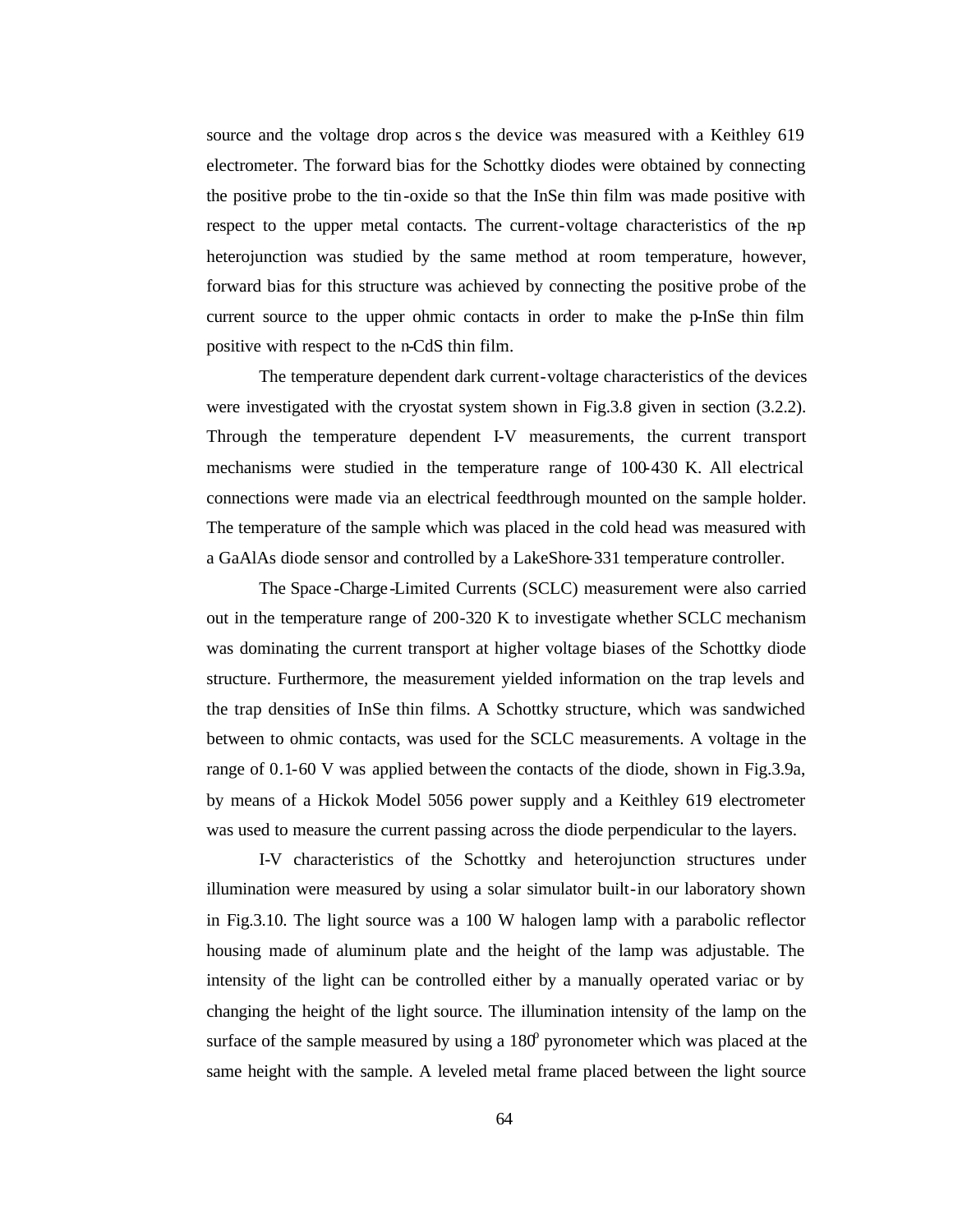and the sample that contained a 2 cm deep tray of water that prevents the sample from being heated. Also, the light was filtered through the water like air filtering in the real sun spectrum. Underneath the tray, an adjustable sample holder was mounted which allows back or front illumination of the devices.



Fig. 3.10: The schematic diagram of the solar simulator for front and back illumination.

The illuminated current-voltage characteristics of the devices were approximately obtained under simulated AM1 condition which was defined as surface illumination intensity of 100 mW/cm<sup>2</sup>.

#### **3.2.4 Capacitance-Voltage Measurements**

The capacitance-voltage measurements have been used as a useful tool to study the junction region structure and the effects due to the interface states and deep levels. The C-V characteristics of a metal-semiconductor or a heterojunction device yields information on the barrier height of the junction and impurity concentrations of the materials. The measurements were carried out by using a HP 4192A LF Impedance Analyzer which was controlled by a personal computer with the necessary software to measure capacitance and conductance. The instrument uses a linear voltage ramp to sweep the voltage over the bias range from accumulation to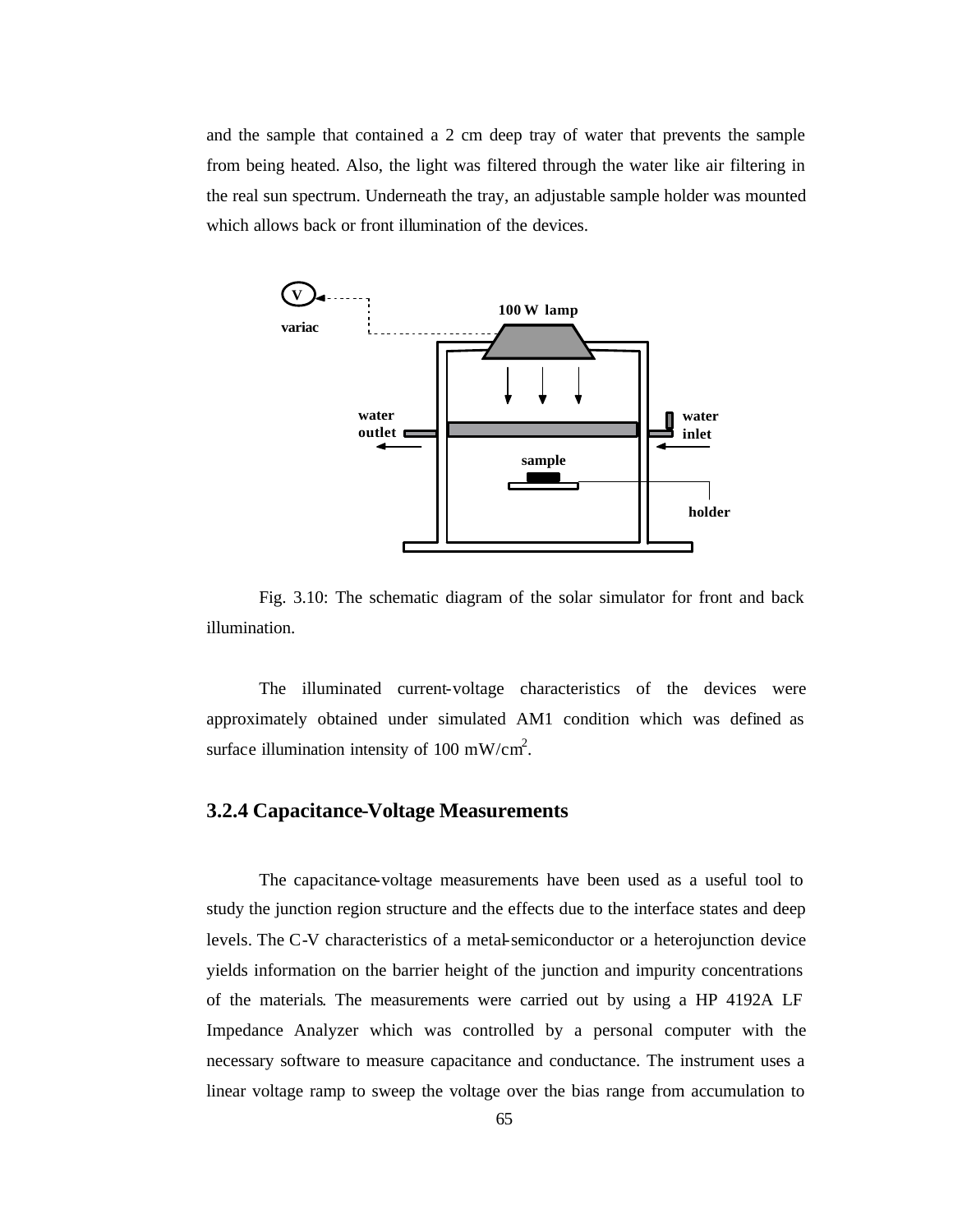inversion or vice versa at a specified bias ramp rate. A small ac voltage is superimposed on the ramp voltage to measure the differential capacitance change in the depletion region. The sweep capability of the built-in frequency synthesizer and dc bias source allows quick and accurate measurements. The built-in frequency synthesizer can be set to measuring frequency within the range from 5Hz-13 MHz with maximum resolution of 1 MHz. Oscillation level of the ac voltage can be altered from 5mV to 1.1 Vrms and it can be swept in 1mV increments. The internal dc bias voltage source can provide  $\pm$  35 V in 10 mV increments. The measuring frequency or dc bias voltage can be automatically or manually swept in either direction. The measurements on the p-InSe based Schottky and n-CdS/p-InSe heterojunction devices were carried out within the frequency range of 1 kHz-2 MHz. The amplitude of the dc ramp was varied from -1 to 1.5 V with 0.05 V increments. The oscillation level of the ac voltage was set to 0.05 V. Prior to measurement, a standard capacitance of known value was used to calibrate the system and the sample devices were placed in a shielded box. The diagram of the experimental set up for C-V measurements is shown in Fig.3.11.



Fig.3.11: The experimental set up of the capacitance measurement system.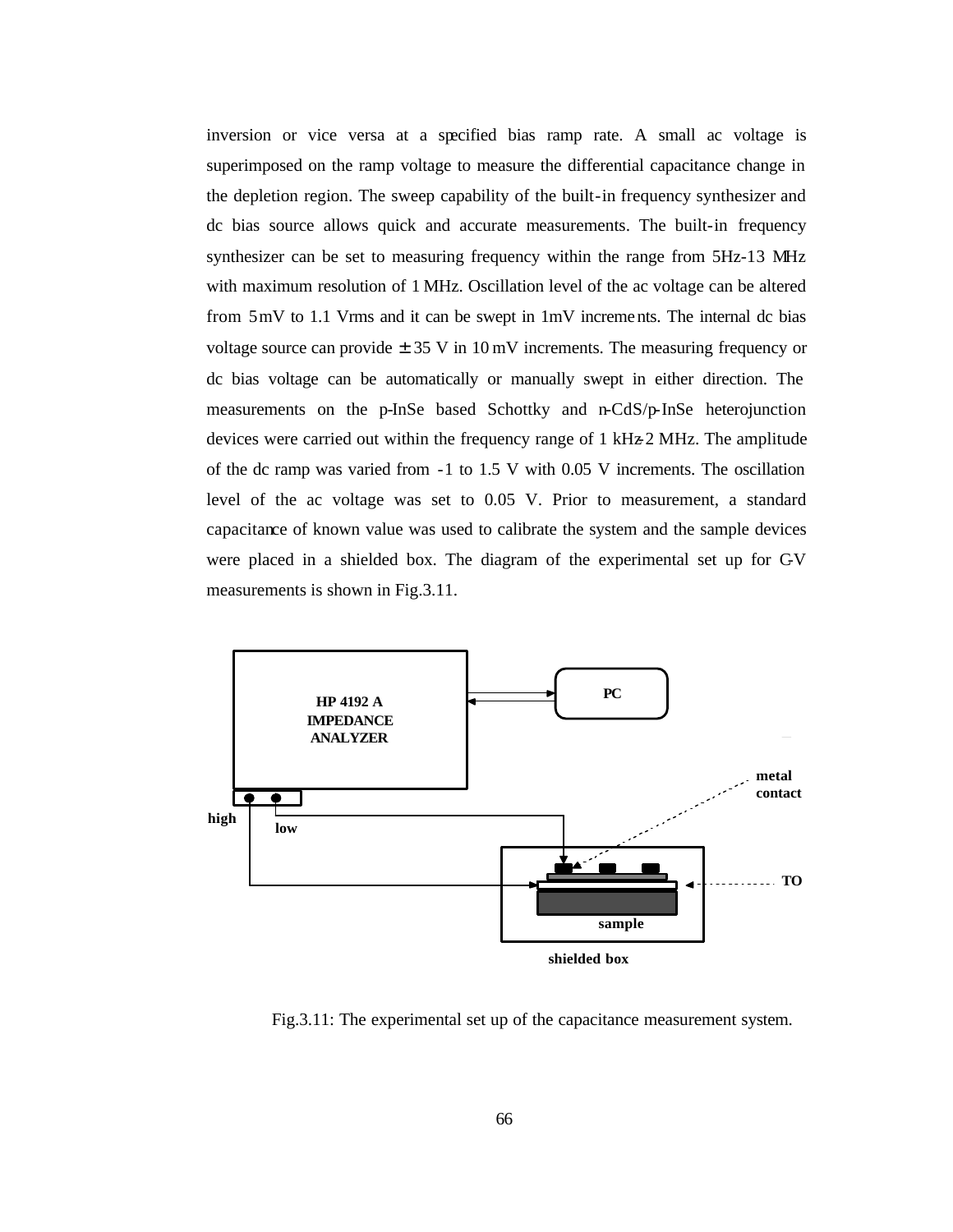#### **3.3 Spectral Response Measurements**

The spectral response measurements were carried out for both the six-arm bridge shaped films and the devices produced in this work. The technique is based on measuring the photocurrent as a function of the wavelength of incoming monochromatic light. The spectral distribution of a semiconductor film reveals the band gap of the material whereas for the devices, it is the most direct method for determining the barrier height. The schematic diagram of the spectral response measurement system is shown in Fig.3.12.



Fig.3.12: The schematic diagram of the spectral response measurement system.

The measurements were performed by using an Oriel MS 257 monochromator and the produced photocurrent was measured in the wavelength of 450-900 nm with 5nm increments by using HP 4140 picoammeter/dc voltage source. The light source was a 100 W halogen projector lamp which is aligned with the entrance slit of the monochromator. In order to focus the light on the slit a lens was set in front of the light source. A variable frequency chopper which was placed between the lens and the slit enables to measure the currents in dark and under illumination. The samples were mounted right in front of the exit slit such that the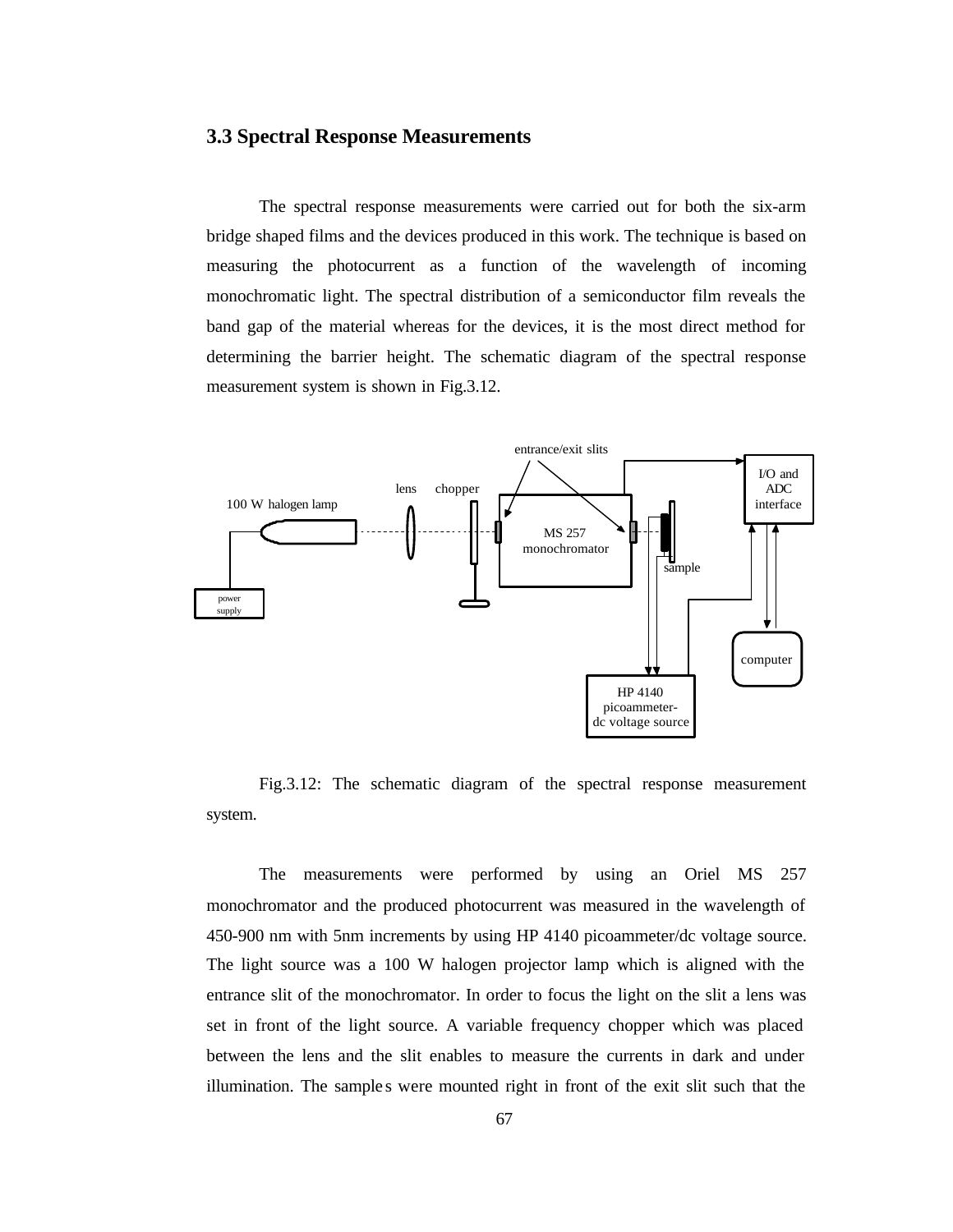monochromatic light which comes out of the slit illuminates perpendicular to the surface of the films and the devices, except, the measurements of the n-CdS/p-InSe solar cells were carried out by illumination from the back wall where the light first passes through the CdS window layer. The net photocurrent was obtained by subtracting dark current from the measured photocurrent in the presence of illumination. The photoresponse spectra obtained was then corrected for the spectral distribution of the light source used for the illumination.

#### **3.4 Thickness Measurement**

The thicknesses of the InSe and CdS thin films were measured by DEKTAK 3030ST profilometer which can measure surface texture below 10's of nm and film thickness up to 131 microns with a 10 to 20 Angstrom resolution. The system consists of a 12.5 micron diameter stylus and a camera for locating the stylus on the region at which the thickness were to be measured. The stylus can be moved electromechanically on the surface of the film and the force of the stylus can be set to a value in the range of 1-50 mg, in order to optimize the load for the surface of the film. The thin films were deposited onto glass substrates, thus the thicknesses were measured by scanning the stylus over the glass surface up to the edge of the film surface. Measurements were carried out for different regions of the films and it was observed that the thickness over the whole surface was almost unchanged.

#### **3.5 Structural Characterization**

## **3.5.1 Scanning Electron Microscopy (SEM) and Energy Dispersive X-rays Analysis (EDXA)**

The uniformity of the surface and the composition of the material is an important factor in thin film applications. Scanning electron microscopy (SEM) provides valuable information on the surface of the material and composition of the region near the surface region with a lateral resolution of about 20 Å. The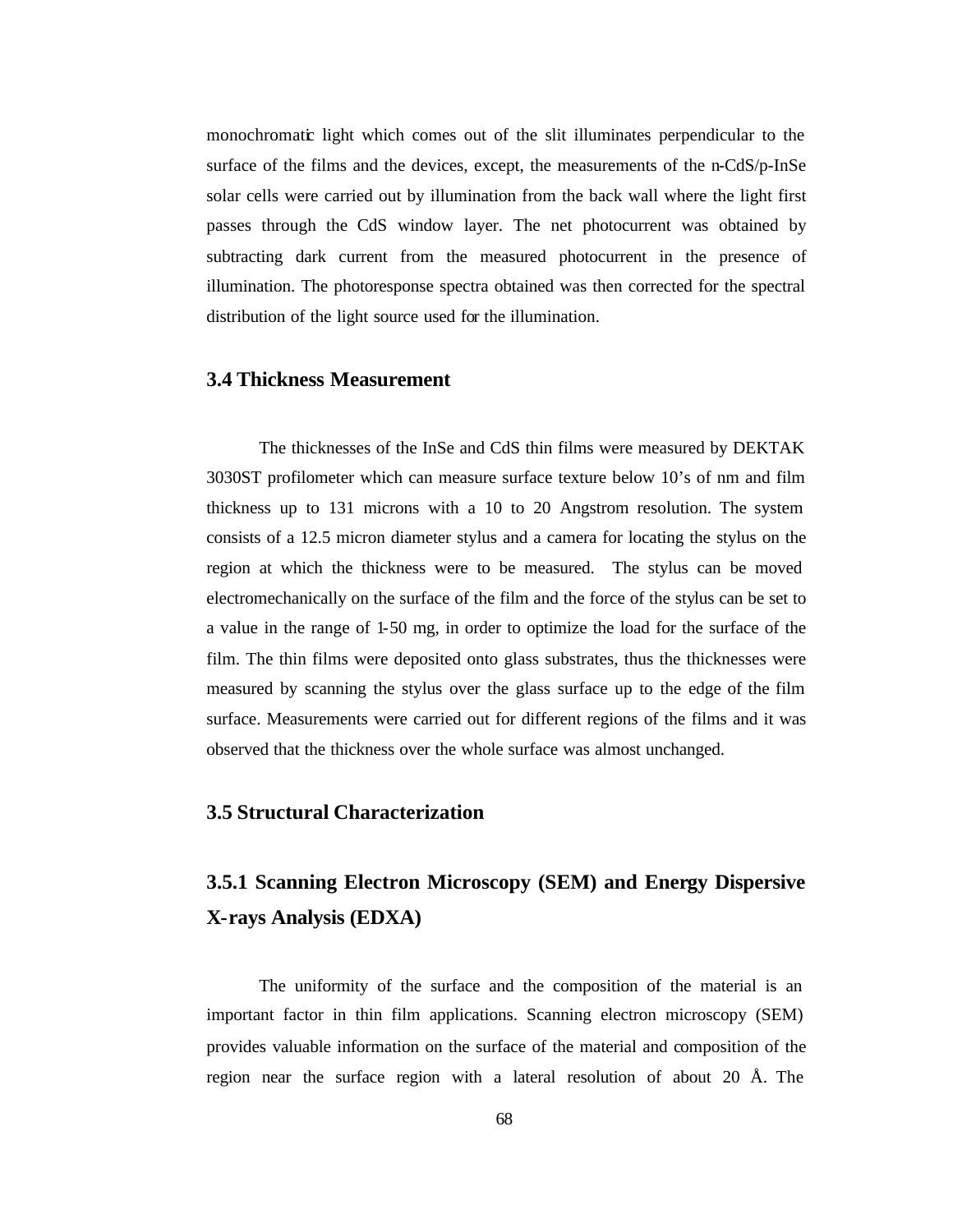determination of the grain size and c-axis orientation of thin films can also be determined through the SEM analysis. The basic physical principle that scanning electron microscopy based on can be summarized as follows. When an electron beam is scanned across the surface of the material, different interactions occur between the electron beam and the sample. The incoming electron beam on the surface of the material causes the emission of secondary electrons which are collected to form a high-magnification image of the surface that is the secondary emission mode of the SEM. The microanalization mode of SEM is based on inner shell ionization of atoms induced by the beam of electrons. An energetic electron inelastically scatters and ionizes an inner shell atom by removing an atomic electron that requires a specific minimum amount of energy known as the critical ionization energy. The characteristic X-rays emitted by this process is used to determine the elemental composition of the material. This technique is called energy dispersive analysis of Xrays (EDXA) and can be used to investigate elements which has atomic number greater than eleven.

The surface analysis and the elemental compositions of the deposited films were carried out by using a JSM-6400 scanning electron microscope equipped with energy dispersive X-ray facility in Department of Metallurgical Engineering at METU.

#### **3.5.2 X-ray Diffraction Analysis (XRD)**

The crystallinity and the phases of the InSe and CdS thin films were determined by the X-ray diffraction analysis. The X-ray region normally considered to be the part of the electromagnetic spectrum lying in between 0.1-100 Å. The interatomic distances are usually of the order of a few angstrom, thus standard optical microscope measurements do not provide enough information on the crystal structure. However, X-rays with a few angstroms wavelengths can be used to investigate the microstructures of the materia ls. When a beam of monochromatic Xray falls onto a material, it is necessary that the waves emitted by individual atoms be in phase with each other in the direction of observation. The maximum conditions for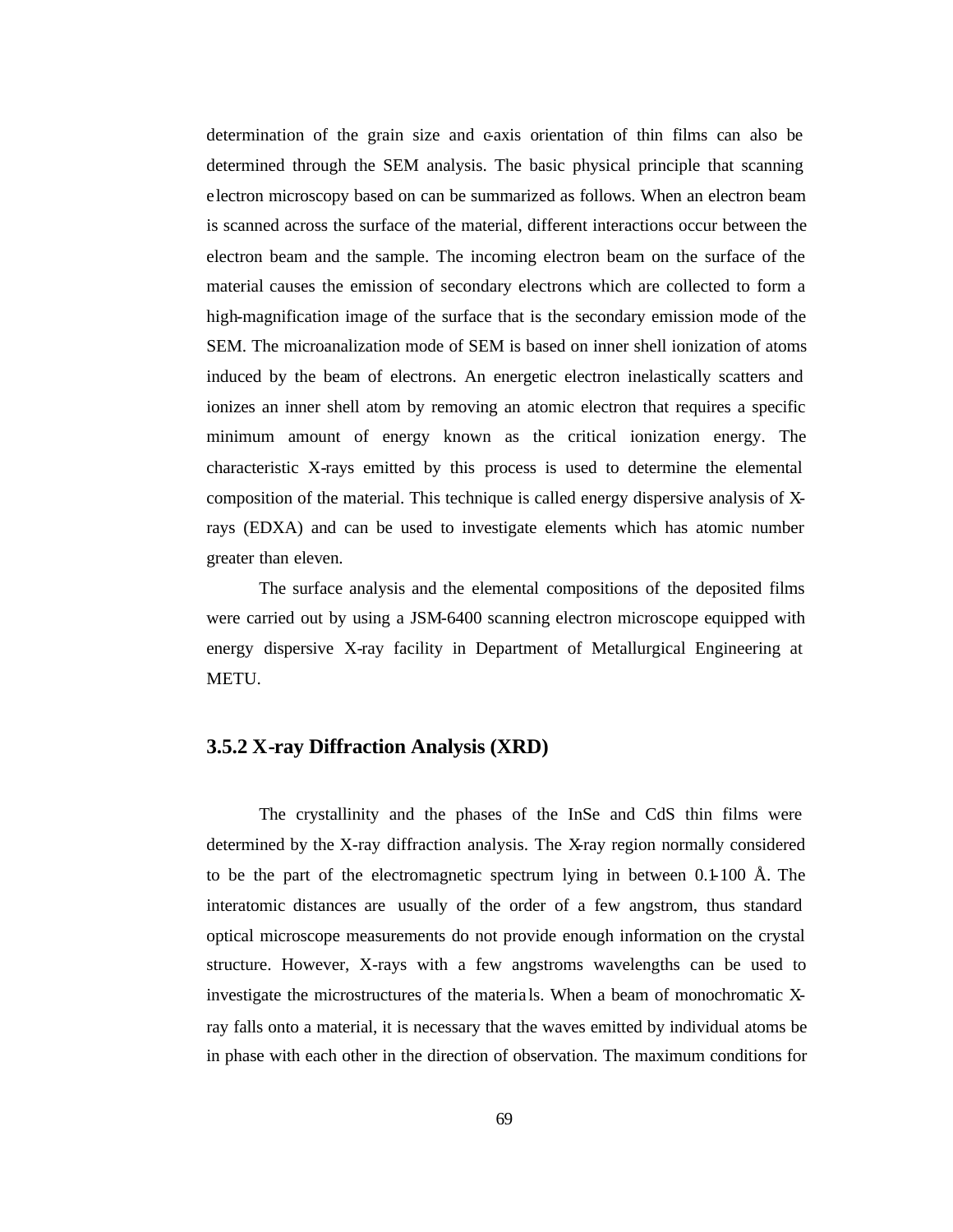a beam diffracted by atomic planes are given by the following expression which is known as the Bragg equation.

$$
nI = 2d \sin q \tag{3.5.1}
$$

where *n* represents the order of reflection maximum and is an integer. The other physical parameters are defined as follows: wavelength of the incoming X-rays is *l* , the interplanar spacing between successive atomic planes is d and the angle of incidence,*q* , which is equal to the angle of reflection.

The XRD analysis were carried out by using a Rigaku Miniflex system equipped with Cu-K<sub>α</sub> radiation of ave rage wavelength 1.54059 Å in the scan range of  $2q = 5^{\circ} - 80^{\circ}$  with 2 $^{\circ}$ /min. scan speed. The XRD patterns were analyzed with a computer software and ICDD database which includes the diffraction patterns of well known structures of InSe and CdS. The peak matching process was carried out based on the observed peak positions at specific *2q* values and relative intensities of the peaks. The schematic diagram of the XRD system is shown in Fig.3.13.



Fig.3.13: The schematic diagram of the XRD system.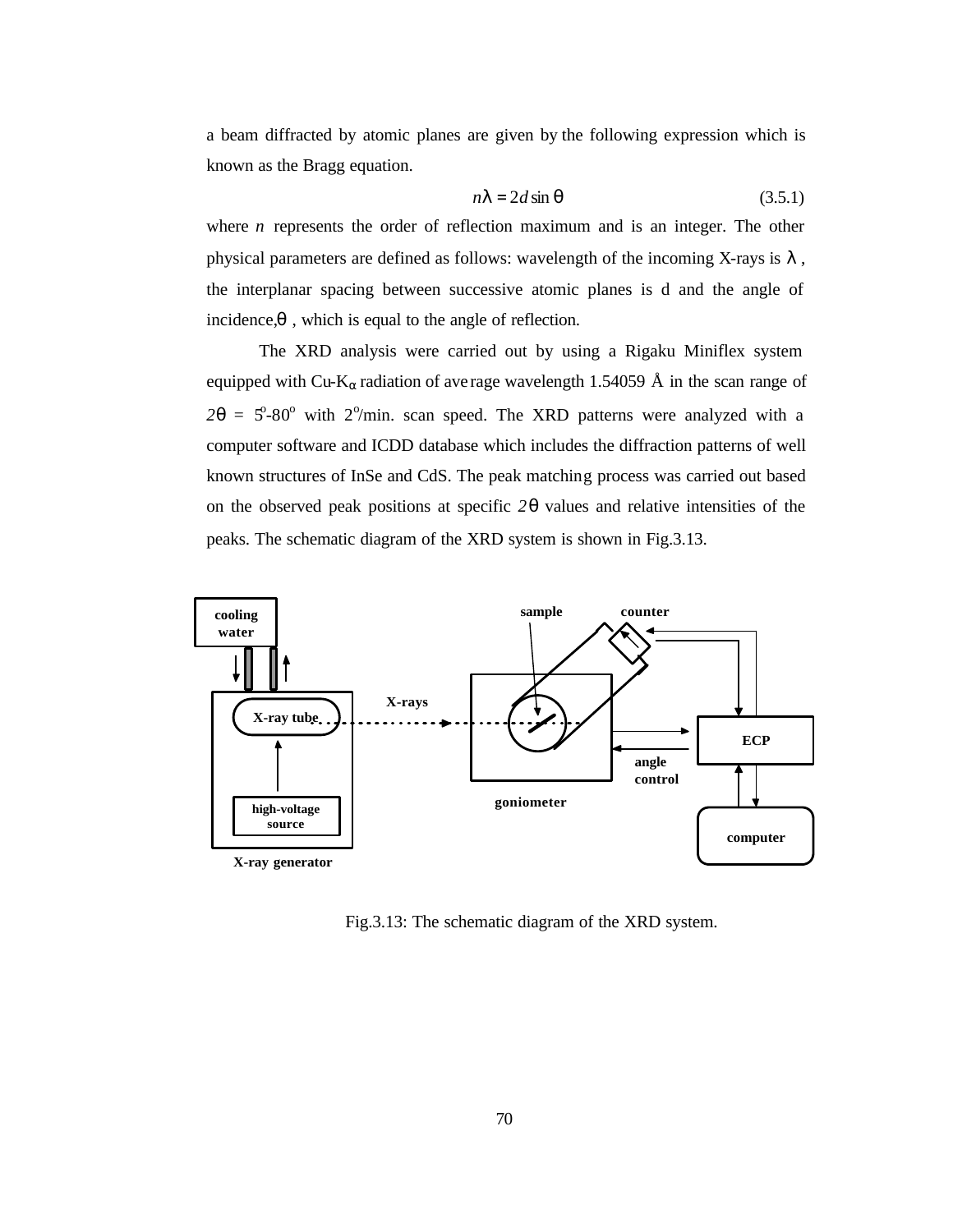#### **CHAPTER 4**

#### **RESULTS AND DISCUSSIONS**

### **4.1 Structural Characterization**

## **4.1.1 Structural Analysis of InSe and CdS Thin Films**

**InSe thin films**. Undoped and Cd-doped InSe thin films have been deposited onto hot and cold soda -lime glasses by thermal evaporation technique. The structural properties and the composition of the films are strongly dependent on the deposition parameters and the source material. The starting material is a 99.99% pure single crystal powder of In<sub>2</sub>Se<sub>3</sub>. The XRD pattern of the powder as seen in Fig. 4.1 confirmed that the powder is  $In_2Se_3$  single crystal with a preferred crystalline orientation in the plane of (015). The crystal structure of the powder is hexagonal with lattice parameters of a=4.05, b=4.05 and c=29.41 Å.



Fig.4.1: XRD pattern of the evaporation source.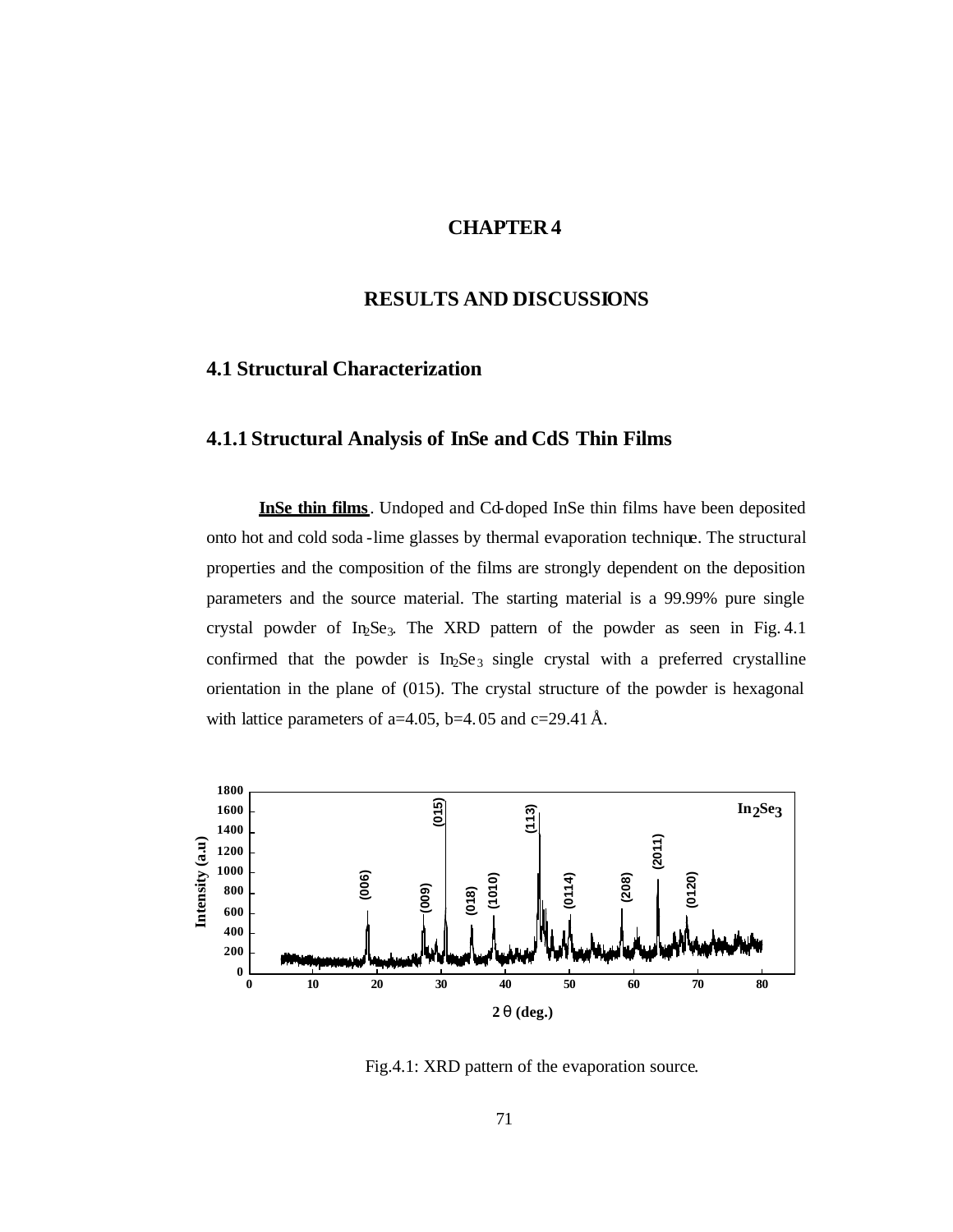SEM analysis have indicated that as-grown films were composed of about 49% In and 51% Se and no other impurity atoms found in the structure. XRD measurements of the cold substrate as-grown InSe films indicated that the films were amorphous in nature which was consistent with the previous works done by Chaiken et.al [97] and Quasrawi [98]. Two broaden peaks were clearly distinguishable in the XRD pattern. However, the intensities of these peaks were very low which indicates that long-range crystallinity is not formed in the structure of the films with a preferred directionality. Annealing at 100 $\degree$ C of the cold substrate un-doped InSe films for various annealing time periods does not change the structure as seen in the Fig.4.2. Transformation into crystalline state starts with annealing at 150  $\degree$ C for 60 minutes.



Fig.4.2: XRD pattern of undoped InSe films annealed at  $100^{\circ}$ C and  $150^{\circ}$ C for different annealing times.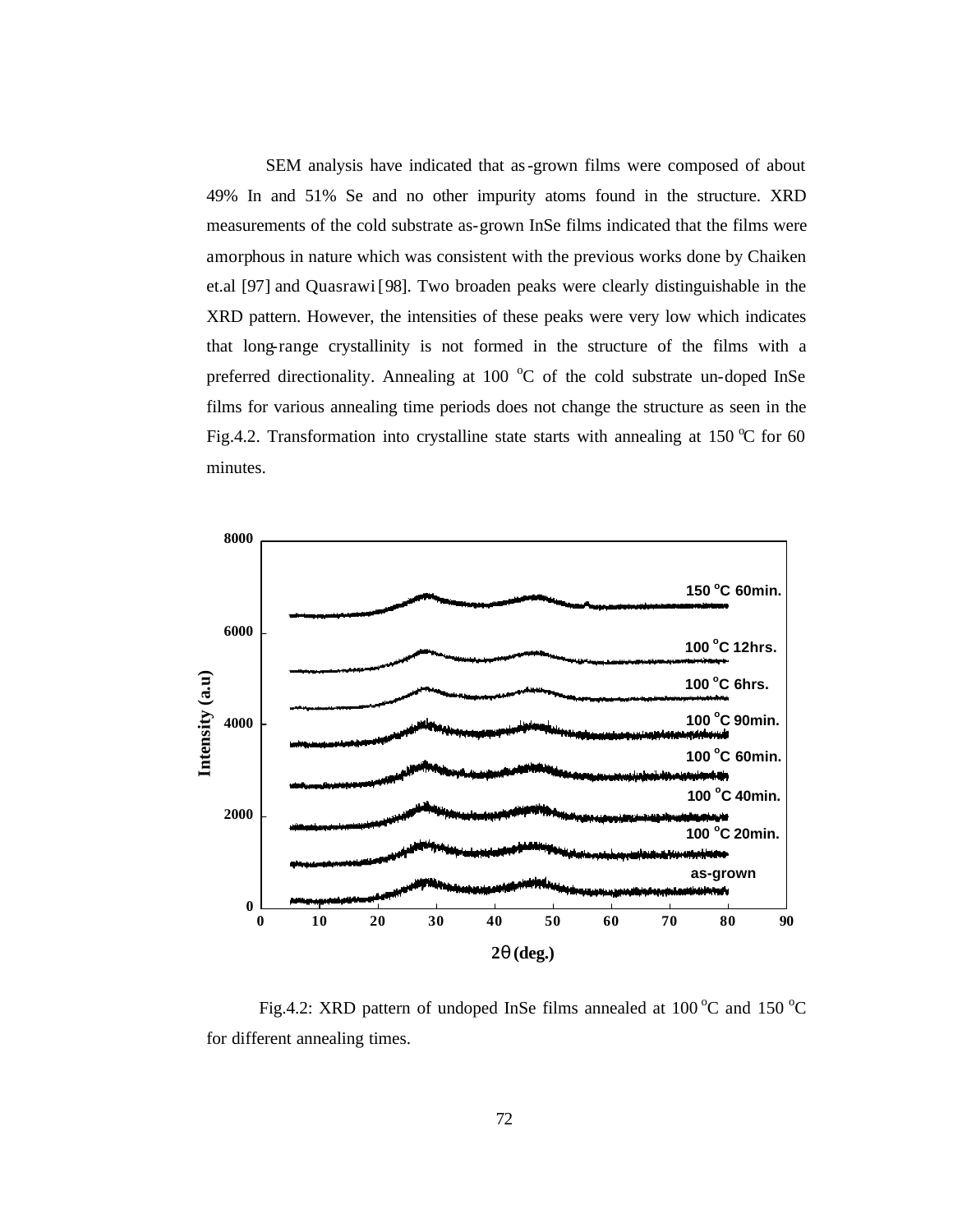

Fig. 4.3: XRD pattern of  $T_s > 100 \degree C$  undoped InSe films.

However, the conductivity type also converted into n-type at this temperature which is not a desired condition for this work because the main purpose of this work is to study p-type InSe based devices. When the films are deposited on hot substrate above 100  $\degree$ C, XRD results show polycrystalline behavior as seen in Fig.4.3. The deposited films in this case exhibit  $In<sub>4</sub>Se<sub>3</sub> phase with a preferred crystalline direction$ along the (421) plane. The crystal structure was found to be orthorhombic with lattice parameters a=15.3, b=12.18 and c=4.05 Å.

Later, the effects of Cd doping were also investigated on the InSe films. XRD patterns of the lightly Cd doped films with less than 0.17 Cd/InSe ratio indicated that the cold substrate Cd-doped films were exactly the same as the ones without doping. Annealing at  $100\degree C$  of these films also shows no change in the structure.

However, further annealing above  $100\degree C$  indicates the start of transition into polycrystalline state as illustrated in Fig.4.4. On the other hand, heavily doped cold substrate film with Cd/InSe ratio of 0.24 has shown InSe<sub>7</sub> polycrystalline phase with three peaks in the planes of (112), (113) and ( $\overline{2}14$ ). Contribution of Cd atoms into the InSe structure results in forcing the In and Se atoms to form an ordered polycrystalline structure. The crystal structure was found to be monoclinic with lattice parameters a=9.43, b=17.66 and c=4.06 Å as shown in Fig.4.5. However, the samples grown with Cd doping on hot substrates are unexpectedly in amorphous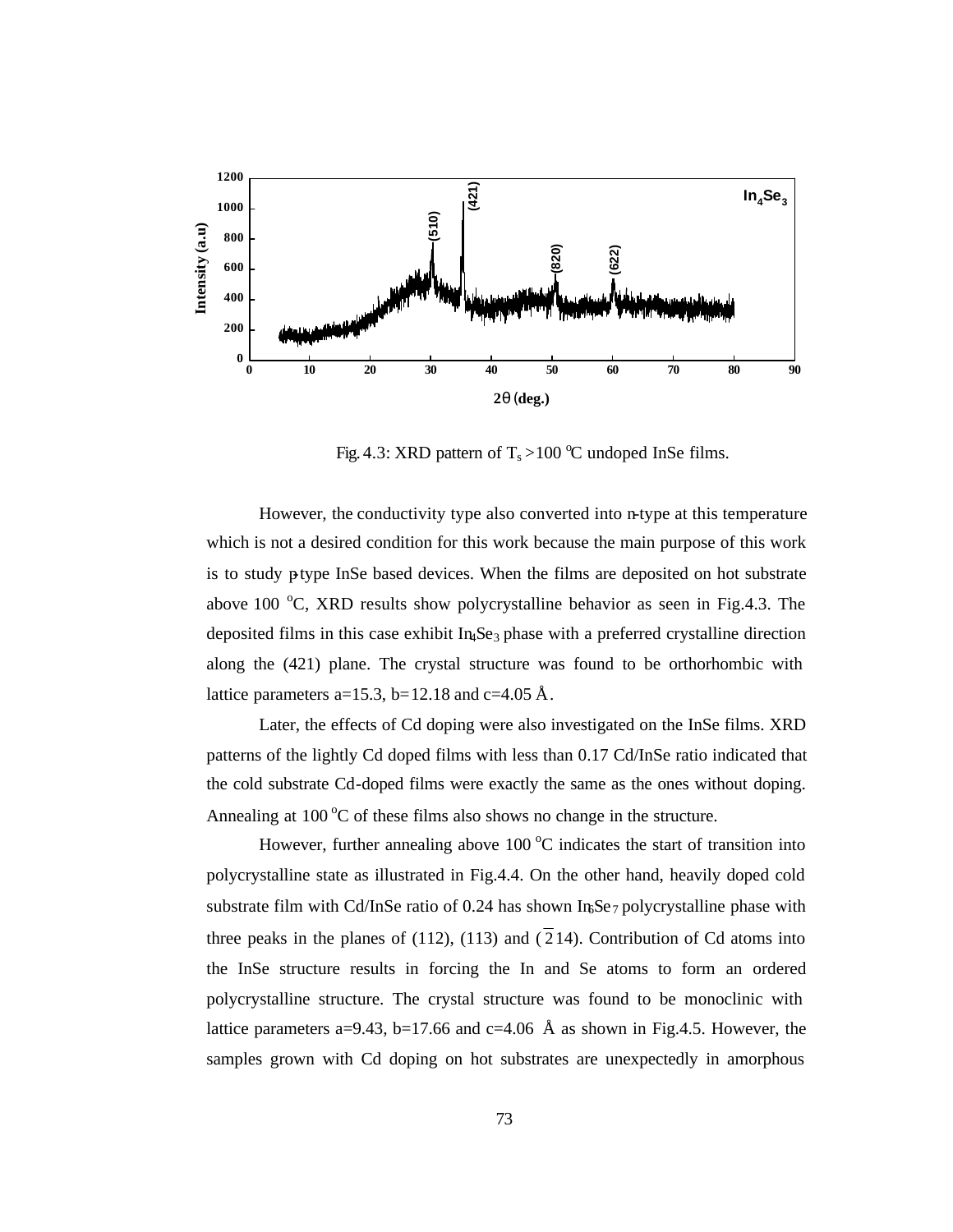



Fig.4.4: XRD pattern of the lightly doped cold substrate InSe films annealed at 100 °C and 150 °C for various annealing time periods.



Fig.4.5: XRD pattern of heavily doped cold substrate InSe film.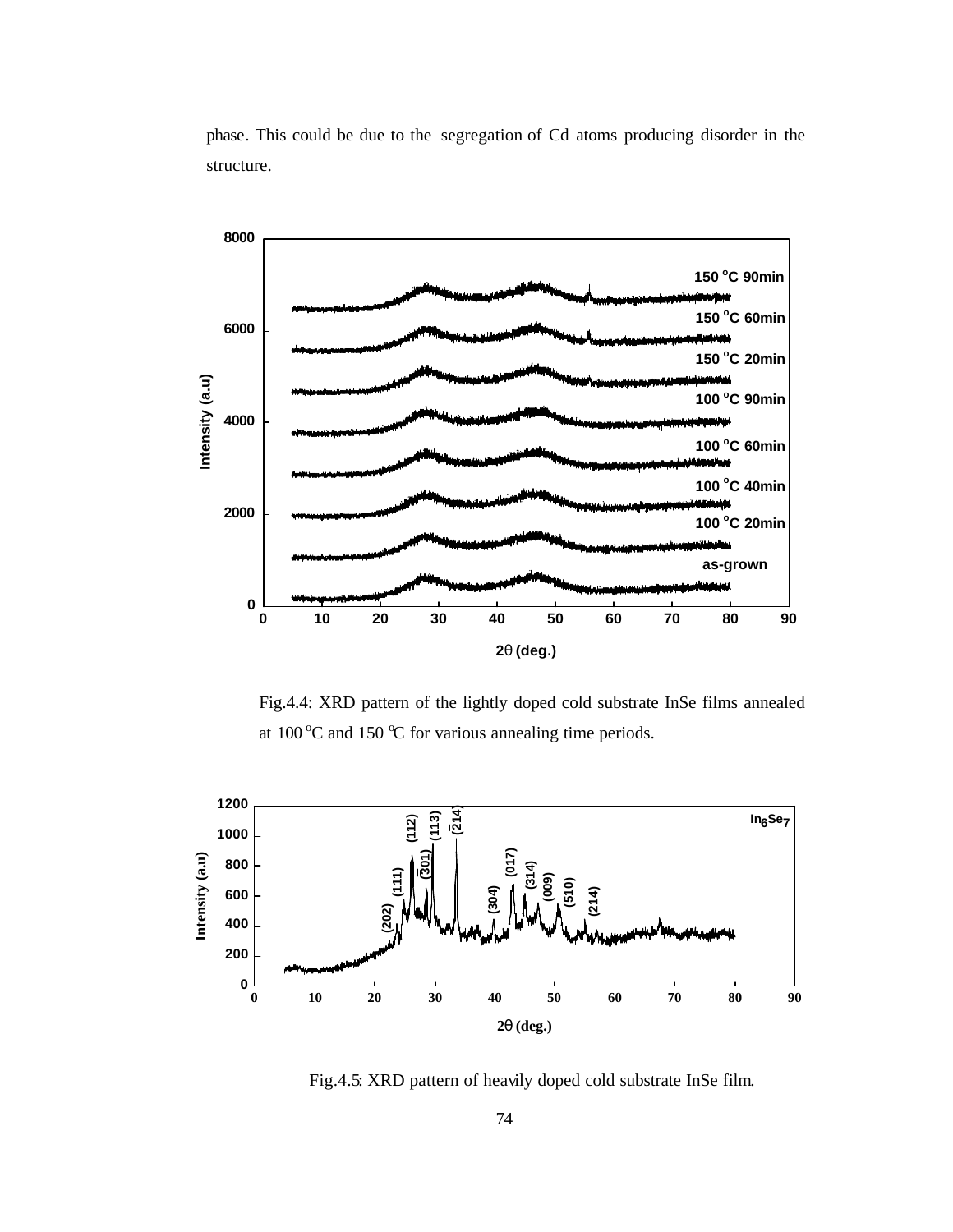The structural properties obtained from SEM and XRD analysis of the undoped (A) and Cd-doped (B) as-grown InSe thin films were summarized in Table 4.1.

Table 4.1: The structural parameters of the undoped and doped as-grown InSe thin films.

| Sample    | $T$ source ( $\degree$ C) |                          | substrate     | In $%$ | Se %                     | Cd % | Cd/InSe % | In/Se $%$                |            |
|-----------|---------------------------|--------------------------|---------------|--------|--------------------------|------|-----------|--------------------------|------------|
|           | InSe                      | Cd                       | $(^{\circ}C)$ |        |                          |      |           |                          | phase      |
| A1        | 673                       | $\overline{\phantom{0}}$ | -             | 48.9   | 51.1                     |      |           | 1.0                      | amorphous  |
| A2        | 723                       | $\overline{\phantom{0}}$ | >100          | -      | $\overline{\phantom{a}}$ |      |           | $\overline{\phantom{0}}$ | $In_4Se_3$ |
| <b>B1</b> | 700                       | 320                      | -             | 55.6   | 36.3                     | 8.1  | 0.1       | 1.5                      | amorphous  |
| <b>B2</b> | 700                       | 320                      | -             | 46.3   | 34.6                     | 19.1 | 0.2       | 1.3                      | $In_6Se_7$ |

**CdS thin films** have been deposited onto hot soda lime glass by using CdS powder by thermal evaporation technique. The XRD spectra as shown in Fig.4.6 exhibits a sharp peak at  $2\theta$  equal to  $26.44^\circ$  which corresponds to (002) plane of hexagonal CdS. This result indicates that the film is in a polycrystalline state with a preferred direction of crystallization in (002) plane which is consistent with previous works done by Parlak [99] and Mamikoglu [61]. A broader and much less weaker peak is also observed in the plane of (004) plane at  $\mathfrak{B}$  equal to 54.52<sup>o</sup>.



Fig.4.6: XRD pattern of CdS thin film.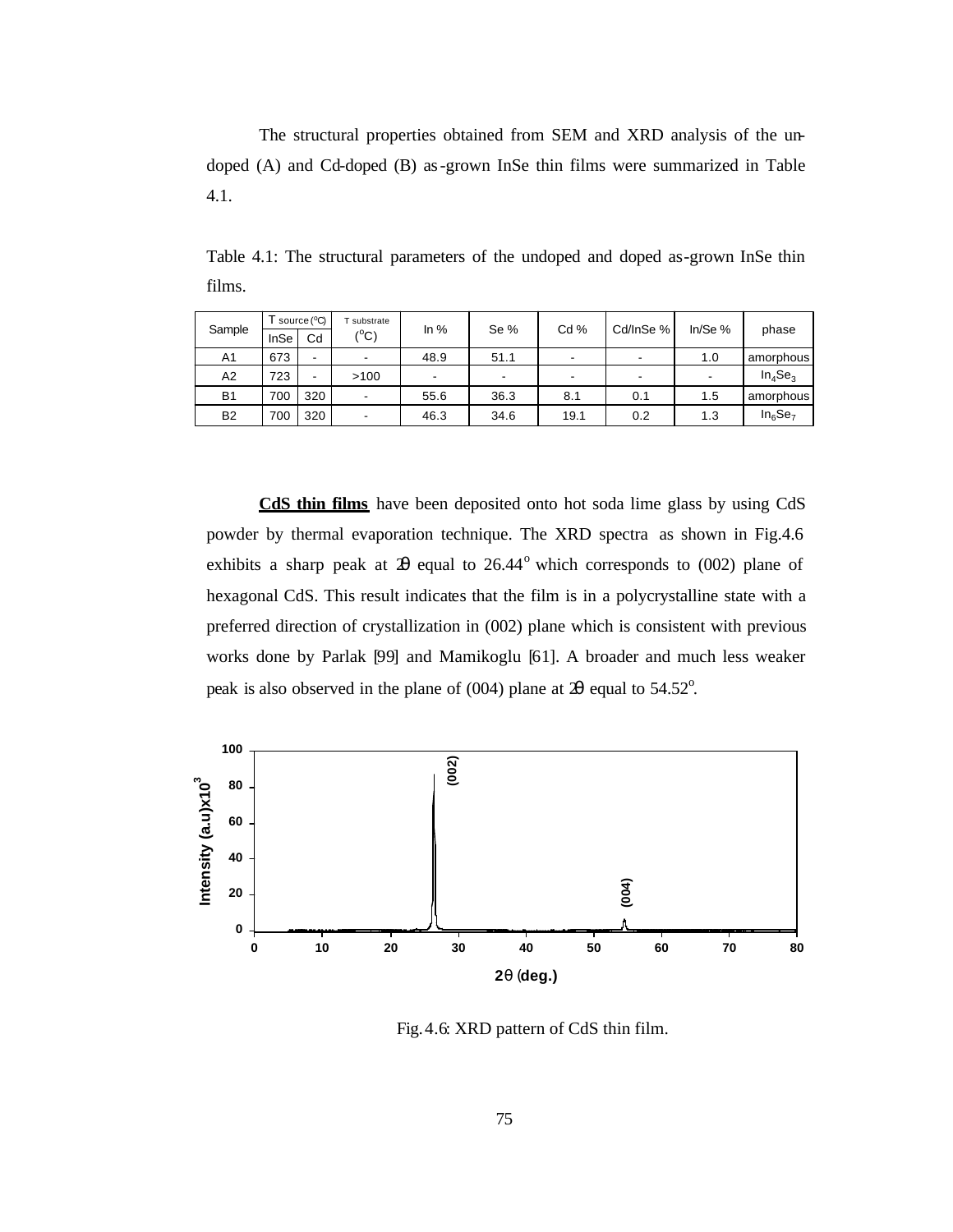#### **4.2 Electrical Properties of InSe Thin Films**

#### **4.2.1 Conductivity Measurements**

In this section, the results of electrical conductivity of the films deposited with and without Cd-doping on cold and hot substrates are presented together with the effect of post depositional annealing. The observed conductivity in vacuum deposited thin films is often due to extrinsic properties rather than intrinsic properties. The source of the extrinsic conductivity is often associates with the defect nature of the evaporated films. Stoichiometric films of compound semiconductors are difficult to obtain by thermal evaporation technique. It is because, one of the starting materials of the compound may evaporate more rapidly and as a result the film contains trap centers. Furthermore, vacuum deposited films contain large stresses which result in more trapping centers due to the structural disorder.

In order to carry out electrical measurements, indium ohmic contacts were evaporated onto Hall bar shaped (six-arm bridge) Cd doped and un-doped InSe thin films. Thus, indium contacts will not add any parasitic impedance to the semiconductor thin films beyond the equilibrium values. The ohmicity of the films was checked during the dark current-voltage measurements at different temperatures. The I-V measurements at different temperatures indicated that the variations were linear and independent of reversal of the applied bias. All the films deposited onto cold substrates were exhibited p-type conduction while the films grown at substrate temperatures above 100  $\degree$ C shown n-type conductivity. The room temperature conductivity values of as-grown films grown on cold substrates, with thicknesses in the range of 1.1-3.5  $\mu$ m, have conductivities in the range of 8.7x10<sup>-5</sup>  $1.1x10^4$  ( $\Omega$ -cm)<sup>-1</sup>. Deposition of hot substrate films at substrate temperatures between 100-150  $\degree$ C has not shown a pronounced effect on the conductivity values which were found to be in the order of  $10^4$  ( $\Omega$ -cm)<sup>-1</sup>. However, Cd-doping of the films effectively increases the conductivity of the films depending on the doping concentration. Heavily doped films with Cd/InSe ratio 0.24 has conductivity 4 order of magnitude higher than the undoped ones. Whereas, lightly doped films with Cd/InSe ratio up to 0.17 have almost the same conductivity with the undoped films.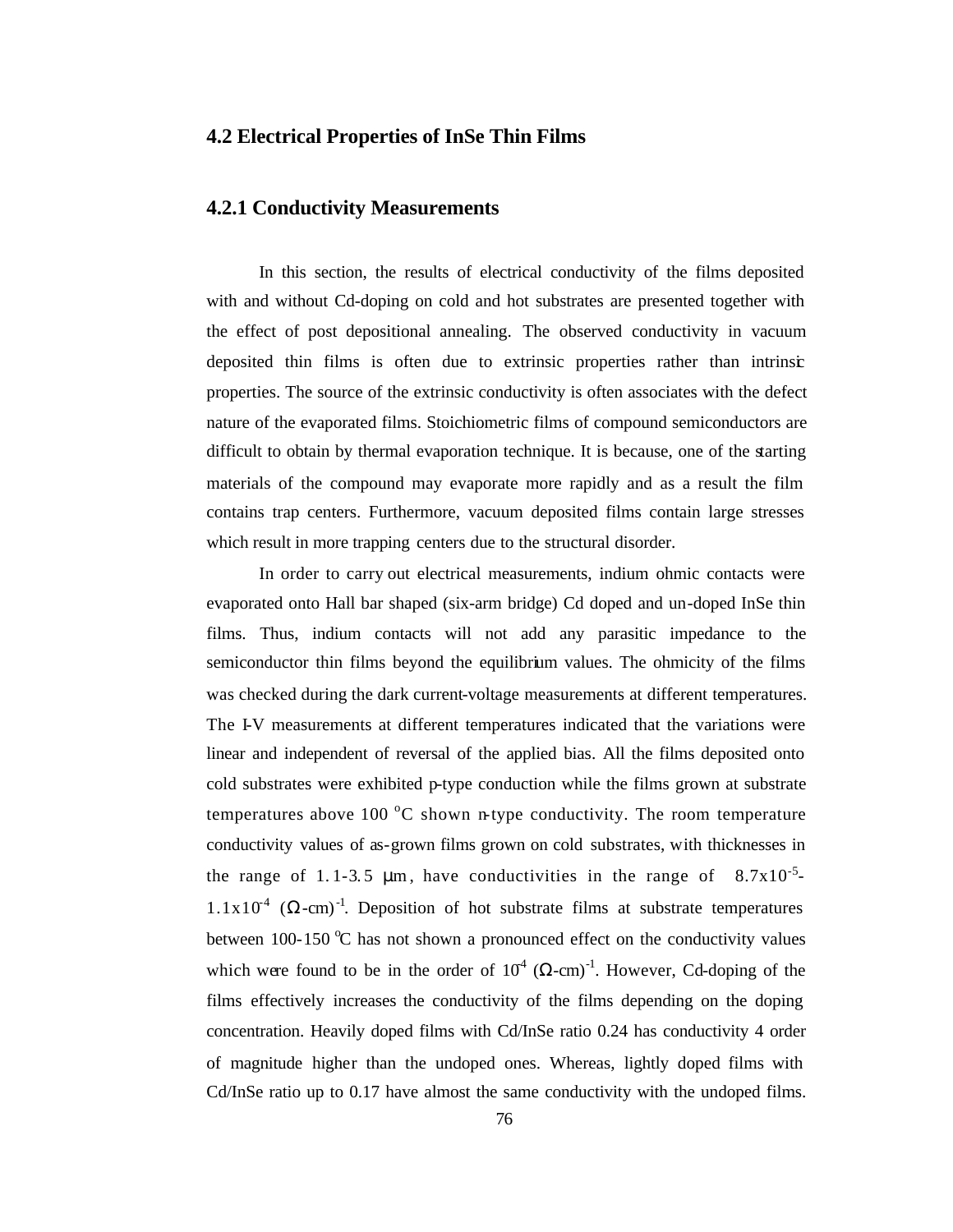Thus, the conductivity of the InSe thin films increases with increasing doping concentration. Some electrical parameters of undoped, lightly doped and heavily doped InSe films are listed in Table 4.2.

| Sample         | Cd/InSe $ T_a (^{\circ}C) $ t (min.)<br>% |                          |    | $\sigma$ ( $\Omega$ .cm) <sup>-1</sup> | $\mu$ (cm <sup>2</sup> /V.s) | $p$ (cm <sup>-3</sup> ) |
|----------------|-------------------------------------------|--------------------------|----|----------------------------------------|------------------------------|-------------------------|
| A <sub>1</sub> | $\qquad \qquad \blacksquare$              | $\overline{\phantom{a}}$ |    | $8.7x10^{5}$                           | 54                           | $1.0x10^{13}$           |
| A11            | $\qquad \qquad \blacksquare$              | 100                      | 20 | $5.5x10^{5}$                           | 46                           | $7.4x10^{12}$           |
| <b>B1</b>      | 0.09                                      | $\overline{\phantom{a}}$ |    | $4.1x10^{5}$                           | 21                           | $1.2x10^{13}$           |
| <b>B11</b>     | 0.09                                      | 100                      | 20 | $4.8x10^{5}$                           | 44                           | $6.9x10^{12}$           |
| <b>B12</b>     | 0.09                                      | 100                      | 90 | $4.1x10^{5}$                           | 56                           | $1.4x10^{12}$           |
| <b>B13</b>     | 0.13                                      | $\overline{\phantom{0}}$ |    | $3.0x10^{-3}$                          |                              |                         |
| <b>B2</b>      | 0.24                                      | $\overline{\phantom{0}}$ |    | $2.3x10^{-1}$                          | 0.1                          | $1.5x10^{19}$           |

Table 4.2: The room temperature electrical parameters of undoped (A) and Cd-doped (B) InSe thin films.

The variation of conductivity with temperature was studied in the range of 100-430 K in order to determine the conduction mechanisms in different temperature regions for doped and un-doped thin films. Here, only the results of cold substrate films are given because of type conversion for hot substrate films. It was found that for doped and un-doped films the conductivity increased exponentially with increasing temperature. The Fig.4.7 indicates the variation of conductivity with respect to temperature for a typical un-doped cold substrate , as-grown film. As seen from the plot, the conductivity increases sharply with increasing temperature above 200 K. Below 200 K, the temperature dependence is weak.

The temperature dependence of the conductivity indicates that different conduction mechanisms are dominating in different temperature regions. In order to determine these conduction mechanisms, the conductivity data was first analyzed by the general conductivity expression given below,

$$
\mathbf{S}\sqrt{T} = \mathbf{S}_0 \exp\left(-\frac{E_a}{kT}\right) \tag{4.2.1}
$$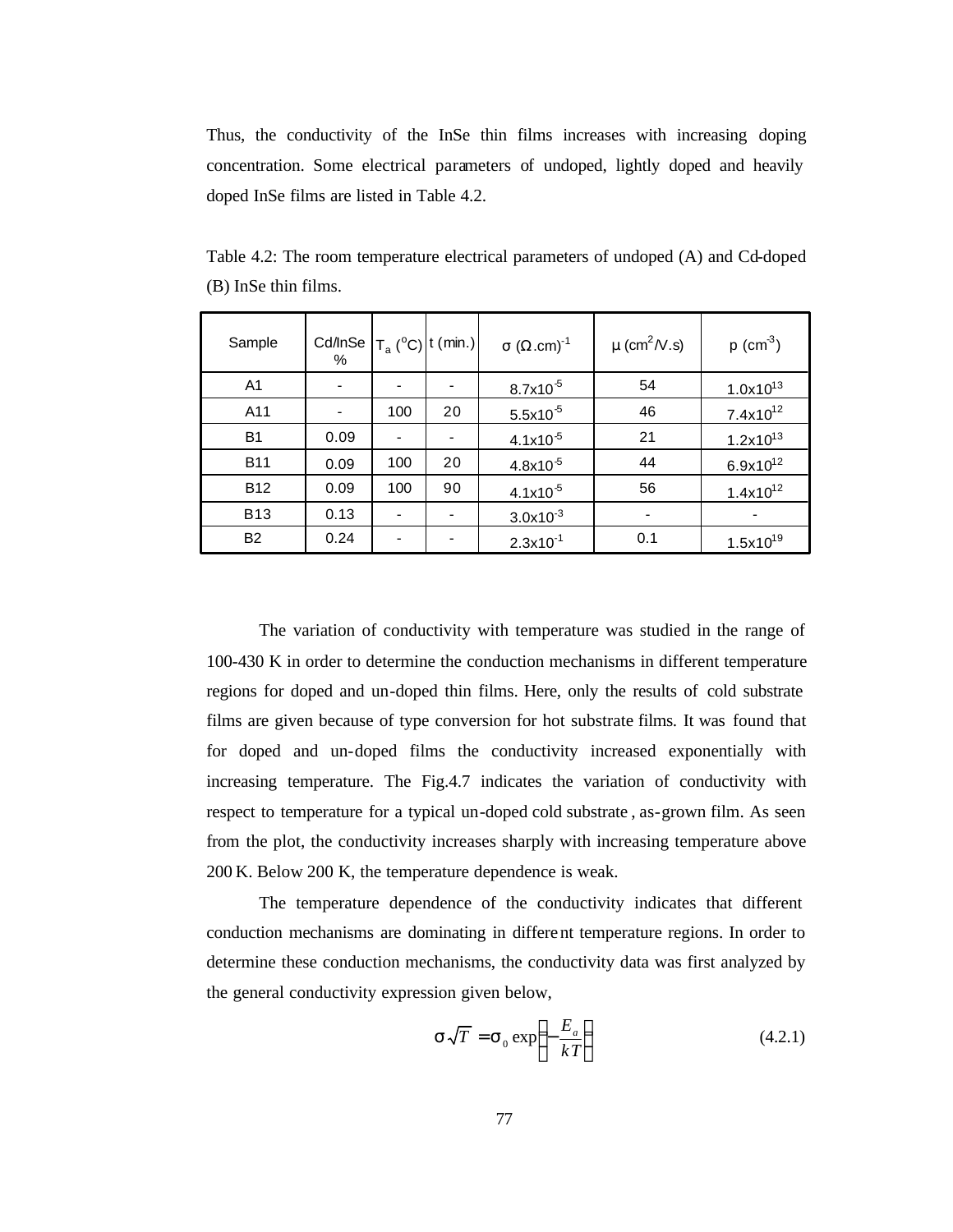

Fig.4.7: A typical variation of conductivity-temperature dependence for undoped as-grown InSe thin film in the temperature range 80-430 K.

where  $E_a$  is the activation energy and  $\sigma_0$  is the pre-exponential factor. The plot of ln( $\sigma$ T<sup>1/2</sup>) versus inverse temperature shows a linear behavior above 200 K as shown in Fig.4.8 which indicates that the conductivity obeys the relation given in Eq. 4.2.1. The slope of the linear region gives the activation energy  $E_a=288$  meV. Thus, it can be concluded that above 200 K the dominant transport mechanism is thermal excitation of the carriers. As seen in Fig 4.8, the variation is also linear in between 80-190 K. However, the weak temperature dependence of the conductivity with small activation energy of about 11meV in this region, gives the indication of possibility of Mott's hopping conduction instead of thermal excitation mechanism.

At low temperatures the hopping conduction according to the Mott's theory is given by the following expression [78],

$$
\mathbf{s}\sqrt{T} = \mathbf{s}_0 \exp\left(-\frac{T_0}{T}\right)^{\frac{1}{4}}
$$
(4.2.2)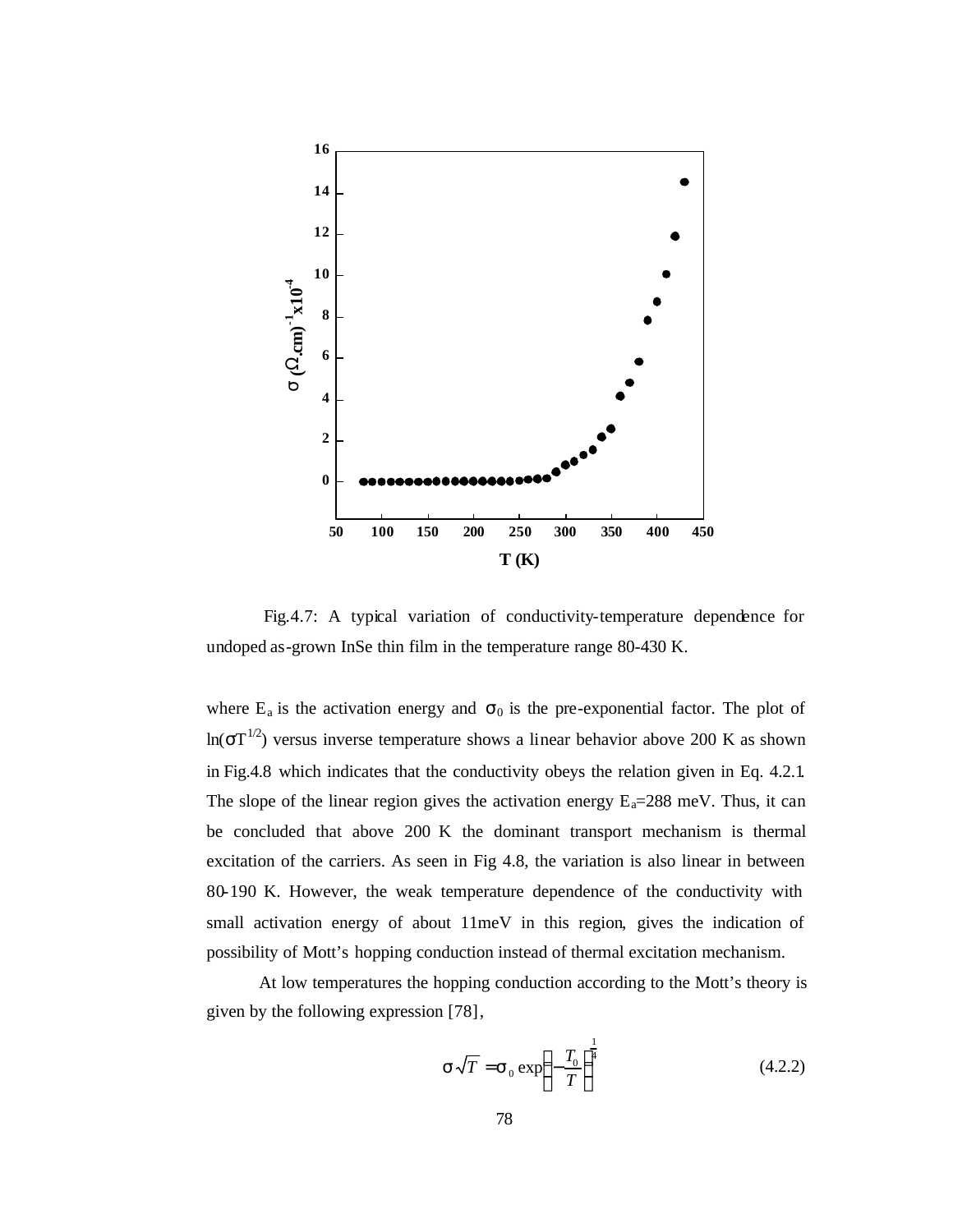

Fig.4.8: The variation of conductivity with inverse temperature.

where  $T_0$  is the degree of disorder and  $\sigma_0$  is the pre-exponential constant. Both of these values can be obtained experimentally from the  $ln(\sigma T^{1/2})$  versus  $T^{1/4}$  plot as in Fig.4.9. These values were used to evaluate Mott's parameters that were previously discussed in detail in section (2.2.2). The Mott's parameters determined through the temperature dependent conductivity measurements were tabulated in Table 4.3, for typical undoped and lightly doped as-grown InSe thin films in the temperature range of 100-190 K. Here,  $N(E_F)$  is the density of localized states at Fermi level, R is the hopping distance between the closest sites, W is the average hopping energy and  $\alpha$  is the decay constant. As seen in Table 4.3, the requirements for the validity of Mott's variable range hopping were satisfied as  $W > kT$  and  $\alpha R > 1$  with the degree of disorder  $T_0 > 10^3$  which indicates that variable-range hopping is the dominant conduction mechanism below 200K for lightly doped and un doped InSe thin films.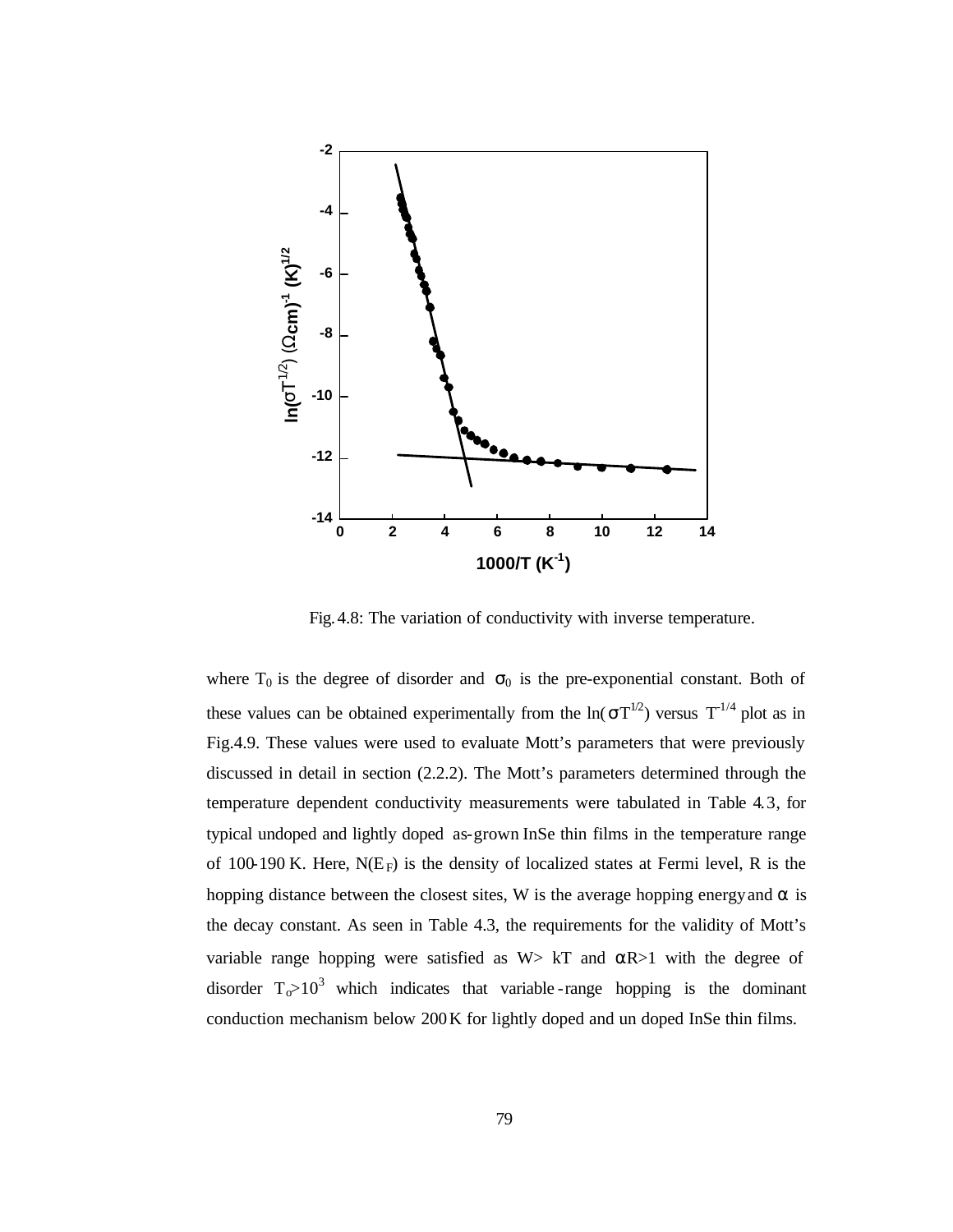

Fig.4.9:  $Ln(\sigma T^{1/2})$  vs  $T^{1/4}$  plot.

Table 4. 3: The Mott's parameters determined at an average temperature of 145 K for a typical un-doped (A) and lightly Cd-doped (B) as-grown InSe thin films.

| Sample | $T_o$ (K)    | $\alpha$ (cm <sup>-1</sup> ) | $N(E_F)$ (cm <sup>3</sup> eV <sup>-1</sup> ) | $R$ (cm)     | $W$ (meV) | αR  | kT (meV) |
|--------|--------------|------------------------------|----------------------------------------------|--------------|-----------|-----|----------|
| A      | $2.8x10^{6}$ | $1.6x10^{5}$                 | $2.6x10^{14}$                                | $2.9x10^{5}$ | 39        | 4.6 | 13       |
| B      | $3.7x10^6$   | $9.9x10^{5}$                 | $4.6x10^{16}$                                | $5.0x10^{6}$ | 42        | 5.0 | 13       |

The product  $\alpha R$  is the degree of localization and kT is the thermal energy of the carriers at a specific temperature. In this mechanism, conduction occurs by hopping of the carriers to larger distances in order to find energetically closer sites. The disordered atoms create trapping states which are located in the band-gap. The empty states can only capture carriers from the filled states below the Fermi level at low temperatures since there are no free carriers to capture from the valence band.

In order to determine the effect of post depositional annealing on the samples, they were annealed at different temperatures and time periods. However, in this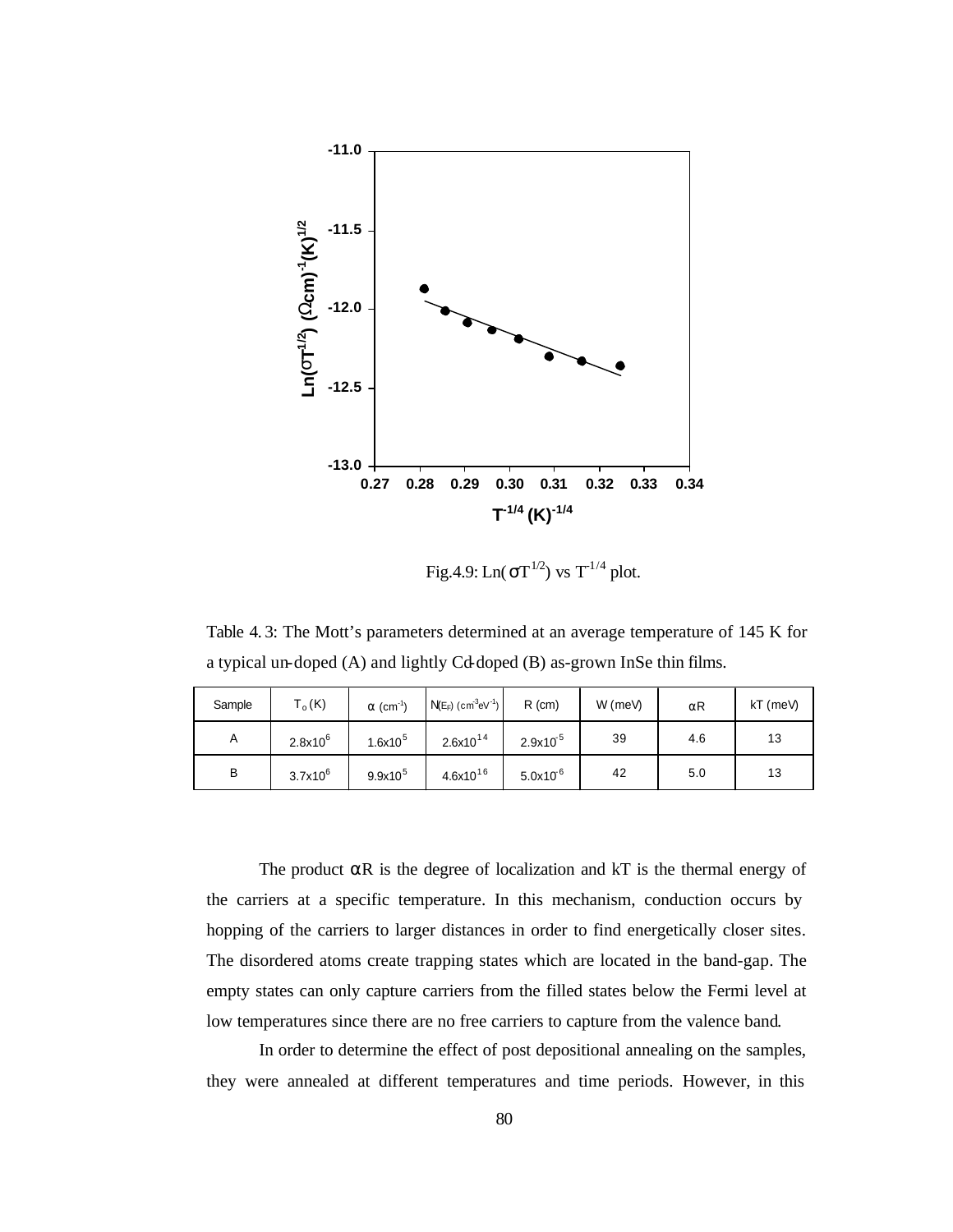section only the results for annealing at 100  $^{\circ}$ C are given due to the type conversion at higher temperatures. As seen from Fig.4.10, annealing of the samples did not show any effect on the variation and the conductivity values, however, the activation energies in both high and low temperature regions increased from 220 to 263 meV and from 14 to 34 meV, respectively. This increase of the conductivity activation energy implies that the annealing clears out some traps exist in the band gap region.



Fig.4.10: The conductivity variation of (a) un-annealed (b) annealed at 100 °C for 20 minutes, undoped cold substrate InSe films.

In the low temperature region, conductivity values increased slightly whereas in the high temperature region conductivity is unchanged. The overall variation of the both annealed and un-annealed films are the same which indicates that thermal excitation is the dominant conduction mechanism above 200 K and variable range hopping is dominant below 200K for annealed film also.

Doping effect of the films was investigated through dark temperature dependent I-V measurements. As mentioned in the beginning of this section,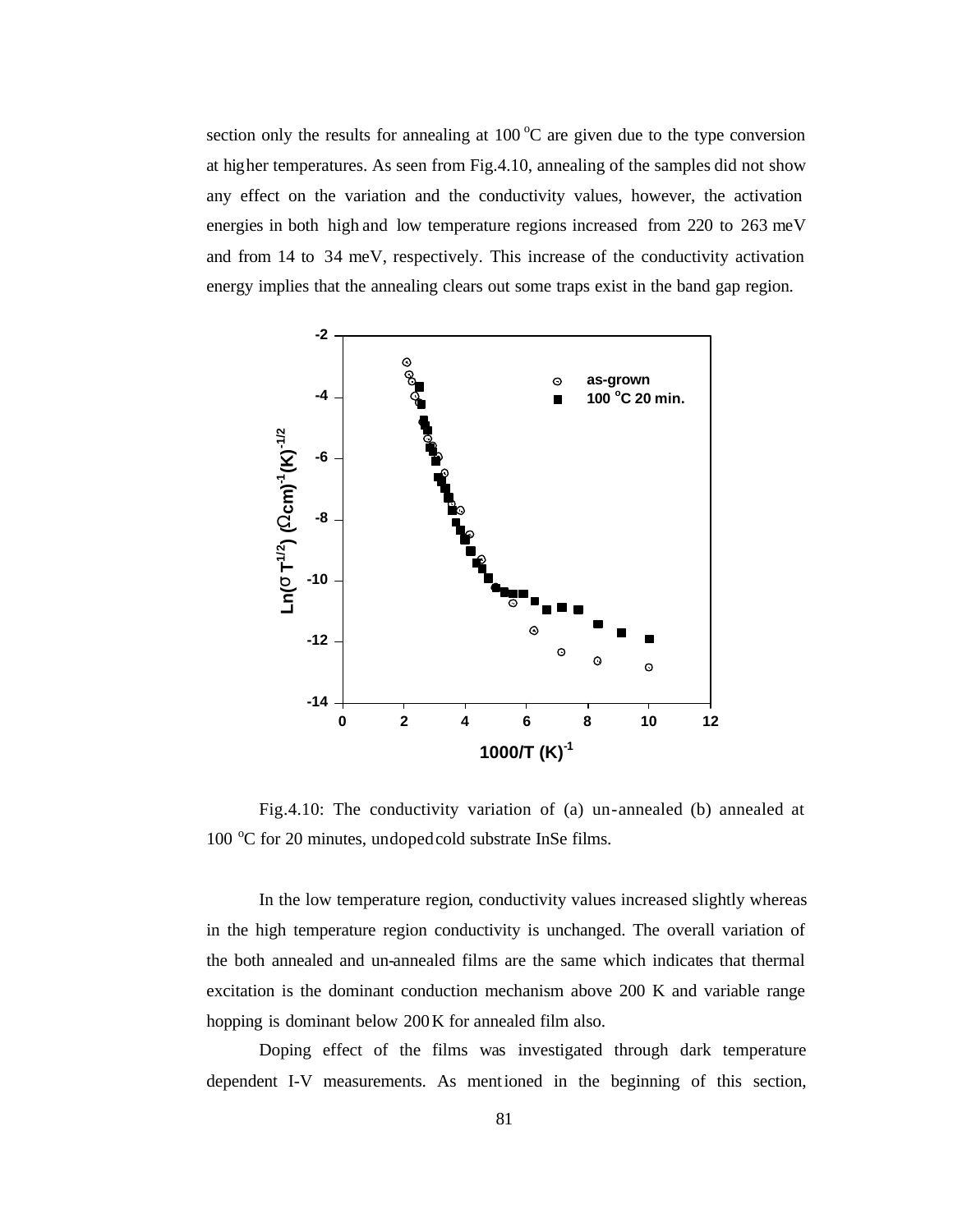conductivity values were reasonably increased for the samples with Cd/InSe ratio 0.24, whereas for the samples with Cd/InSe ratios up to 0.17 were almost the same as the undoped samples. Figure 4.11 represents the conductivity variation with inverse temperature in comparison of undoped, highly and lightly doped samples.



Fig.4.11: The conductivity variation of (a) heavily doped (b) lighty doped (c) undoped InSe films.

As seen from the Fig. 4.11, undoped and lightly doped samples have the same conductivity variation and lightly doped sample have slightly higher conductivity values in the low temperature region. The activation energies for lightly doped sample were found to be 325 meV and 15 meV for high and low temperature regions respectively. In comparison with the undoped sample, activation energies were slightly increased with light doping of the films. However, heavily doped sample have shown 4 orders of magnitude higher conductivity values and the temperature dependence of the conductivity were weak in the range of 100-380 K. Activation energies in between 100-230 K and 230-380 K were found to be 29 meV and 7 meV,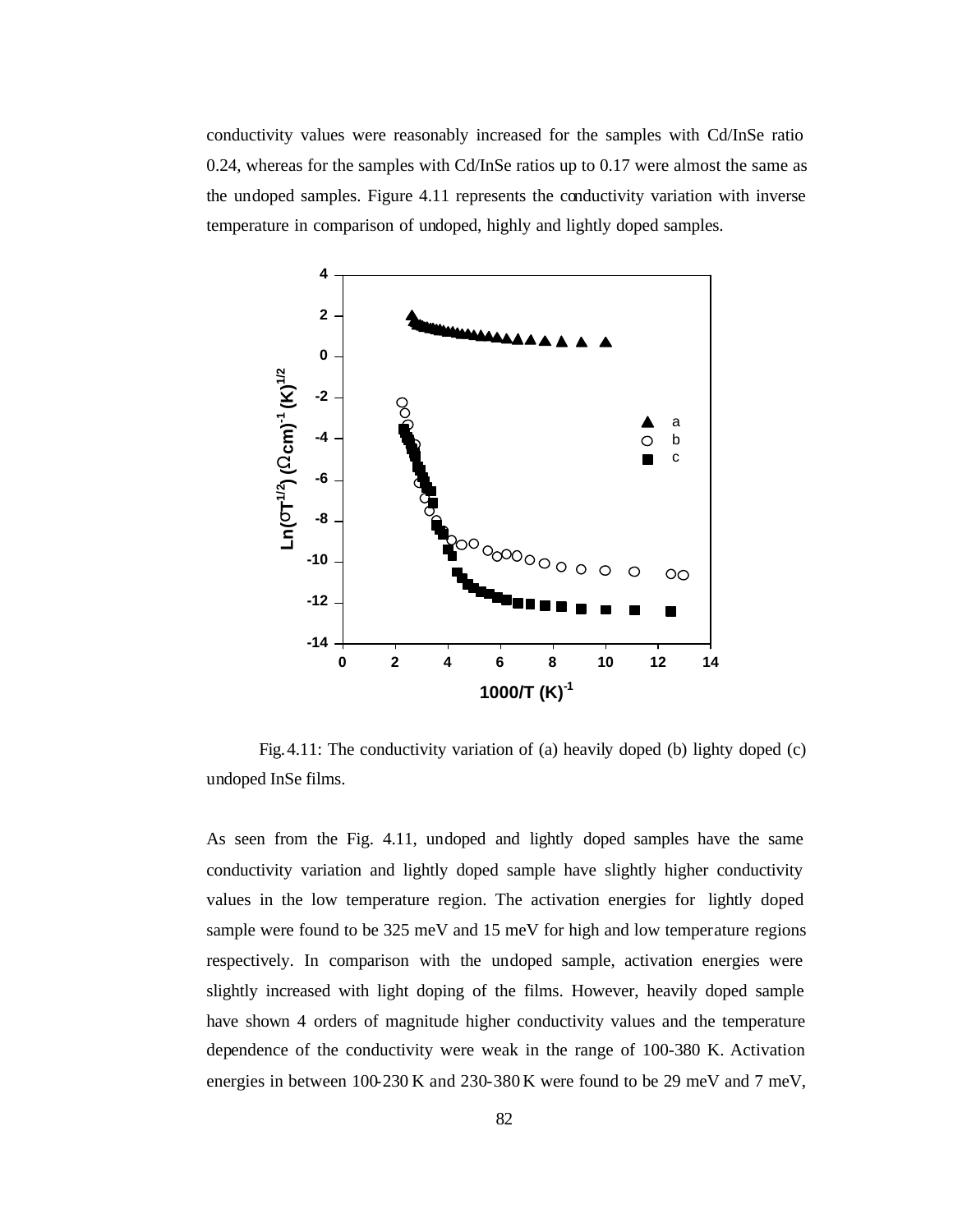respectively. This variation of conductivity for highly doped samples with low activation energy can be interpreted as a metallic behavior. This behavior may be attributed to defective degenerate structure caused by the high concentration of Cd atoms. Annealing effect was also studied for lightly doped films and it was concluded that annealing at  $100\degree C$  of the film did not show a pronounced effect on the sample as seen in Fig. 4.12.



Fig.4.12: The conductivity variation of lightly doped un-annealed and annealed film at 100  $\degree$ C for different annealing times.

As seen from Fig. 4.12, annealing at 100  $^{\circ}$ C up to 90 minutes did not show a significant effect neither on the variation nor on the conductivity values. Two different conduction mechanisms are dominant above and below 200 K which are thermal excitation and variable range hopping respectively, as in the case of undoped films.

The overall conclusion on the temperature dependent conductivity measurements for the doped and un-doped InSe films can be stated as follows. The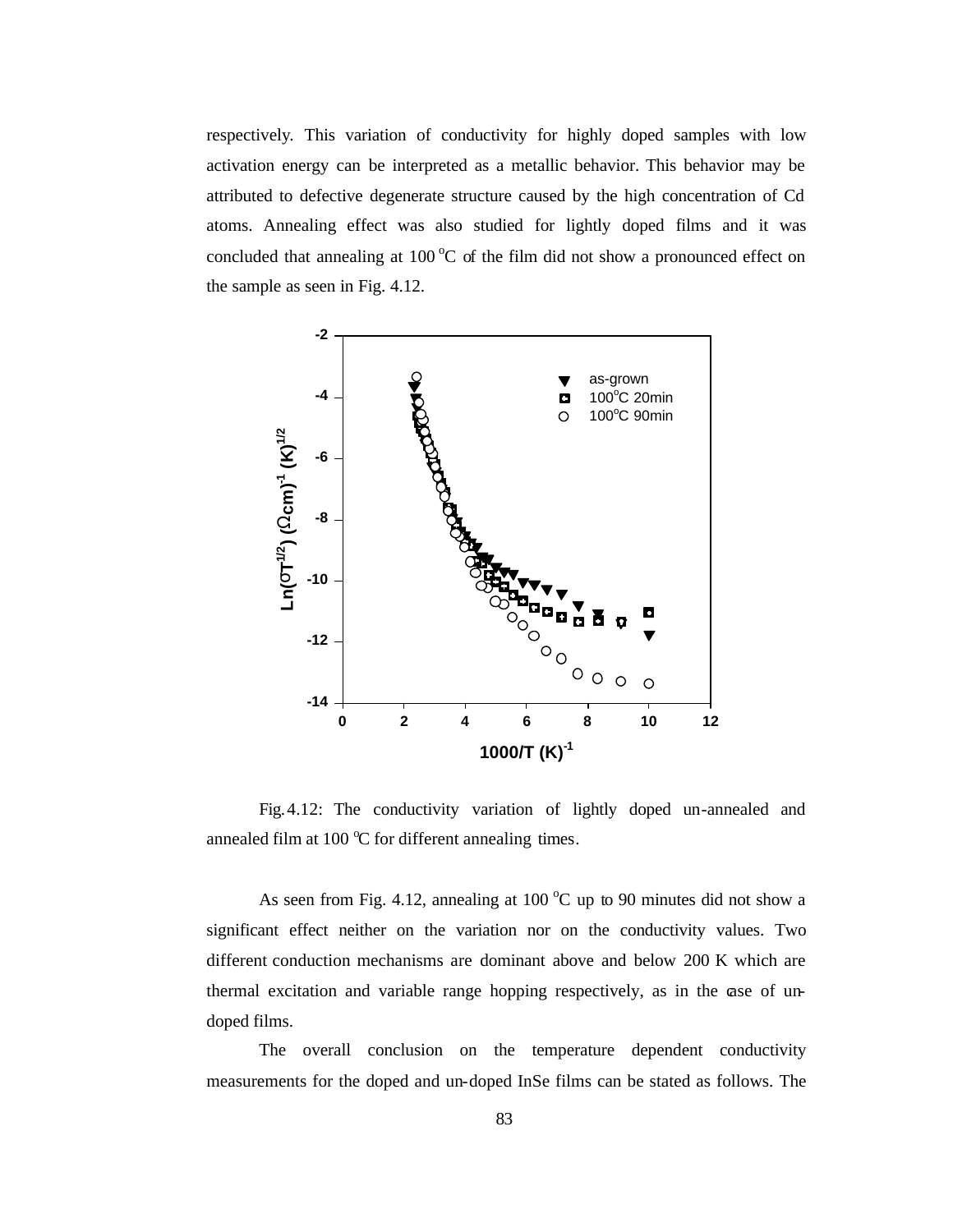conductivity variations and the values are the same for lightly doped and un-doped samples. Annealing at 100  $\degree$ C of these samples did not improve the conductivity independent of the time of annealing. Also, XRD measurements indicated that annealing at  $100^{\circ}$ C for 12 hours did not show any significant change in the structure of the films. Heavily doped samples, however, have shown four order of magnitude higher conductivity values yet they became metallic. Further annealing of the samples was not considered because as the hot probe technique revealed that annealing above 100  $\degree$ C converts the conductivity type from p- to n-type.

#### **4.2.2 Carrier Concentration and Hall Mobility**

In order to determine the carrier concentration and Hall mobility of the doped and undoped films, temperature dependent Hall effect measurements were carried out in the temperature range of 100-430 K. The magnetic field strength was kept at a constant value of 0.97 T in the specified temperature range for all measurements. The Hall coefficient  $R_H$  were determined experimentally by measuring the Hall voltage  $V_H$  using the expression  $R_H=$ t $V_H$ /IB as explained in section (2.3.1). The value of the Hall coefficient then revealed the carrier concentration at each temperature by the expression  $R$ <sub>H</sub>=*r*/pq where *r* was chosen to be of the order of unity. Room temperature carrier concentrations for the undoped cold substrate films were found to be in the range of  $2.6x10^{12} - 3.5x10^{13}$  cm<sup>-3</sup>. Lightly doped films have shown the concentration values between  $1.4x10^{12} - 1.2x10^{13}$  cm<sup>-3</sup> comparable to that of undoped ones. However, heavily doped sample have considerably higher carrier concentration in the order of  $10^{19}$  cm<sup>-3</sup> due to high amount of Cd atoms found in the structure by SEM analysis. These results were consistent with the conductivity measurements such that conductivities of the un-doped and lightly doped samples were comparable whereas the heavily doped samples had four orders of magnitudes higher conductivities in comparison to that of un-doped and lightly doped ones. For a typical undoped cold substrate InSe thin film, variation of concentration with inverse temperature is shown in Fig. 4.13 in the temperature range of 100-430 K. As seen in the figure, the carrier concentration increases with increasing temperature in accordance with  $p=p_0exp(-\Delta E/kT)$ . The temperature dependence is strong above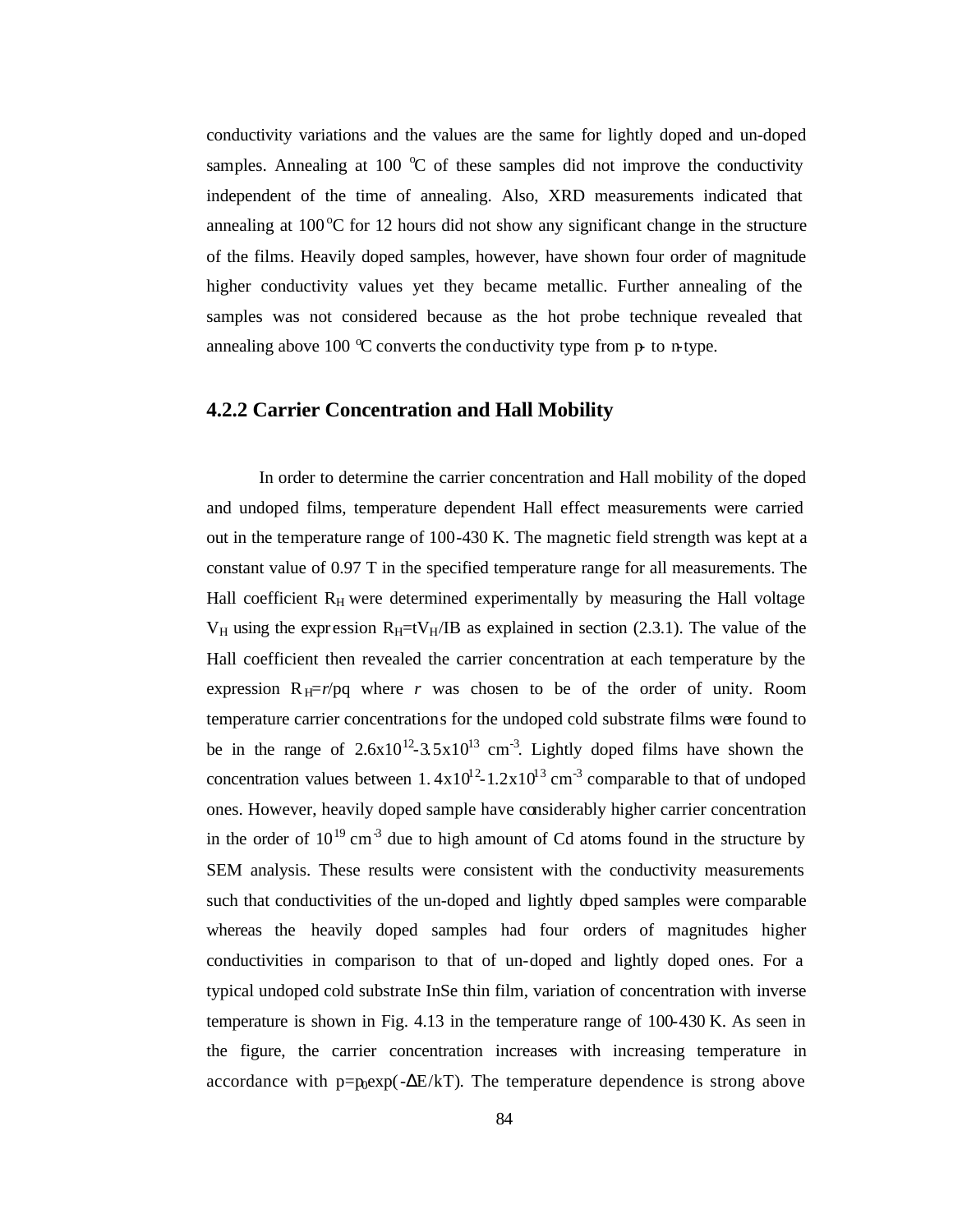200 K in which region carrier concentration sharply increases with increasing temperature. The activation energy was found to be 204 meV in this temperature region. Below 200 K temperature dependence is weak but the activation energy could not be calculated due to fluctuation of the data.

Annealing effect were investigated for the undoped cold substrate films in the same temperature range and it was found that annealing at 100  $\degree$ C for 20 minutes did not show a significant effect on the carrier concentration as seen in Fig.4.13, in comparison with the un-annealed one. The activation energy in high temperature region for the annealed sample was found to be slightly increased to 238 meV. Further annealing above 100  $\degree$ C was avoided since in that case conductivity type converts from p- to n-type.



Fig.4.13: The variation of carrier concentration (a) un-annealed (b) annealed at  $100^{\circ}$ C for 20 minutes for undoped cold substrate films.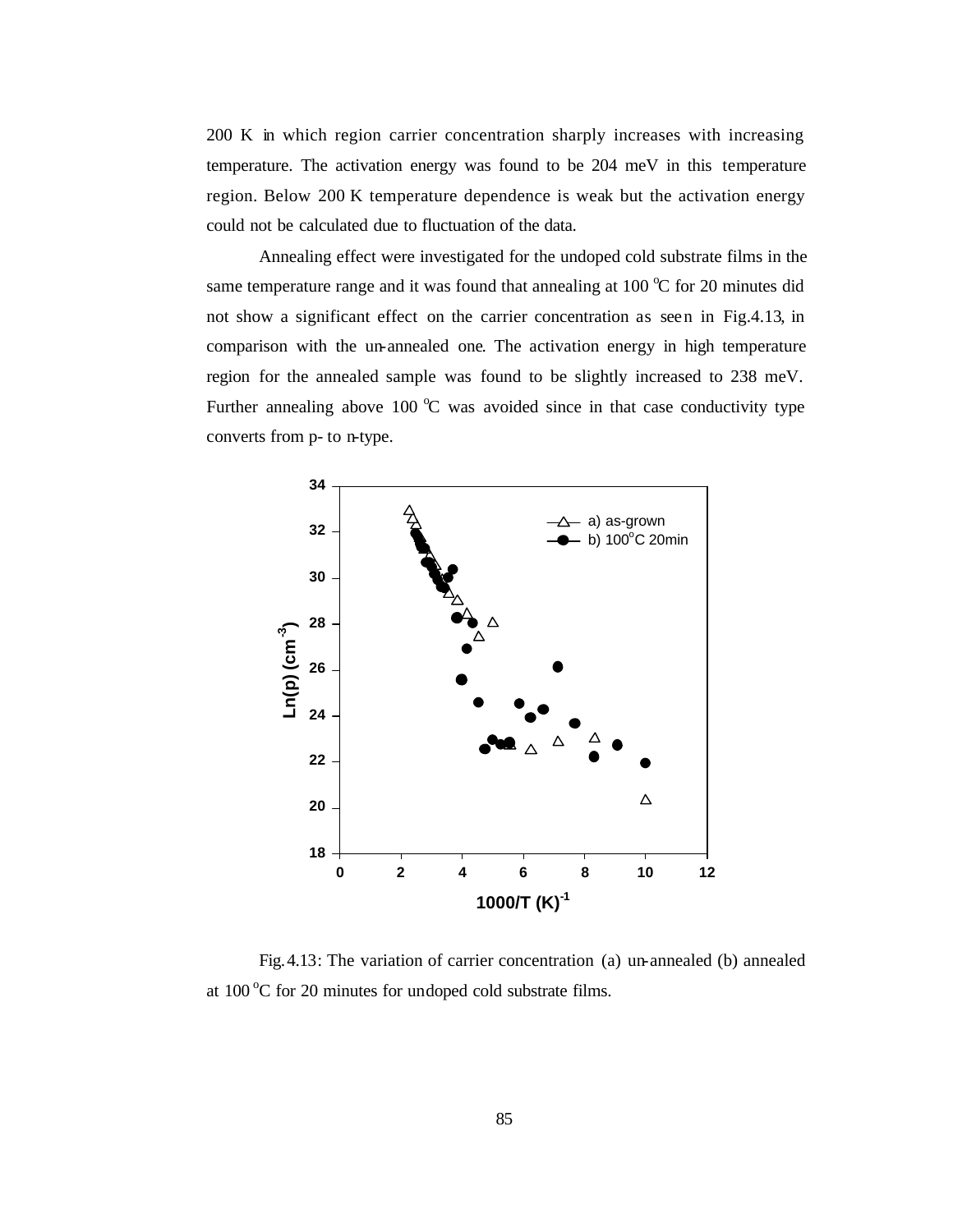

Fig.4.14: The variation of carrier concentration with inverse temperature for (a) undoped, (b) heavily doped, (c) lightly doped films.

In order to get information about the carrier concentration and mobility by the effect of doping, temperature dependent Hall effect measurements were also carried out for highly and lightly doped samples in the temperature range of 100-430 K. Fig.4.14 represents the variation of carrier concentration with respect to inverse temperature for doped and undoped samples. The carrier concentration values for lightly doped sample were found to be similar to that of undoped one, however, the heavily doped samples with Cd/InSe ratio around 0.24 were almost insensitive to the change of sample temperature and had concentration values seven order of magnitude higher than that of lightly doped and undoped ones.

The weak temperature dependence of carrier concentration for heavily doped sample indicates metallic or degenerate structure of this sample which is consistent with the results of the conductivity measurements.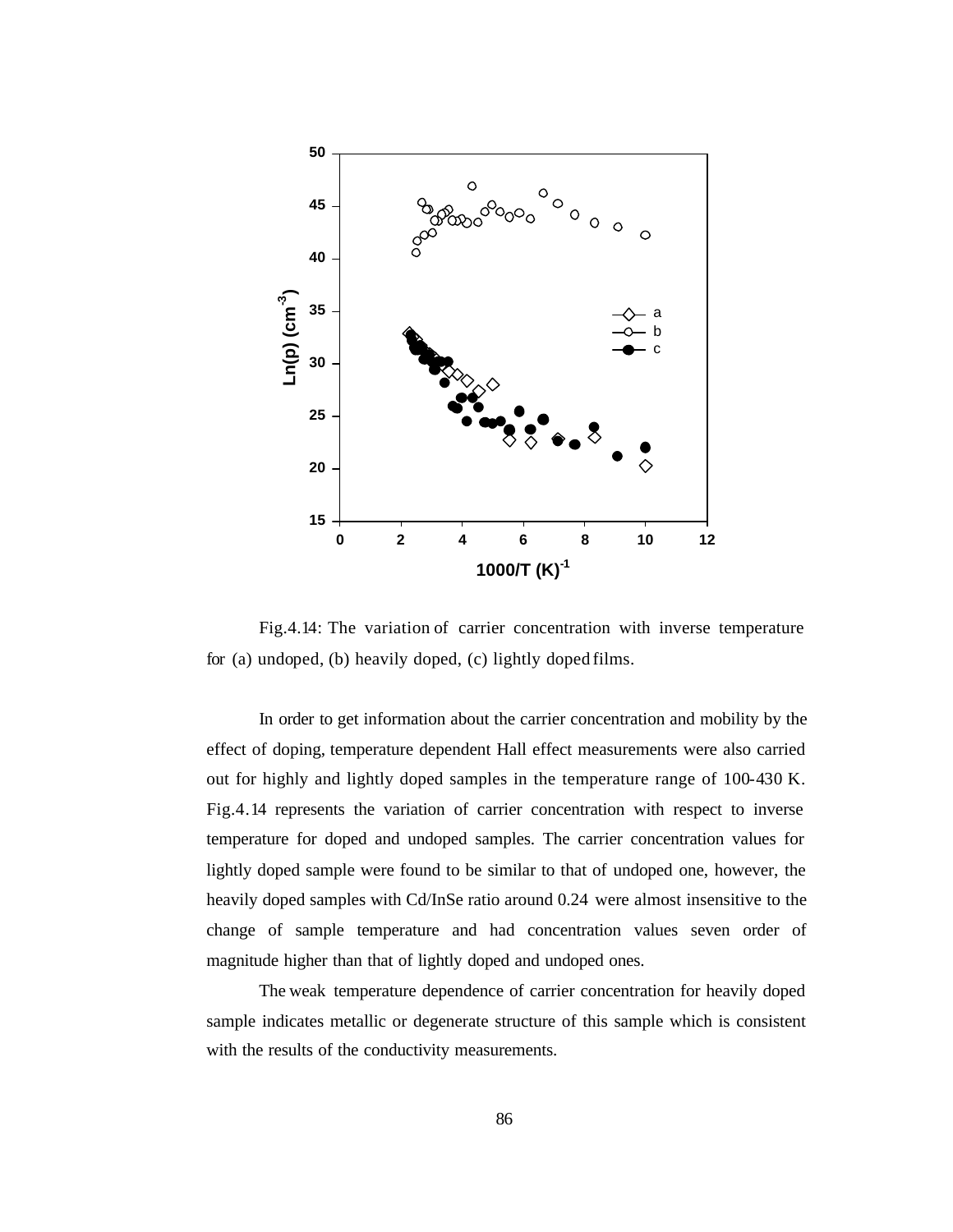Annealing effect was also investigated for the lightly doped sample in the same temperature range. It was observed that annealing at  $100\degree C$  up to 90 minutes results in no significant change in the concentration values and variations over the studied temperature range.

The room temperature mobility values of the doped and un-doped samples calculated using the relation  $\mu = \sigma / \rho q$  and it was found that the room temperature mobility values for the un-doped samples vary in the range of  $2.7-82 \text{ cm}^2/\text{V}$ .s depending on the growth conditions. Whereas, mobility values for the heavily doped and lightly doped samples were calculated in between  $0.1$ -21.2 cm<sup>2</sup>/V.s depending on the Cd doping concentration as seen in Table 4.2. The mobility values obtained here are comparable to those reported in previous work done by Quasrawi [98].



Fig.4.15: The variation of mobility for typical (a) heavily doped (b) undoped (c) lightly doped amorphous InSe thin films in the temperature range of 150-400 K.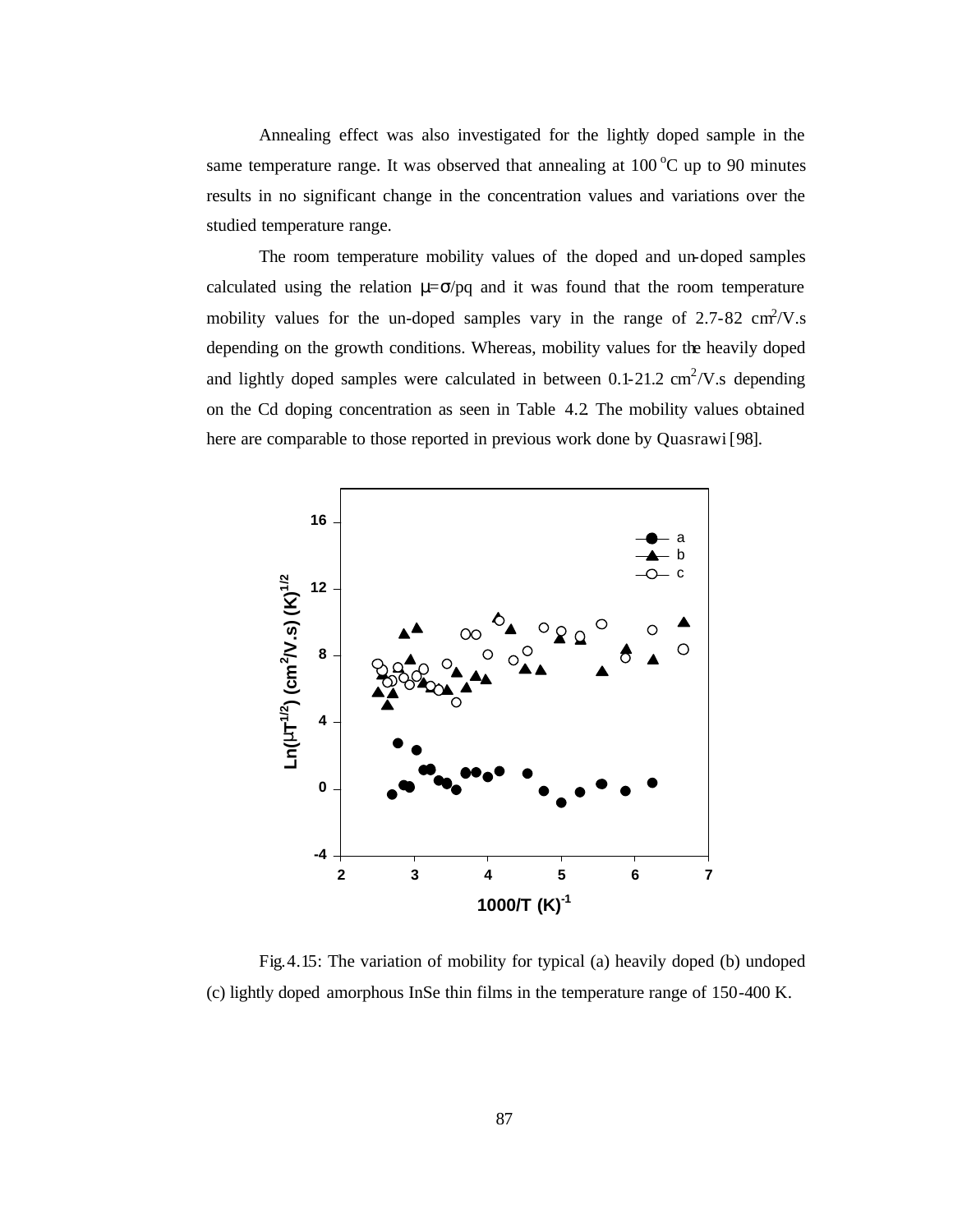As seen from Fig.4.15, undoped and lightly doped samples have mobility values in the same order, however, heavily doped sample have one order of magnitude lower mobility value than that of undoped and lightly doped ones. For these samples, variations of mobility with temperature are observed to be weak over the whole studied temperature range which indicates that the dominant scattering is neutral impurity scattering.

It was also found that post annealing did not yield any considerable changes in the mobility of the undoped and doped samples.

### **4.3 Electrical properties of CdS Thin Films**

## **4.3.1 Conductivity Measurements**

The temperature dependent electrical conductivity and the Hall effect measurements were carried out for undoped CdS thin films in the range of 100-430 K. The measurements were done by evaporation of In ohmic contacts onto the six-arm bridge CdS films with thicknesses in between 2.1-2.6 μm. The room temperature conductivities for these films were found to be around 1  $(\Omega \text{cm})^{-1}$ . All the deposited CdS films exhibit n-type conductivity which was determined by the sign of Hall coefficient and the hot probe technique. Temperature dependent conductivity measurements indicated that the conductivity of the CdS films increases exponentially with increasing temperature as illustrated in Fig. 4.16.

The conductivity data for the CdS thin films was analyzed by the grain boundary model proposed by Seto [64] as explained in section (2.2.2). In order to determine the dominant conduction mechanism, the conductivity-temperature dependence is plotted as  $Ln(\sigma T^{1/2}) - 1000/T$ .

As seen from the Fig.4.17, two linear regions with activation energies of 77 meV and 11 meV were found corresponding to high and low temperature regions, respectively. The analysis of conductivity data indicates that the dominant conduction mechanism above 200 K is the thermionic emission of the carriers over the grain boundary. The activation energy in this region is larger than kT.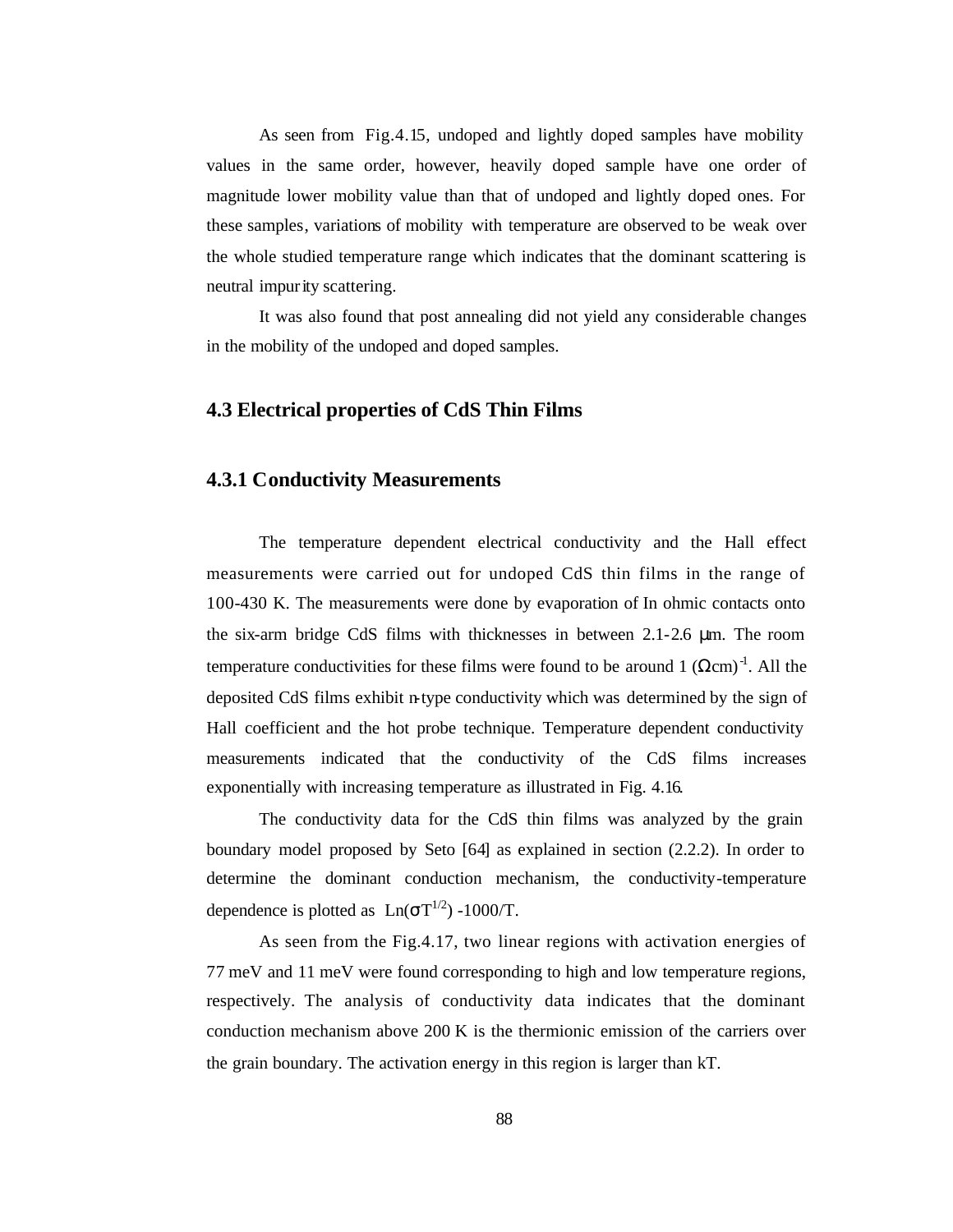However, the low activation energy in the 100-200 K temperature range rules out the possibility of thermionic emission over the grain boundary.



Fig.4.16: The variation of conductivity with temperature for a typical CdS thin film.

Thus, Mott's hopping conduction mechanism, expressed as Eq.4.2.2, may be the dominant conduction mechanism in this region since the carriers do not have enough energy to surmount the grain boundary potential. The Mott's parameters are calculated by using the slope and the intercept values of Fig.4.18 as explained in section (2.2.2) and it was found that in between 100 and 200 K conduction is dominated by the variable range hopping (VRH) since the requirement for VRH is satisfied as  $\alpha R > 1$  and W>kT. Therefore, the conduction in this low temperature region occurs by hopping of the charge carriers from the filled trap states to the empty trap states.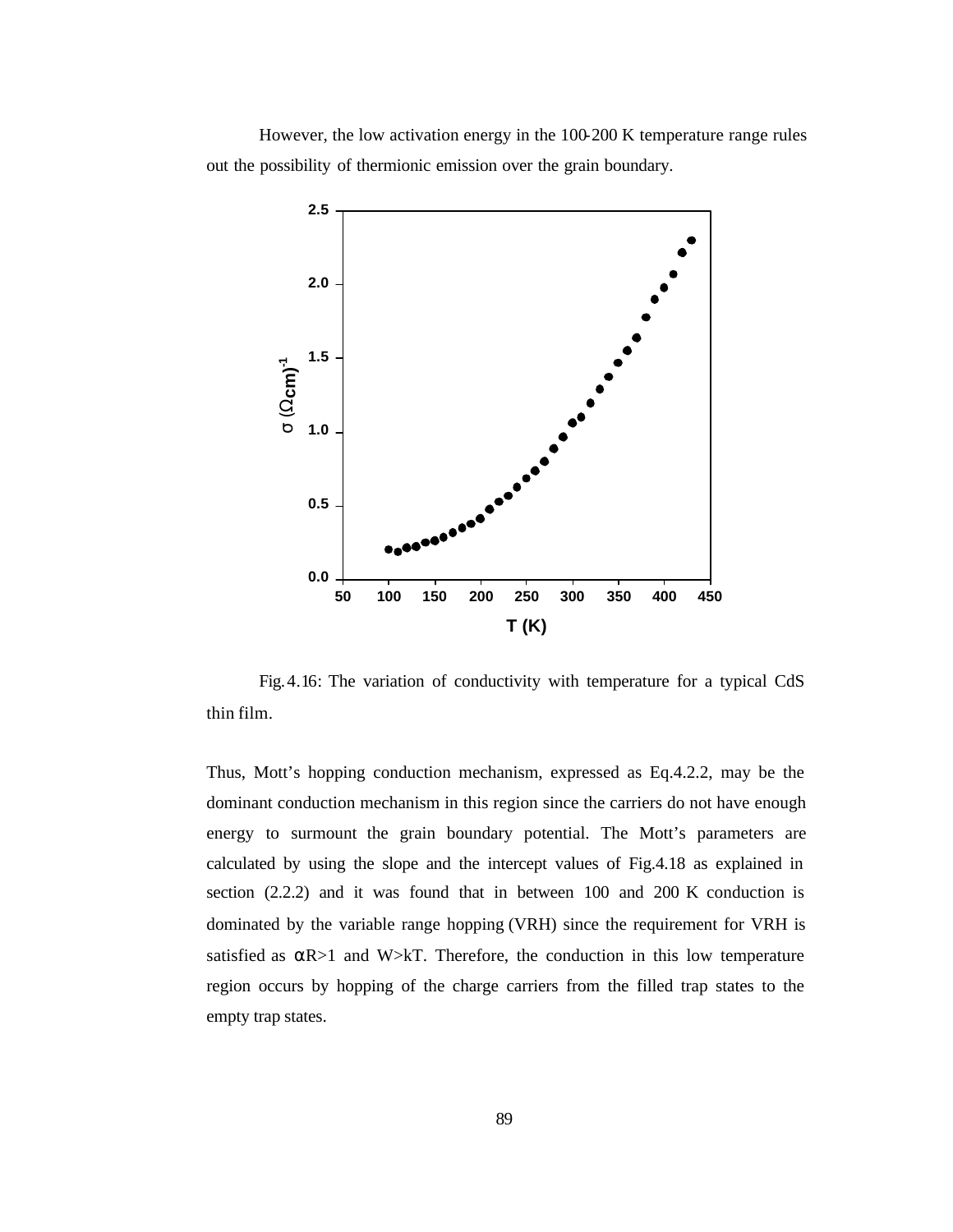

 Fig.4.17: The variation of the conductivity with inverse temperature in the range of 100-430 K.



Fig. 4.18: The Ln( $\sigma T^{1/2}$ )- $T^{-1/4}$  variation in the temperature range of 100-200 K.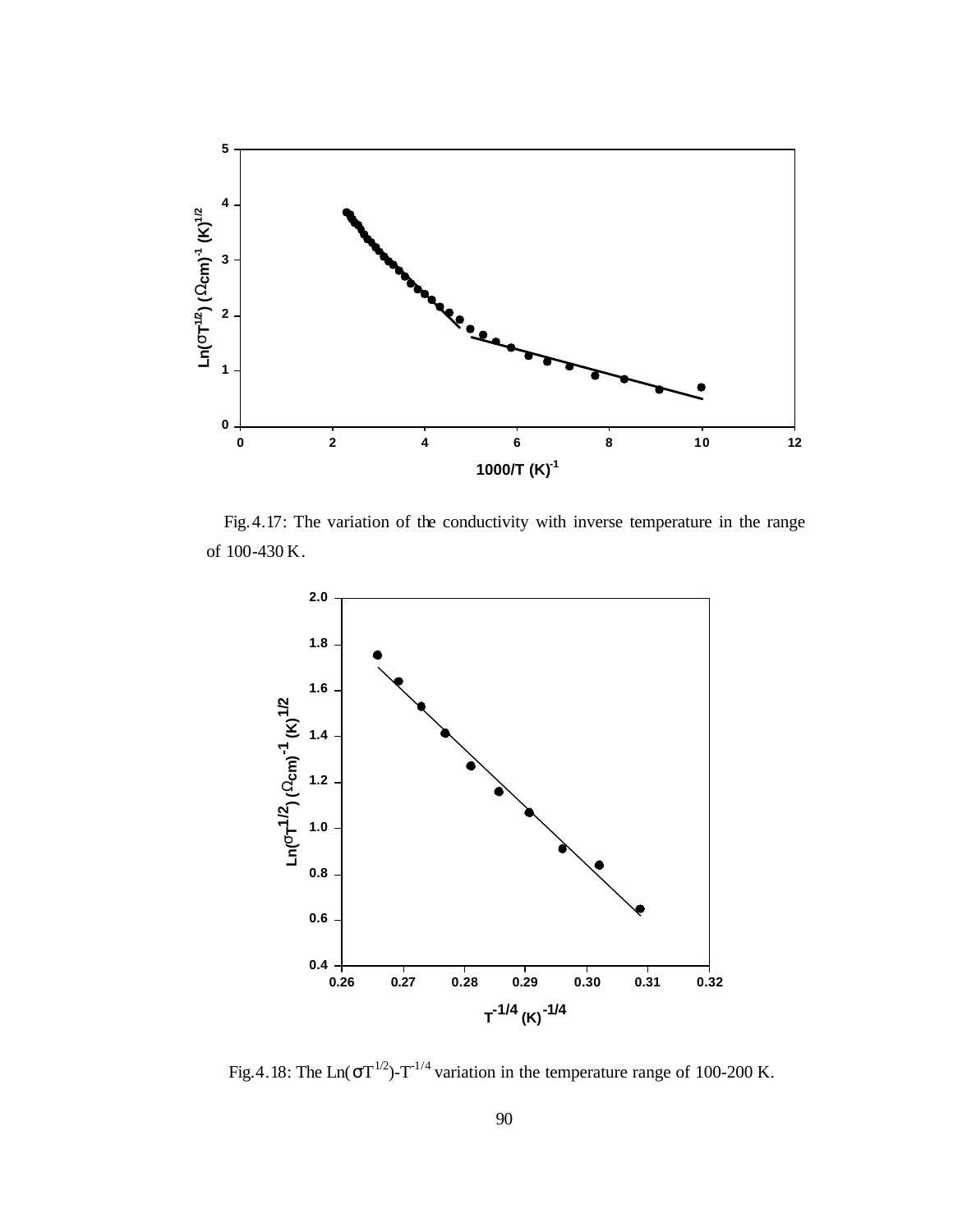Annealing effect was also investigated for the sample annealed at  $100\degree C$  for 20 minutes through temperature dependent conductivity and Hall effect measurements but no significant change were observed for the room temperature electrical conductivity of the annealed CdS thin film with activation energies of 78 meV and 9 meV in the high and low temperature regions, respectively. The Mott's parameters found in the temperature range of 100-200 K for two as-grown CdS thin films grown with different deposition parameters were given in Table 4.4 at an average temperature of 145 K.

Table 4. 4: Mott's parameters of two as-grown CdS films.

| $T_{source}$ (°C) | $T_{\text{subs}}(^{\circ}C)$ | $T_o$ (K)    | $\alpha$ (cm <sup>-1</sup> ) | $N(E_F)$<br>$(cm-3eV-1)$ | $R$ (cm)      | W (meV) | αR  | $kT$ (meV) |
|-------------------|------------------------------|--------------|------------------------------|--------------------------|---------------|---------|-----|------------|
| 725               | 213                          | $2.2x10^5$   | $5.2 \times 10^7$            | $1.1x10^{23}$            | $4.7x10^{-8}$ | 21      | 2.5 | 13         |
| 700               | 232                          | $7.1x10^{6}$ | $1.5x10^{9}$                 | $7.9x10^{25}$            | $4.0x10^{-9}$ | 49      | 5.8 | 13         |

#### **4.3.2 Carrier Concentration and Hall Mobility.**

The carrier concentration and Hall mobility of the CdS thin films were investigated by the Hall effect measurements with the same technique explained for the InSe thin films in sec tion 4.2.2. Room temperature electron concentrations of the films were found to be in the range of  $1.4x10^{16} - 3.4x10^{18}$  cm<sup>-3</sup> depending on the substrate temperatures. The variation of electron concentration with inverse temperature in the temperature range of 150-420 K for a typical CdS film is illustrated in Fig.4.19, which shows that the carrier concentration increases exponentially with the absolute temperature in the high temperature region where thermionic emission is the dominant conduction mechanism. How ever, in the low temperature region in between 100-200 K, temperature dependence of the carrier concentration is weak.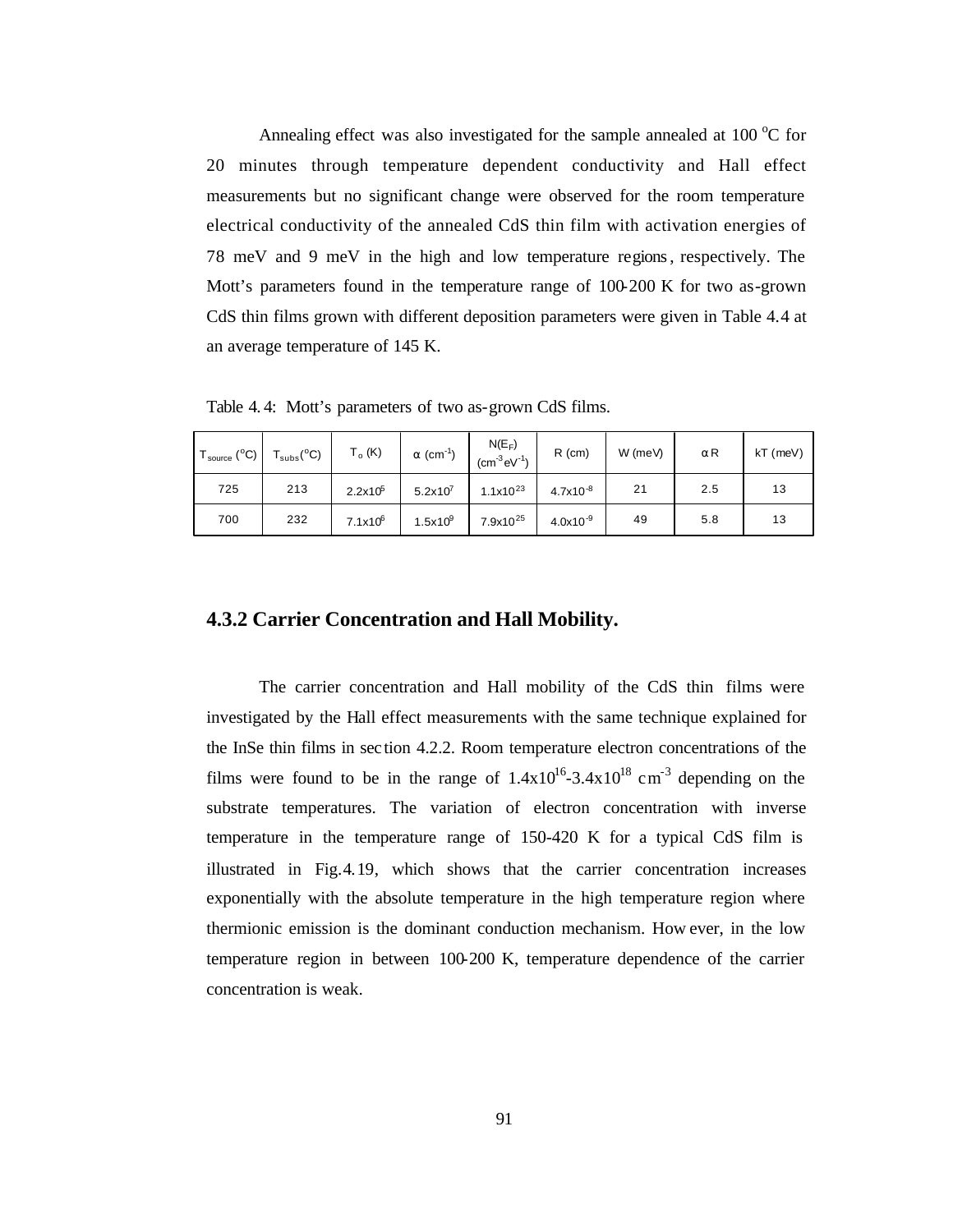

Fig.4.19: The variation of electron concentration of a typical CdS thin film.

The room temperature Hall mobility of the films were found in between 3.1-3.5  $\text{cm}^2$ /V.s. The temperature dependence of the mobility data was analyzed according to the thermionic emission model proposed by Seto [64].In this model the effective mobility can be expressed as;

$$
\mathbf{m} = \mathbf{m}_0 T^{-1/2} \exp\left(-\frac{q\mathbf{f}_b}{kT}\right) \tag{4.3.1}
$$

where  $\phi_b$  is the barrier height at the grain boundary. The  $Ln(\mu T^{1/2})$ -1000/T variation of a typical sample is given in Fig. 4.20. It indicates that the mobility increases as the absolute temperature increases. The grain boundary height  $(f_b)$  was found to be 98 meV and 14 meV above and below 200 K, respectively. The barrier height in the high temperature region is larger than kT which verifies that thermionic emission is the dominant conduction mechanism in this region.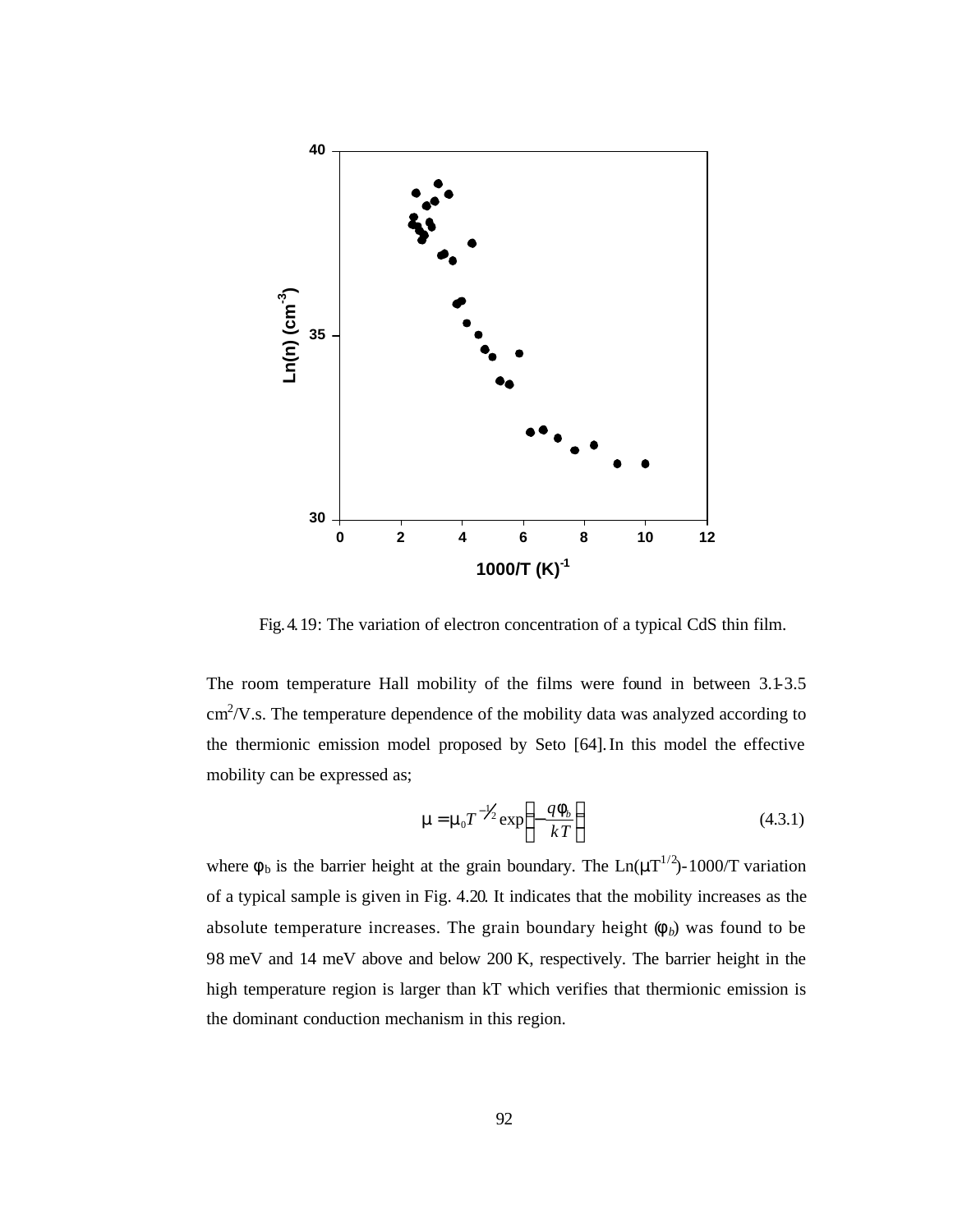

Fig. 4.20: The variation of mobility with inverse temperature.

In order to determine the existent scattering mechanisms,  $Log(\mu)-Log(T)$ variation was considered as the increase in mobility with temperature satisfies the relation  $\mathbf{m} \propto T^n$ . The value of the exponent *n* determines the dominant scattering mechanism at each temperature range.

Fig.4.21 shows that in the low temperature region the mobility variation is almost temperature independent. The anomalous variation of mobility in this region indicates that the neutral impurity scattering is dominant. However, in the high temperature region above 220 K the linear variation fits to  $\mathbf{m} \propto T^{5/2}$  relation which indicates that ionized impurity scattering is the dominant scattering mechanism. Thus, it can be concluded that scattering of carriers by impurities takes place over the whole temperature range studied and ionization of impurities increases with increasing absolute temperature.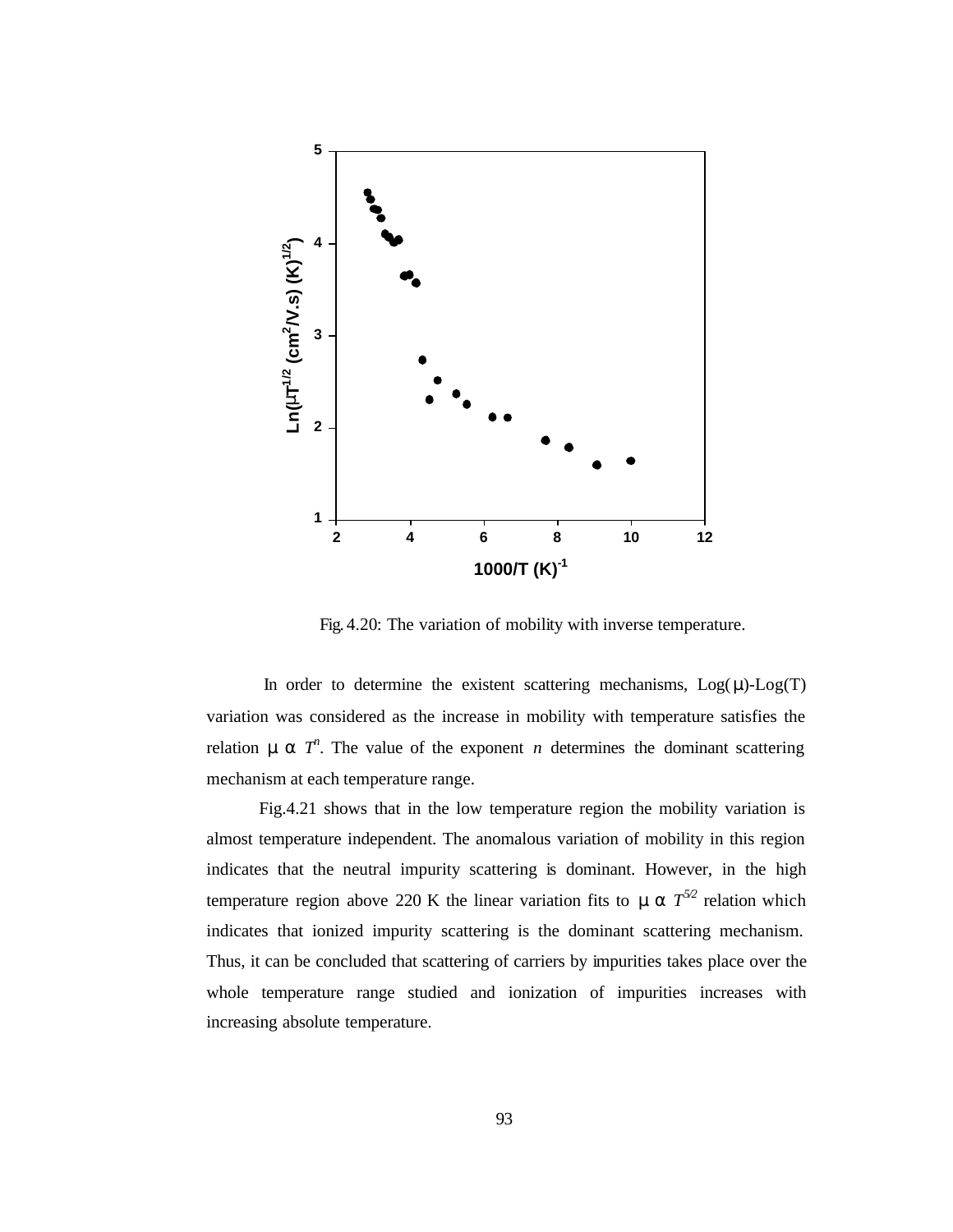

Fig.  $4.21:$  Log( $\mu$ )-Log(T) variation for a typical CdS thin film.

Mobility variation with temperature did not change for the annealed sample at 100  $^{\circ}$ C for 20 minutes. However, room temperature mobility value decreased from 3.5 to 1.8  $\text{cm}^2/\text{V}$ . s with annealing whereas the carrier concentration slightly increased from  $1.9x10^{18}$  to  $3.4x10^{18}$  cm<sup>-3</sup>. Therefore, at high temperatures the contribution of the intergrain ionized impurity scattering to the effective mobility increases with absolute temperature.

### **4.4 Optical Absorption of InSe Thin Films**

The optical transmission or absorption spectrum is commonly used to investigate the optical properties of the materials. These measurements reveal information on the absorption coefficient, band structure and impurity levels of a semiconductor. The transmission measurements were carried out with a computerized double beam Perkin-Elmer UV/VIS Lambda 2S spectrometer by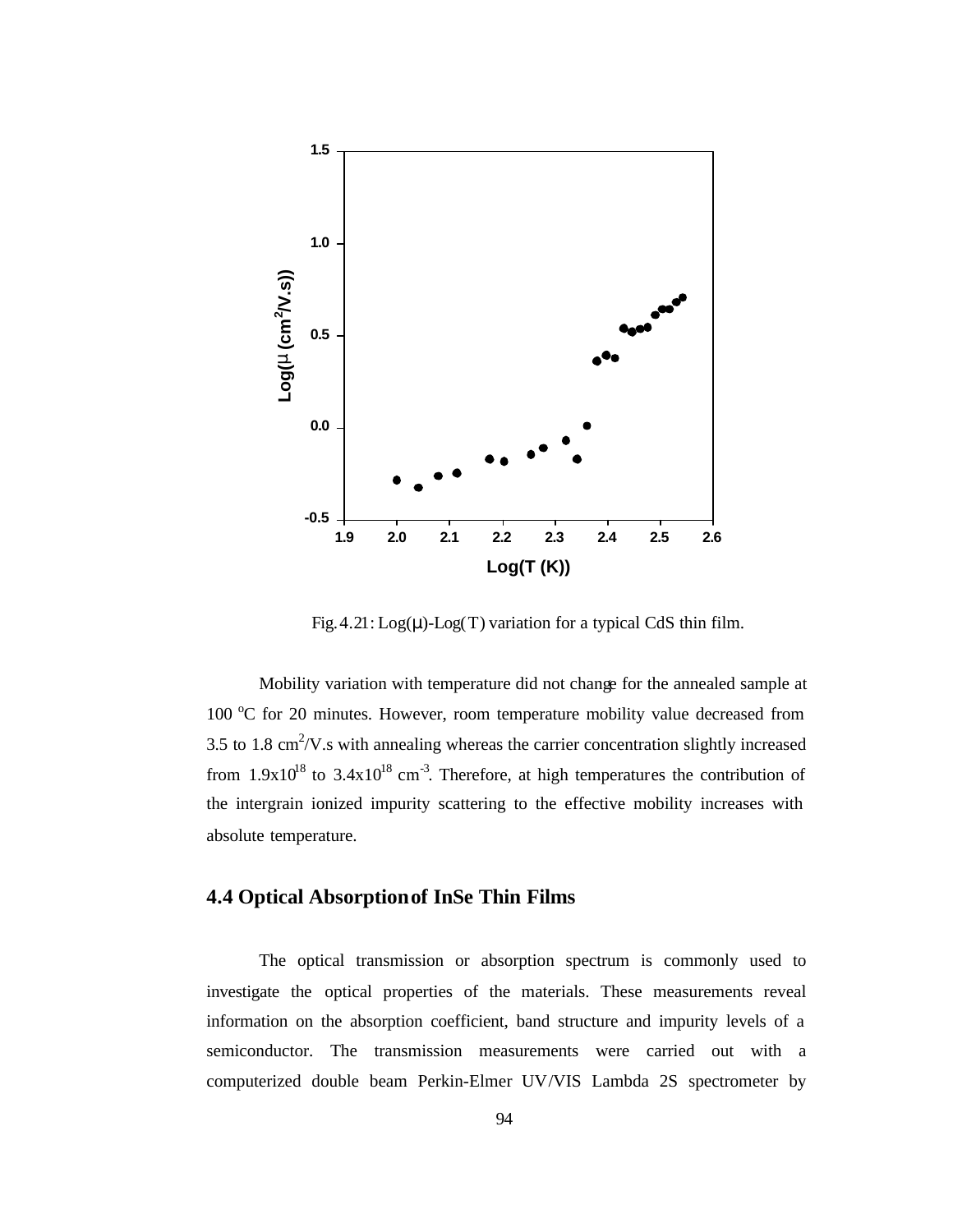directing light with energy in the range of 1.1-1.9 eV onto the semiconductor film and measured the transmitted light as a function of wavelength. Then, the transmission data were corrected according to the background absorption of the glass substrate on which the film was deposited. The optical absorption coefficient can be determined from the measured transmission data using the following relation,

$$
\mathbf{a} = \frac{1}{d} \ln \left( \frac{1}{T} \right) = \frac{1}{d} \ln \left( \frac{I_0}{I} \right) \tag{4.4.1}
$$

where d is the thickness of the film and T is the transmission. The relation between the absorption coefficient and the incident photon energy is given by,

$$
(\mathbf{a}h\mathbf{n}) = A\big(h\mathbf{n} - E_s\big)^n \tag{4.4.2}
$$

where *A* is a constant depending on the transition probability,  $E_g$  is the band gap of the semiconductor and  $n$  is an index having values  $\frac{1}{2}$  and 2 for direct and indirect allowed transitions respectively. The direct band gap of a semiconductor is therefore determined from the plot of  $(ahu)^2$  versus incident photon energy.

The Fig. 4.22 represents the variation of the absorption coefficient with respect to incident photon energy for a typical undoped, cold substrate, as-grown InSe thin film. As seen from the plot, the absorption coefficient  $\alpha$  decreases exponentially with decreasing photon energy. The absorption coefficient at room temperature was found to be in the range of  $5.3 \times 10^2 - 2.6 \times 10^4$  cm<sup>-1</sup> for the incident photon energies of 1.1-1.9 eV. The variation of the optical absorption near the fundamental absorption edge revealed the direct ba nd gap around 1.74 eV for the film with thickness of  $3 \mu$ m. This result is consistent with the band gap of amorphous InSe thin films given in the literature [97]. The high band gap may be the result of high structural disorder and defects in the structure of the film.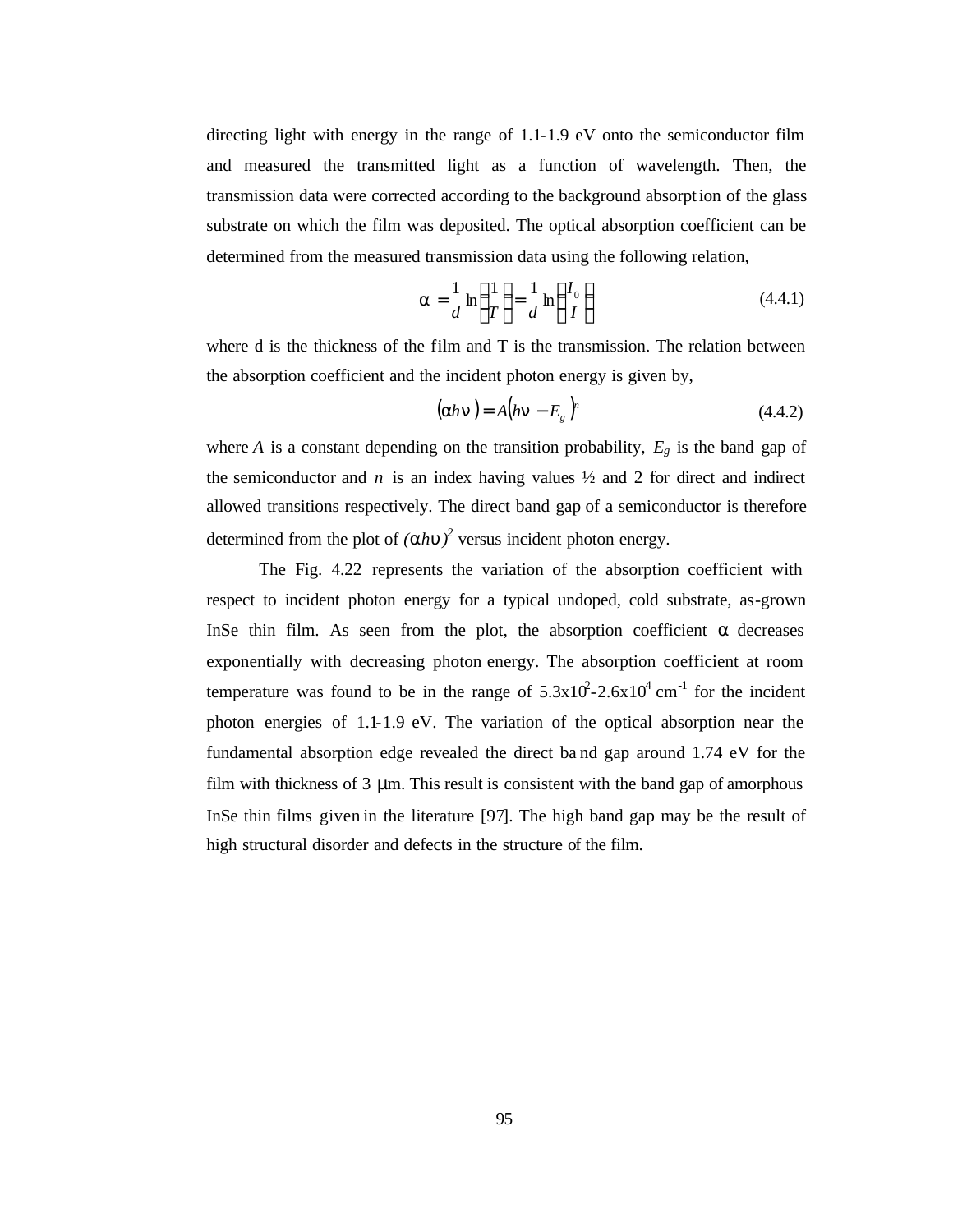

Fig.4.22: The variation of absorption coefficient for a typical InSe thin film.

## **4.5 Optical Absorption of CdS Thin Films.**

The transmission spectrum of a typical CdS thin film mea sured in the spectral range of 1.1-2.9 eV with the same procedure used for InSe film explained in section (4.4.1). Using the transmission data, absorption coefficients at room temperature were calculated by Eq.4.4.1 in the specified energy range. The absorption coefficients at room temperature were found to be  $1.4x10^3 - 3.8x10^4$  cm<sup>-1</sup> for the minimum and maximum photon energies, respectively. The Fig. 4.23 represents the variation of absorption coefficient with respect to incident photon energy.

As seen from the figure, the film is almost transparent up to 2.31 eV of photon energy and from that point absorption of the photons increases sharply with photon energy in which region the absorption takes place through direct interband transition and extrapolation of the linear variation gives the optical band gap of about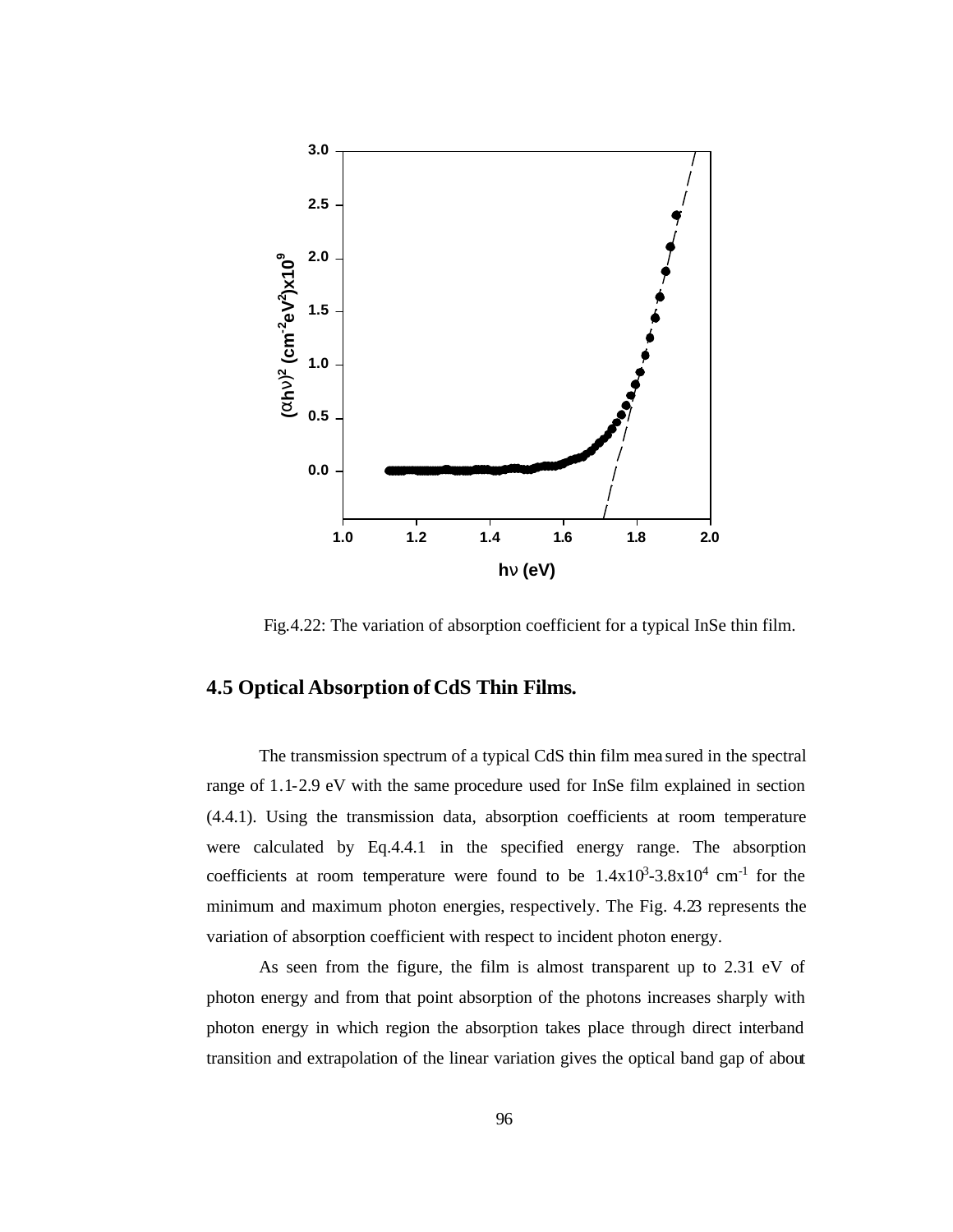2.36 eV for a typical polycrystalline CdS film with thickness of 2.64 μm. This result is in well agreement with the previous works done in literature [61,65].



Fig.4.23: The variation of absorption coefficient with photon energy for a typical CdS thin film.

# **4.6 Characterization of p -InSe Schottky Diodes**

## **4.6.1 Current-Voltage Characteristics**

In this section, the characterization results for the devices obtained with undoped, as-grown, cold substrate InSe thin films, are presented. InSe thin films have been deposited by thermal evaporation of  $99.99\%$  pure In<sub>2</sub>Se<sub>3</sub> kept at around 800  $\degree$ C onto tin oxide (TO) coated and soda lime glass substrates. Following the deposition , various metal contacts such as Ag, Au, In, Al and C with area of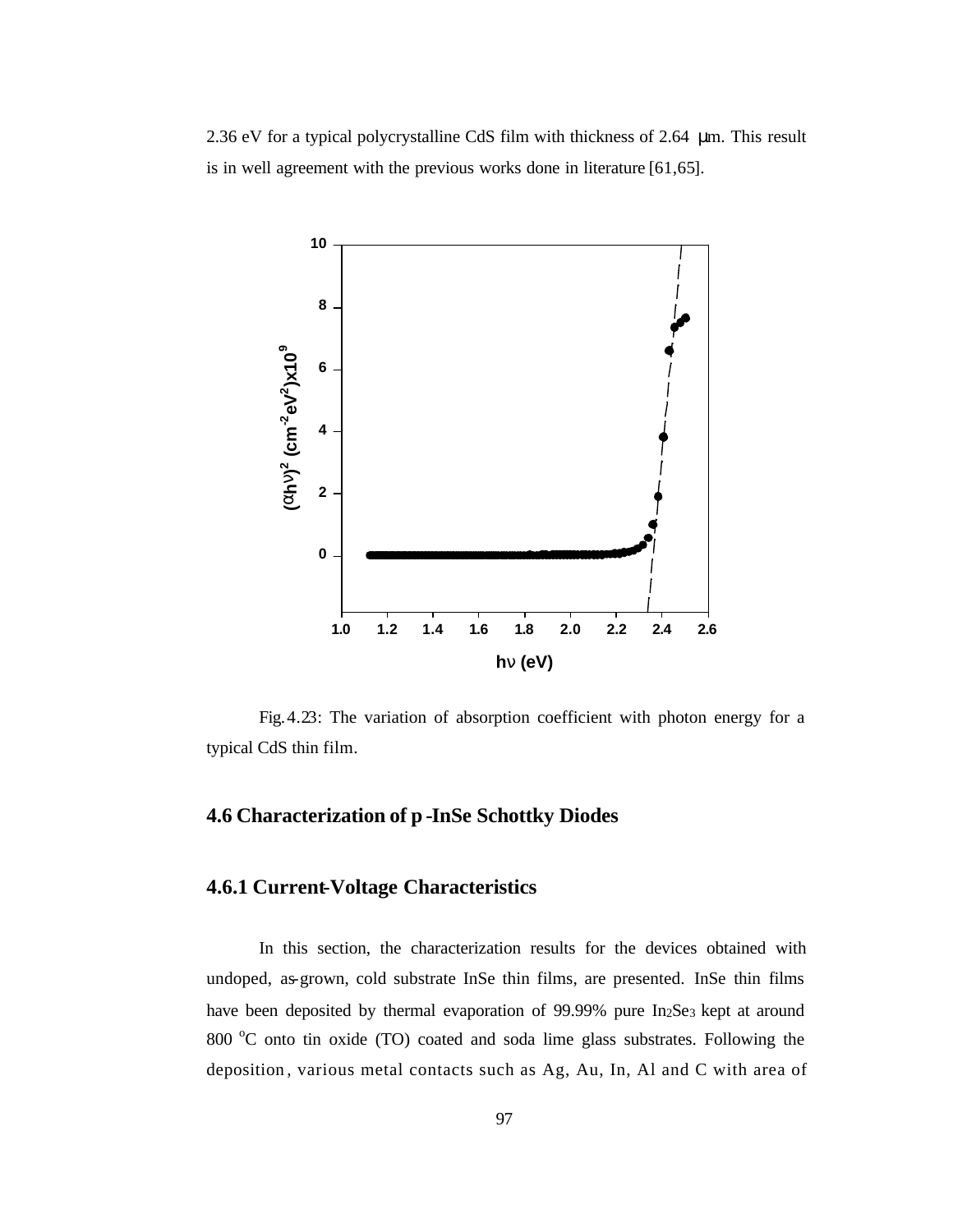7.5x10<sup>3</sup> cm<sup>2</sup> were applied as explained in section (3.1.4) to achieve sandwich structures onto a-InSe/TO films which have thicknesses around 1 μm. As discussed in section (2.4.3), p-type semiconductors usually make rectifying junctions with metals whose work functions are less than that of the semiconductor. However, due to the complex band structure of p-InSe thin films this is not always the case experimentally. This is due to the self-compensating nature of p-InSe by which deep donors are created. Thus, p-InSe films can have rectifying structures with both low and high work function metals. For the case of low work function metals the diode is a typical Schottky barrier with a negative space charge region, whereas for the high work function metals the barrier is created by ionized deep donors [3]. The dark current-voltage measurements in this study have shown that amorphous ptype InSe thin films make the best rectifying contact with Ag. The junctions with In, Al and C and most of the Au contacts have shown ohmic behavior. However, Au contacts have shown some rectification for some of the samples which will be discussed later. Below, the current-voltage characteristics of different Schottky diode structures made with different metal contacts are presented.

i) *TO/a -InSe/In* structure: This structure has shown ohmic dark currentvoltage characteristics even though the work function of indium is much smaller than the electron affinity of a-InSe in which case indium is expected to make rectifying contact. The linear current-voltage characteristic of a typical TO/a -InSe/In structure is represented in Fig.4.24, which indicates that the current in reverse and forward directions increase linearly with increasing voltage .

In order to decide whether there is a rectifying contact between TO/ a-Inse or a-InSe/In or not, the current-voltage characteristic of In/a-InSe/In was checked and it was found that the structure also indicates an ohmic behavior as shown in Fig.4.25. Thus, it can be concluded that indium makes an excellent ohmic contact to amorphous p-InSe thin films.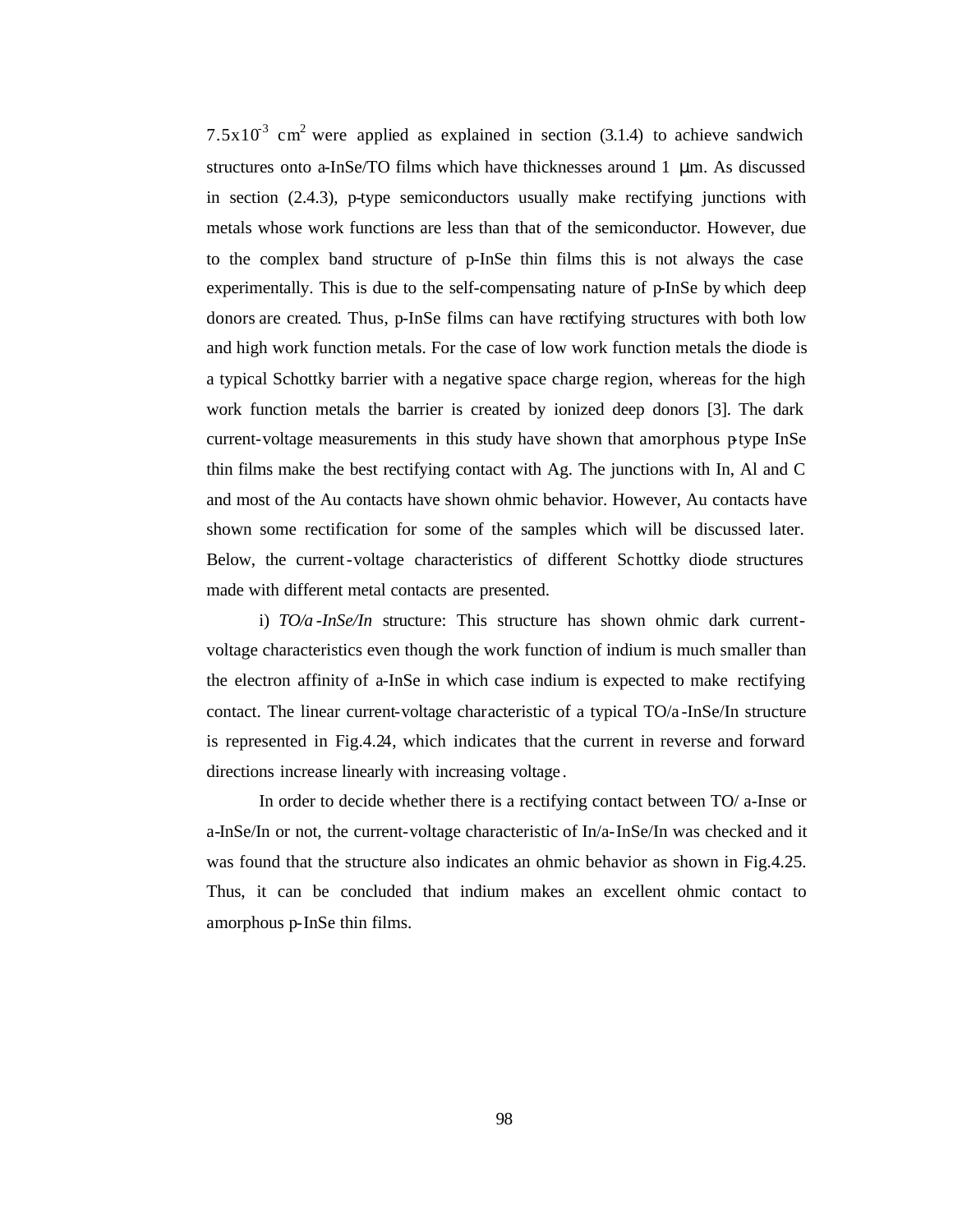

Fig.4.24: The current-voltage characteristic of a TO/a-InSe/In structure.



Fig.4.25: The current-voltage characteristic of In/a -InSe/In structure.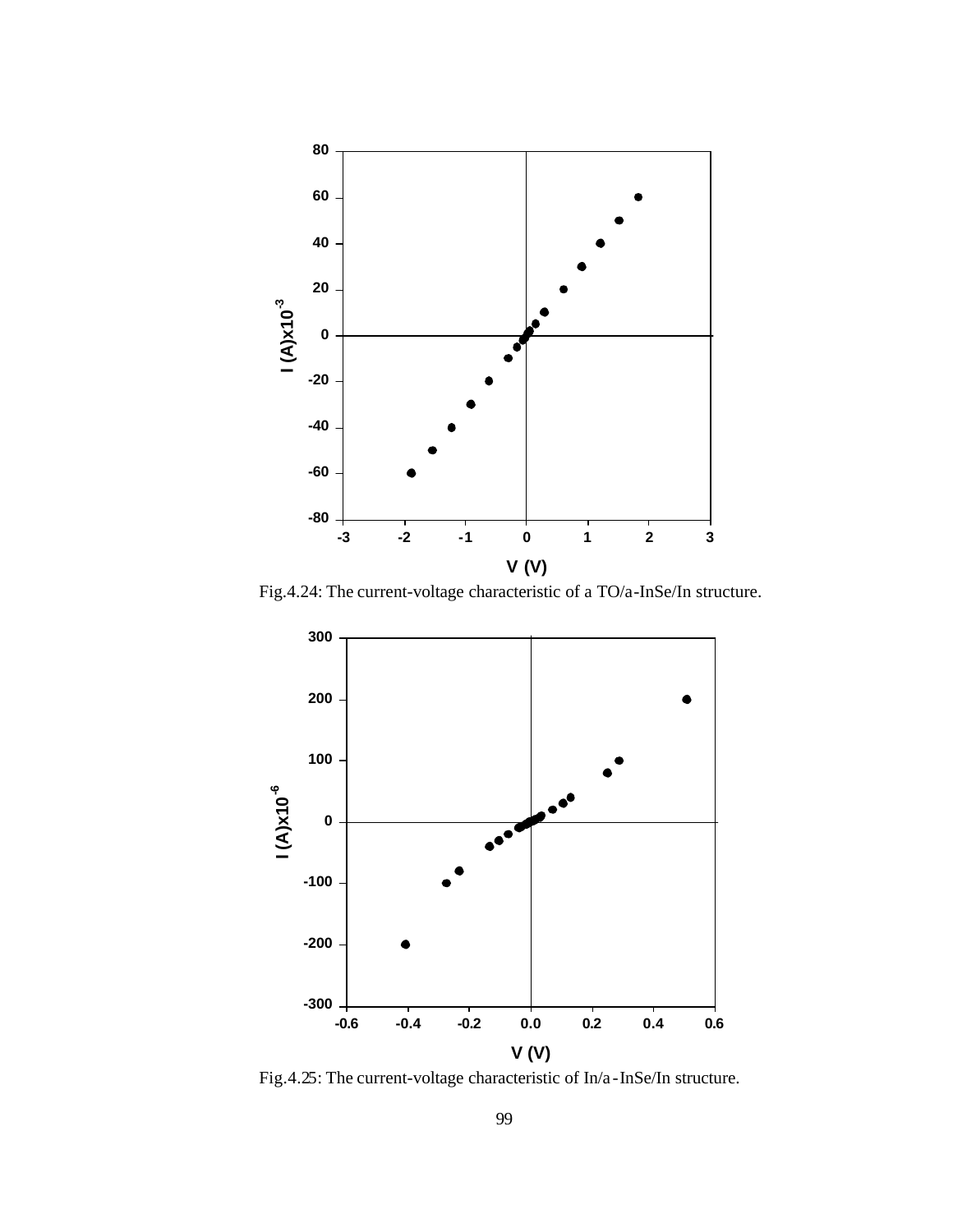ii) *TO/a-InSe/Al* structure: This structure has also shown ohmic current-voltage characteristics contrary to Ag contacts. The work function of Al and Ag is almost comparable or less than the electron affinity of InSe, thus it was expected that these contacts were to be rectifying. However, only Ag contacts have shown considerable rectification whereas Al contacts are ohmic. The reason for this may be explained as Al makes block contact to the films and not diffuse into the film as in the case of Ag contacts. A typical current-voltage characteristic of TO/a -InSe/Al structure is shown in Fig.4.26. The structure under reverse and forward biases behaves the same indicating that the current increases linearly as the voltage increases.



Fig.4.26: The current-voltage characteristic of TO/a-InSe/Al structure.

In order to strengthen this conclusion In/a -InSe/Al structure were also investigated and it was observed that both In and Al makes ohmic contacts to the typical amorphous p $InSe$  thin films deposited in this work. Fig.4.27 represents the dark current-voltage characteristic of In/InSe/Al structure.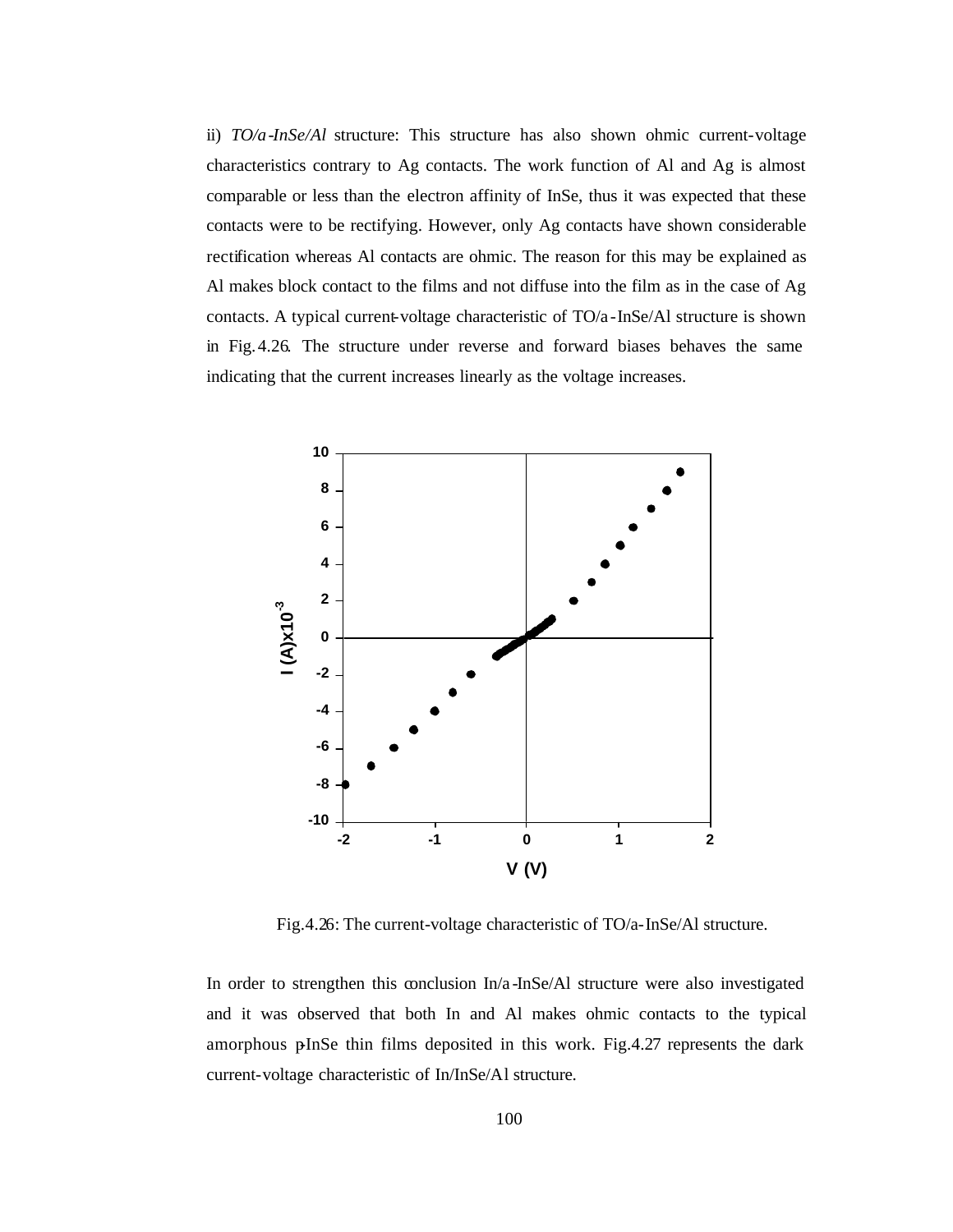

Fig.4.27: The current-voltage characteristic of In/InSe/Al structure.

iii) *TO/a-InSe/C* structure: Liquid colloidal graphite used to achieve cold contact onto a-InSe thin films without thermal evaporation. Carbon has a work function greater than that of InSe, thus carbon was expected to be ohmic with p-InSe thin film. The current-voltage characteristics also agreed with this theoretical expectation indicating an ohmic behavior as seen in Fig.4.28. This result is also supported by the current-voltage characteristic of In/InSe/C structure which also showed almost ohmic behavior as indicated in Fig.4.29.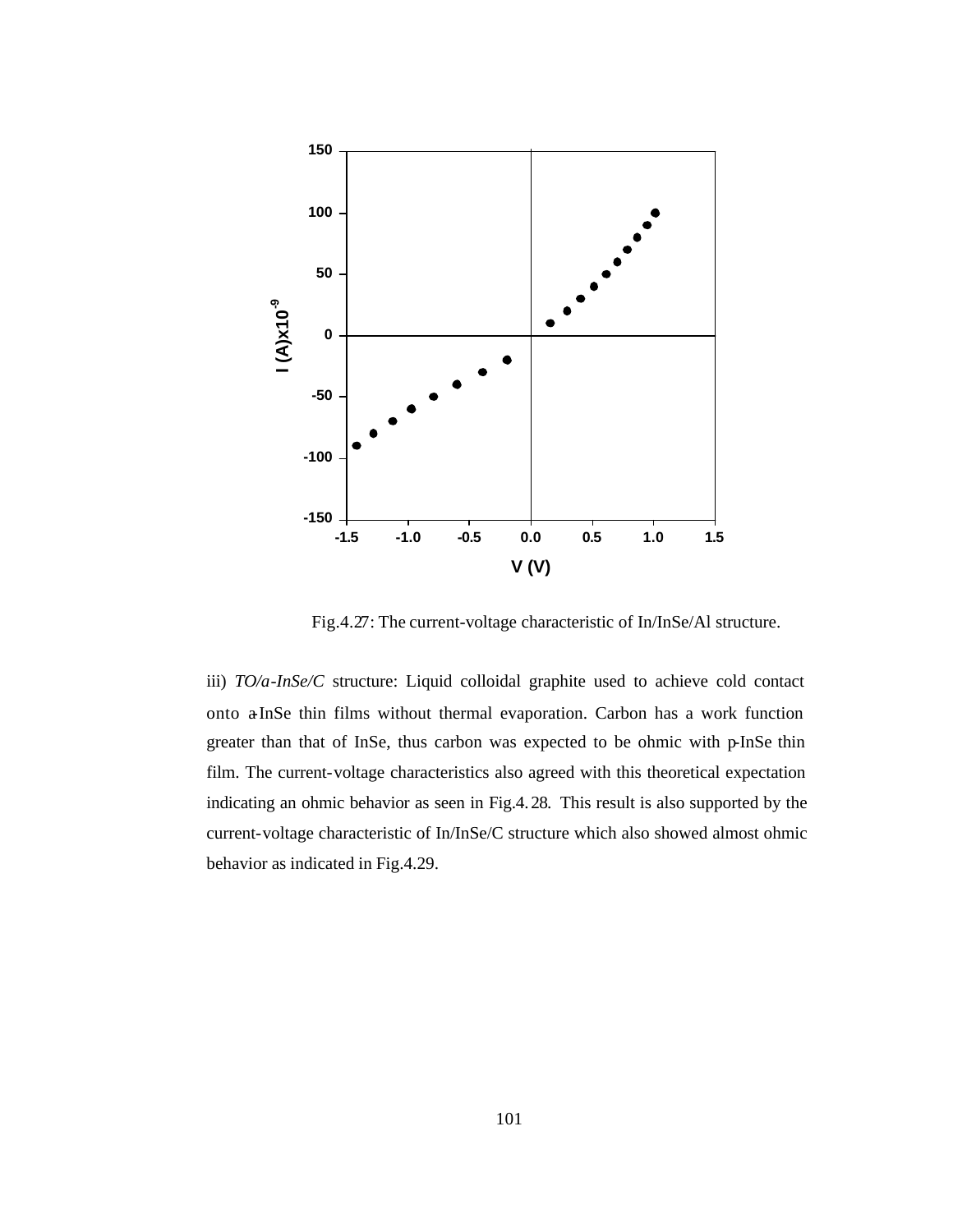

Fig.4.28: The current-voltage characteristic of TO/a -InSe/C structure.



Fig.4. 29: The current-voltage characteristic of In/InSeC structure.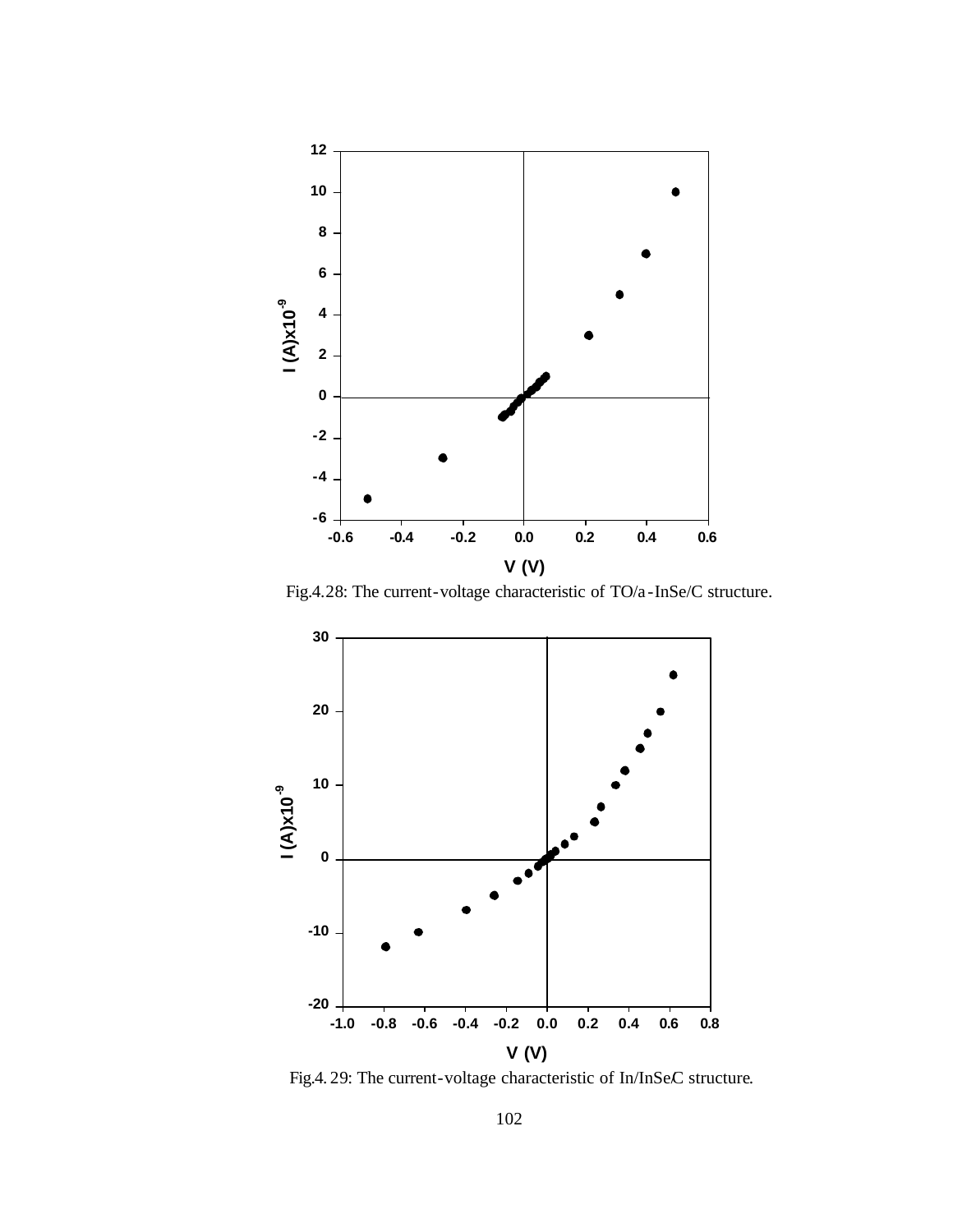iv) *TO/a-InSe/Au* structure: The current-voltage characteristic of this structure is also expected to be ohmic since Au has a work function greater than that of InSe electron affinity. Unexpectedly, it was experimentally observed that Au contact showed slight rectification with p-InSe thin film as shown in Fig.4.30. This result was also confirmed by the IV characteristic of Au/a-InSe/Au structure as represented in Fig.4.31. Both figures indicated that there exists a small barrier between Au and p-InSe thin film at low voltage regions. Further proof can be interpreted from the I-V characteristic of In/a-InSe/Au structure since it was known experimentally that In makes ohmic contact with p-InSe film as seen in Fig.4.32.



Fig.4.30: The I-V characteristic of TO/a-InSe/Au structure.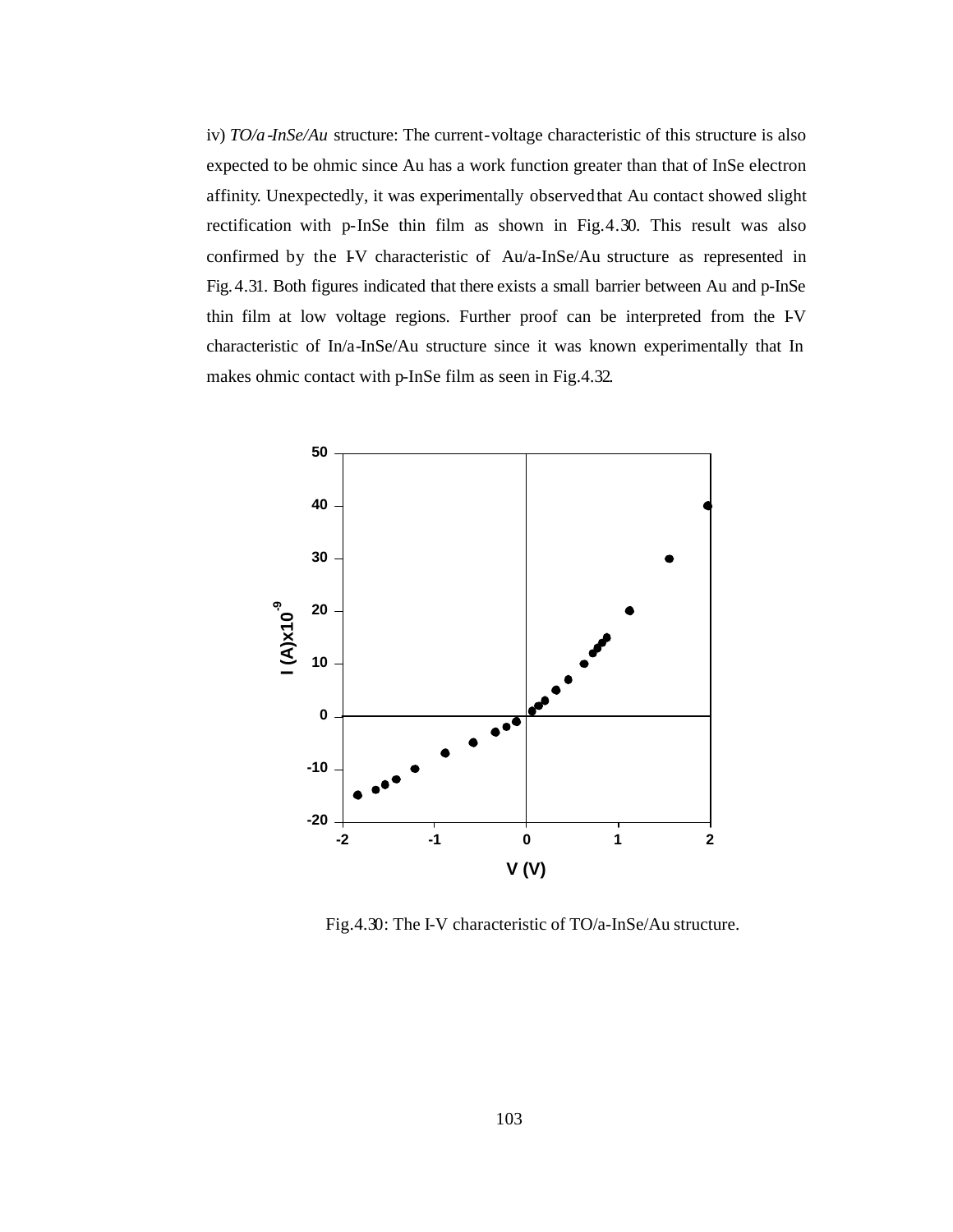

Fig.4.31: The I-V characteristic of Au/a-InSe/Au structure.



Fig.4.32: The I-V characteristic of In/a -InSe/Au structure.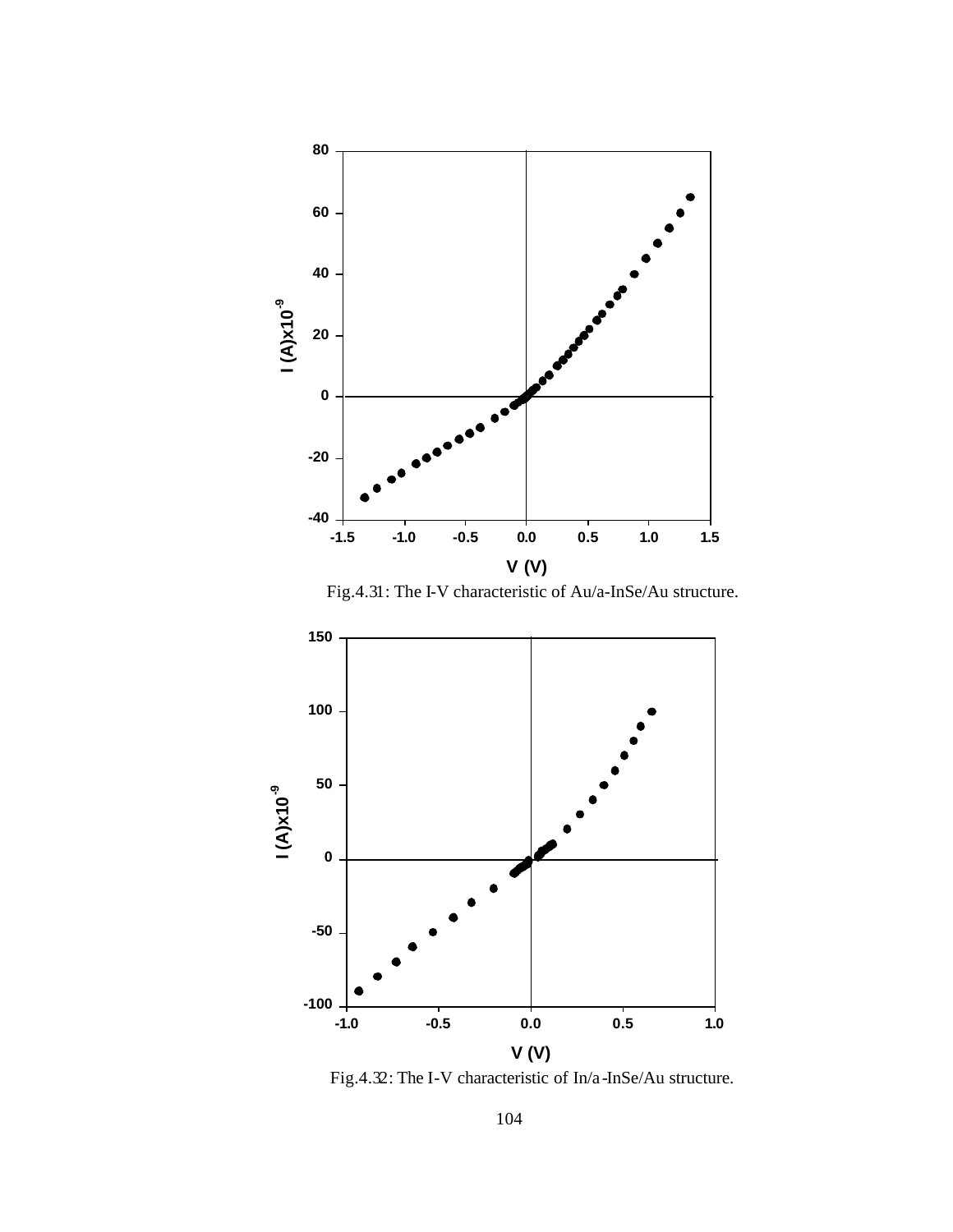This unexpected behavior of Au contact can be explained by the complex band structure of the InSe thin films such that p-InSe contains not only acceptor impurities but also deep donor levels. Therefore the ionized impurities coming from a deep donor level causes an increase of the electron concentration in the sample and the electrons from this level are transferred to the gold. Thus, it means that pInSe acts in this device as if it was n-type [3].



Fig.4.33: The linear I-V characteristic of a rectifying TO/a -InSe/Ag structure.

v) *TO/a-InSe/Ag* structure: This structure exhibited the best rectifying behavior among all the Schottky structures investigated in this work. The device is forward biased when the TO side is made positive with respect to Ag electrode. The forward current increases exponentially with increasing voltage whereas reverse current increases slowly up to the breakdown voltage after which irreversible breakdown occurs. A typical linear current-voltage characteristic of TO/a-InSe/Ag structure is shown in Fig.4.33, and this result is reproducible over the whole surface of the film.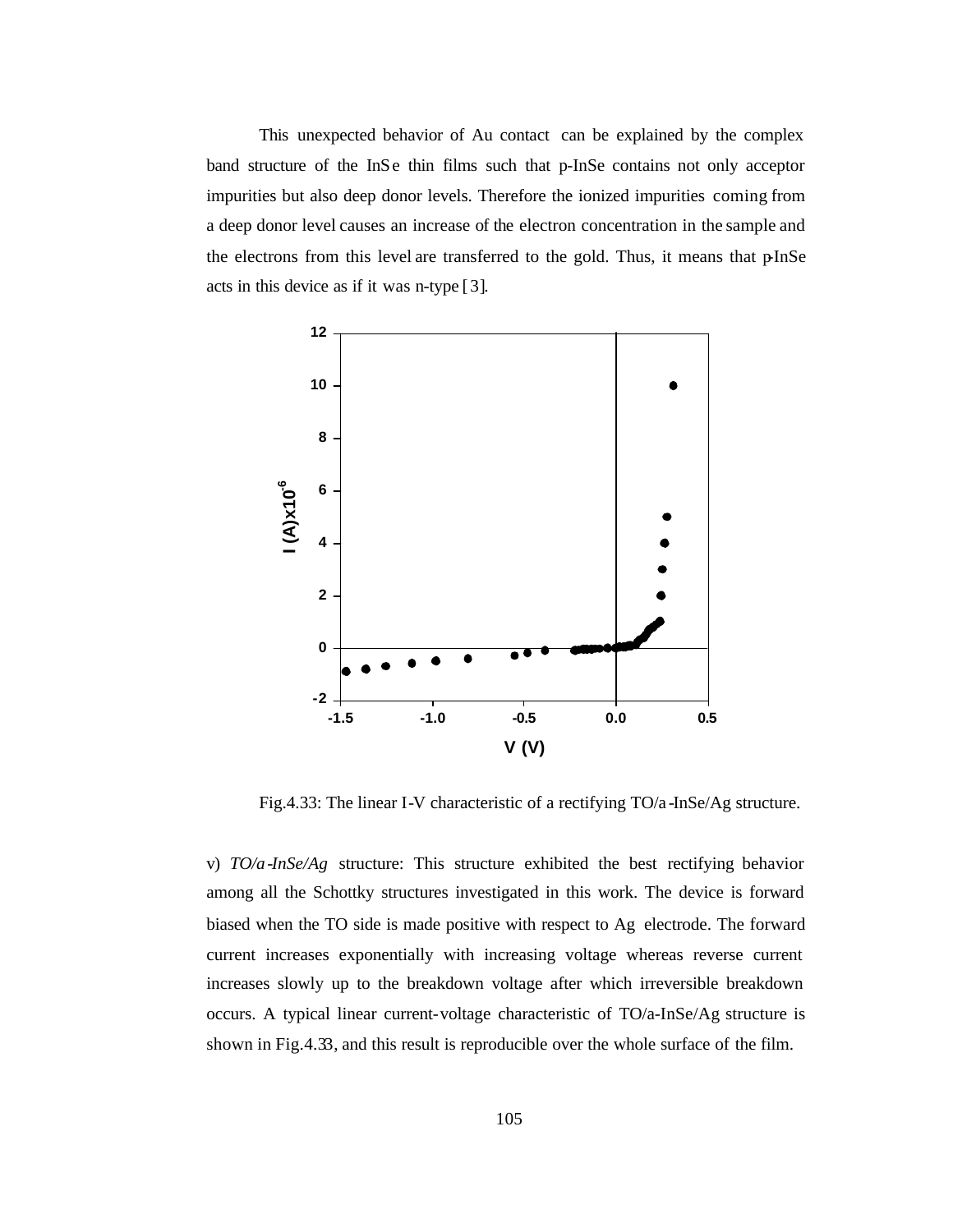

Fig.4.34: The semi-logarithmic plot of I-V for TO/a-InSe/Ag structure.

As seen from Fig.4.34, the forward current indicates a linear region up to around 0.5 V where the forward current increases linearly with increasing voltage, followed by a region in which deviation from linearity occurs due to the series resistance of the device which was found to be around 588  $\Omega$ . The forward current is related to the applied voltage for the Schottky barrier diodes is given by the following relation which was discussed in detail in section (2.4.4),

$$
I = I_s \left( \exp\left(\frac{qV_a}{nkT}\right) - 1 \right)
$$
 (4.6.1)

where *n* is a dimensionless factor representing the diode ideality factor,  $V_a$  is the applied voltage and  $I_s$  is the saturation current given by the expression,

$$
I_s = A^{**} A T^2 \exp\left(-\frac{q \mathbf{f}_b}{k T}\right) \tag{4.6.2}
$$

where *A* is the area of the diode,  $A^{**}$  is the Richardson constant and  $f_b$  is the barrier height. The ideality factor and the barrier height were calculated by using Eq.(4.6.1)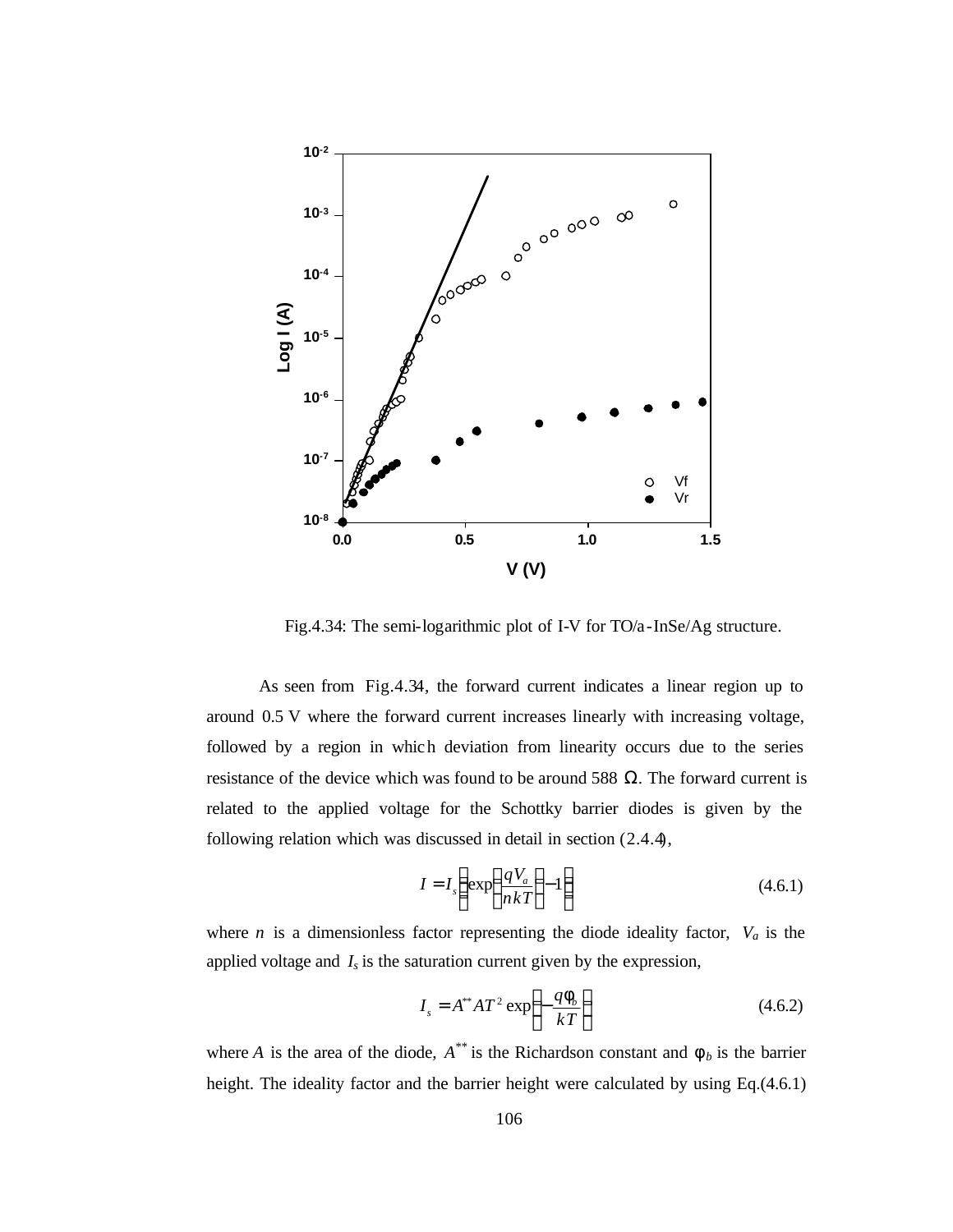and Eq.(4.6.2) from the semi-logarithmic plot of current-voltage characteristic of the diode. The ideality factor and the Schottky barrier height at room temperature were found to be around 2.0 and 0.7 eV, respectively. The deviation from ideality could be related with many reasons such as highly disordered nature of the amorphous film which results in defect states or the current transport mechanisms such as generationrecombination in the depletion region and tunneling through the barrier.

The ideality factor at room temperature is greater than unity (*n»2*) which would reve al that thermal excitation over the barrier is not the transport mechanism. The tunneling through the barrier is possible only in highly doped materials at lower temperatures. Thus, tunneling mechanism is thought to be out of possibility. Recombination in the depletion region seems to be the dominant transport mechanism in the Schottky regime and the recombination occurs through the localized states when the bulk traps are present in the depletion region. At higher voltages following the Schottky regime, the Schottky contact becomes ohmic so that highly resistive InSe thin film is in between two ohmic contacts. Detailed analysis of the current-voltage characteristics will be given according to the SCLC model in the next section.

In order to verify that Ag is a rectifying contact with amorphous  $p$ InSe thin film, In/a-InSe/Ag structure were investigated and the dark current voltage characteristic confirmed that Ag is a rectifying contact with p-InSe thin film as indicated in Fig. 4.35. Since indium is known to be ohmic contact with  $\beta$ InSe film, Ag is definitely the rectifying contact for this structure.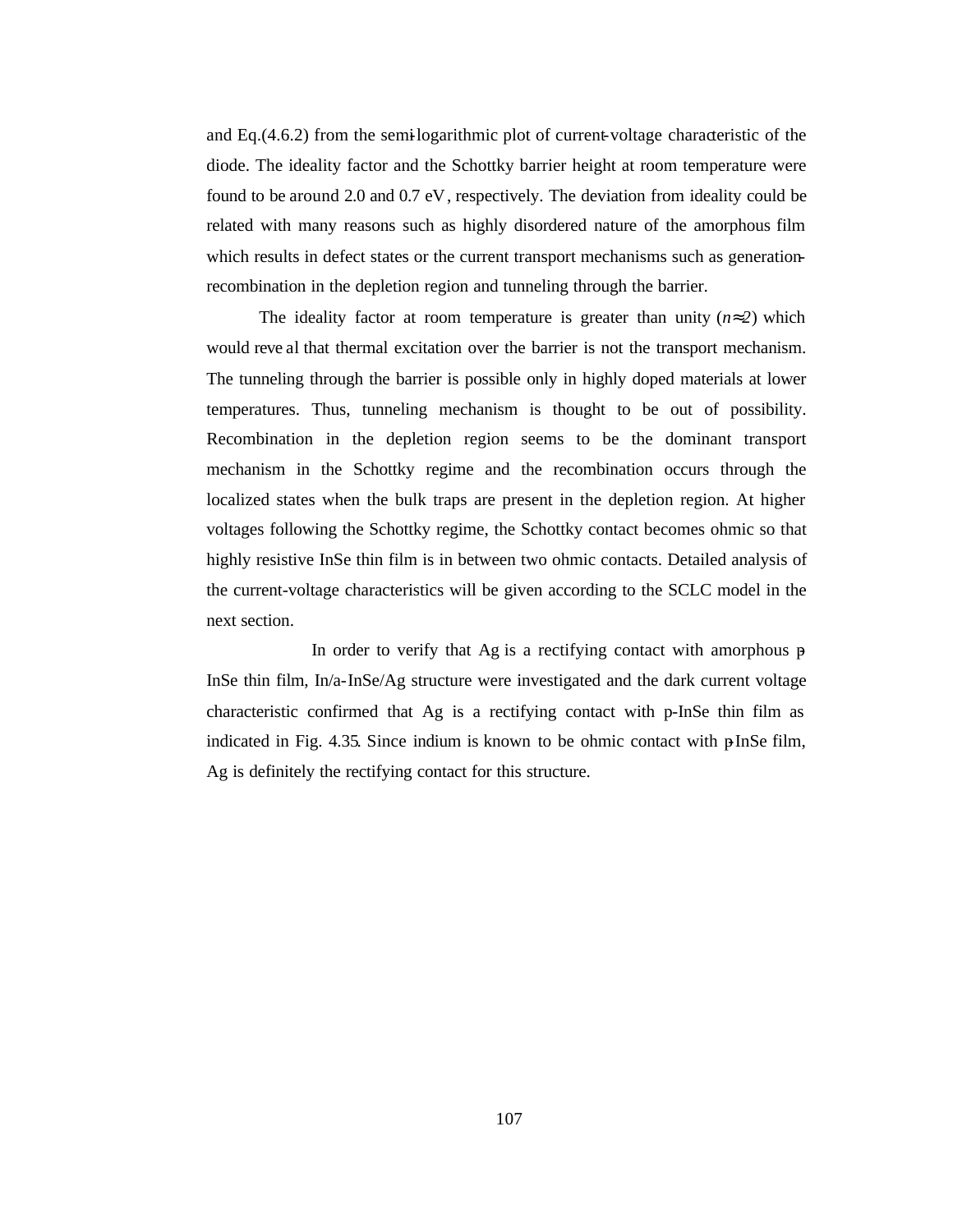

Fig.4.35: The current-voltage characteristic of In/InSe/Ag structure.

#### **4.6.2 Current-Voltage Characteristics Under Illumination**

From the dark current-voltage (I-V) measurements of Schottky structures, it was observed that the structure with Ag contacts have shown the best rectifying behavior whereas the gold contacts seems to be slightly rectifying. Dark I-V characteristics of typical Schottky structures TO/InSe/Ag and TO/InSe/Au were given in Fig.4.36 and Fig.4.37, respectively.

The photovoltaic behavior of these Schottky diodes were measured as explained in section (3.2.3) under simulated AM1 conditions. Illuminated I-V characteristics of both structures were given in Fig.4.38 for comparison. As expected from the dark I-V behavior, the TO/InSe/Ag structure has shown better photovoltaic response with open circuit voltage ( $V_{oc}$ ) around 300 mV and short circuit current ( $I_{sc}$ ) of  $3.2x10^7$  A.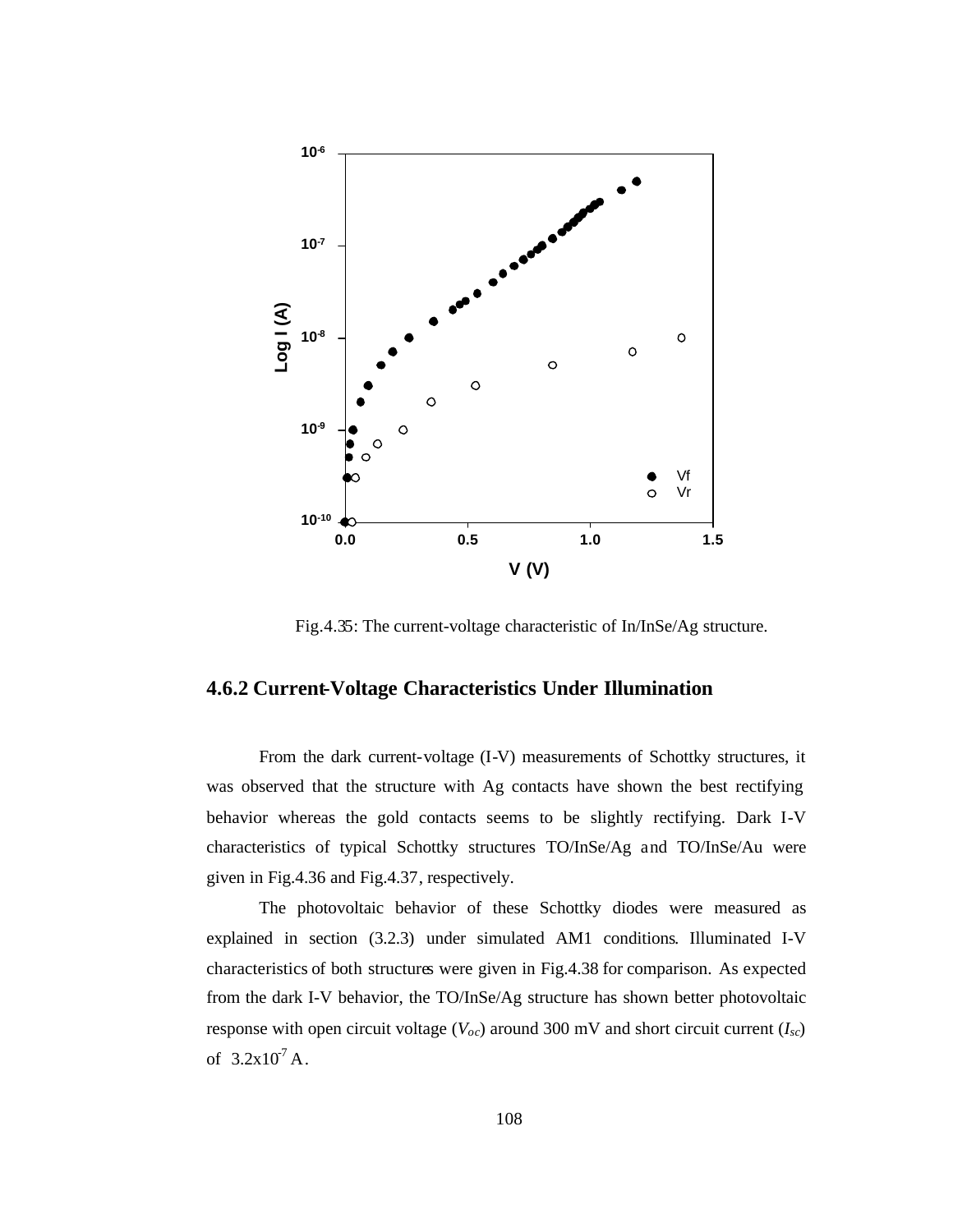

Fig.4.36: Semilogarithmic dark I-V characteristic of a typical TO/InSe/Ag structure.



Fig.4.37: Semilogarithmic dark I-V characteristic of a typical TO/InSe/Au structure.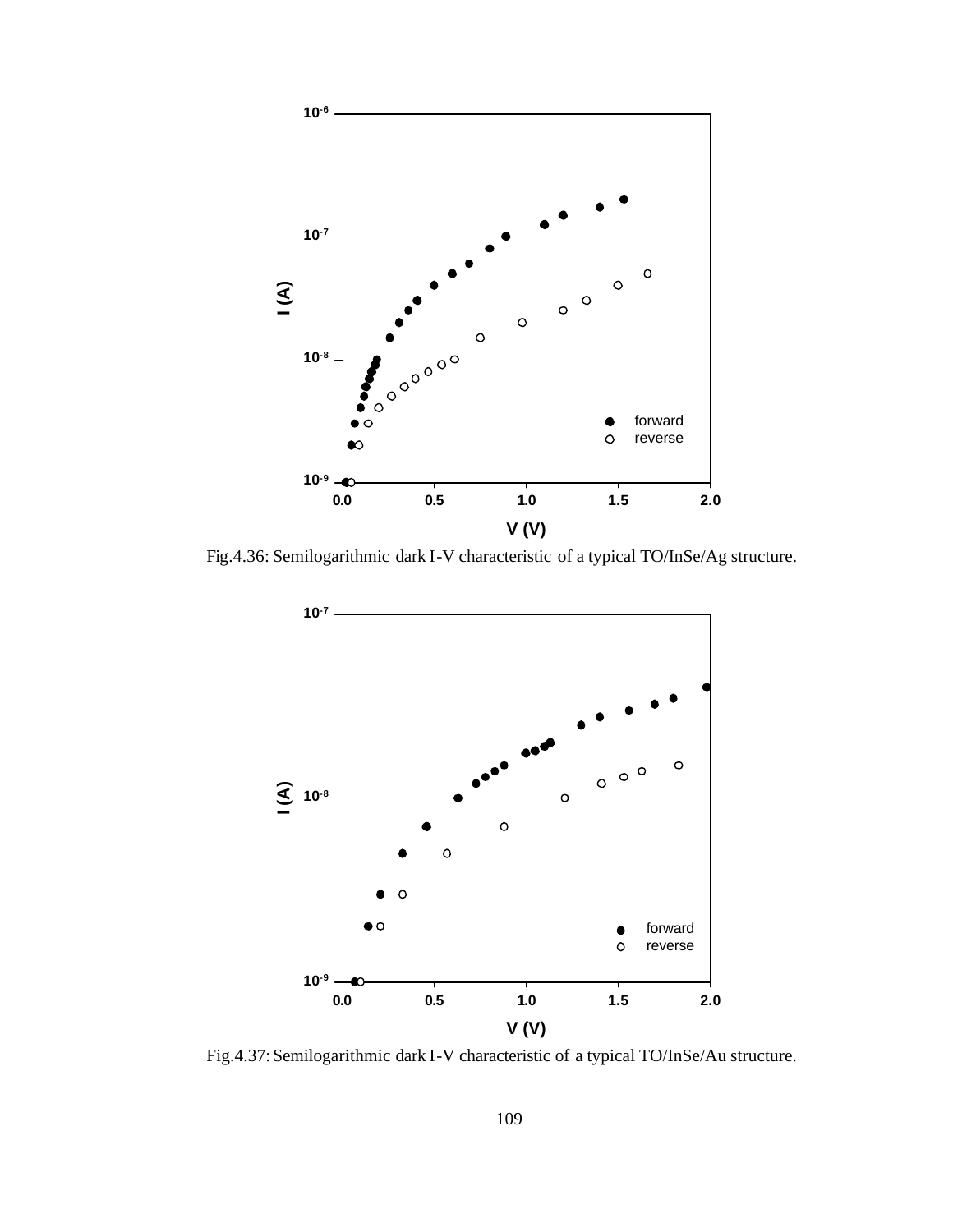However, unexpectedly, the TO/InSe/Au structure has also shown considerable photovoltaic response with  $V_{oc}$  around 230 mV and  $I_{sc}$  of  $2x10^8$  A. This anomalous behavior may be interpreted as under illumination, donor impurities are ionized which provides increasing donor concentration in the InSe film, thus, the minority carriers become dominant in the structure and form a dominating barrier with Au contact because the electrons from ionized deep donors are transferred to the gold. This result is consistent with the previous work done by Pastor et al. [3].



Fig.4.38: I-V characteristic under illumination for Schottky structures with Ag and Au contacts.

Illuminated I-V characteristics for both structures are straight lines due to the high series resistances of the devices which can arise from the resistance of the bulk material and the contacts.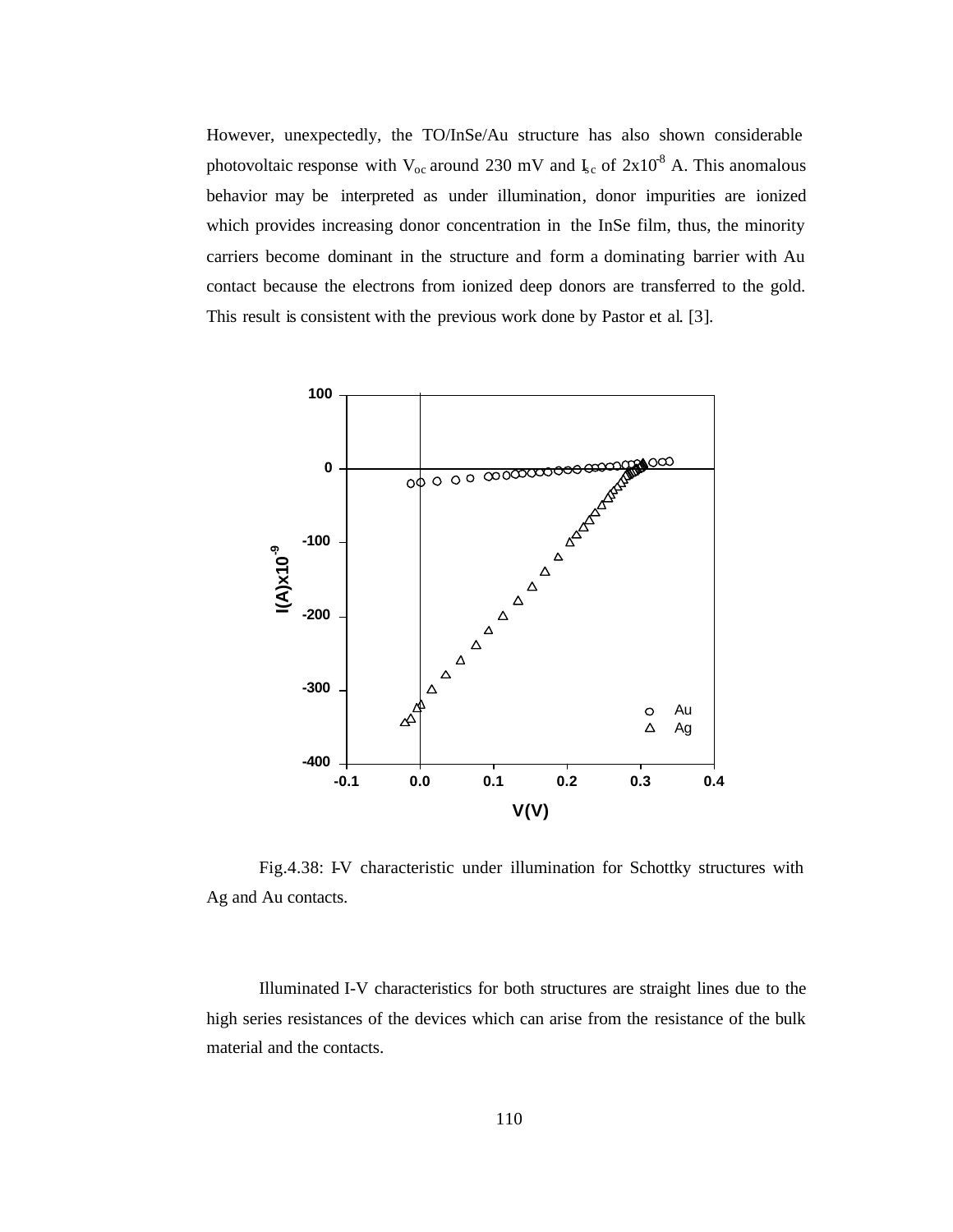## **4.6.3 Space Charge Limited Currents**

The study of space-charge limited currents (SCLC) in amorphous p-InSe thin films is presented in this section. The temperature dependent current-voltage measurements were carried out for TO/a -InSe/Au sandwich structures in the range of 200-320 K. Following the deposition of the films, Au contacts with area of  $7.5x10<sup>3</sup>$  $\text{cm}^2$  were evaporated to achieve the sandwich structures onto the a-Inse/TO film. The measurements were carried out for two samples with thicknesses 1.2 and 1.0 μm. The current-voltage characteristic of a typical sample at room temperature is given in Fig.4.39 in a logarithmic scale.



Fig.4.39: Logarithmic plot of current-voltage characteristic for a typical sample at room temperature.

The J-V behavior shows an ohmic region up to 10 V where current is proportional to voltage, followed by a SCLC region, where current is proportional to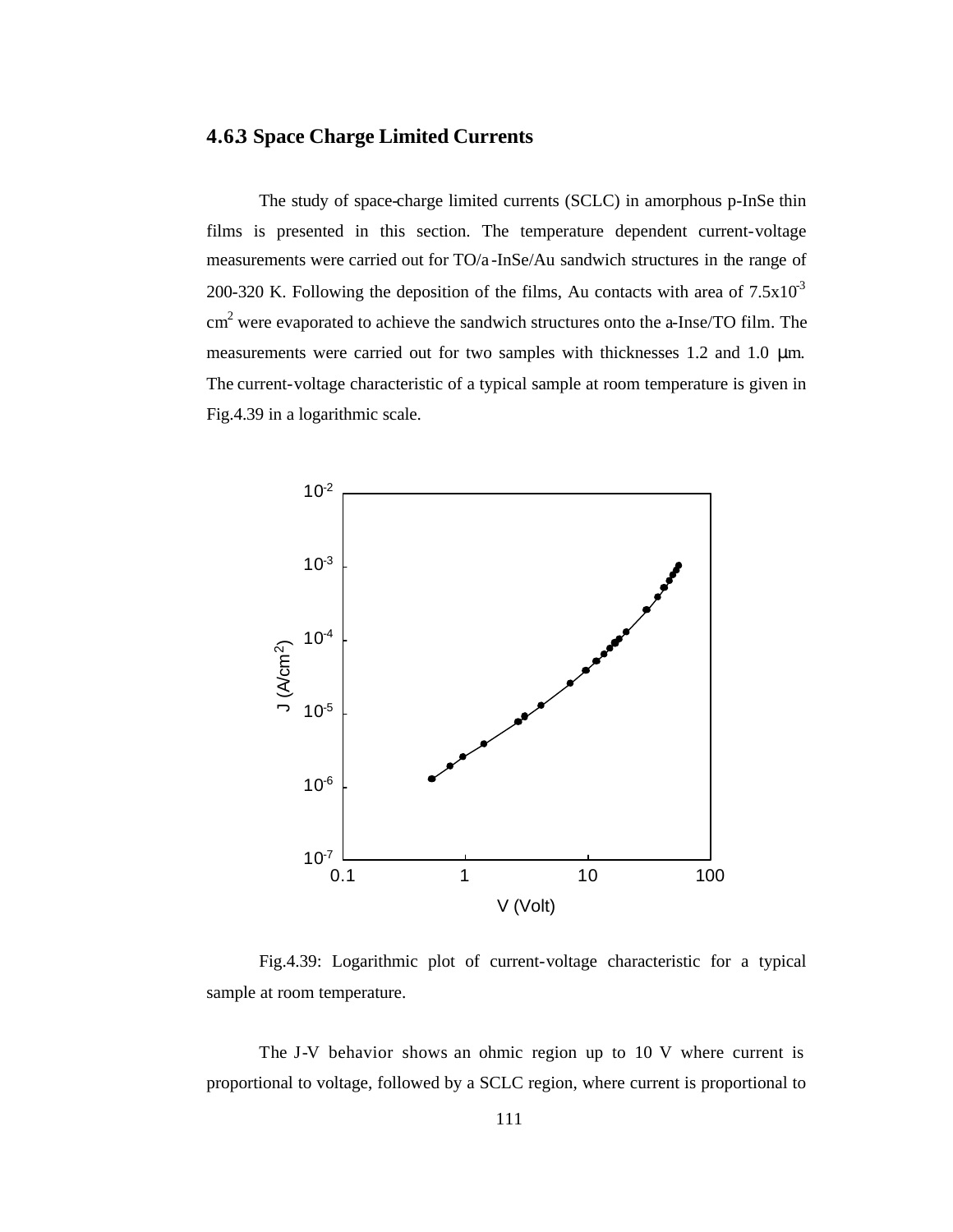$V^l$  with *l*=2. The current-voltage characteristics of the same sample at different temperatures in between 200 and 320K are illustrated in Fig.4.40.



Fig.4.40: Log(J) versus Log(V) plots for a typical sample at different temperatures.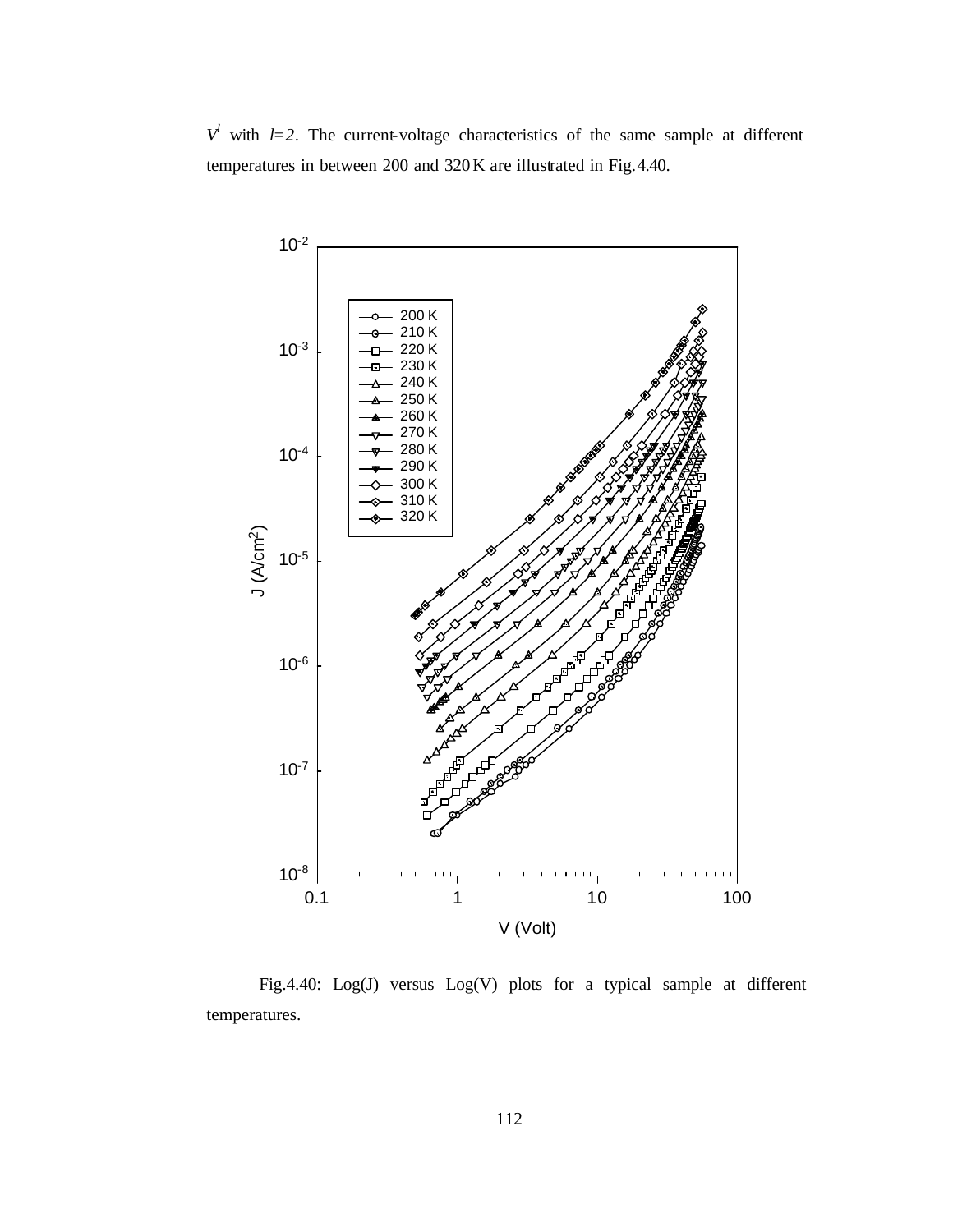Current increases at each constant voltage with absolute temperature and all J-V characteristics yield the two conduction regions depending on the measurement temperature. For the studied samples, the proportionality constant *l* in the SCLC region changes between 2 and 2.9 with temperature.

For the amorphous semiconductors, when the density of states is high, the current at high electric fields might  $\bf{b}$  affected by the Poole-Frenkel effect  $[100]$ , which is the enhancement of thermal emission of carriers from deep traps due to the lowering of the potential barrier through an external electric field. Then, the determination of the density of states from the SCLC studies is not reliable. The net lowering of the emission barrier is  $(q \epsilon / \pi \epsilon_s)^{1/2}$ , and the current increases as the following relation,

$$
I = I_{\Omega} \exp\left(\frac{\sqrt{qe/pe_s}}{kT}\right) \tag{4.6.3}
$$

where  $I_{\Omega}$  is the current in the ohmic region, *e* is the electric field, and *e<sub>s</sub>* is the dielectric permittivity of the semiconductor. In order to check whether the Poole-Frenkel effect is favorable or not, IV characteristics were replotted in the high voltage region as  $Ln(I/V)$  versus  $(V)^{1/2}$  for two different samples with different thicknesses and are illustrated in Fig. 4.41. The non-linearity of these plots verifies that the Poole-Frenkel effect is absent and the SCLC is the transport mechanism operating in the amorphous InSe films under study. At high voltages, in the SCLC regions, the voltage exponents were found to be greater than 2, which indicates energy distributions of traps instead of discrete levels. For the determination of trap distribution in energy, the analytical method proposed by Pfister [101], which leads directly to the trap distribution from the I-V characteristics, was used. This method which was later developed by Manfredotti et al. [102] and Stockman [103], refined by Weisfield [104], uses the following assumptions: *(a)* the distance *L* between the two metal contacts is constant,  $(b)$  the DOS and the mobility  $\mu$  are assumed to be uniform and field independent, *(c)* the trap occupancy is determined by the position of the equilibrium Fermi level  $E_{0}$ , *(d)* the gap state density *N(E)* varies slowly and continuously over energies of the order of kT, *(e)* the current density is uniform.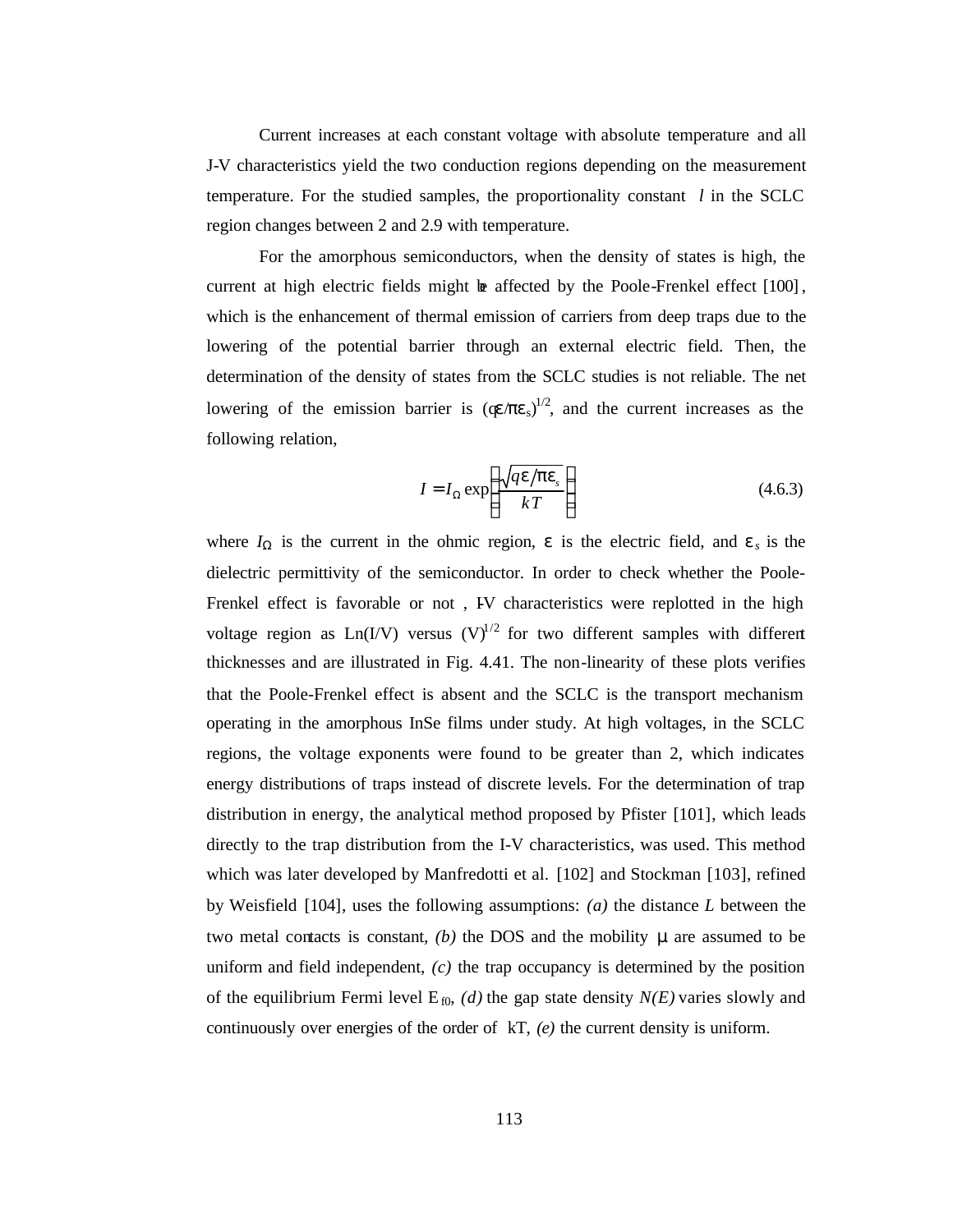

Fig.4.41: The plot of  $Ln(VV)$  vs.  $(V)^{1/2}$  for the Poole-Frenkel effect.

By using these assumptions and the Poisson's equation, the expression for the free carrier concentration and total charge density at the anode are obtained. Simultaneous solution of the obtained expressions and differentiation of the charge density, gives the information about the energy distribution of the traps. Thus, the gap state density is given by [104],

$$
N(E_{f0} + \Delta E_f) = \frac{Ve_s}{qkTL^2} \left[ a(2-a) + \frac{g - b(3-2a)}{1-a + b/(2-a)} \right]
$$
(4.6.4)

where  $e_s = k_s e_0$  is the dielectric permittivity of InSe,  $k_s$  is the dielectric constant,  $e_0$  is the permittivity of vacuum,  $L$  is the thickness of the film,  $k$  is the Boltzmann constant, *T* is the absolute temperature and *a*, *b* and *g* are defined by the following expressions,

$$
\mathbf{a} = \frac{d(LogV)}{d(LogJ)} \qquad \mathbf{b} = \frac{d^2(LogV)}{d(LogJ)^2} \qquad \mathbf{g} = \frac{d^3(LogV)}{d(LogJ)^3}
$$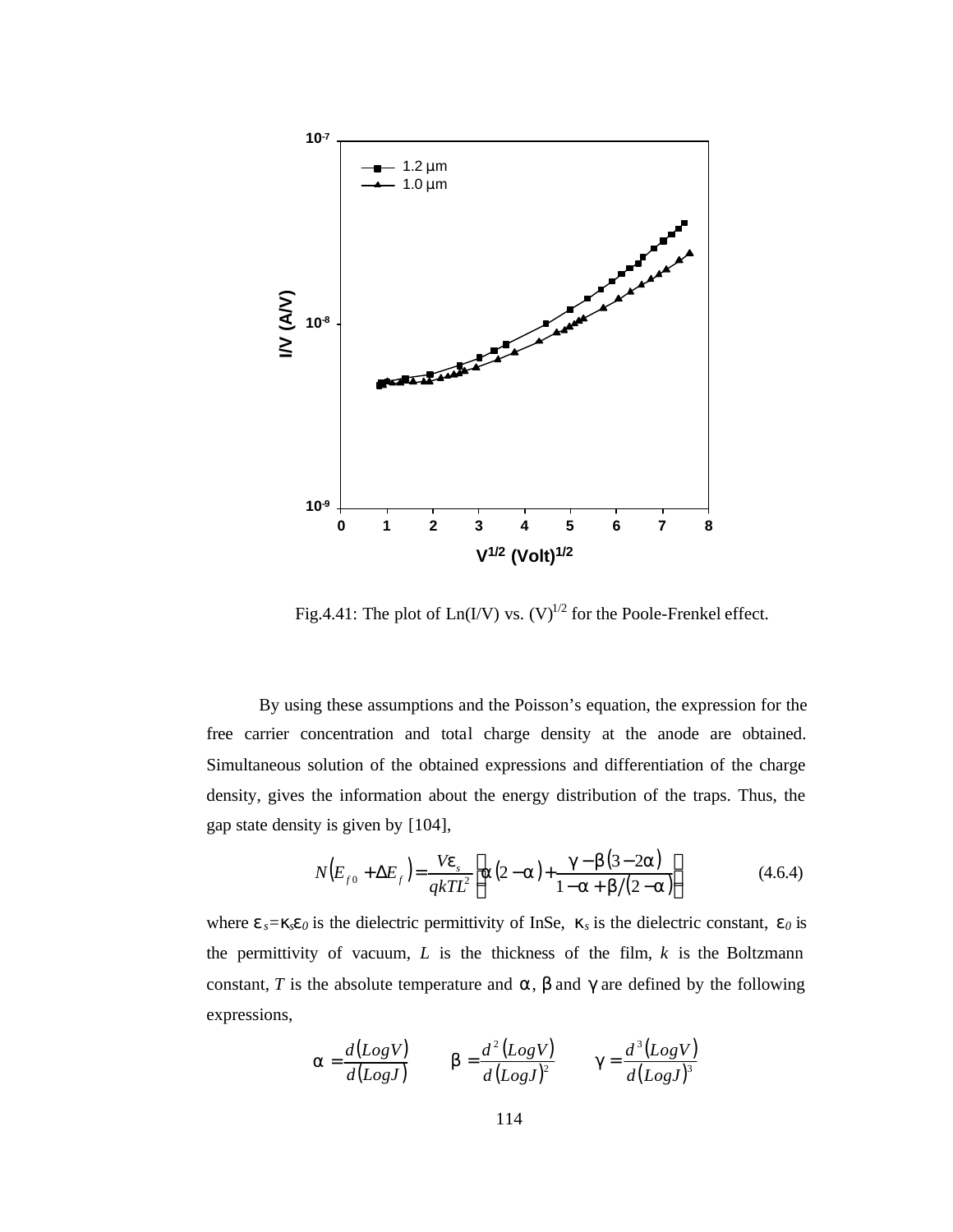$DE_f$  is the position of the quasi-Fermi level which is calculated by the following relation,

$$
E_f - E_{f0} = kT \left[ Log \left[ \frac{V(2-a)}{J} \right] - Log \left( \frac{V_{\Omega}}{J_{\Omega}} \right) \right]
$$
(4.6.5)

Here,  $J_{\Omega}$  is the current density of the critical voltage (V<sub> $\Omega$ </sub>) that is located at the region where the ohmic behavior ends,  $I_{\Omega} = qp_0\mu(V_{\Omega}/L)$  and  $\mu_0$  is the thermal equilibrium density of free holes. To obtain the position of thermal equilibrium Fermi le vel *Ef0* with respect to the valence band edge  $E_v$ , the temperature dependence of conductivity above 200 K was obtained from the ohmic current values at different temperatures. The variation of conductivity with temperature for the typical a-InSe film is shown as Ln( $\sigma$ ) versus 1000/T in Fig. 4.42.



Fig.4.42: Variation of conductivity with inverse temperature.

The conductivity variation with respect to inverse temperature was analyzed by the following expression where  $E_{\rm s}$  denotes the conductivity activation energy.

$$
\mathbf{s} = \mathbf{s}_0 \exp\left(-\frac{E_s}{kT}\right) \tag{4.6.6}
$$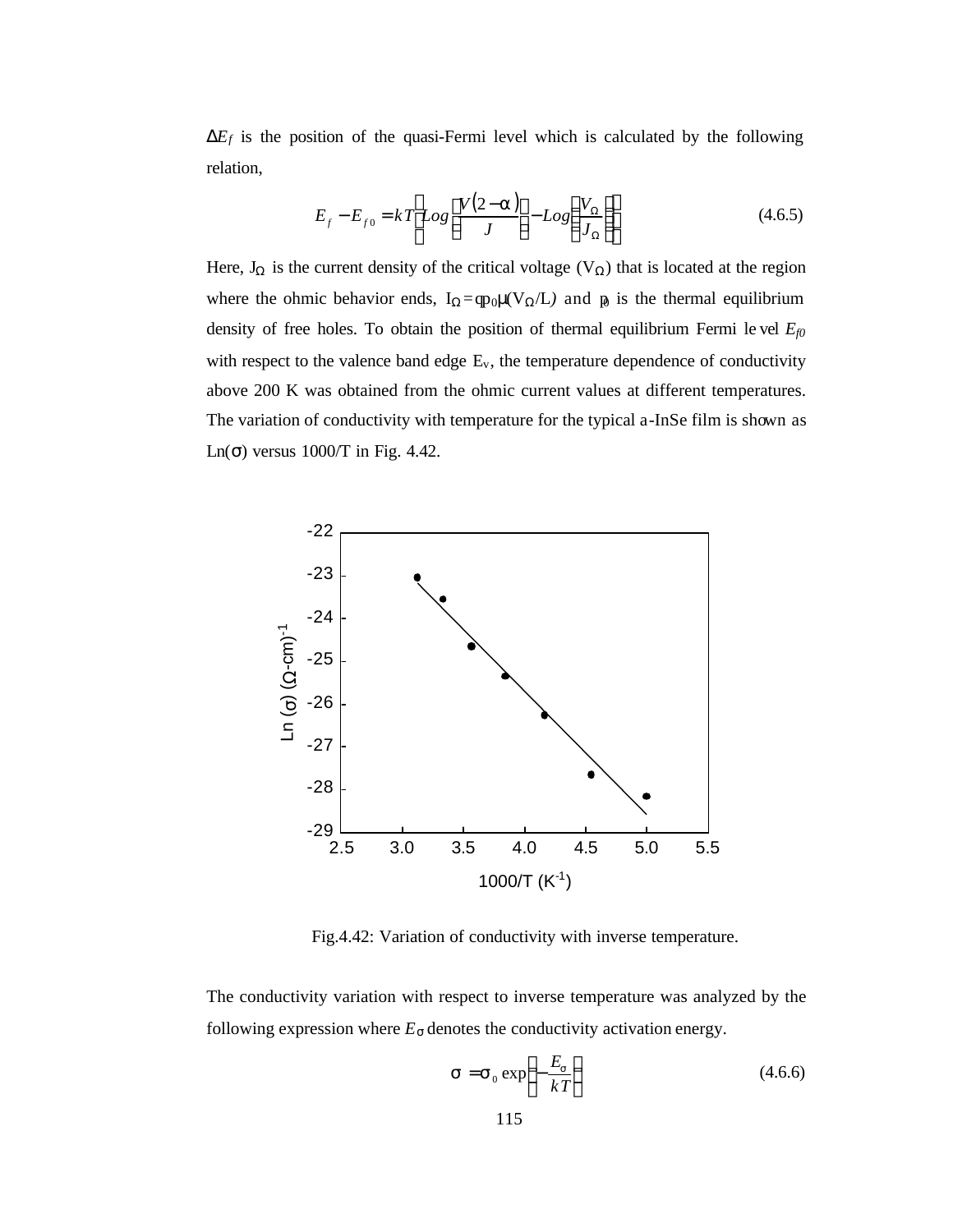As seen from Fig.4.42, the plot showed activated behavior with an activation energy  $E_s = 250$  meV, which is in agreement with the value obtained for the coplanar configuration in a previous study [21].

To calculate  $N(E)$  and  $E_f$  from Eq.(4.6.4) and Eq.(4.6.5), experimental I-V data at 300 K was replotted as J-V to get a cubic polynomial, as shown in Fig.4.43.



Fig.4.43: Current-Voltage dependence at 300K.

The function has sufficient curvature to calculate the necessary derivatives. The curve -fitting processes were applied together with the smoothing parameters such that the calculated derivative is the same as the slope of the experimental plot. The calculated DOS values were plotted in the energy range of 190-250 meV in Fig.4.44. The position of  $E_p$  is taken as 0.25 eV above the valence band  $E_v$ . As observed from the figure, the density of states changes with energy in the range of 3.82  $\times 10^{17}$ -1.73 x 10<sup>18</sup> eV<sup>-1</sup>cm<sup>-3</sup> and the variation of the energy distribution of DOS at each temperature is the same, and almost uniform over the energy range given. The temperature dependence of DOS is given in Fig.4.45 as Ln(*N(E)*) versus *1/kT* from which  $N(E)$  is observed to be almost temperature independent.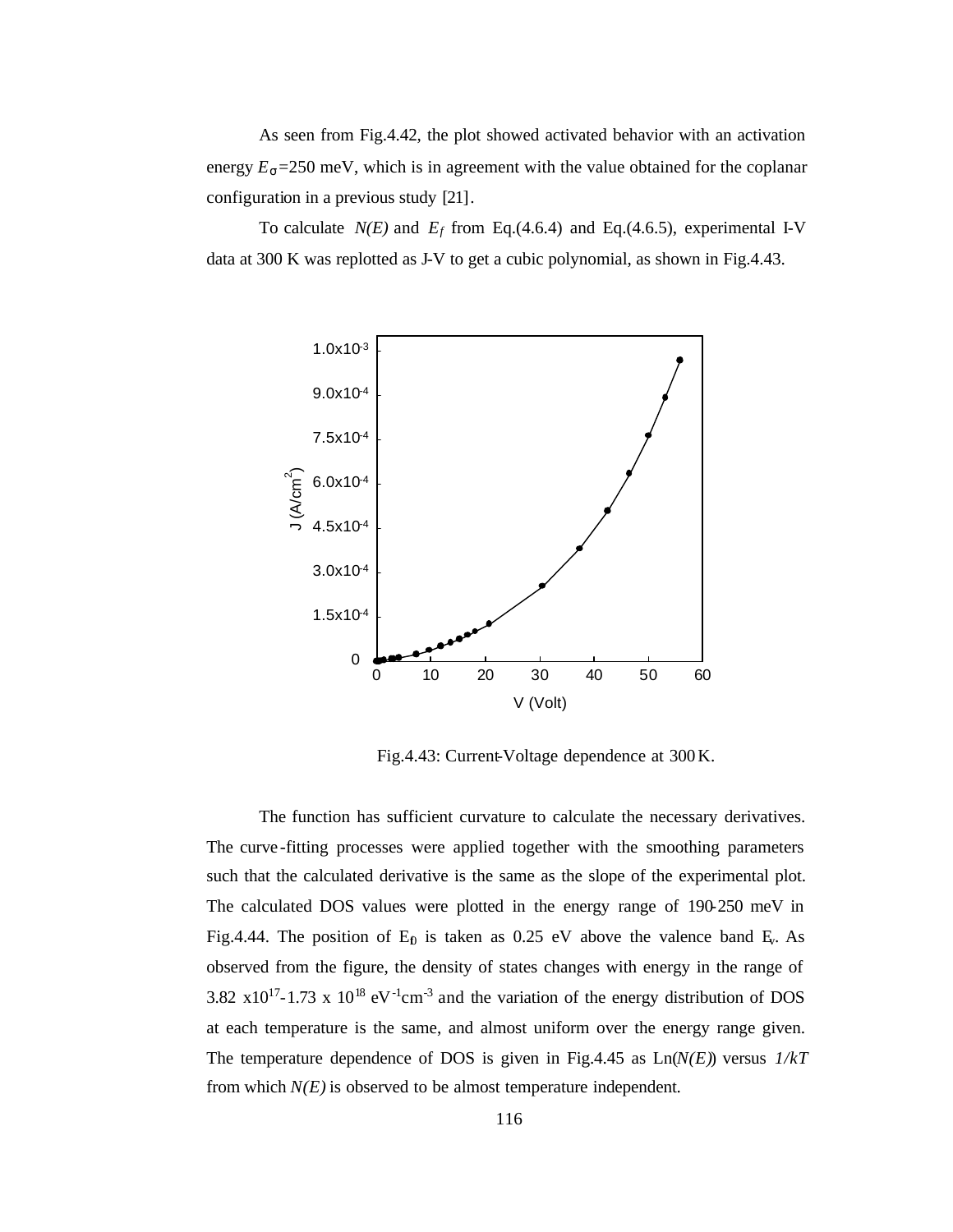

Fig.4.44:  $Ln(N(E))$  versus ( $E_fE_v$ ) at different temperatures.



Fig.4.45: Variation of density of states with 1/kT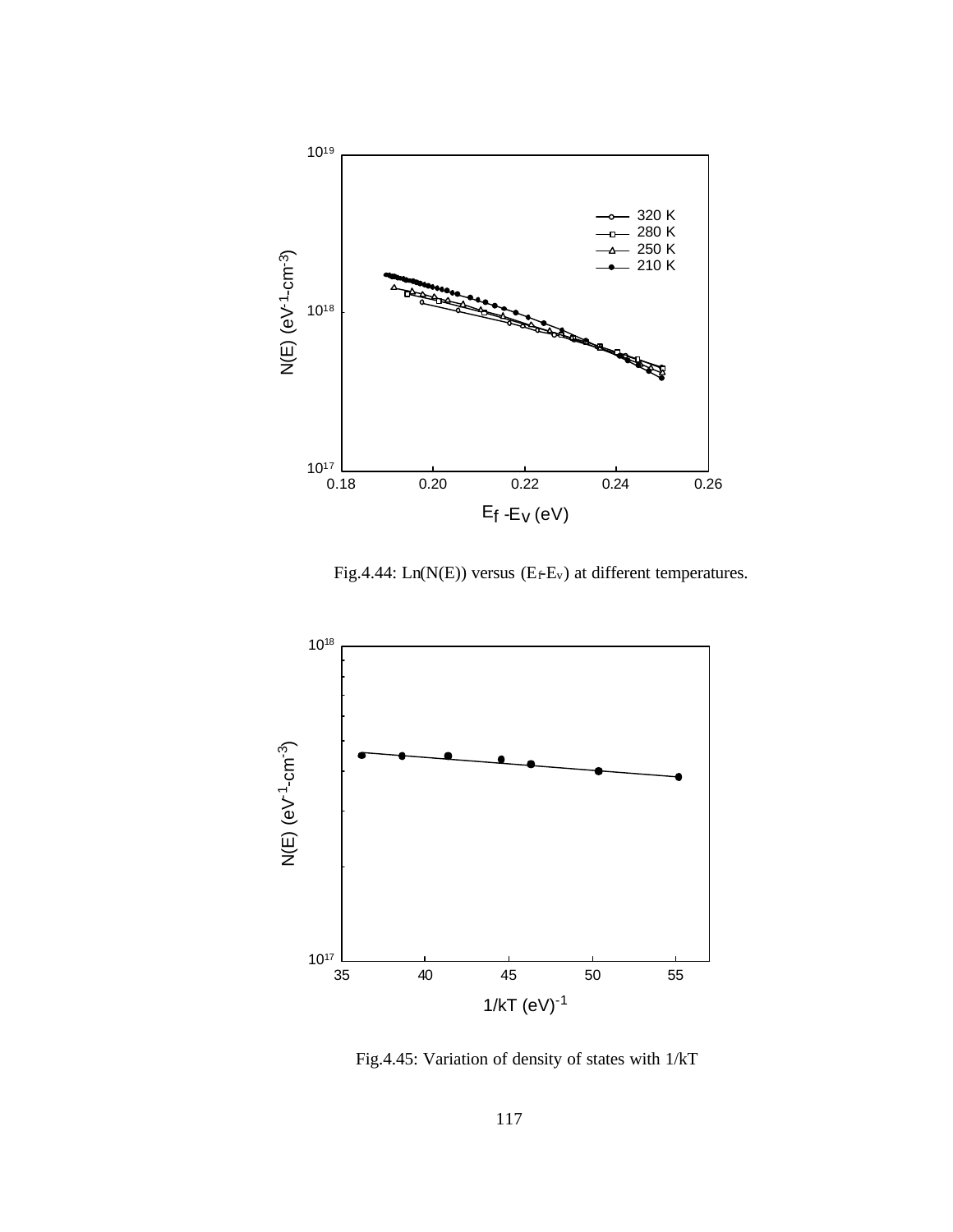These results implied that SCLC in amorphous InSe thin film is related with the bulk and not with the contact and/or the formation of a surface layer and also verifies the assumptions used to obtain the analytical expression for the gap state density *N(E)*.

For further verification of the SCLC regime after critical voltage, the thickness scaling law was checked. Lampert and Mark [82] have shown that if the SCLC mechanism is valid, the I-V characteristics must satisfy the expression given by  $I/L=f(V/L^2)$  for the samples with different thicknesses but identical electrical properties. This law is somewhat difficult to test exactly due to experimental difficulties in producing the films with identical electrical properties with different thicknesses. In this study, the deposition of a-Inse films in different thicknesses was carried out in a single run by using a double shutter assuming that the films grown at the same rate onto all substrates. To test the thickness scaling law , Log(I/L) versus  $log(V/L<sup>2</sup>)$  were plotted as in Fig.4.46, for films having thicknesses 1.2 and 1.0 µm.



Fig.4.46: Log(I/L) versus  $Log(V/L^2)$  for thickness scaling test.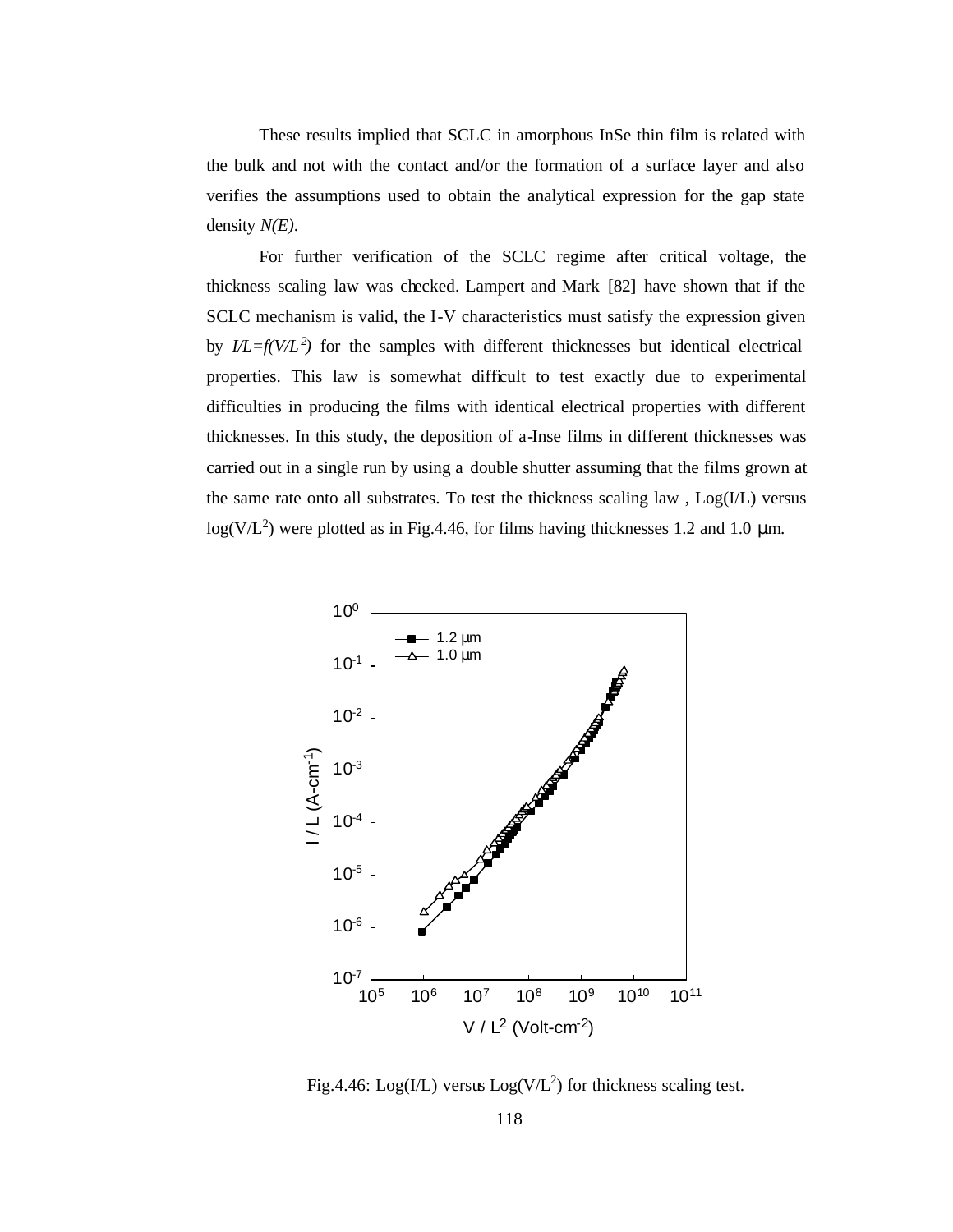As seen from the plot, the variation coincides exactly which means that the samples have SCLC characteristics that scale reasonably well with thickness. As a result of this study, the calculated  $N(E)$  values are found to be temperature independent, indicating that the SCLC in the deposited amorphous InSe films is related to the bulk, not the surface layer between the contact and the film [105].

#### **4.6.4 Capacitance-Voltage Characteristics**

As discussed in section (2.4.6), the capacitance-voltage characteristic of a metal-semiconductor junction yields information on the barrier height of the junction and the acceptor concentration of the semiconductor. In this technique, the diode capacitance is measured as a function of applied reverse bias. Measurement of the depletion region capacitance under forward bias is difficult since the diode is highly conducting due to the lowering of the barrier and the capacitance is shunted by a large conductance in this case. When a small ac voltage is applied to a reverse bias diode the depletion region capacitance C can be found by the Eq.(2.4.15) with the assumptions that there is no interfacial layer (i.e. oxide layer) between the semiconductor and metal. Also, it was assumed that the p-type semiconductor has a uniform acceptor concentration. With these assumptions, the width of the depletion region can be obtained from the solution of the Poisson's equation and given by Eq.(2.4.13) by using the abrupt junction approximation. A change in the voltage across the junction causes a change in the width of the depletion region which also results in the movement of charge carriers into or out of the space charge layer. The change of amount of charge in the depletion region gives rise to a capacitance.

It can be seen from Eq.(2.4.15), the plot of  $C<sup>2</sup>$  versus  $V<sub>R</sub>$  gives a straight line with a slope of  $(2/A^2 \mathbf{e} \cdot qN_A)$  which leads the determination of acceptor concentration. The intercept at the voltage axis yields  $V_0 = (V_{bi} \cdot kT/q)$  where  $V_{bi}$  is the built-in potential. The barrier height can then be calculated as  $(qV_0 + kT - f_n)$  where  $f_n$  is the penetration of the Fermi level in the band gap of the semiconductor. In the case where  $N_A$  is not uniform in the depletion region,  $C^{-2}$  versus V plot does not give a straight line but still the slope at any point of the characteristic will be given by  $(2/A^2$ **e**  $qN_A(w)$  where  $N_A(w)$  represents the dopant concentration which varies with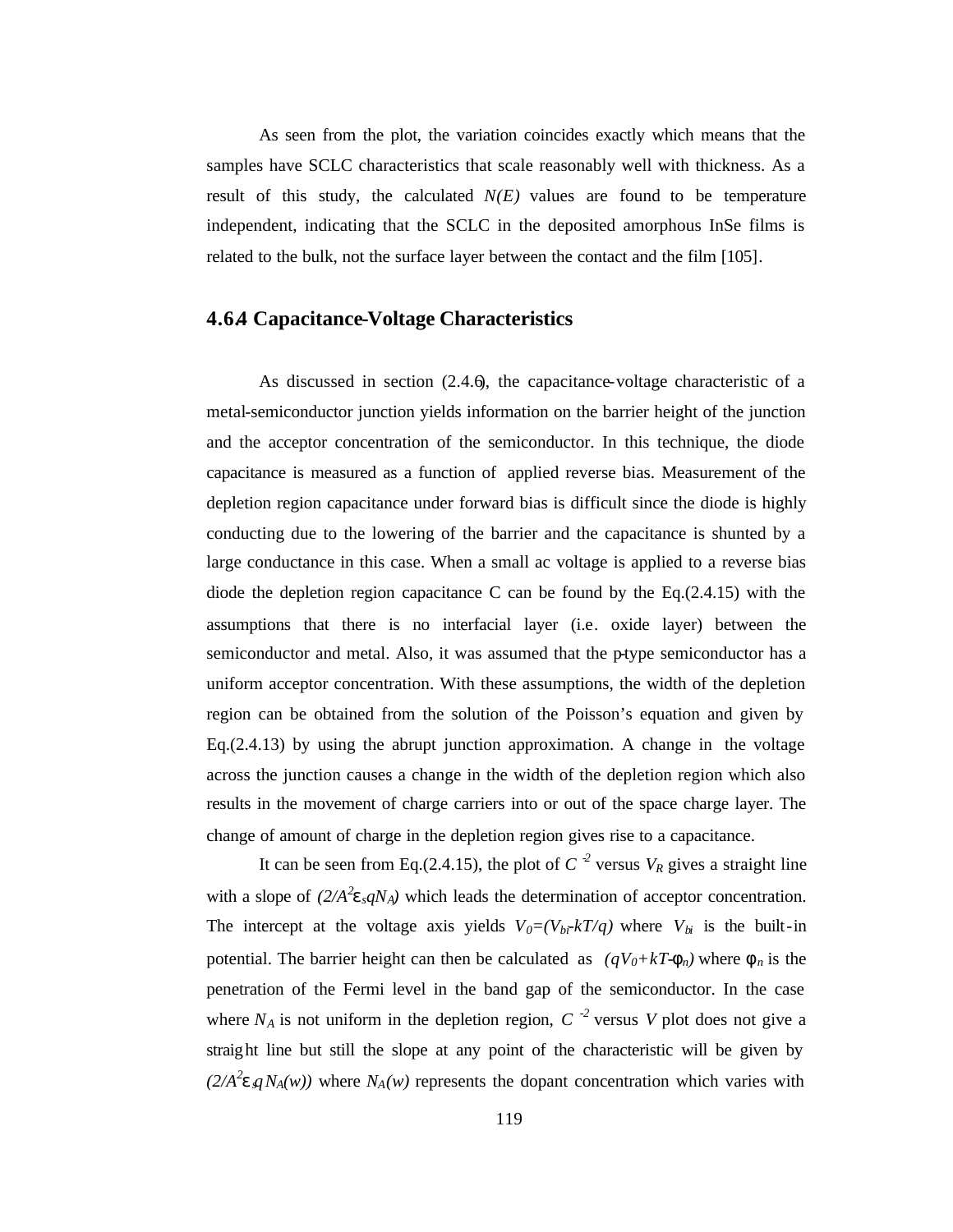the distance into the semiconductor. Thus by measuring the slope at a given depth from the surface will yield the impurity concentration at that point.

The room temperature  $C^2$  versus V variation of a typical TO/a-InSe/Ag Schottky diode is shown in Fig.4.47 at 10 kHz frequency.



Fig.4.47: The plot of  $C^2$ -V at 10 kHz under reverse bias of the Schottky diode.

As seen from the plot, the junction capacitance is almost independent of the applied reverse bias indicating that almost whole thickness of the semiconductor may be depleted because of high resistivity of the InSe. Since the capacitance variation was found to be independent of the applied reverse bias the built-in voltage, barrier height and the acceptor concentration values could not be derived from the Fig.4.47.

Capacitance-voltage measurements as a function of frequency have been carried out in the range of 1-1200 kHz at room temperature and it is observed that the C-V variations at different frequencies are weak but capacitance changes with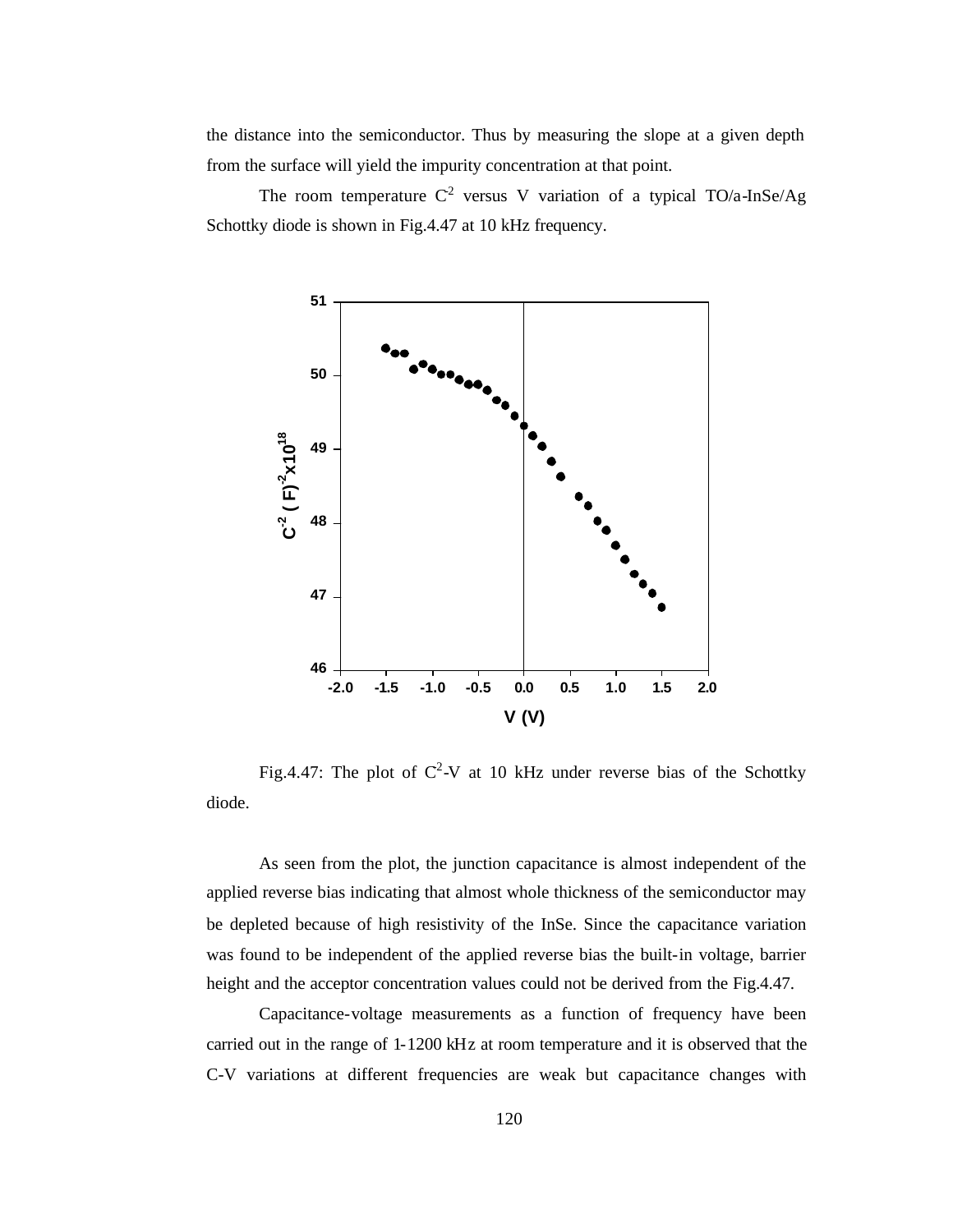frequency at each voltage value. As illustrated in Fig.4.48, the dependence of capacitance on frequency at zero bias is relatively strong at low frequencies indicating the presence of high interface states responding to the ac signal thus generating higher capacitance. The number of interface states  $(N_{IS})$  can be roughly estimated by using the following expression [61],

$$
N_{IS} = \frac{(C_L - C_H)}{q}
$$
\n(4.6.7)

where  $C_L$  and  $C_H$  denotes the low and high frequency capacitance values, respectively. The capacitance values at low frequencies are usually due to the total number of states of the depletion and interface regions whereas the high frequency capacitance values are only due to the number of states in the depletion region. Thus, this expression roughly gives the number of total interface states. At zero bias and room temperature, the number of interface states was calculated from the high and low capacitance values to be  $1.9x10^8$  cm<sup>-2</sup>V<sup>-1</sup>.



Fig.4.48: The variation of capacitance as a function of frequency at zero bias.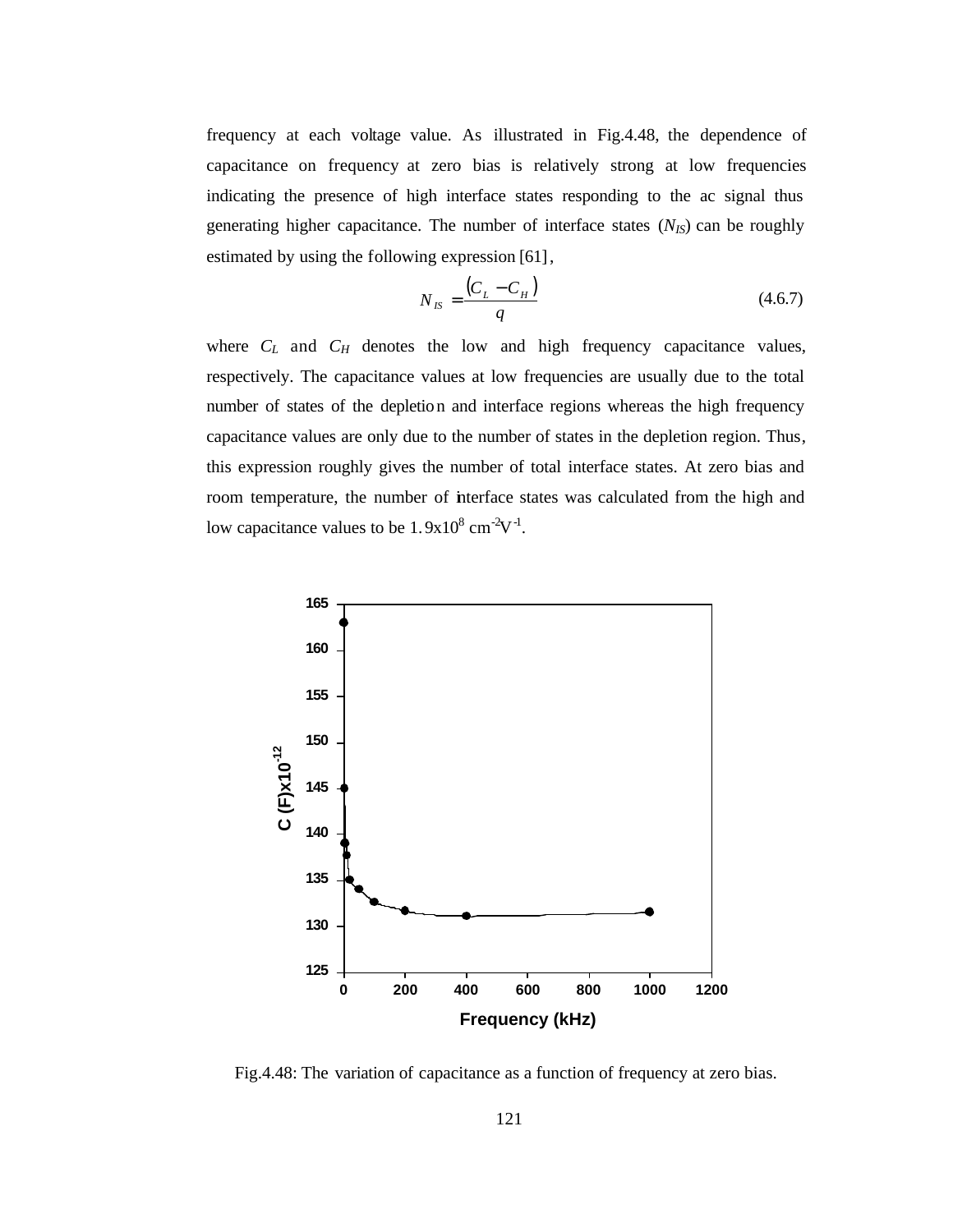#### **4.6.5 Spectral Response**

The photo-response of TO/p-InSe/Ag structure was measured in the wavelength region of 450-900 nm as explained in section (3.3). The photo-response spectra obtained was corrected for the spectral distribution of the light source used for illumination. The typical spectral distribution for this structure as a function of photon energy is shown in Fig. 4.49.



Fig. 4.49: Spectral response of a typical p-InSe/Ag Schottky diode.

I<sub>ph</sub>-hy dependence shows a broad distribution between the photon energies of 1.5-2.5 eV. The short circuit photocurrent increases gradua lly with increasing incoming photon energy after the long wavelength threshold followed by a sharp increase corresponding to the transition between the band tails. The curve goes through a small shoulder around 1.8 eV which may be related with interface states. The photocurrent starts to decrease after 2 eV with increasing energy of the incoming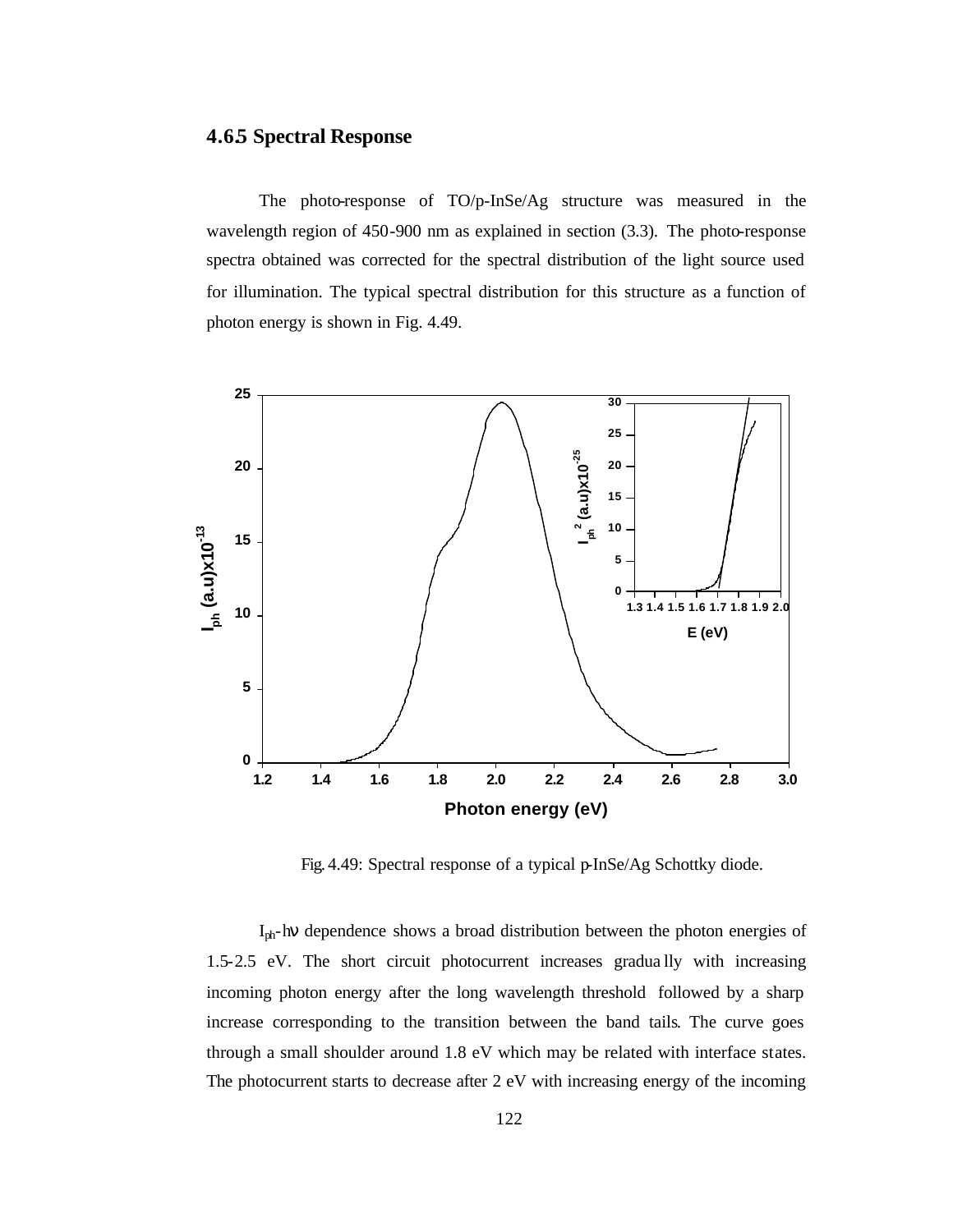photons because the photons at these energies are absorbed at or near the surface where recombination velocities are higher than that of the bulk of the semiconductor.

The photocurrent created by the photons with energies larger than band gap of the semiconductor per absorbed photon as a function of the photon energy is described by Fowler [87]. According to this theory, the photocurrent is directly proportional to absorption coefficient. Therefore, created photocurrent for photon energies  $h\mathbf{n}$  $> E<sub>g</sub>$  can be related to the band gap of the semiconductor as the following relations,

$$
I_{ph}^2 \propto \left( h\mathbf{n} - E_g \right) \tag{4.6.8}
$$

for direct gap optical excitation and,

$$
I_{ph}^{\gamma_2} \propto \left( h\mathbf{n} - E_g \right) \tag{4.6.9}
$$

for indirect gap optical excitation. The plot of  $I_{ph}^2$ -*h***n** in the vicinity of the band tail region reveals the optical band gap of a typical InSe film as indicated in the inset of Fig.4.49. Optical band gap value obtained as 1.7 eV is consistent with the one calculated from the transmission measurements.

# **4.7 Characterization of TO/CdS/InSe/Metal n-p Heterojunction Solar Cells.**

In this section, results of the experimental studies on TO/CdS/InSe/Metal n-p heterojunction devices are presented. Dark and Illuminated IV, C-V and spectral response measurements were carried out to determine the device parameters. In order to fabricate the n-CdS/p-InSe heterojunction, first of all, CdS thin films were deposited onto TO coated glass substrates which were kept at  $200<sup>0</sup>C$ . Following the deposition of CdS thin films, InSe thin films were deposited onto TO/CdS films where CdS thin films used as the window layer and InSe thin films used as the absorber layer. For the top ohmic contacts, various metals such as Au, C, In, Al and Ag were thermally deposited onto TO/CdS/InSe structure as to form the n-p heterojunction solar cells. Schottky diode structures with the same metals have shown previously that C, In and Al make well ohmic contacts to the ptype InSe films grown in this work, whereas Au makes almost ohmic contact. The only well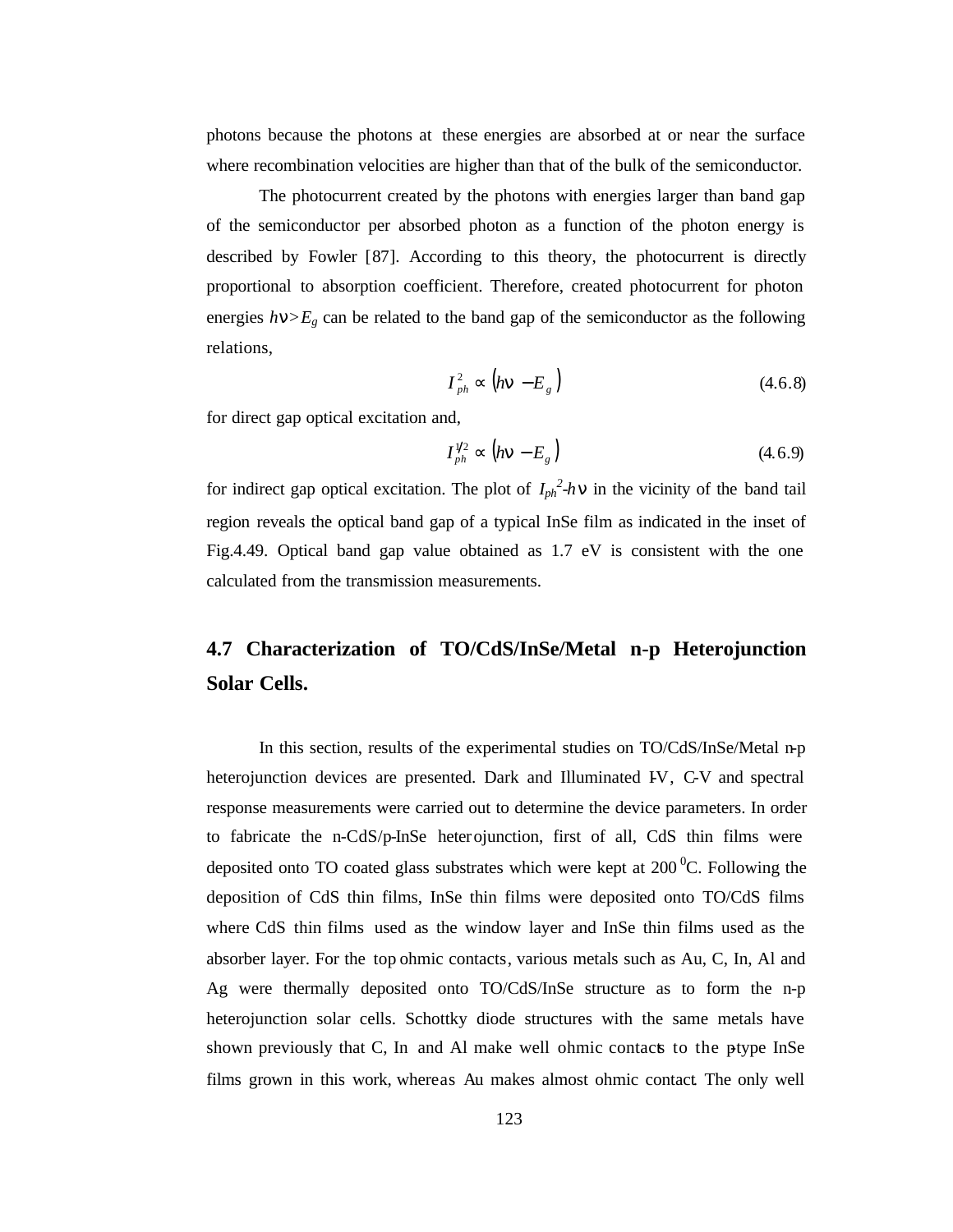rectifying diode structure obtained with Ag top contacts. Among all the metals deposited as top ohmic contact, heterojunctions with Au and C contacts have shown the best photovoltaic behavior. Therefore, in this section TO/CdS/InSe/Au and TO/CdS/InSe/C heterojunction solar cells were studied in detail through the electrical and optical measurements.

### **4.7.1 Dark and Illuminated I-V Characteristics.**

The dark and illuminated IV characteristics of both TO/CdS/InSe/Au and TO/CdS/InSe/C structures were investigated to determine the diode and the solar cell parameters of the devices. Both samples have shown diode characteristics which can be fitted to the standard diode equation given by Eq.2.4.1.

a) *TO/CdS/InSe/Au solar cells*: The I-V variations in the linear and semilogarithmic plots are given in Fig.4.50(a) and Fig. 4.50(b), respectively. The forward current of the TO/CdS/InSe/Au solar cell increases exponentially with the increasing applied voltage by at least two orders of magnitude of current. The diode ideality factor of this structure was found to be n= 2. 4 with a reverse saturation current of the order of  $3x10^{11}$ A.



124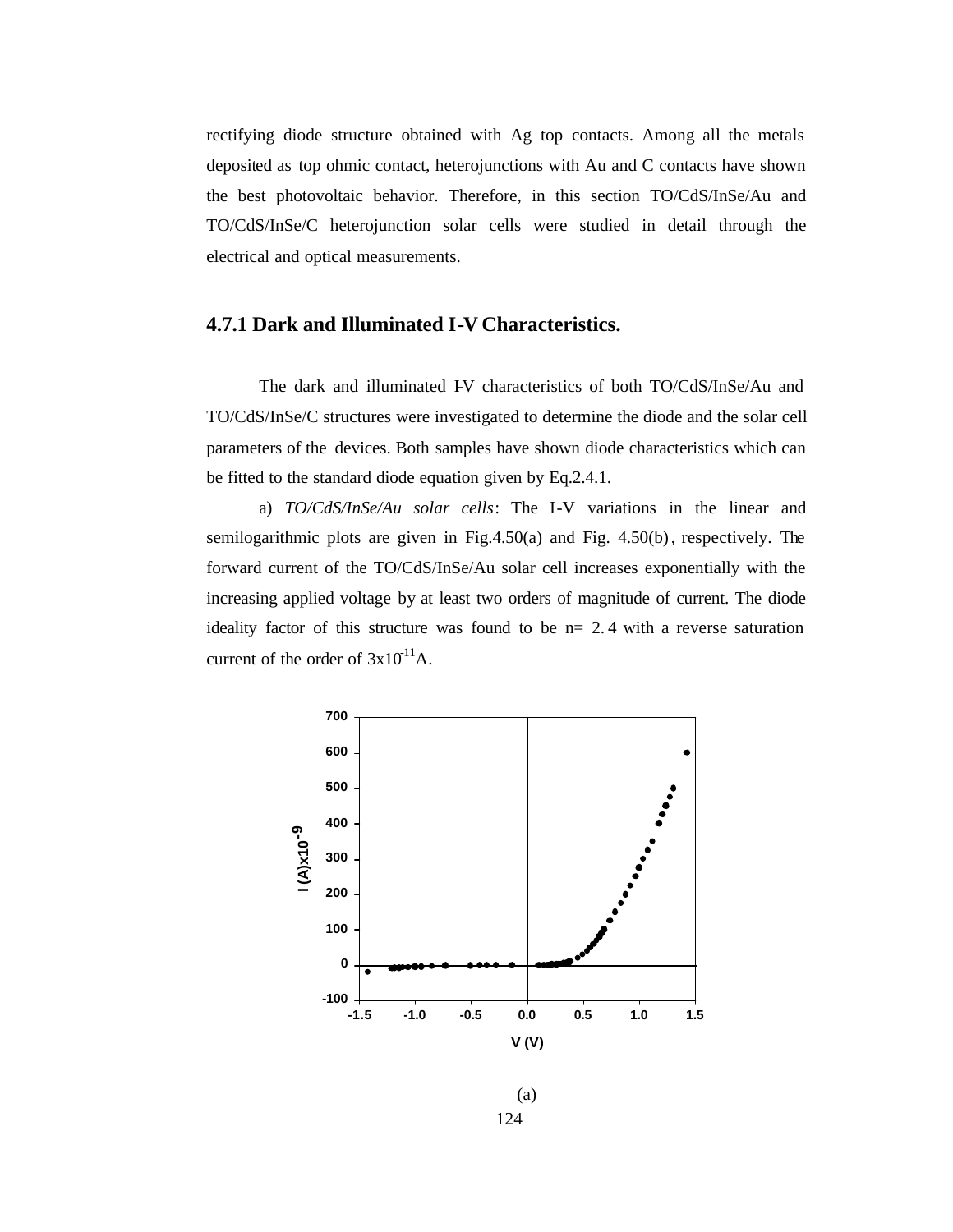

(b)

Fig.4.50: Dark current-voltage behavior for a typical TO/CdS/InSe/Au structure as (a) linear, and (b) semilogarithmic plot.

The dark I-V characteristics have shown that the ideality factor remains unchanged with annealing at 100  $\degree$ C, however, due to the slight decrease in the resistivities of the films linear region of the current became more observable in which region the curve fits to the diode equation. Further annealing above 100  $^{\circ}$ C was avoided, because it was found in section (4.2.1) from the conductivity measurements of the InSe films that above this temperature the conductivity of the films convert from p-type to n-type.

The current-voltage characteristics of the TO/CdS/InSe/Au structures under illumination that correspond to simulated AM1 condition which is about 100 mW/cm<sup>2</sup>, given in Fig. 4.51.

The open circuit voltage  $V_\alpha$  is around 400 mV whereas the short circuit current  $I_{sc}$  is  $4.9x10^8$  A. The efficiency of this solar cell is quite low due to the small short circuit current. The value of the fill factor for the same device was calculated by Eq.2.5.26 and found to be 0.44.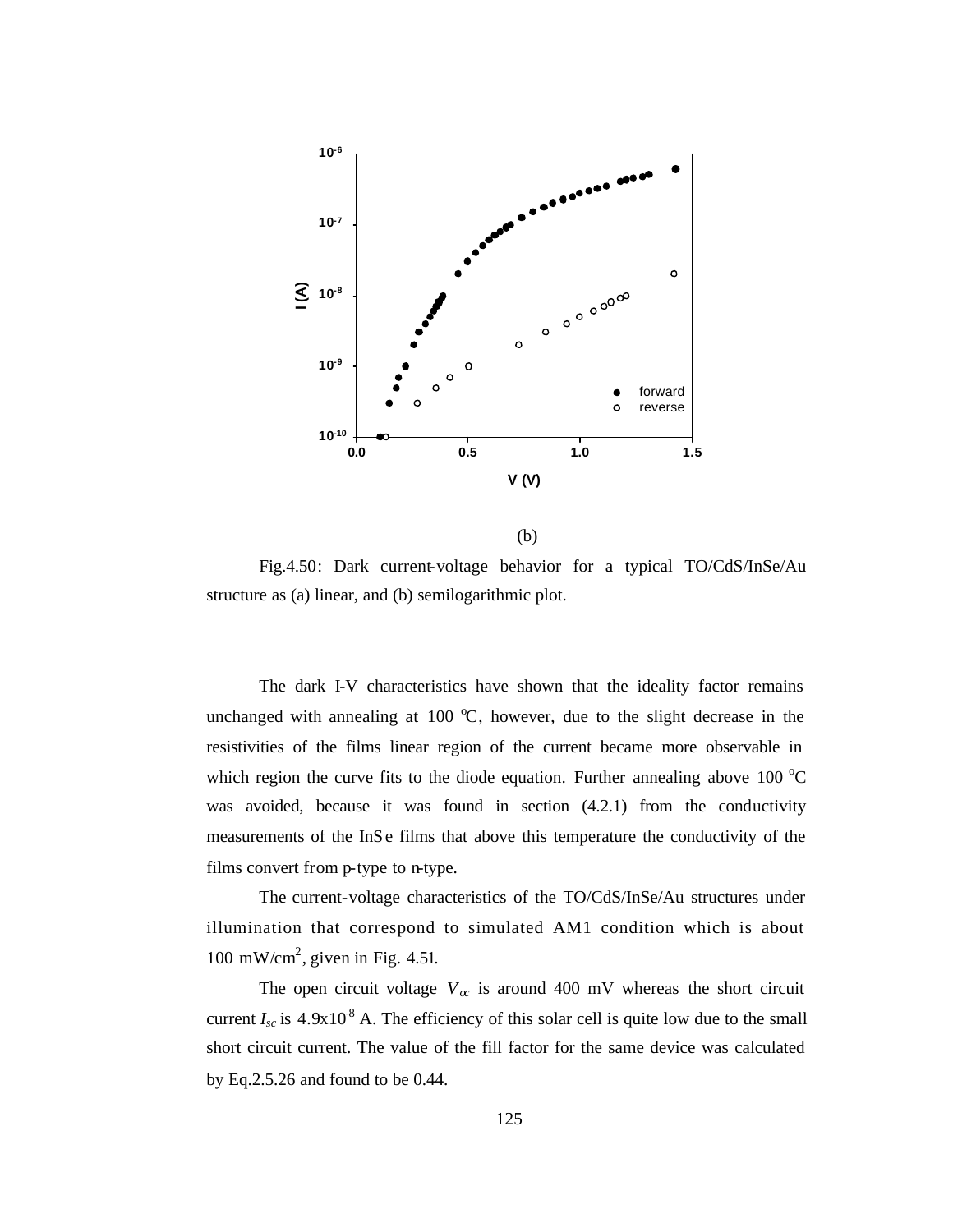Doping effect on the device performance was also investigated but it was found that solar cells produced with the Cd doped InSe films have shown the poorest photovoltaic behavior.



Fig.4.51: The linear IV characteristics of TO/CdS/InSe/Au solar cell under illumination.

b) *TO/CdS/InSe/C solar cells*: The dark and illuminated I-V measurements of this structure have shown similar photovoltaic behavior to TO/CdS/InSe/Au structure as seen in Fig.4.52 and Fig.4.53.

The diode ideality factor was calculated to be  $n= 2.95$  with a reverse saturation current around  $2x10^{-1}A$  at room temperature. The illuminated I-V behavior is almost linear which indicates the presence of high series resistance effect on the device.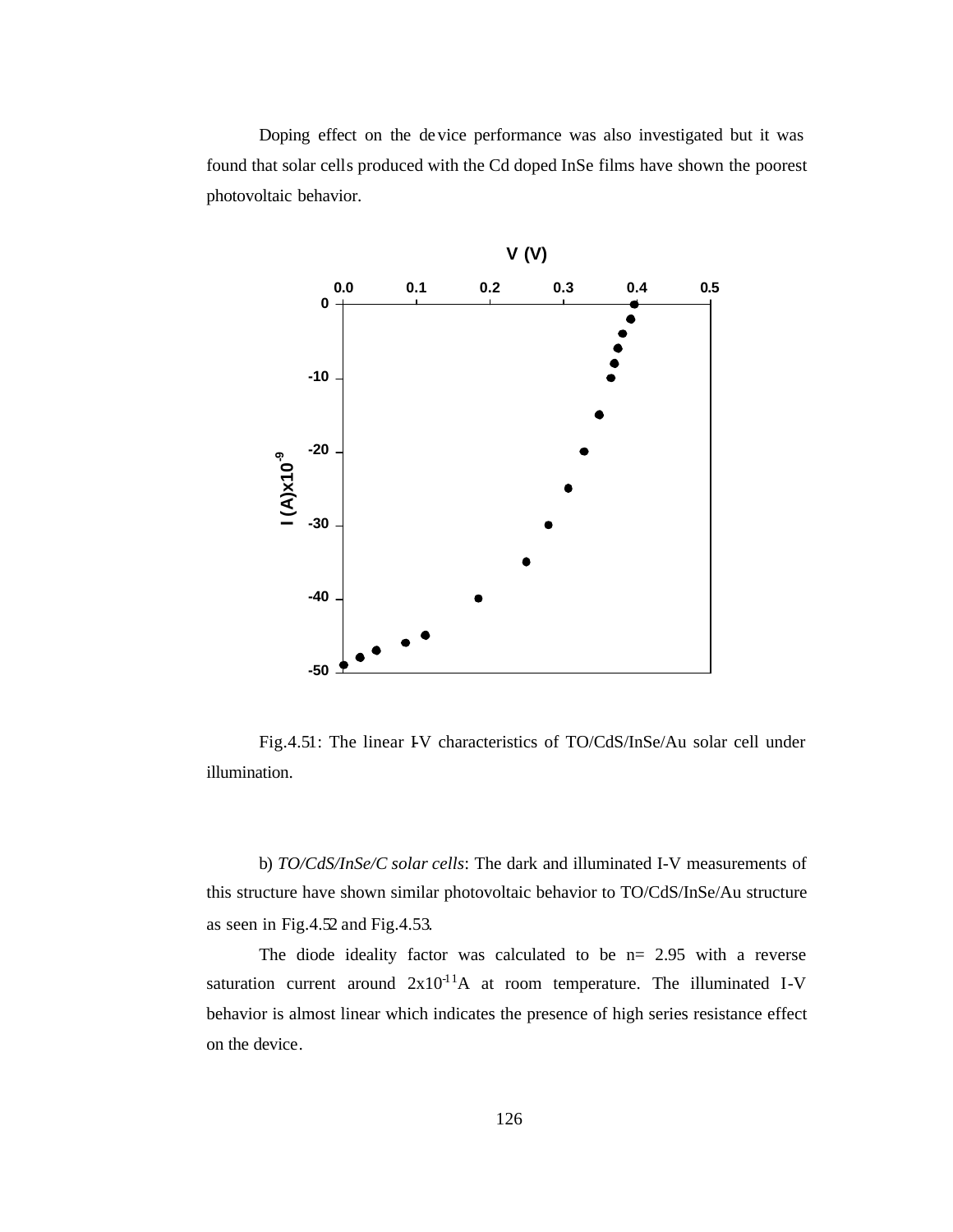

Fig.4.52: The dark I-V characteristic of TO/CdS/InSe/C solar cell.



Fig.4.53: The illuminated IV characteristics of TO/CdS/InSe/C solar cells under simulated AM1 conditions.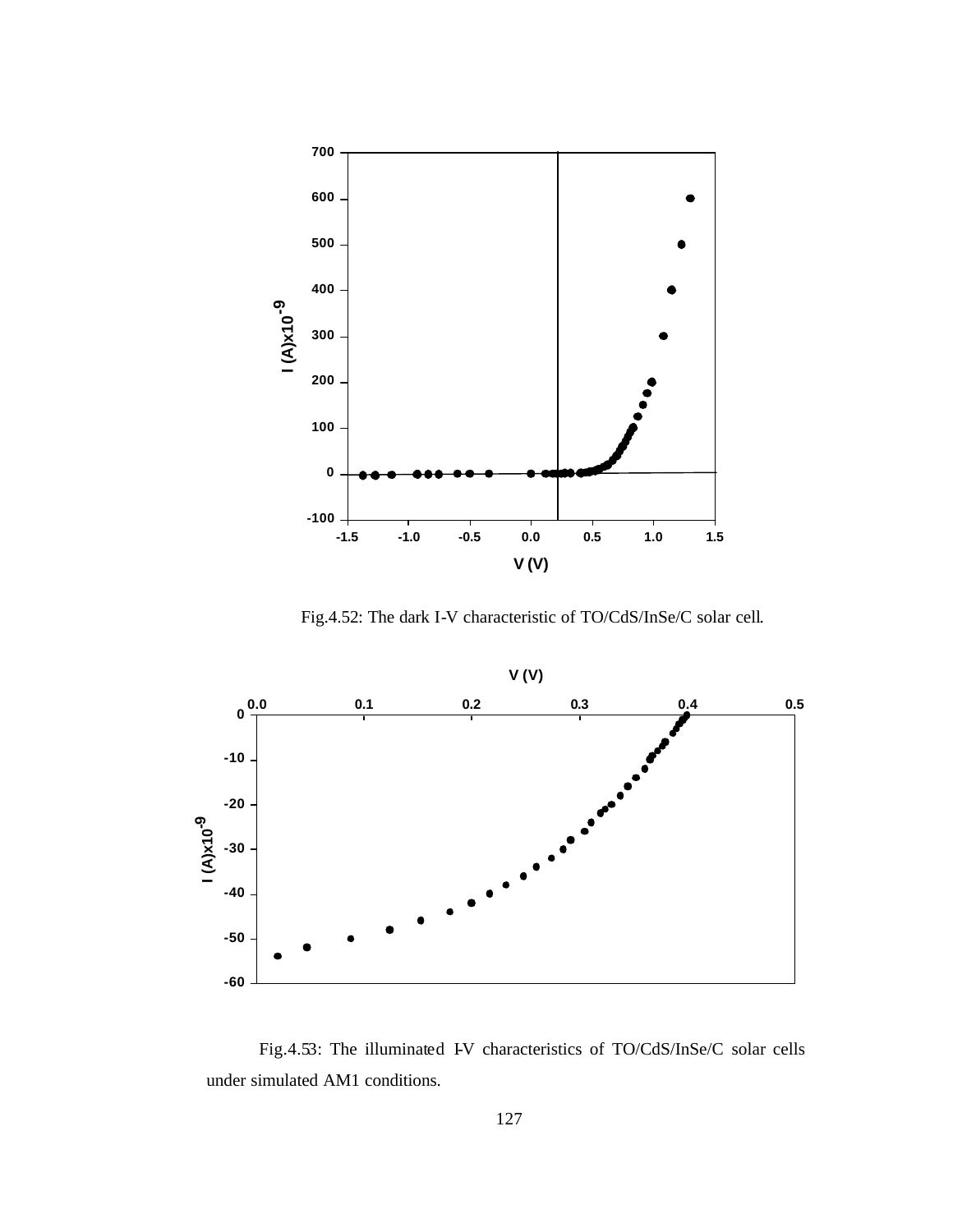The open circuit voltage  $V_{\text{oc}}$  and short circuit current  $I_{\text{sc}}$  were found to be around  $400mV$  and  $5.4x10^{-8}A$  which resulted in low efficiency. The filling factor (*FF)* of the device was determined to be 0.41.

### **4.7.2 Capacitance-Voltage Characteristics.**

As discussed in section (2.5.5), the capacitance-voltage studies have been widely used to understand the junction region structure and the effects related to interface states and deep levels. For an abrupt heterojunction for which the impurity concentration changes abruptly from donor impurities to acceptor impurities, the electric field in the neutral regions of the semiconductors at equilibrium must be zero such that the total negative charge per unit area in the p-layer must be exactly equal to the total positive charge per unit area in the n-layer, thus space charge regions on either side are formed. Capacitance -voltage characteristic of such a junction is expressed by the Eq.(2.5. 27). It is clearly seen from this equation that the intercept of the plot of  $C^2$  versus applied voltage on the voltage axis yields the built-in potential of the junction. If the doping concentration of one side is known, the doping concentration of the other side can be determined from the slope of  $C<sup>2</sup>$ -V plot. Therefore, the analysis of the C-V characteristics of a heterojunction as a function of applied bias gives information on the depletion region potential and the charge distribution. As discussed in section (4.6.4), the measurement of the depletion region capacitance is difficult under forward bias since the capacitance is shunted by a large conductance. Therefore, the capacitance is measured as a function of applied reverse bias.

Room temperature dark C-V measurements were carried out for the TO/CdS/InSe/Au and TO/CdS/InSe/C structures at various frequencies and similar behaviors were observed for both. The typical capacitance-voltage characteristic of a TO/CdS/InSe/Au sola r cell is shown in Fig.4.54 in the frequency range of 1 kHz-2 MHz. The capacitance at low frequencies decreases with decreasing voltage for the forward bias, but in the reverse bias region remains almost constant due to high resistance of InSe film. C-V de pendence is weak at high frequencies.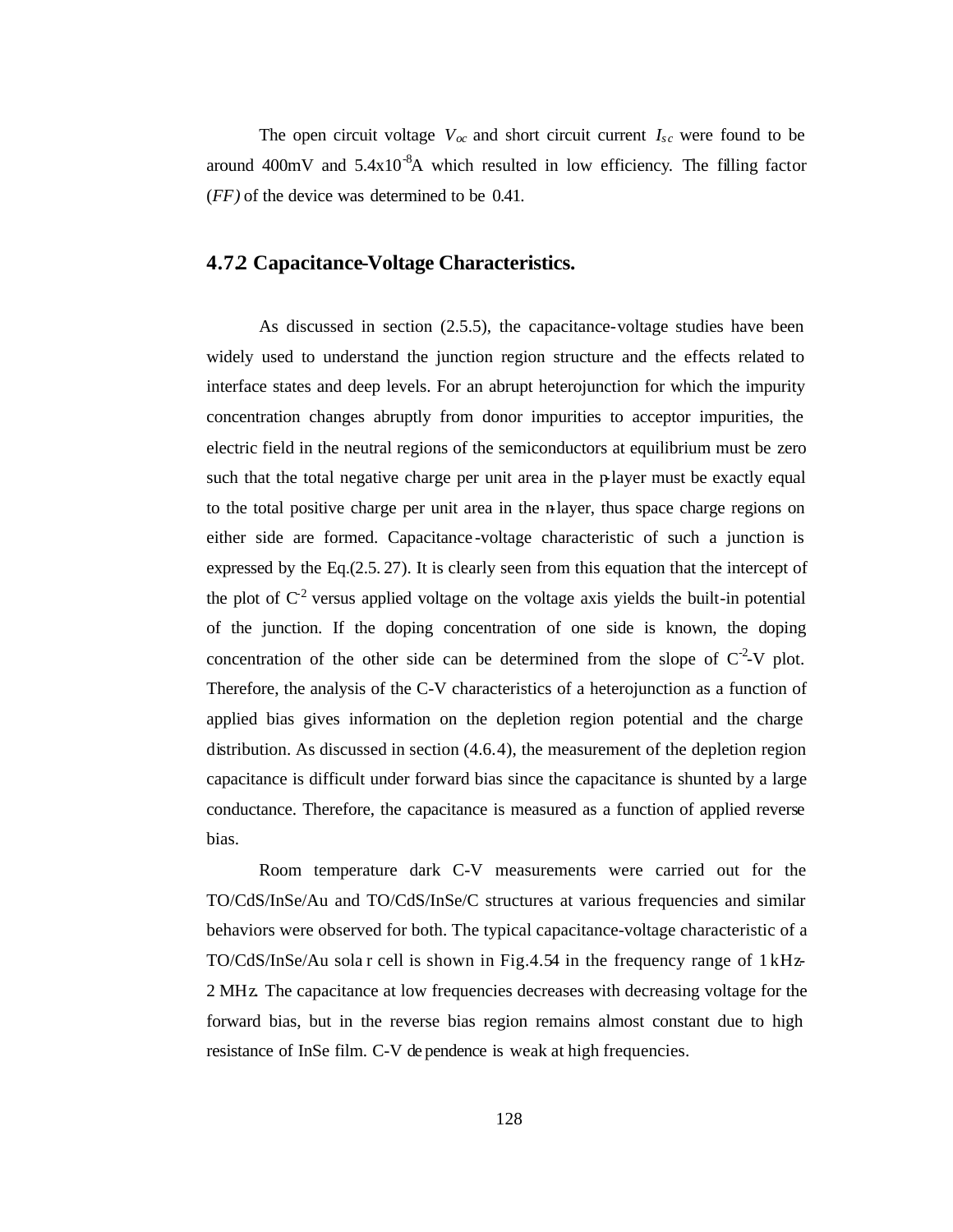

Fig.4.54: The C-V variation of a TO/CdS/InSe/Au solar cell at various frequencies.

The  $C<sup>2</sup>$  versus voltage variation is plotted in order to find the built-in potential of the junction as seen in Fig.4.55. We observed that capacitance-voltage dependence shows slow variation up to 0.4 V, and after this point there is pronounce increasing of the capacitance with voltage at forward bias. This implies that both sides of the heterostructure are depleted, however, because of the high resistivity of InSe as compared to the CdS, we are only observing the decreasing depletion layer on the CdS side.

The plot also indicates that the slopes of the linear variations increase with increasing frequency. The built-in potential values were found to vary in the range of 0.85-1.10 V as the measurement frequency increases from 1 to 20 kHz which is explained through the effect of the interface states. These built-in potential values are higher than theoretically expected value of 0.7 V ( $E_{\text{gCdS}}$  -  $E_{\text{gInSe}} \cong 2.4$ -1.7 eV). This difference can be explained by the presence of a relatively thick interfacial layer.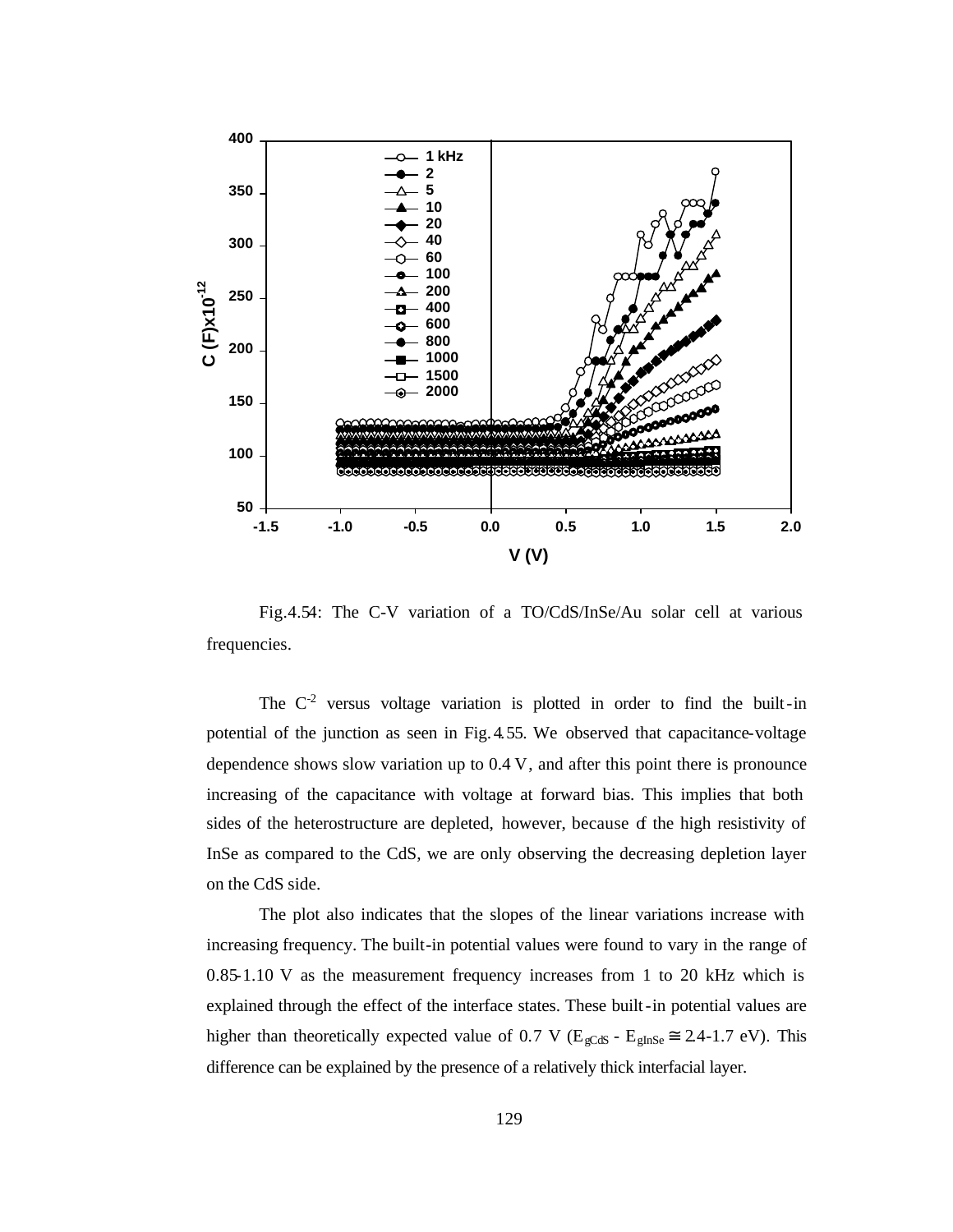

Fig.4. 55: The  $C<sup>2</sup>$ -V variation at different frequencies.

Further verification of the presence of high interface states is shown in Fig.4.56 as capacitance-frequency variation at zero bias. The plot shows that the frequency dependence of the capacitance is strong at low frequencies than that of the high frequencies which is clearly due to the high concentration of interface states. The capacitance variations at high frequencies are small because the ac signal at these frequencies can no longer be followed by the interface states. The number of interface states can be estimated roughly by the Eq.(4.6.7) by using the values of low and high frequency capacitance values at zero bias and it was found to be of the order of 2.86 $x10^8$  cm<sup>-2</sup>V<sup>-1</sup>. Actual number of interface states may be higher than the obtained value since the minimum measurement frequency was not low enough to determine the saturated capacitance value for the device.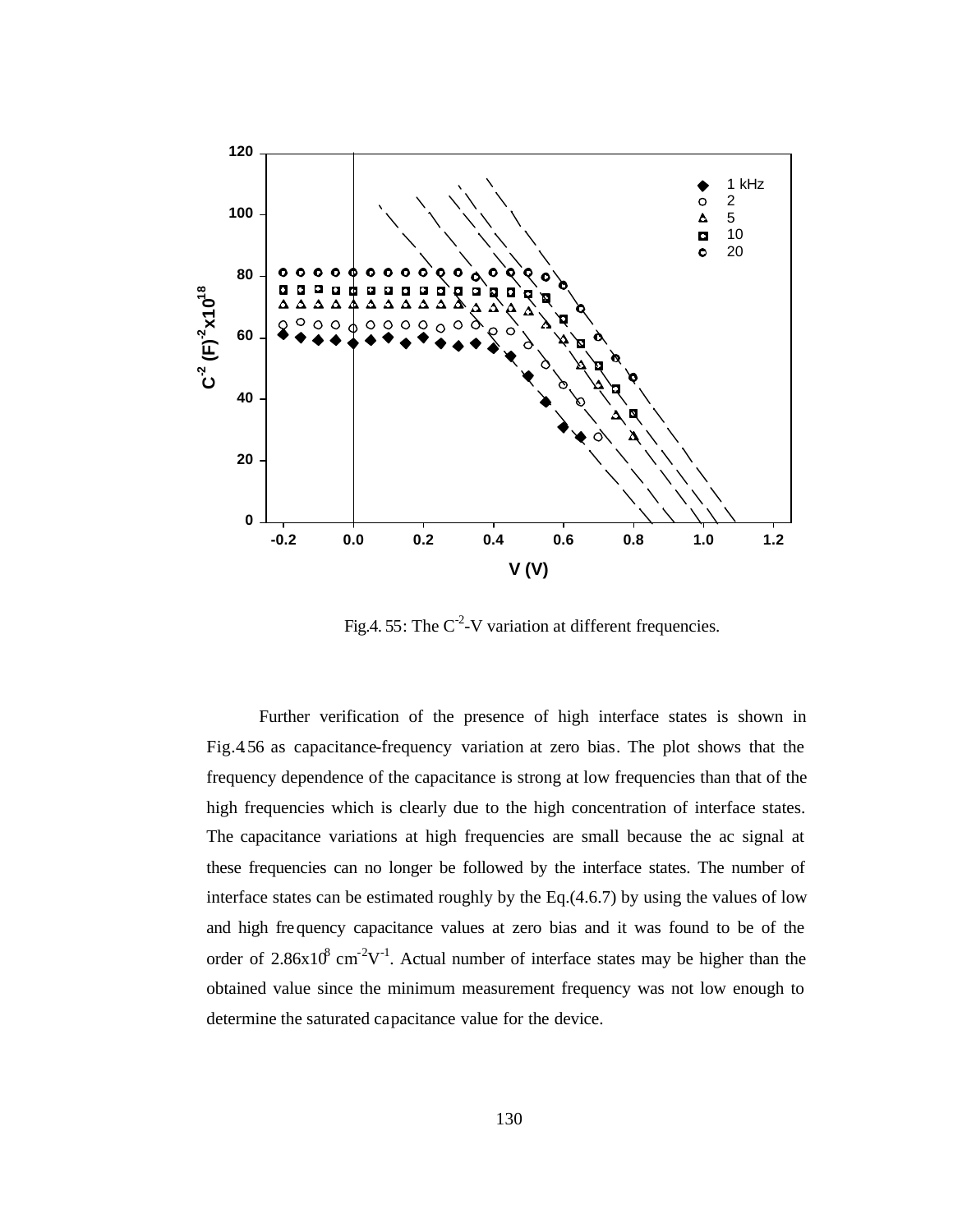

Fig.4. 56: The Capacitance-Frequency variation in the range of 1 kHz-2 MHz at zero bias.

The C-V results presented here have shown that proper n-p heterojunction was not formed due to high resistivity of the InSe and high concentration of interface states at the junction. Thus, further analysis of the capacitance data could not be done for the sample.

# **4.7.3 Spectral Response**

The photo-response of TO/CdS/InSe/Au solar cell was measured in the wavelength region of 450-900 nm under the illumination from the window layer side which is CdS. The obtained spectral distribution was corrected for the spectral distribution of the light source used for the illumination. The typical spectral distribution for this structure as a function of photon energy is shown in Fig.4. 57.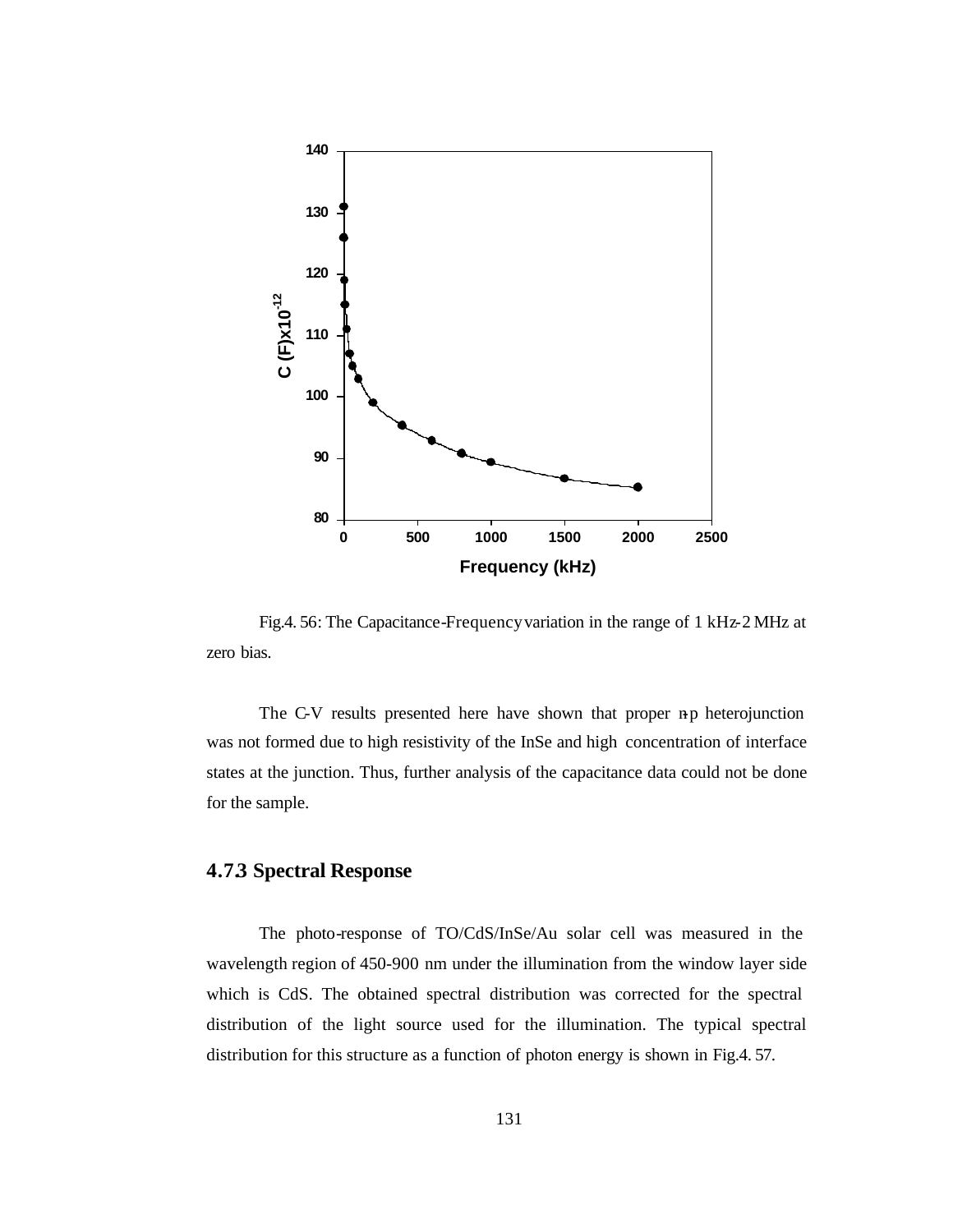

Fig.4. 57: The spectral distribution of n-CdS/p-InSe solar cell at zero bias.

As seen from the plot, the low energy threshold of the cell obtained around 1.5 eV and the photocurrent gradually increases as the energy of the incoming photons increase sharply up to a shoulder located at around 1.8 eV. This small shoulder may be associated with the interface states at or near the junction region. After this point, the photocurrent peaks at around 1.9 eV due to the band-to band excitation in InSe. Then, a sharp cut-off with the increasing photon energy was observed which may be associated with the high recombination rates of the interface states. After the sharp cut-off photocurrent changes sign and starts increasing up to 2.34 eV at which point direct band-to-band transition in CdS takes place. When the photon energies exceeds the band gap value of the CdS the photocurrent gradually decreases because photons with these energies are absorbed at or near the surface of the CdS where recombination velocities are higher than that of the bulk of the CdS. The change of the sign in photocurrent indicates that the dark current at some point becomes comparable or greater than the current obtained under illumination. After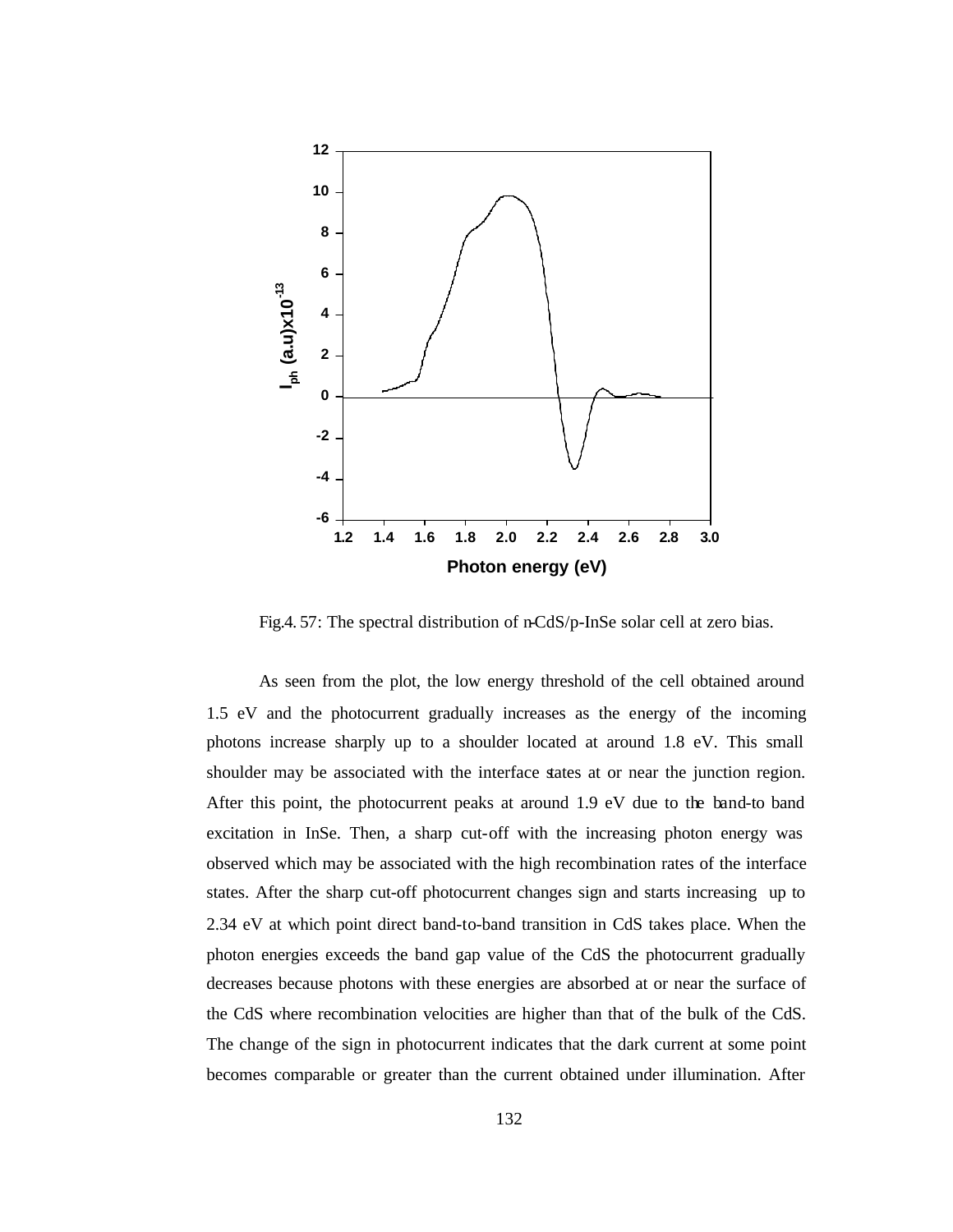around 2 eV, while dark current increases the current under illumination decreases and, these two currents become equal at around 2.2 eV. This can be interpreted as the effect of majority carriers because due to the interface states the minority photocarriers may be assumed to recombine at the interface. At wavelengths of sufficient energy to excite carriers in CdS but not in InSe, the photo-excited carriers in CdS produces a photocurrent, therefore, the photoresponse is negative. The negative photoconductivity may also be explained in terms of donor like traps in the structure which increase the recombination process. Thus, the number of holes is decreased substantially by reducing the total concentration of mobile charge carriers, and hence creates a negative photoconductivity. This tentative explanation is valid only for the high energy region in which photon energy is sufficient to create pairs of charge carriers. The relative magnitudes of the InSe and CdS peaks depend on the resistivity ratio of the two layers.

The low energy threshold of the photocurrent is a measure of the barrier height at the junction which can be calculated by the Fowler plot,  $I_{ph}^{1/2}$  versus energy in the vicinity of the threshold as seen in Fig. 4. 58.



 Fig.4.58: The Fowler plot of the solar cell at the threshold energy of the spectrum.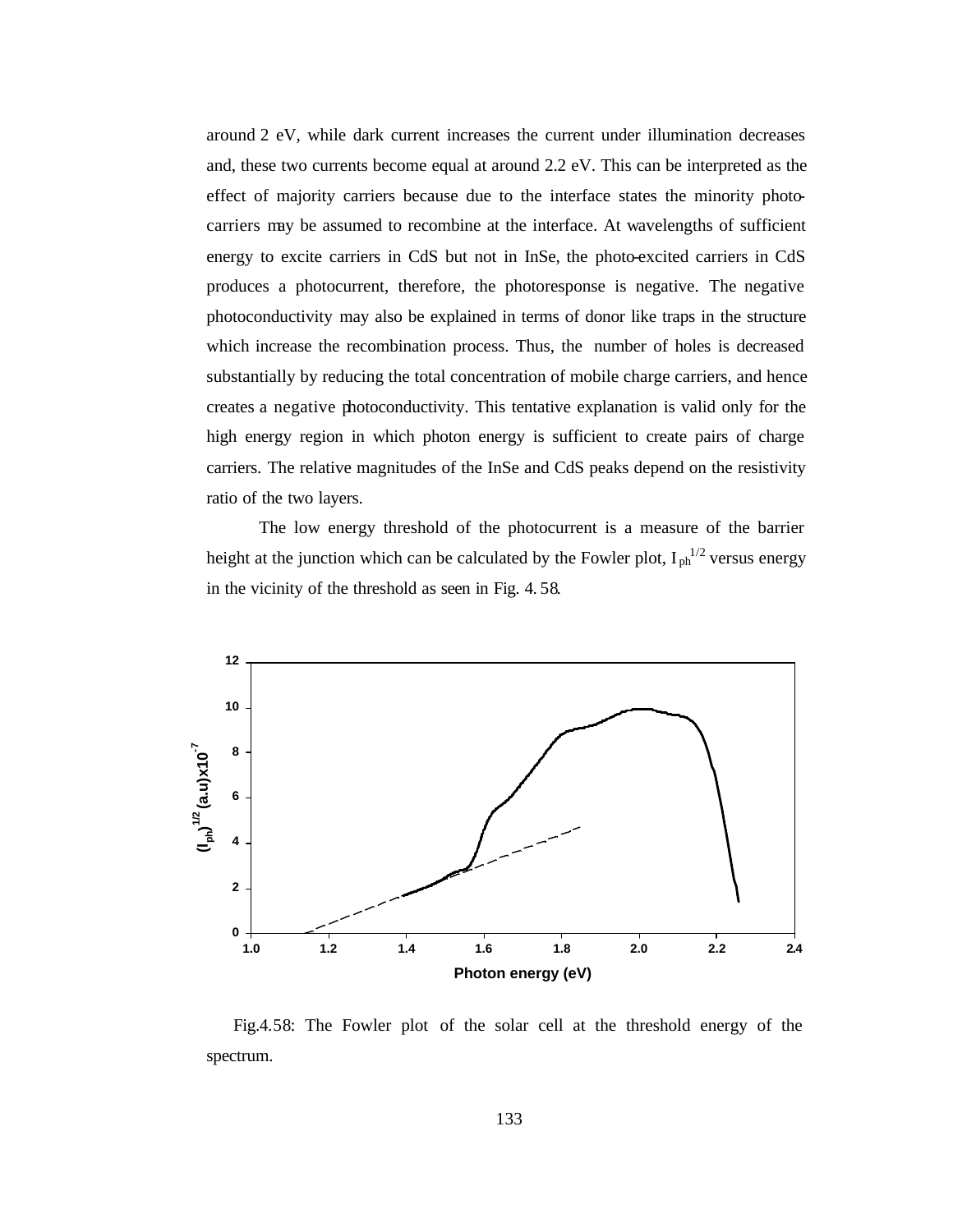The intercept on the energy axis gives the barrier height of the np junction which was found to be around 1.1 eV. This value of the barrier height is comparable to the value obtained from the C-V studies given in section (4.7. 2). Determination of the band gap values from the spectral distribution is also possible since the photoresponse of the solar cell can directly be related to the absorption coefficients of the semiconductors used to form the n-p heterojunction. As discussed in section (4.6.5), the direct band gap of a semiconductor can be found by the Eq. $(4.6.8)$  from the spectral distribution. Therefore, the direct band gaps of InSe and CdS can be obtained from the insets of the two peaks which were located around 1.9 and 2.4 eV, respectively, as shown in Fig.4. 59. The intercepts of the linear lines on the energy axis yields the band gaps of InSe and CdS around 1.7 and 2.3 eV respectively. These results were in well agreement with the values found from absorption and photoresponse measurements of the InSe and CdS thin films, given previously in this work.



Fig.4.59: Determination of the band gaps by the  $I_{ph}^2$ -hv variation of the solar cell.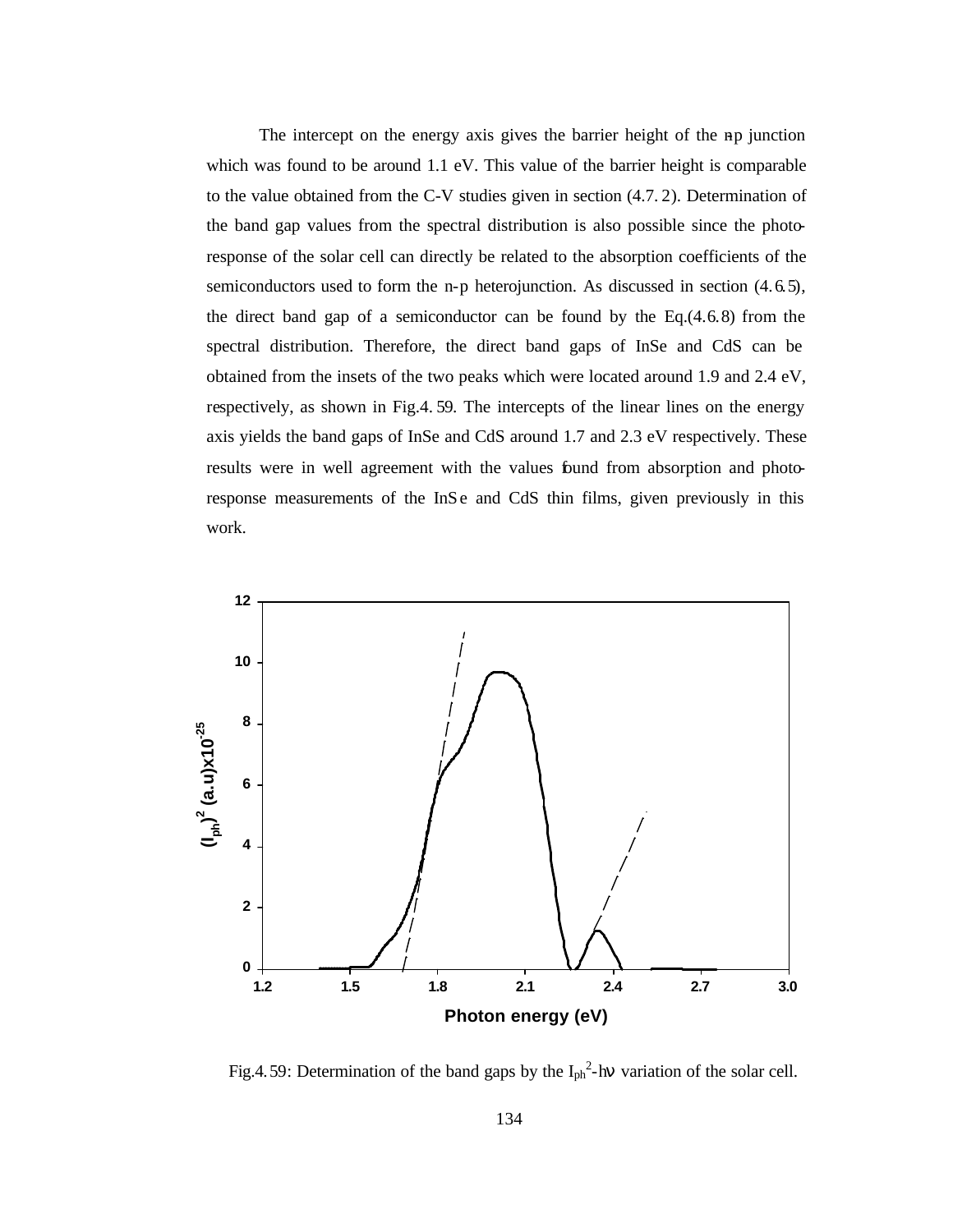## **CHAPTER 5**

#### **CONCLUSION**

The main purpose of this work was to investigate and characterize device behavior of n-CdS/p-InSe heterostructures and p-InSe based Schottky diodes by evaporating various metal contacts such as Ag, Au, In, Al and C. Before producing such devices; electrical, optical and structural properties of the films were investigated. The structural properties of InSe and CdS thin films were examined by means of SEM, EDXA and XRD analysis.

The XRD pattern of the source powder was confirmed that the source material was  $In<sub>2</sub>Se<sub>3</sub> single crystal with a preferred crystalline orientation in the plane$ of (015) in the hexagonal form.

XRD measurements of the cold substrate, as-grown films shown that the films were amorphous with ptype conduction which was determined by the hot probe technique and the sign of the Hall coefficient. Post-depositional annealing of these films at 100  $\degree$ C did not produce any changes in the structure as a function of annealing time. Transition into crystalline state starts with annealing at around 150  $\degree$ C, but at this annealing temperature conductivity type of the films turned to ntype.

In order to obtain polycrystalline films with ptype conductivity, we have tried to deposit films on hot glass substrates at temperatures above 100  $\degree$ C. Cadmium doping agents were used with the same amount of Cd in different deposition cycles and films with Cd/InSe ratio in between 0.01-0.24 were deposited. XRD patterns of lightly doped films with less than 0.17 Cd/InSe ratio indicated that the films were amorphous as the ones without doping. Annealing at  $100\ ^\circ$ C of these films did not change the structure, similar to the undoped ones, further annealing at  $150^{\circ}$ C starts the transition into polycrystalline state but with n-type conductivity. Heavily doped cold substrate films with Cd/InSe ratio around 0.24 on the other hand, were found to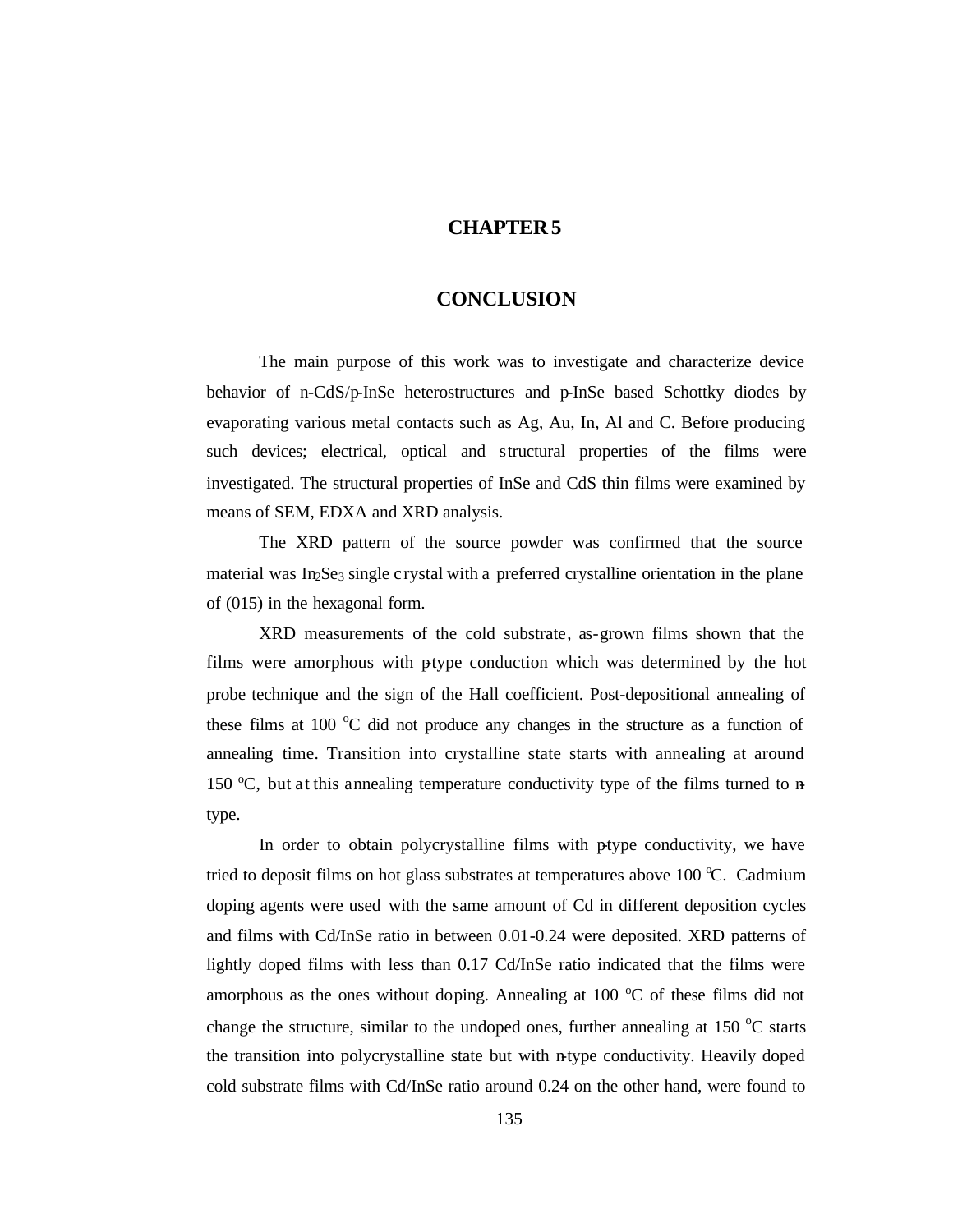be in In $S$ e<sub>7</sub> phase with three preferred crystalline orientation in the planes of (112),  $(113)$  and  $(214)$ . This may be due to the presence of large amount of Cd atoms in the structure which force the In and Se atoms to form an ordered structure. However, these films were not used in the device fabrication either since the conductivity measurements revealed that they show metallic behavior rather than a semiconductor. Interestingly, the hot substrate heavily doped films were found to be amorphous which may be attributed to the segregation of Cd atoms during the deposition that produces disorder in the structure. Furthermore, it was found that undoped or lightly doped InSe films deposited on cold substrates were amorphous with p-type conductivity.

Structural properties of CdS thin films deposited by thermal evaporation technique were also analyzed for the purpose of p-n heterojunction device investigations. XRD pattern of all deposited CdS films revealed that the films were polycrystalline with a preferred direction of crystallinity in (002) plane. The observed reflection peaks can be attributed to the typical (00*l*) lines of the hexagonal structure of CdS.

Electrical conductivity measurements of the InSe films deposited with and without Cd-doping on cold and hot substrates were carried out together with the effect of post depositional annealing. The room temperature conductivity values of as-grown films grown on cold substrates were found to be in between  $8.7 \times 10^{-5}$  $1.1x10<sup>4</sup>$  ( $\Omega$ -cm)<sup>-1</sup>. Deposition of hot substrate films above 100 °C did not significantly effect the conductivity values which were found to be in the order of  $10<sup>4</sup>$  ( $\Omega$ -cm)<sup>-1</sup>. However, Cd doping of the films has shown a pronounced effect with the Cd/InSe ratio increases above 0.17, due to the increase of the free carrier concentration in the films. Heavily doped films with Cd/InSe ratio around 0.24, had conductivity values 4 orders of magnitude higher than that of undoped ones. Whereas lightly doped films with Cd/InSe ratio up to 0.17 had conductivities almost the same order of magnitude with the undoped ones. These results are consistent with the Hall effect measurements from which it was found that the carrier concentrations of undoped and lightly doped samples were in the order of  $10^{12}$ - $10^{13}$  cm<sup>-3</sup> whereas heavily doped samples were in the order of  $10^{19}$  cm<sup>-3</sup>.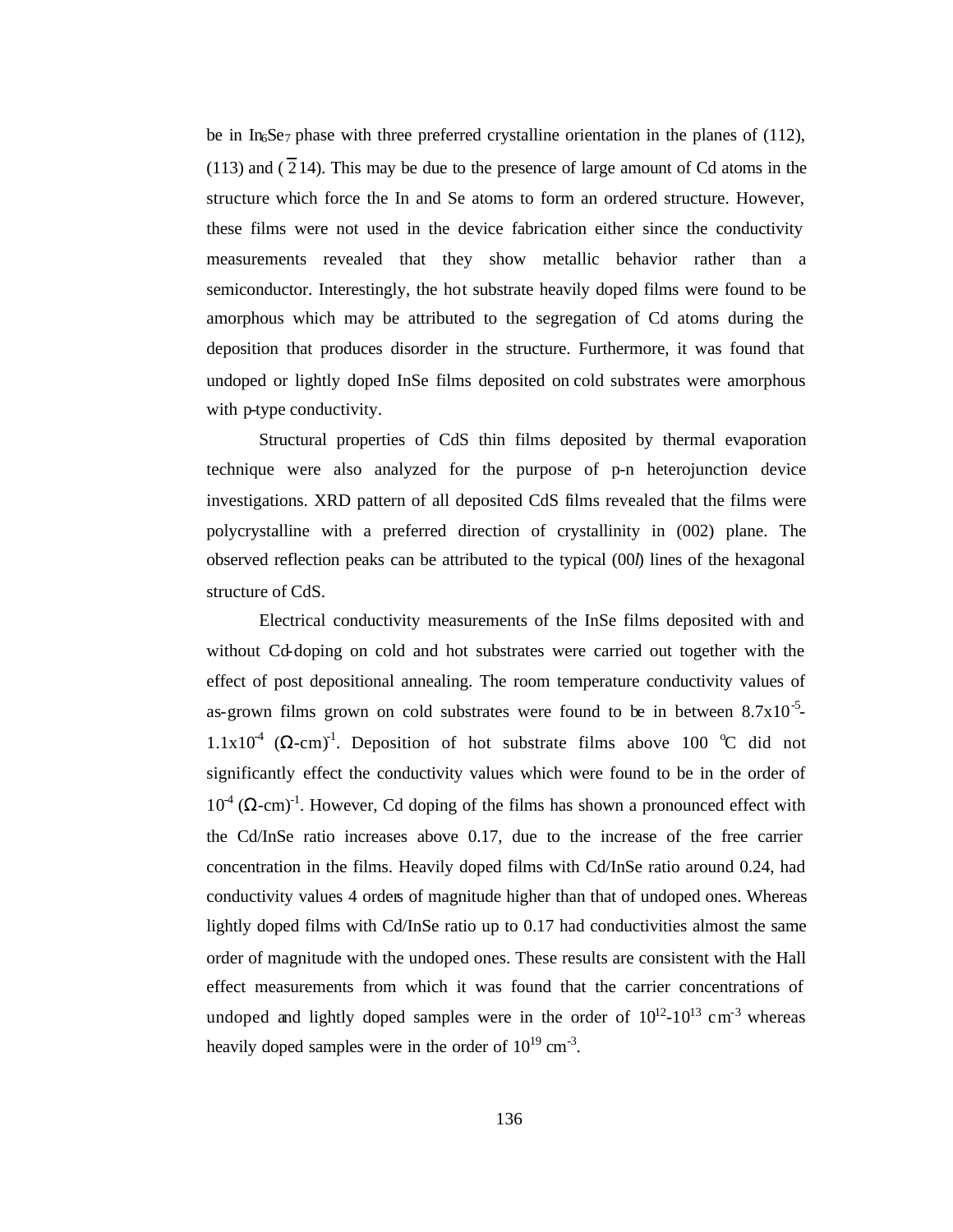For the cold substrate undoped and lightly doped InSe thin films temperature dependent conductivity measurements  $(100-430)$  K) indicated that different conduction mechanisms dominate in two temperature regions below and above 200 K. The conduction mechanism was determined to be thermal excitation above 200 K in which region conductivity increases sharply with temperature whereas below 200 K, the temperature dependence was weak and conduction dominated by variable -range hopping. The activation energies were found to be 288 meV and 11 meV in high and low temperature regions, respectively. However, activation energies in both high and low temperature regions increased slightly from 220 to 263 meV and from 14 to 34 meV with annealing. This may be explained that annealing clears out some of the traps exist in the band gap region. The Conductivity measurements were consistent with XRD analysis from which we have found that undoped and lightly doped samples had similarly amorphous structure while heavily doped sample was in polycrystalline phase. The activation energies for the heavily doped sample were found to be 29 and 7 meV in the temperature regions 100-230 K and 230-380 K, respectively. This can be interpreted as a metallic behavior and may be attributed to defective degenerate structure caused by the high concentration of Cd atoms.

Temperature dependent Hall effect measurements have indicated that room temperature mobility values were comparable for the undoped and lightly doped samples in the range of  $2.782 \text{ cm}^2/\text{V}$ . whereas heavily doped samples had one order of magnitude lower mobility around 0.1  $\text{cm}^2/\text{V}$ .s. For all samples, variations of mobility observed to be weak over the whole studied temperature range (150-400 K) that reveals the dominant scattering mechanism as neutral impurity scattering.

The temperature dependent electrical conductivity and Hall effect measurements were also carried out for CdS thin films in the range of 100-430 K. All the deposited films exhibited n-type conductivity and room temperature conductivity values were around 1  $(Q-cm)^{-1}$ . The variations of conductivity of CdS thin films were found to be increasing exponentia lly with increasing temperature. In the high and low temperature regions below and above 200 K, two different activations energies were found as 77 and 11 meV that indicates different conduction mechanisms were dominating in these regions. Above 200 K, thermionic emission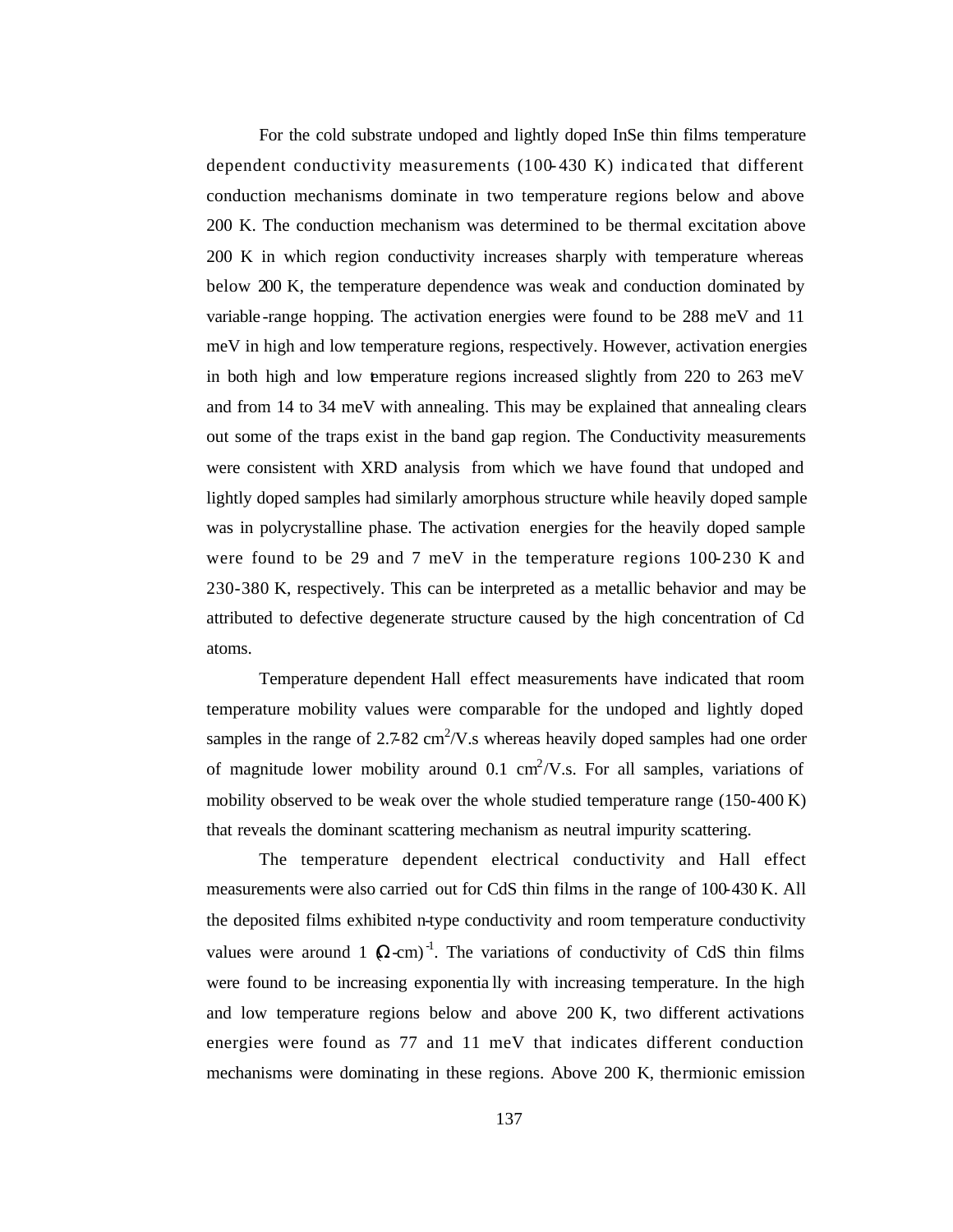was determined to be the dominant conduction mechanism while below 200 K, it was found to be variable-range hopping due to the low activation energy. Postdepositional annealing at 100  $^{\circ}$ C did not show a pronounced effect on the conductivity values and variations.

Room temperature electron concentrations and Hall mobility of the CdS thin films were found to vary in the range of  $10^{16}$ - $10^{18}$  cm<sup>-3</sup> and 3.1-3.5 cm<sup>2</sup>/V.s, depending on the substrate temperatures. It was seen that the mobility increases as the absolute temperature increases. The grain boundary height was calculated to be 98 meV and 14 meV in the high and low temperature regions, respectively. The dominant scattering mechanism in the low temperature region was found to be neutral impurity scattering as in this temperature region mobility variation was independent of absolute temperature. In the high temperature region, the variation fits to ionized impurity scattering that may be attributed to the increase of ionization of impurities wit h increasing temperature thus scattering of carriers by impurities occurs in this region. Mobility variation for the annealed CdS thin films were not significantly changed by annealing at  $100\degree C$  for 20 minutes, however, room temperature mobility values decreased from 3.5 to 1.8  $\text{cm}^2/\text{V}$ . while the carrier concentration slightly increased from  $1.9x10^{18}$  to  $3.4x10^{19}$  cm<sup>-3</sup> which indicates that at high temperatures, the contribution of intergrain ionized impurity scattering to the effective mobility increases with absolute temperature.

The optical band gaps of the as-grown undoped InSe and CdS thin films were determined through absorption measurements. For the InSe thin films, the absorption coefficient decreases exponentially with decreasing photon energy and room temperature values for absorption were found to be in the range of  $5.3x10^2$ -2.6x10<sup>4</sup>  $cm<sup>-1</sup>$  for the incident photon energies between 1.1-1.9 eV. The optical band gap of the amorphous p-InSe thin film was determined to be around 1.74 eV which is consistent with the literature. The absorption measurements of the CdS thin films indicated that room temperature values were in between  $1.4x10^3 - 3.8x10^4$  cm<sup>-1</sup> for the photon energies ranging in 1.1-2.9 eV. The absorption spectra revealed the direct band gap of CdS thin film around 2.36 eV which is in well agreement with previously found values in literature.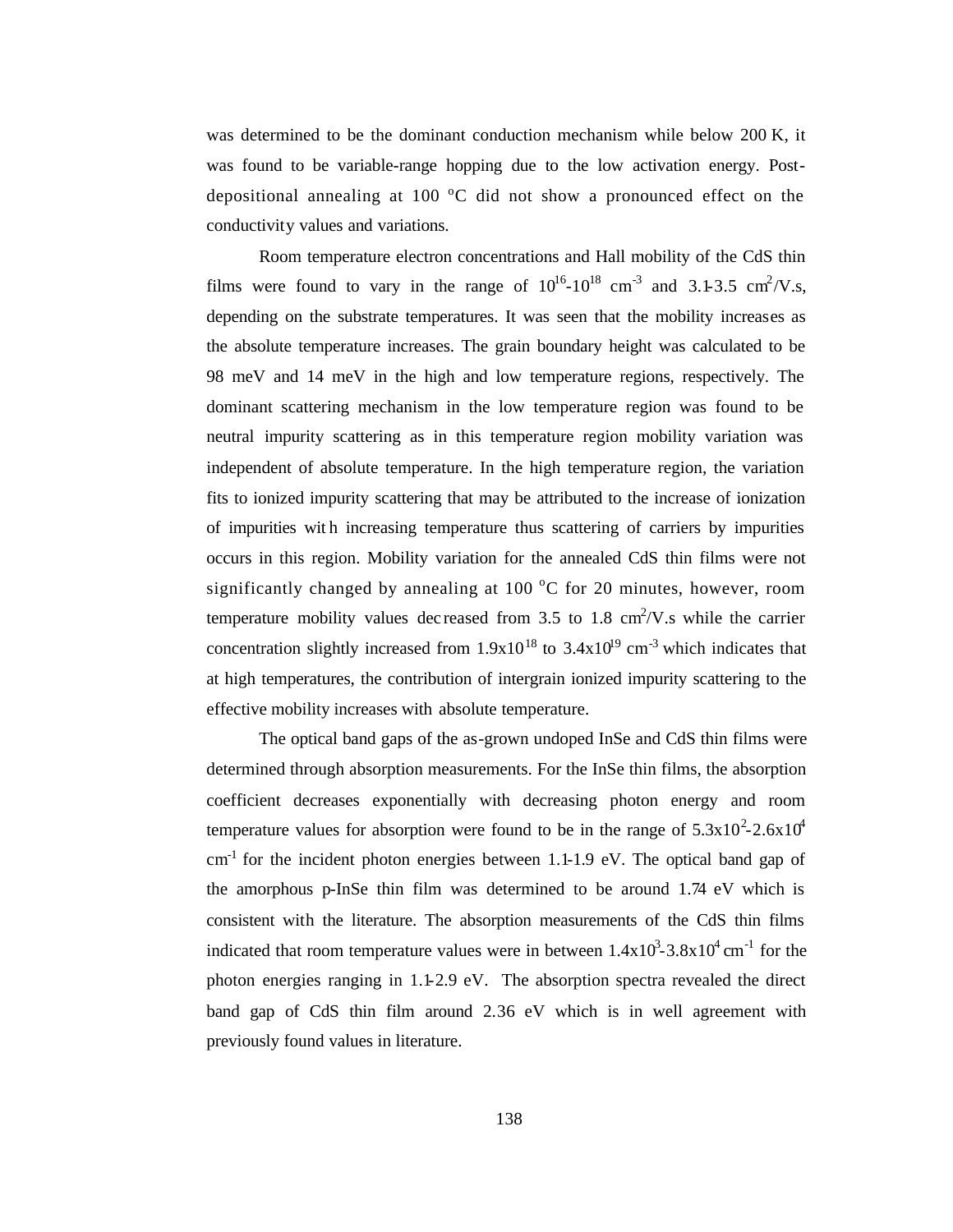After the characterization of InSe and CdS thin films, we have fabricated Schottky and p-n heterojunction structures on tin-oxide coated glass substrates with various top metal contacts such as Ag, Au, In, Al and C.

As discussed in section (2.4.1), it was theoretically expected that p-type semiconductors make rectifying junctions with metals whose work functions are less than that of the semiconductor. However, expe rimental results have shown that this is not always true for p-InSe/Metal junctions due to the complex band structure of p-InSe. This complex band structure arises from the impurity states and selfcompensating nature of the pInSe films in which deep donors are created. This results in rectifying structures with both low and high work function metals. The barrier with the low work function metals are created such that the junction is a typical Schottky structure with negative space charge region, however, for the case of high work function metals the barrier is created by deep donor levels. Among all the TO/a-InSe/Metal Schottky structures studied in this work, the best rectifying behavior was observed for the Ag contact. Some of the diodes with Au top contacts have shown slight rectification but most of them were ohmic. In, Al and C contacts results in ohmic behavior for all the samples. Below the results on the characterization of all studied diode structures with different metal top contacts were summarized briefly.

*Indium contacts*: Indium has a work function lower than the electron affinity of p-InSe, thus, it was expected that In contacts should be rectifying on p-InSe thin films. However, current-voltage characteristics have clearly indicated that TO/p-InSe/In structure was ohmic. This might be due to the presence of two barriers with almost equal heights between the TO/p-InSe and p-InSe/In junction. In order to check this possibility out, In/p-InSe/In Schottky structure was also investigated and it was observed that this structure also shows ohmic behavior. Thus, it can be concluded that In makes an excellent ohmic contact with p-InSe. Furthermore, this result was expected from film characterization results because all films with In contacts was ohmic so that current-voltage measurements could be carried out.

*Aluminum contacts*: TO/p-InSe/Al and In/p-InSe/Al Schottky structures have indicated ohmic behavior for all samples and the results were reproducible. Since it was known that In makes ohmic contacts to the pInSe films, Al was definitely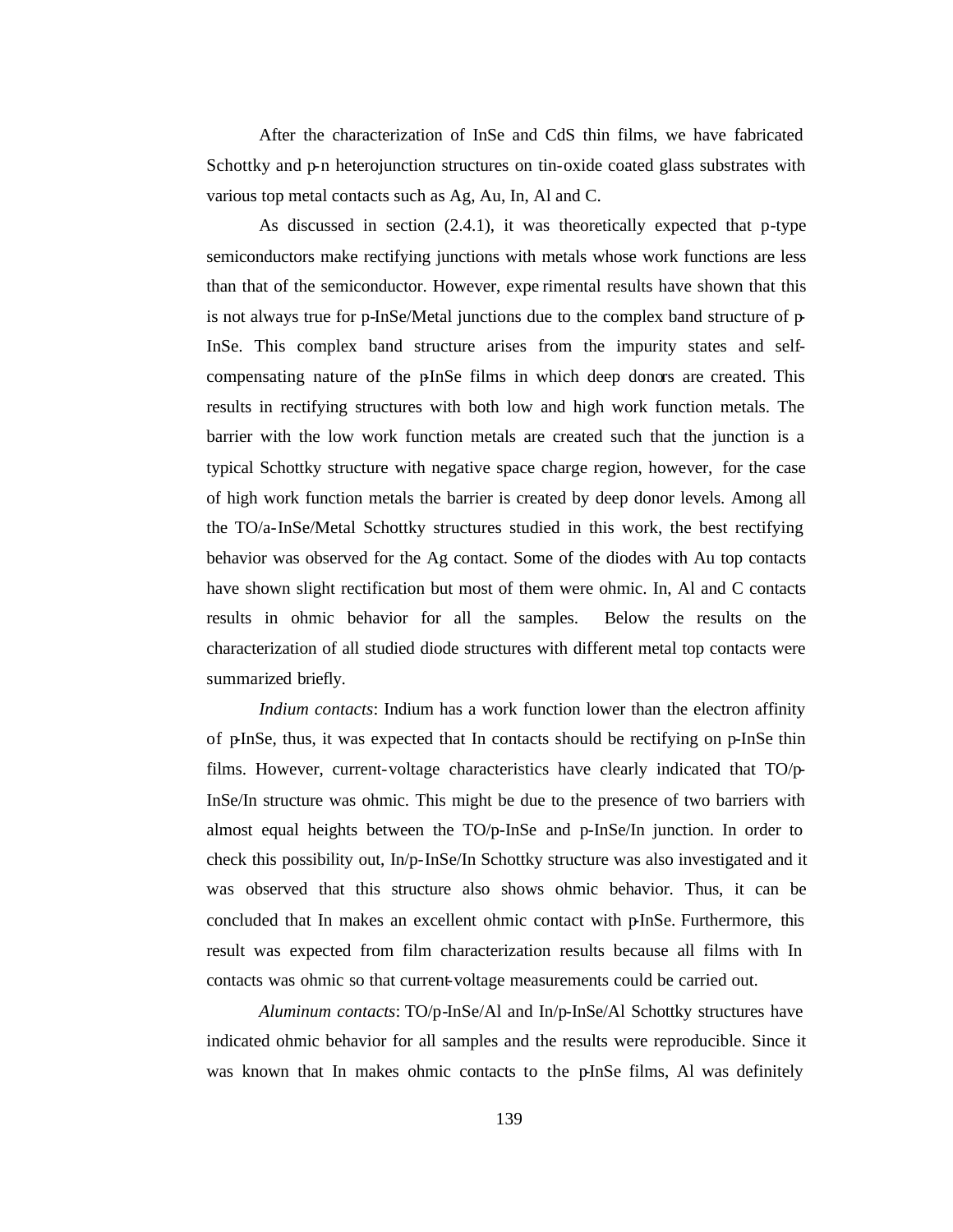ohmic in the structure. One contradiction with this result is that, Al has a work function comparable to that of Ag. Therefore, it was expected that Al should also make a rectifying contact with p-InSe film. However, A1 is known from the literature that it makes block contact with the films such that it does not diffuse into the film as in the case of Ag contacts.

*Carbon contacts*: Liquid colloidal graphite was painted onto pInSe thin films in order to achieve a diode structure in the form of TO/p-InSe/C. The current-voltage characteristics agreed with the theoretical expectations that C makes an ohmic contact with p-InSe film since C has a greater work function than the electron affinity of  $p$ -InSe. In/ $p$ -InSe/C Schottky structure were also investigated by means of dark and illuminated I-V characteristics and it was found that this structure was ohmic as well.

*Gold contacts*: The Schottky structures with Au top contacts were another one which contradicts with the theoretical expectations. Au has a greater work function than that of p-InSe, however, experimental results for some of the samples have shown that a slight rectification was observed with the Schottky structures fabricated with Au top contact. This may be due to the band structure of InSe thin films such that p-InSe contains not only acceptor impurities but also deep donor levels. The ionized impurities coming from deep donor levels increases the electron concentration in the film such that the film acts as if  $\dot{\mathbf{t}}$  was n-type in the structure. Further proof of this was observed with the current-voltage characteristic under illumination of the TO/p-InSe/Au structure which results in open circuit voltage around 230 meV that was significantly high for a sample with slight rectification. Therefore, we have concluded that under illumination donor impurities are ionized such that the minority carriers become dominant in the film and form a dominating barrier with Au contact because the electrons from ionized deep donors are transferred to the gold contact.

*Silver contacts*: TO/p-InSe/Ag Schottky structure has shown the best rectifying behavior among all the structures investigated. The ideality factor and the barrier height at room temperature were found to be around 2 and 0.7 eV, respectively. The deviation from ideality is attributed to the highly defective structure of the amorphous InSe film. The conduction mechanism is thought to be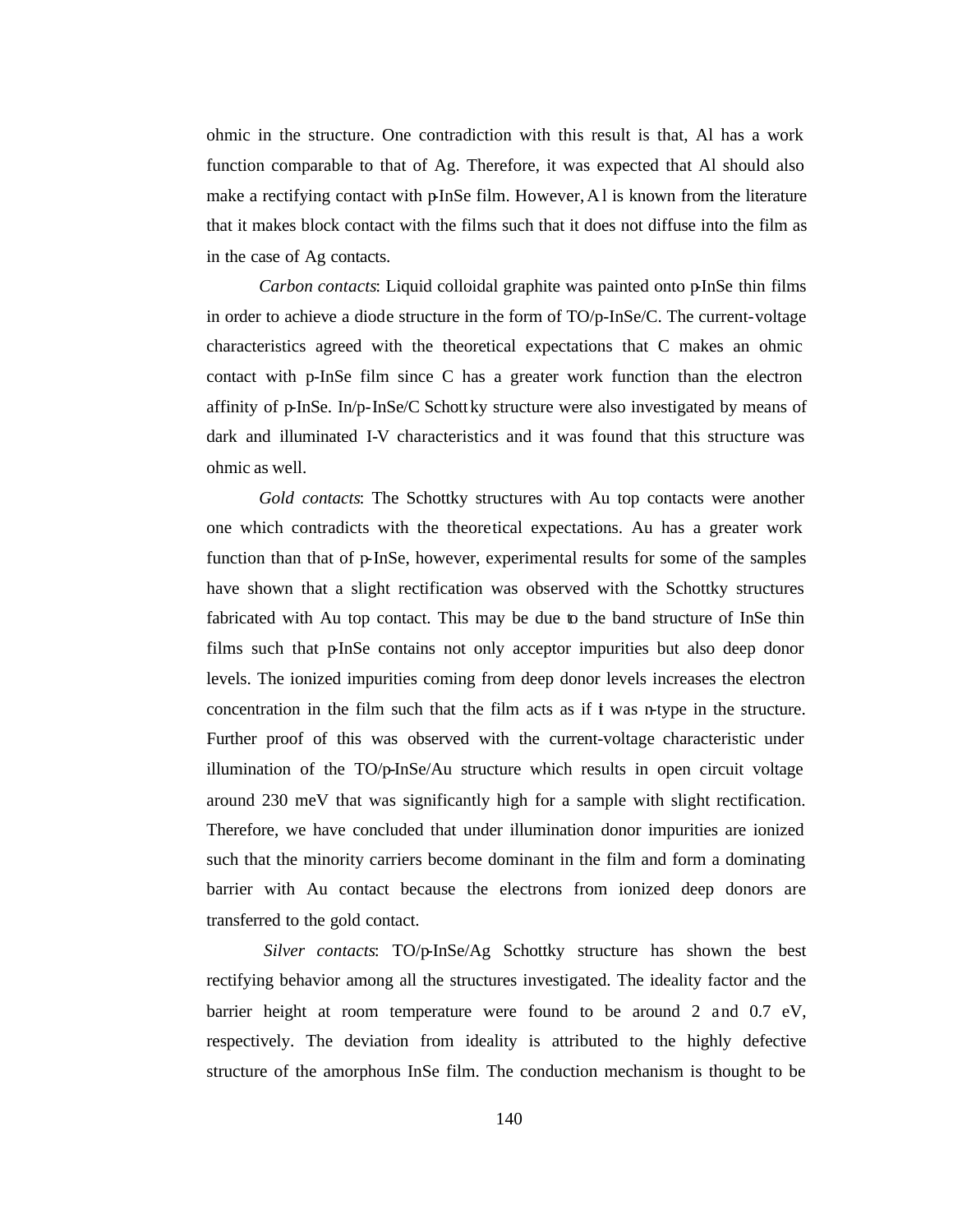recombination in the depletion region through the localized states. The open circuit voltages and short circuit currents under illumination were found to be 300 mV and  $3.2 \times 10^{7}$  A, respectively. The current-voltage characteristics under illumination shows a straight line which indicates the effect of high series resistance found to be around 588  $\Omega$  in comparison with the sheet resistance of the film.

At higher voltages for the rectifying structures, the Schottky contacts become ohmic so that highly resistive InSe film is in between two ohmic contacts, thus the current-voltage characteristics were analyzed by SCLC model which gives information on the density of states in the band gap. The analysis was carried out in the temperature range of 200-320 K for TO/p-InSe/Au structure and it was found that, the density of states was continuously distributed in the range of 0.19-0.25 eV in between  $3.82 \times 10^{17} - 1.73 \times 10^{18}$  eV $^{-1}$ cm<sup>-3</sup>. The calculated values of density of states indicated that the SCLC mechanism in the structure is related with the bulk not with the surface layer between the contacts and the film.

In order to get more information on the rectifying Schottky structures, capacitance voltage (C-V) and spectral response measurements were carried out. C-V measurements indicated that the junction capacitance is almost independent of the applied reverse bias. This may be attributed to the high resistivity of the InSe film of which the whole thickness may be depleted. However, frequency dependent C-V measurements have been performed in the frequency range of 1-1200 kHz and it was found that capacitance changes with frequency at each voltage value. The dependence of capacitance on low frequencies at zero bias is stronger than higher frequencies that is the indication of high number of interface states at the junction.

 From the spectral response distribution, the operation range of the Schottky devices was found to be in between 1.5-2.5 eV. The band gap of the InSe thin films were obtained from the Fowler plot which reveals a value around 1.7 eV that was in well agreement with the value calculated from the absorption spectrum of the film.

To improve the device parameters, annealed and Cd doped InSe films were also investigated. Annealed devices at  $100\degree C$  did not show pronounced improvement in the device properties. This was an expected result, because from the film characterization we have seen that annealing at this temperature changed neither the structure nor the electrical parameters of undoped or doped InSe thin films. Further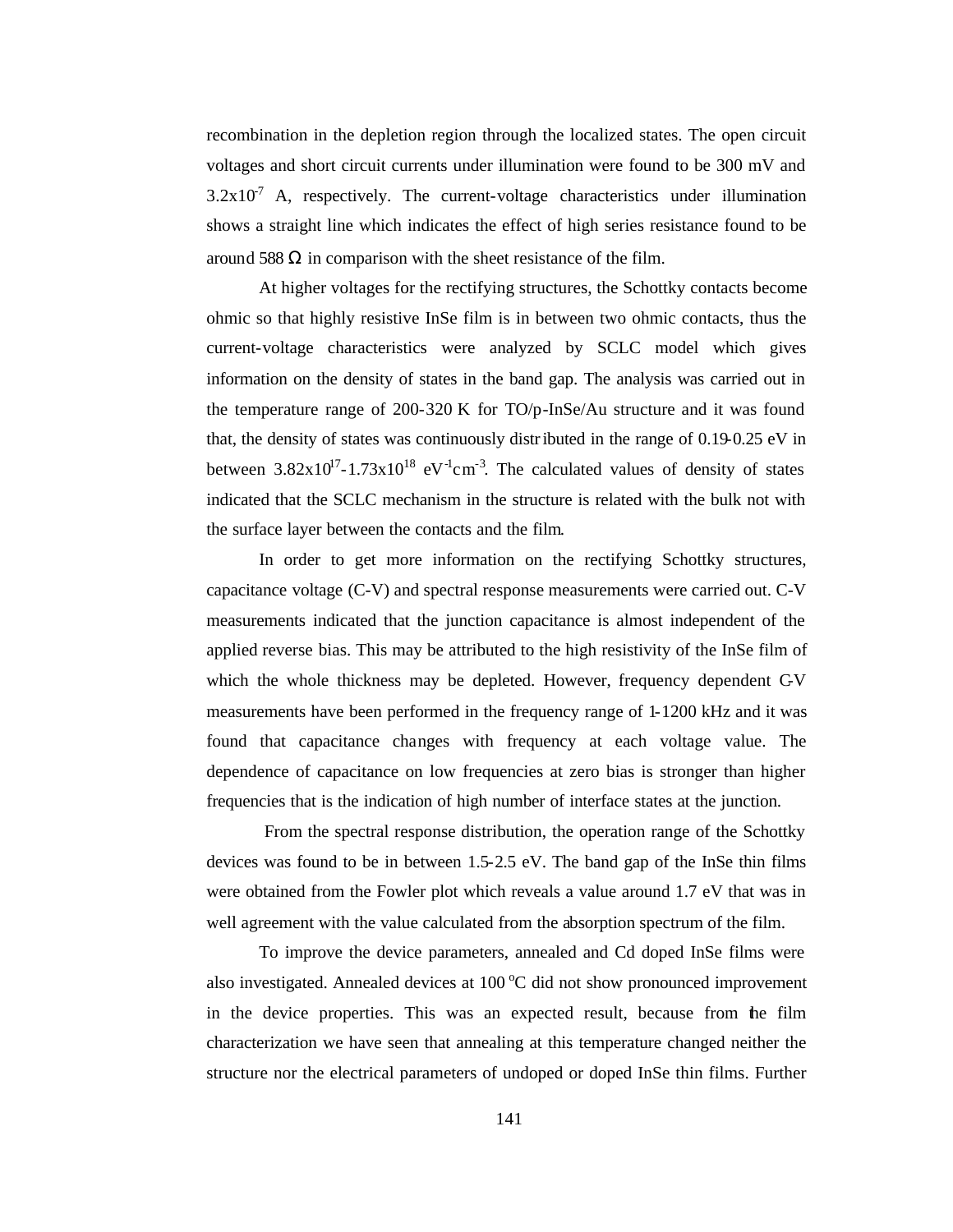annealing above 100  $\degree$ C results in type conversion which would not meet with our purpose for this study. The structures with Cd doped InSe films have shown ohmic behavior and the poorest photovoltaic response.

At the final stage of our study,  $p$ -n heterojunction solar cells, in the form of TO/n-CdS/p-InSe/Metal structure were investigated. The metal contacts tried for the Schottky structure s were also investigated on top of heterostructures and among all of them, the best photovoltaic behaviors observed for the Au and C contacts. The ideality factor for the structure with Au contact was found to be around 2.4 and a reverse saturation current of  $3x10^{-11}$  A. The I-V characteristics of this structure under illumination at AM1 condition indicated an open circuit voltage around 400 mV and short circuit current of  $4.9x10^8$  A. The efficiency of the solar cell was quite low with a fill factor of 0.44 which is due to the small short circuit current that is limited by the high resistivity of the InSe layer. The typical TO/n-CdS/p-InSe/C structure had quite similar characteristics with the one with Au top contact. The ideality factor for this structure was found to be 2.9 and the reverse saturation current was of the order of  $2x10^{11}$  A. The open circuit voltage and the short circuit currents for this structure was determined form the illuminated IV characteristic around 400 mV and  $5.4 \times 10^8$  A, respectively. The filling factor of 0.41 was also comparable with the heterostructure with Au contact and may be attributed to the high resistance of the InSe layer.

As in the case of Schottky structures, annealing at  $100 \degree C$  of the devices and Cd doping of the InSe thin films did not improve the photovoltaic properties.

In order to understand junction region capacitance and the effects of surface states, capacitance-voltage and capacitance-frequency measurements have been carried out in the range of 1-2000 kHz and it was found that both structures have shown similar behaviors. The capacitance in the reverse bias region varied slightly whereas in the forward region decreases with decreasing voltage. This is attributed to the high resistance of InSe film and the change of capacitance in the forward bias region is due to the change of the depletion region in CdS side. C-V dependence was weak at high frequencies. The built-in potential in the frequency range of  $\text{\textsterling}20 \text{ kHz}$ was found to be in between 0.85-1.10 V. This variation of the built-in potential with frequency was explained through the effect of interface states at the junction. The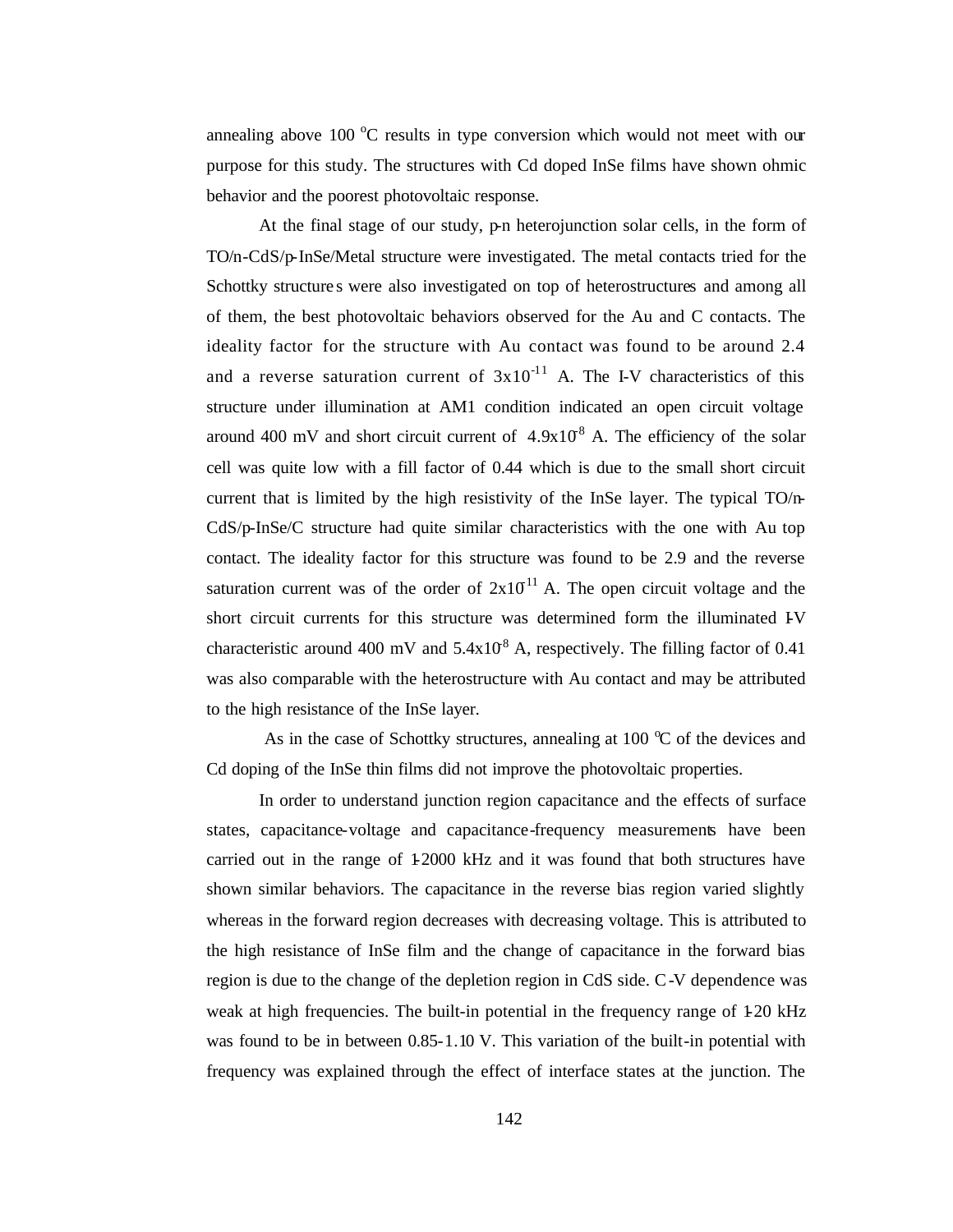values of the built-in potentials were not in agreement with the theoretically calculated value of 0.7 V which indicates the presence of relatively thick interfacial layer. Furthermore, capacitance-frequency dependence also reveals the existence of high interface states. Frequency dependence of the capacitance is stronger for the low frequencies than for higher frequencies which can be interpreted as at high frequencies ac signal could not be followed by the interface states. Overall from the capacitance measurements, it was understood that a proper p-n junction was not formed due to the high resistivity of InSe layer and high concentration of interface states. Thus, further information on the junction region such as barrier height and acceptor concentration could not be obtained from the C-V analysis.

The photocurrent measurements of a typical p-n heterostructure in the wavelength range of 450-900 nm showed two peaks, one at around 1.9 eV and other one at around 2.4 eV, which are attributed to band-to-band transition in InSe and CdS thin films, respectively. A small shoulder around 1.8 eV is thought to be related with the interface states at or near the junction. The negative peak which is due to the CdS film is explained through the effect of majority carriers because the minority carriers may be recombined at interface states. Another reason for negative photoconductivity could be attributed to donor like traps in the structure which results in an increase in the recombination process. This occurs with the decrease in the hole concentration hence create a negative photoconductivity. However, this is only valid in high energy region in which photon energy is sufficient to create electron-hole pairs. The negative photoconductivity in the TO/CdS/InSe/Au heterostructure can also be the indication of some part of depletion layer extends through the CdS side. Since in the high photon energy region, generation of electronhole pairs in CdS changes the polarity of devices with respect to the low photon energy region. The Fowler plot reveals the barrier height at around 1.1 eV which is comparable with the value found from the C-V analysis. The spectral distribution also yields the direct optical band gaps of InSe and CdS thin films at around 1.7 and 2.4 eV, which are consistent with the absorption and previous photoelectric measurement of Schottky de vices.

The n-CdS/p-InSe heterojunction solar cell structure investigations revealed that the cells with Au and C top contacts have the best photovoltaic behavior.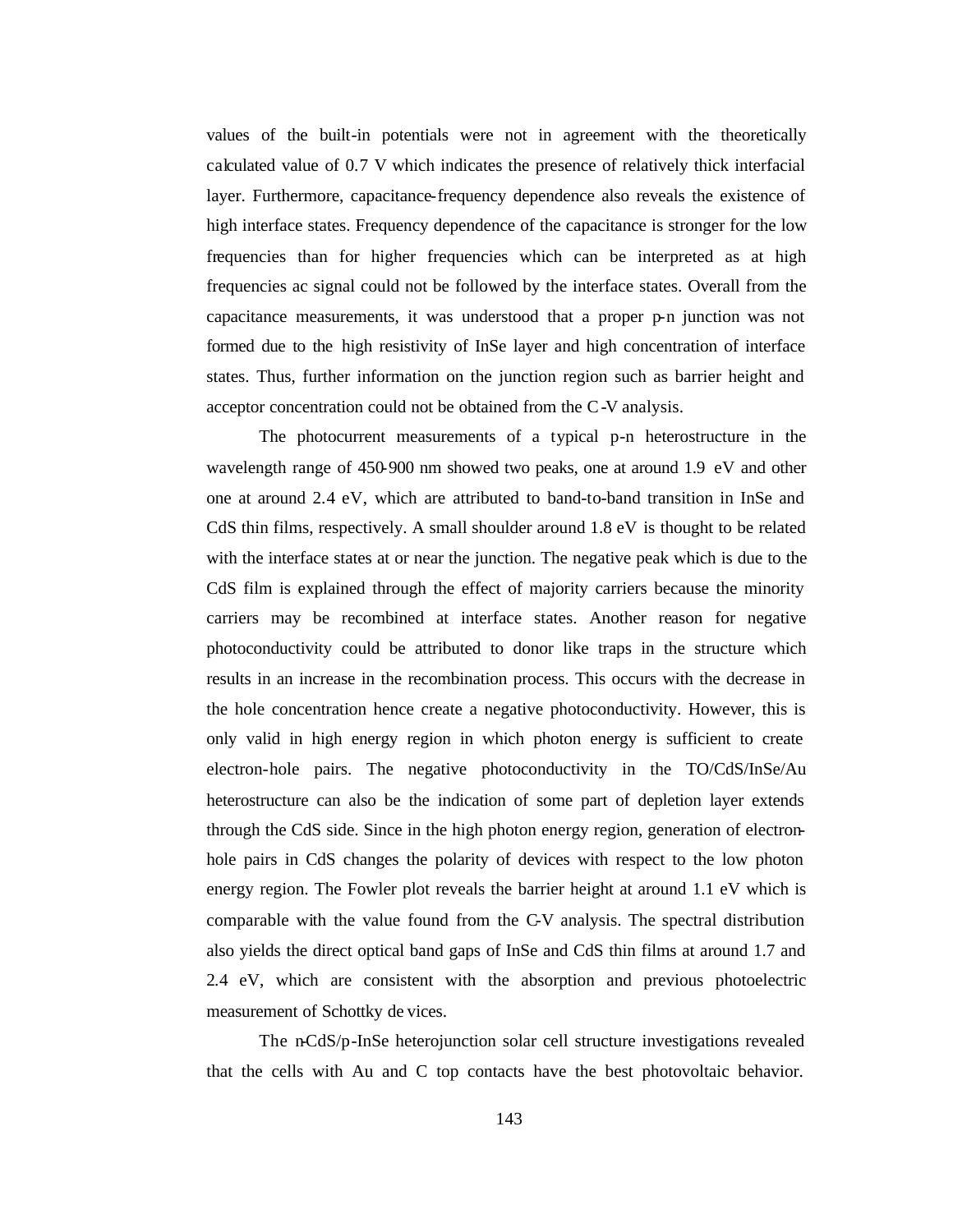However, proper junctions could not be obtained due to the high series resistance of InSe film. Cadmium doping of InSe thin films did not provide any controllable changes in the resistivity of the films because it could not be managed by the thermal evaporation technique. That can be overcome by using pre-sintering of evaporation source powder with Cd. This is going to be the future work for this study.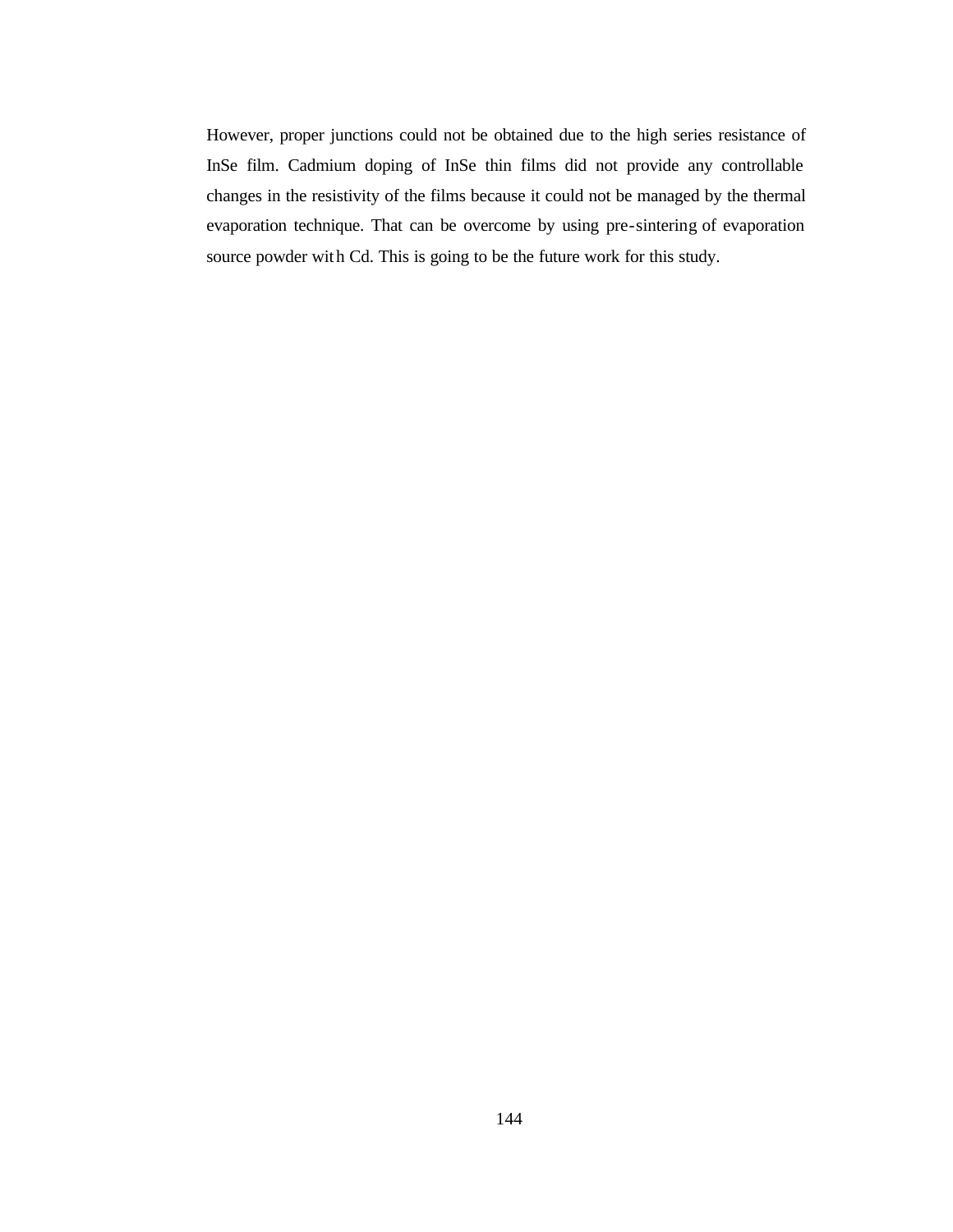#### **REFERENCES**

- [1] A. Segura, J.P. Guesdon, J.M. Besson and A. Chevy. J. Appl. Phys., **54** (2), 1983.
- [2] T. Matsushita, T.T. Nang, M. Okuda, A. Suziki and S. Yokota. Jpn. J. Appl. Phys., **15**, 901, 1976.
- [3] J. Martinez-Pastor, A. Segura, J.L. Valdes and A. Chevy, J. Appl. Phys., **62**,539,1987.
- [4] C. Tatsuyama, T. Tanbo and N. Nakayama, Appl. Surf. Sci., **41/42**, 539, 1989.
- [5] G. Akoundov, I.B. Ernolowich, F.N. Kazieu and M.K. Sheihkman, Phys. Status. Solidi, **35**, 1065, 1969.
- [6] A. Segura, A. Chevy, J.P. Guesdan, J. Besson, Sol. Energy Mater., **2**, 1979- 80.
- [7] Y. Hasegava and Y. Abe, Phys. Stat. Sol.(a), **70**, 615, 1982.
- [8] M. Di Guilio, G. Micocci, A. Rizzo and A. Tepore, J. App. Phys., **54**, 273, 1983.
- [9] J.C. Bernede, S. Marsillac, A. Conan and A. Goday, J. Phys. Condense Matter, **8**, 3439, 1996.
- [10] M. Parlak and Ç. Erçelebi, Thin Solid Films, **322**, 334, 1998.
- [11] S. Marsillac, J.C. Bernede and A. Conan, J. Mater. Sci., **31**, 581, 1996.
- [12] C. De Blasi, G. Micocci, A. Rizzo and A. Tepore, Phys. Rev., **B27**, 2429, 1983.
- [13] V. Augelli, C. Manfredotti, R. Murri, R. Riccolio and L. Vasenelli, Nuovo Cimento, **38B**, 327, 1977.
- [14] C. Manfredotti, R. Murri, A. Rizzo and L. Vasenelli, Sol. State. Comm., **19**, 339, 1976.
- [15] C. Manfredotti, R.Murri, A. Quirini and L. Vasenelli, Phys. Stat. Sol.(a), **38**, 685, 1976.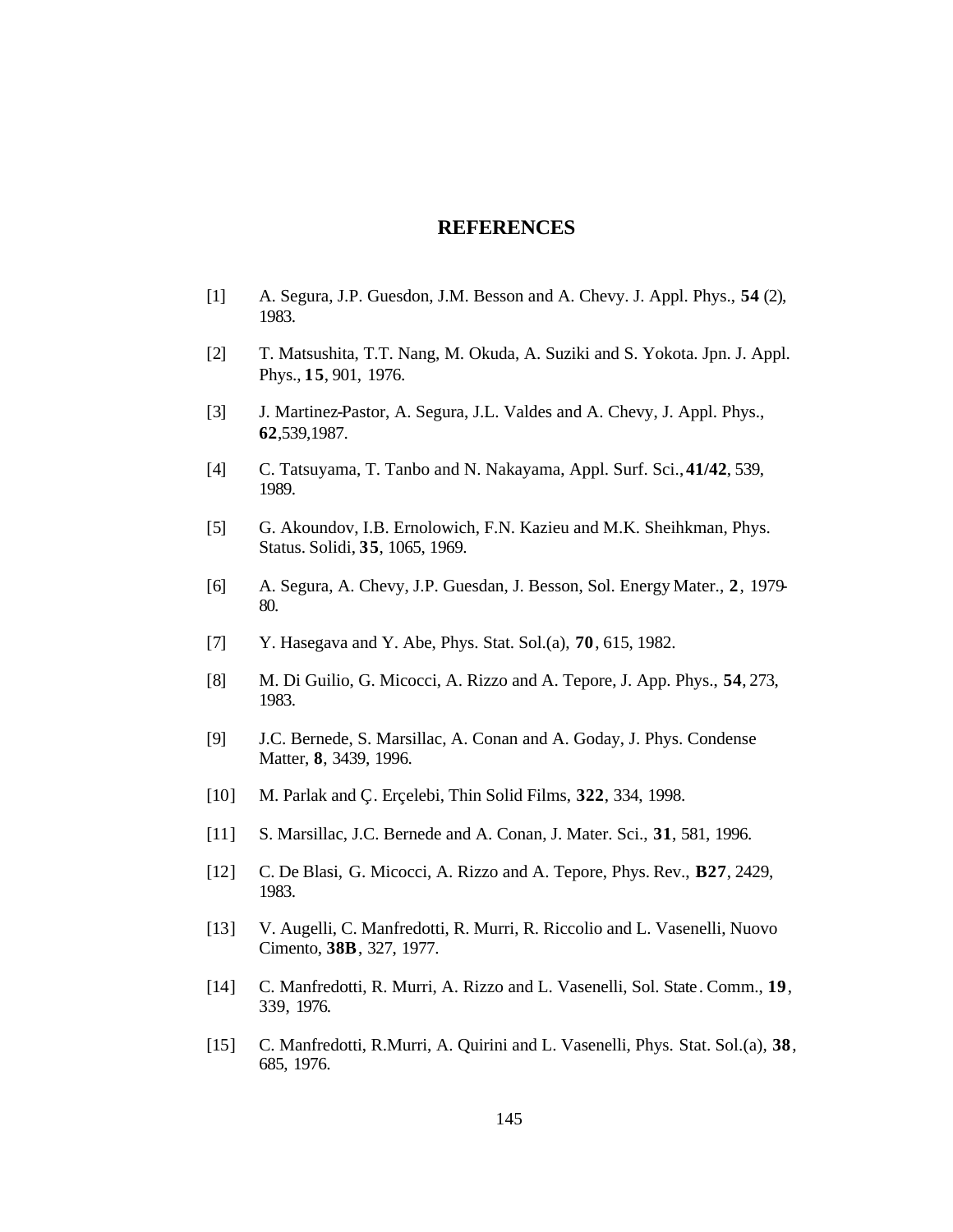- [16] C. De Blasi, S. Galassini, G. Micocci, A. Tepore and C. Manfredotti, Phys. Stat. Sol.(a), **58**, 609,1980.
- [17] G. Micocci, A. Rizzo and A. Tepore, J. Appl. Phys., **54**, 1924, 1983.
- [18] C. De Blasi, S. Gallasini, C. Manfredotti, G. Micocci, L. Ruggiero and A. Tepore, Phys. Stat. Sol.(a), **55**, 291, 1979.
- [19] C. De Blasi, S. Galassini, C. Manfredotti, G. Miccoci, A. Tepore and A. Rizzo, Mat. Chem., **4**, 437, 1979.
- [20] C. Manfredotti, C. De Blasi, S. Galassini, G. Micocci, L.Ruggiero and A. Tepore, Sol. Stat. Commun., **18**, 1063, 1979.
- [21] A. F. Quasrawi, M. Parlak, Ç. Erçelebi, I. Günal, J. Mater. Sci.: Mater. in Elect., **12**, 473, 2001.
- [22] V. I. Ridioul, Thin Solid Films, **48**, 261, 1978.
- [23] I. Chen and S. Lee, J. Appl. Phys., **53**, 1045, 1982.
- [24] D. Donoval, V. Drobny and M. Luza, Sol. State. Electronics., **42**, 235, 1998.
- [25] T.T. Nang, T. Matsushita, M. Okuda and S. Suziki, Jap. J. Appl. Phys., **16**, 253, 1977.
- [26] M. Di. Giulio, G. Micocci, A. Rizzo and A. Tepore, J. Appl. Phys., **54**(10), 5839, 1983.
- [27] A. Chevy, A. Kuhn and M.S. Martin, J. Cryst. Growth, **38**, 118, 1977.
- [28] N.G. Dhere and N.R. Parikh, Thin Solid Films, **60**, 257, 1979.
- [29] H.L. Kwok and W.C Siu, Thin Solid Films, **61**, 249, 1979.
- [30] A. Piel and H. Murray, Thin Solid Films, **44**, 65, 1977.
- [31] D.C. Cameron, W. Duncan and W.M. Tsang, Thin Solid Films, **58**, 61, 1979.
- [32] K. Ito and T. Ohsawa, Jpn. J. Appl. Phys., **16**, 11, 1977.
- [33] I. Kaur, D.K. Pandya and K.L. Chopra, J. Electrochem. Soc., **127**, 943, 1981.
- [34] A. Amith, J. Vac. Sci. Technol., **15**, 353, 1978.
- [35] G.H. Hewig and W.H. Bloss, Thin Solid Films, **45**, 1, 1977.
- [36] C. Wu and R.H. Bube, J. Appl. Phys., **45**, 648, 1974.
- [37] D.C. Reynolds, G. Leises, L.T. Antes and R.E. Marburger, Phys. Rev., **96**, 533, 1954.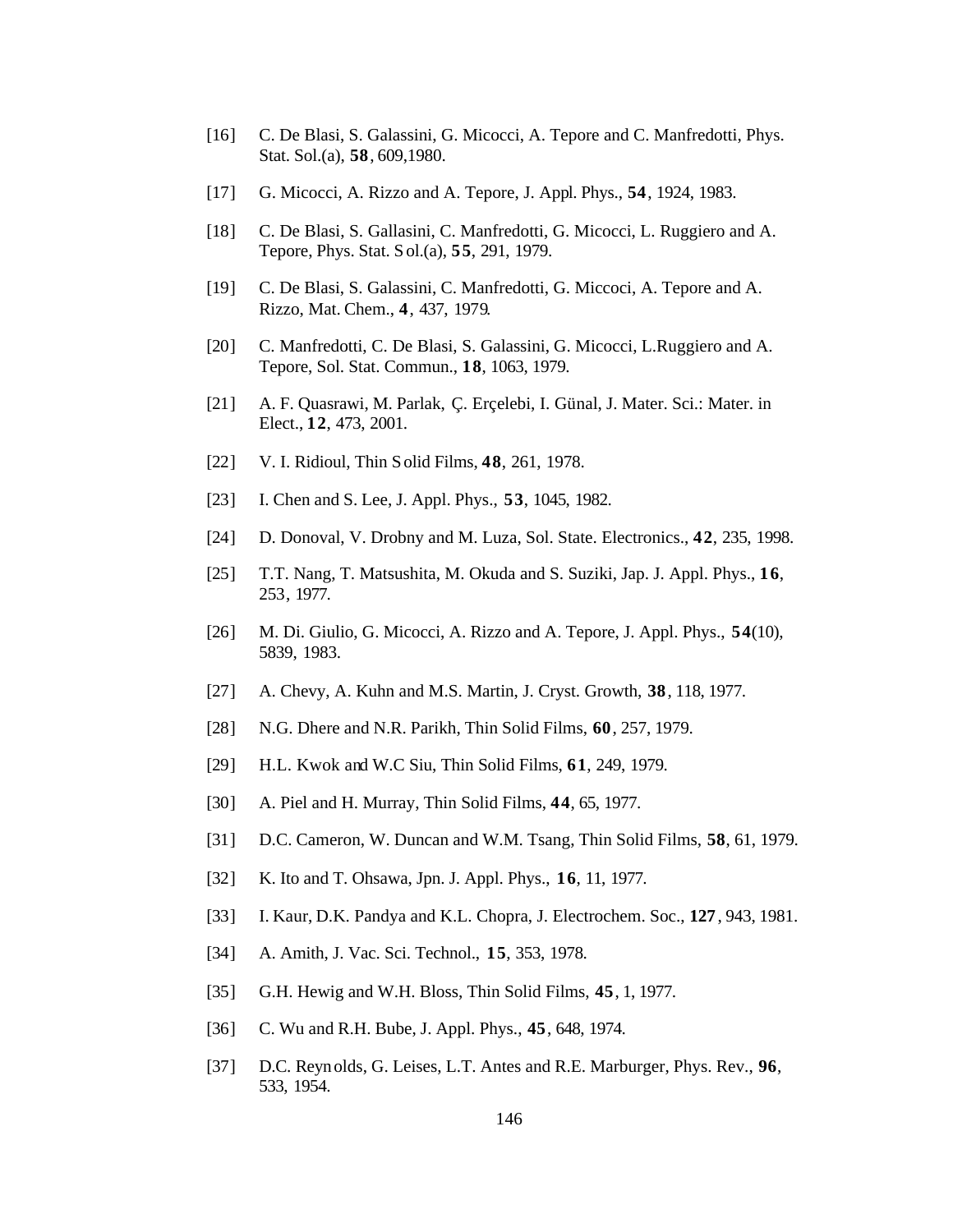- [38] D.A. Cusano, Sol. State Elect., **6**, 217, 1963.
- [39] K.W. Boer, Phys. Rev. Sect. B, **13**, 5373, 1976.
- [40] K. Bogus and S. Matter, Proc.  $9<sup>th</sup>$  Photovoltaic Specialists Conf., IEEE, New York, 1972.
- [41] H. Okimura, M. Kawaki and Y. Sakai, Jap. J. Appl. Phys., **6**, 908, 1967.
- [42] A.W. Brinkman, H.M. Al. Allak, G.R. Awan, P.D. Brown, K. Durose, Ç. Erçelebi, M.Y. Simmons and J. Woods, Int. J. Solar Energy, **12**, 233, 1992.
- [43] E. I. Adirowich, Y.M. Yuabov and G.R. Yagudaev, Sov. Phys. Semicon., **3**, 61, 1969.
- [44] B. M. Basol, Doga Tr. J. Phys.,**16**, 107, 1992.
- [45] P.V. Meyers and C.H. Liu,  $4<sup>h</sup>$  Int. IPVC., Sydney, 1989.
- [46] W. Monch, Appl. Phys. Letters, **72**, 15, 1998.
- [47] E. Mooser, Physics and Chemistry of Material With Layered Structures, Reidel, Dordrecht, 1976.
- [48] K. Schubert, E. Dorre and E. Gunzel, Naturwiss., **41**, 448, 1954.
- [49] B. Celutska and S. Popovic, J. Phys. Chem. Solids, **35**, 287, 1974.
- [50] A. Rizzo, C. De Blasi, M. Catalano and P.Cavaliene, Phys. Stat. Sol.(a), **105**, 101, 1988.
- [51] A. Kuhn, A. Chevy and R. Chevalier, Phys. Stat. Sol.(a), **31**, 469, 1975.
- [52] Y. Depeursinge, Nuovo Cimento, **B64** , 111, 1981.
- [53] A. Likforman, D. Carre, J. Etienne and B. Bachet, Acta Crystal, **B31** , 1252, 1975.
- [54] J. Gilles and J. van Cakenberge, Nature (London), **182**, 862, 1958.
- [55] W. Kahle and H. Berger, Phys. Stat. Sol. (a), **2**, 717, 1970.
- [56] L.M. Frass, W.P. Bleha and P. Braatz, J. Appl. Phys., **46**, 491, 1975.
- [57] A.L. Dawar, P.K. Shishuda, G.G. Chaudhan, A. Kumar and P.C. Mathur, J. Appl. Phys., **67**,6214, 1990.
- [58] W. Anderson, J. T. Mitchell, Appl. Phys. Lett., **12**, 334, 1968.
- [59] F. Chernov, Appl. Phys. Lett., **12**,339,1968.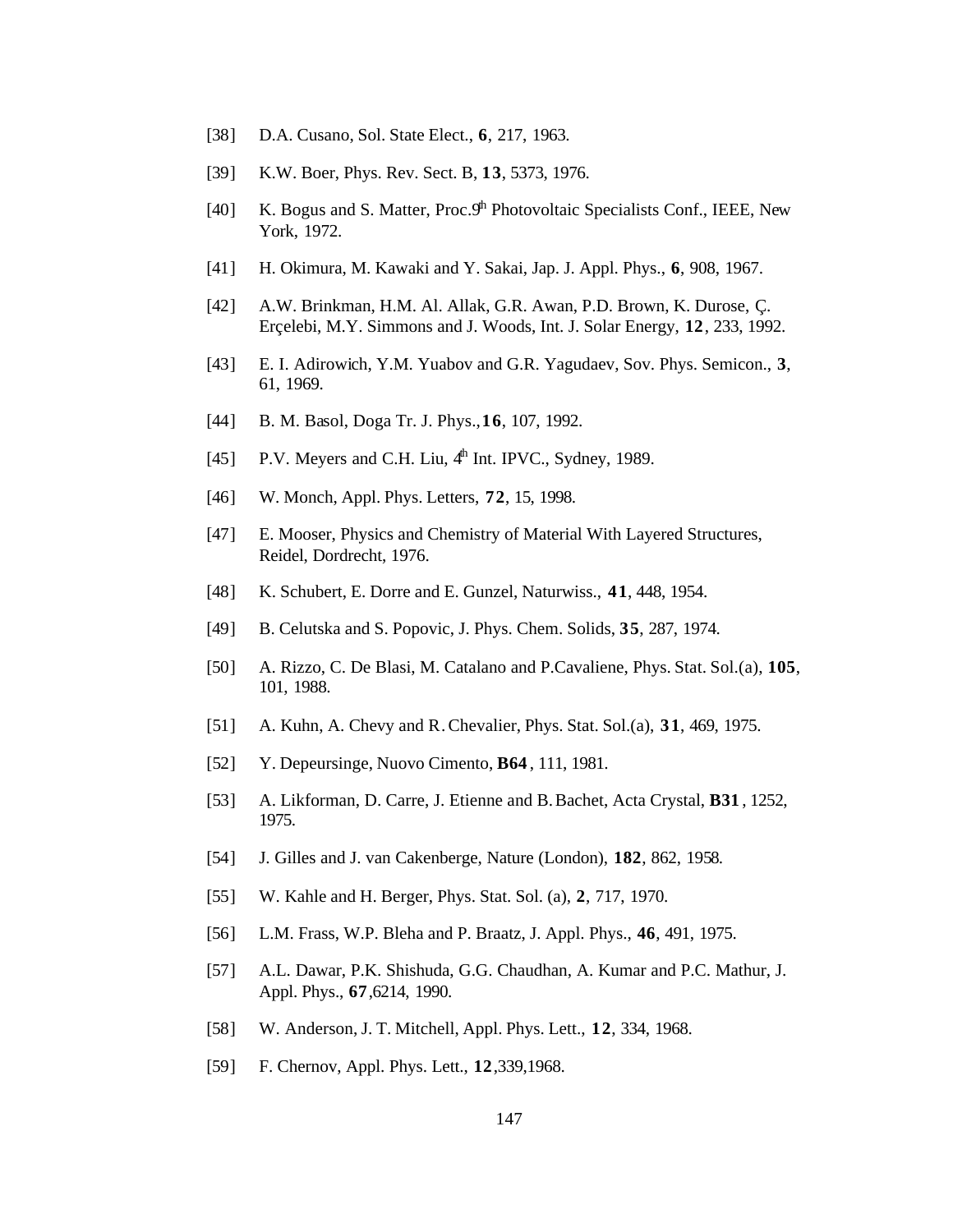- [60] B. Tell, W.M. Gibson, J. Appl. Phys., **40**, 5320, 1969.
- [61] H. Mamikoglu, Investigation of Thin Film Heterojunction Devices, Ph.D. Thesis, METU, 1994.
- [62] B. Theys, Revue Phys. Appl., **23**, 1375, 1988.
- [63] M.H. Brodsky, Topics in Applied Physics-Amorphous Semiconductors, Springer-Verlag, NewYork, 1979.
- [64] L.L. Kazmerski, Polycrystalline and Amorphous Thin Films and Devices, Acedemic Press, New York, 1980.
- [65] K.L. Chopra, S.R. Das, Thin Film Solar Cells, Plenum Press, New York, 1983.
- [66] J. Volger, Phys. Rev., **9**, 1023, 1950.
- [67] R.L. Petritz, Phys. Rev., **104** , 1508, 1956.
- [68] J.Y.W. Seto, J. Appl. Phys., **46**, 5247, 1975.
- [69] C.H. Seager and G.E. Pike, J. Appl. Phys. Lett., **40**, 471, 1982.
- [70] M.V. Garcia -Cuence, J.L. Morenza and J. Esteve, J. Appl. Phys., **56**, 1738, 1984.
- [71] J.G. Simmons, J. Appl. Phys., **34**, 1793, 1963.
- [72] R. Dalven, Introduction to Applied Solid State Physics, Plenum Press, New York, 1980.
- [73] T.J. Coutts, Active and Passive Thin Film Devices, Academic Press, New York, 1978.
- [74] D. A. Neamen, Semiconductor Physics and Devices, The Mc -Graw Hill Inc., Chicago, 1997.
- [75] E.H. Putley, The Hall Effect and Semiconductor Physic s, Dover Publications, New York, 1960.
- [76] R.H. Bube, Photoelectronic Properties of Semiconductors, Cambridge Univ. Press, New York, 1992.
- [77] D.K. Schroder, Semiconductor Material and Device Characterization, Wiley-Interscience, New York, 1990.
- [78] S.M. Sze, Physics of Semiconductor Devices, Wiley-Interscience, New York, 1969.
- [79] V.K Mathur and R.P. Dahiya, Solid State Electronics, **17**, 61,1974.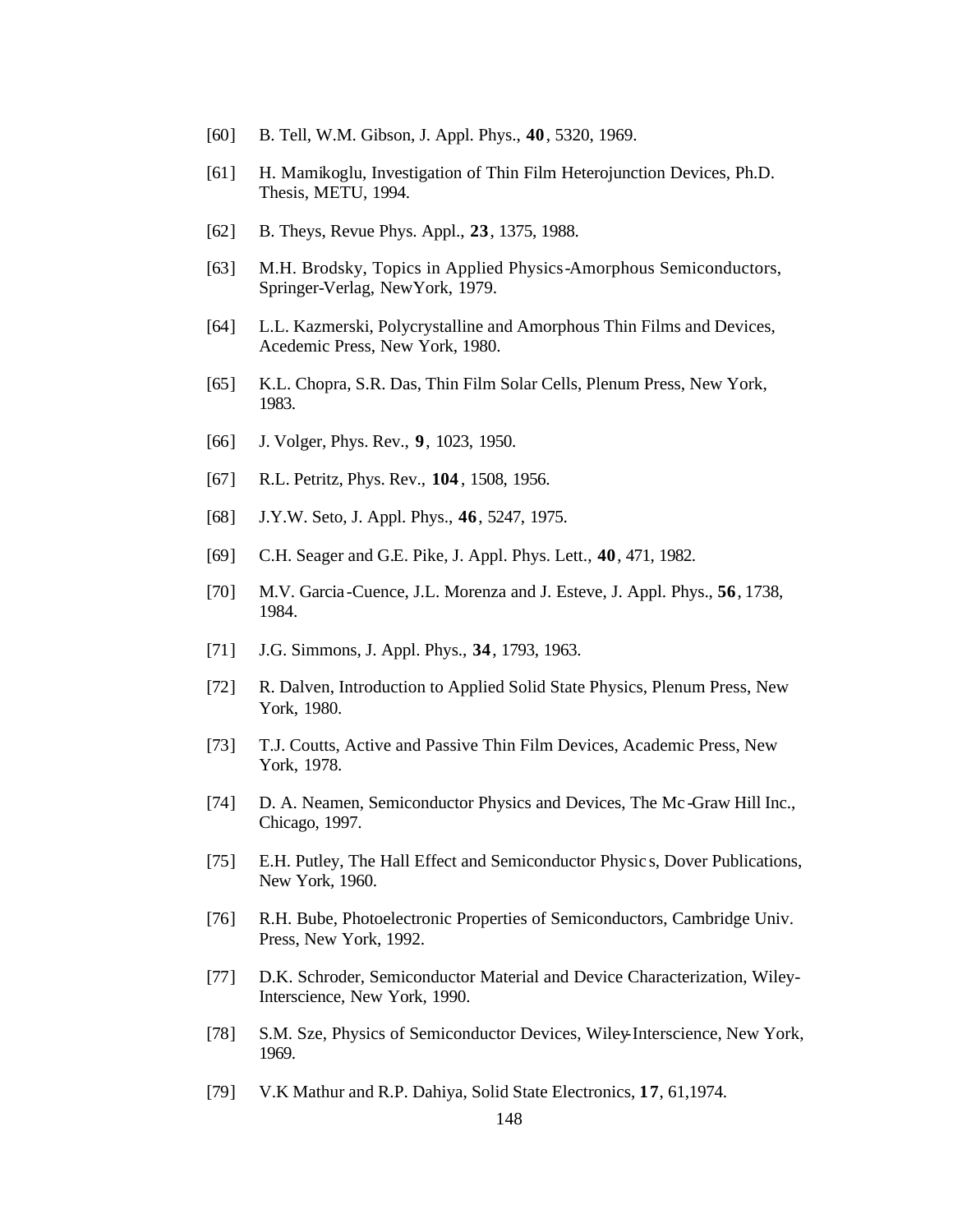- [80] A. Rose, RCA Rev., **12**, 362, 1951.
- [81] J.G. Simmons, DC Conduction in Thin Films, Milk and Boon Ltd., London, 1971.
- [82] M.A. Lampert and P. Mark, Current Injection in Solids, Academic Press, new York, 1970.
- [83] H.A. Bethe, MIT Radiation Lab. Report, **43-12**, 1942.
- [84] W. Schottky, Naturwiss., **26**, 843, 1938.
- [85] C.R. Crowell and S.M. Sze, Solid State Electronics, **9**, 1035, 1966.
- [86] A.S. Grove, Physics and Technology of semiconductor Devices, John Wiley and Sons, New York, 1967.
- [87] B.L. Sharma, Metal-Semiconductor Schottky Barrier Junctions and Their Applications, Plenum Press, New York, 1984.
- [88] A.M. Goodman, J. Appl. Phys., **34**, 329, 1963.
- [89] B.L. Sharma and R.K. Purohit, Semiconductor Heterojunctions, Pergamon Press, New York, 1974.
- [90] U. Dolega, Z. Naturf.,**18a**, 653, 1963.
- [91] R.H. Rediker, S. Stopek and J.H.R. Ward,Solid State Electron., **7**, 621, 1964.
- [92] P.C. Newman, Electronic Letters, **1**, 265, 1965.
- [93] H.S. Rauschenbach, Solar Cell Array Design Handbook, Van Nostrand Reinhold Comp., New York, 1980.
- [94] A.L. Fahrenbruch and R.H. Bube, Fundamentals of Solar Cells, Academic Press, New York, 1983.
- [95] K.L. Chopra and I. Kaur, Thin Film Device Applications, Plenum Press, New York, 1984.
- [96] A.G. Milnes and D.L. Feucht, Heterojunctions and Metal-Semiconductor Junctions, Academic Press, New York, 1972.
- [97] A. Chaiken, K. Nauka, G.A. Gibson, H. Lee, C.C.Yang, J. Wu, J.W. Ager, K.M. Yu and W. Walukiewicz, J. Appl. Phys., **94** (4), 2390, 2003.
- [98] A.F. Qasrawi, Structural,Electrical and Photo-Hall Characterization of InSe:Cd and InSe Thin Films, Ph.D. Thesis, METU, 2000.
- [99] M. Parlak, Effects of the Growth on the Properties of CdS Thin Films, M.Sc. Thesis, METU, 1992.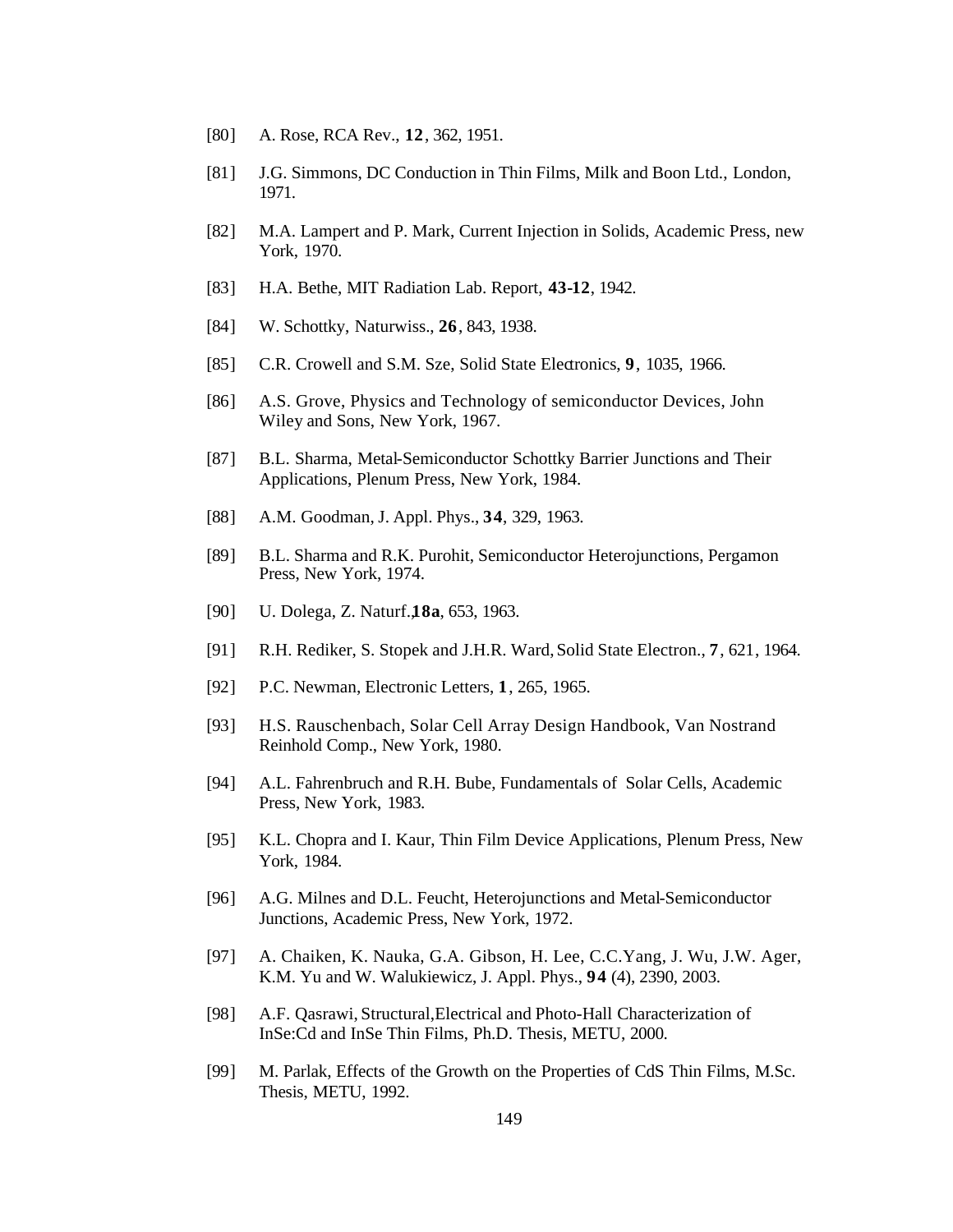- [100] Y.F. Chen, Phys. Status Solidi B, **153**, 695, 1989.
- [101] J.C. Pfister, Phys. Status Solidi A, **24**, K15, 1974.
- [102] C. Manfredotti, C. De Blasi, S. Galassini, G. Micocci, L.Ruggiero and A. Tepore, Phys. Status Solidi A, **36**, 569, 1976.
- [103] F. Stockman, Phys. Status Solidi A, **64**, 475, 1981.
- [104] R.L. Weisfield, J. Appl. Phys., **54**, 6401, 1983.
- [105] K.Yilmaz, M. Parlak, Ç. Erçelebi, Journal of Materials Science: Materials in Electronics, **15**, 225, 2004.